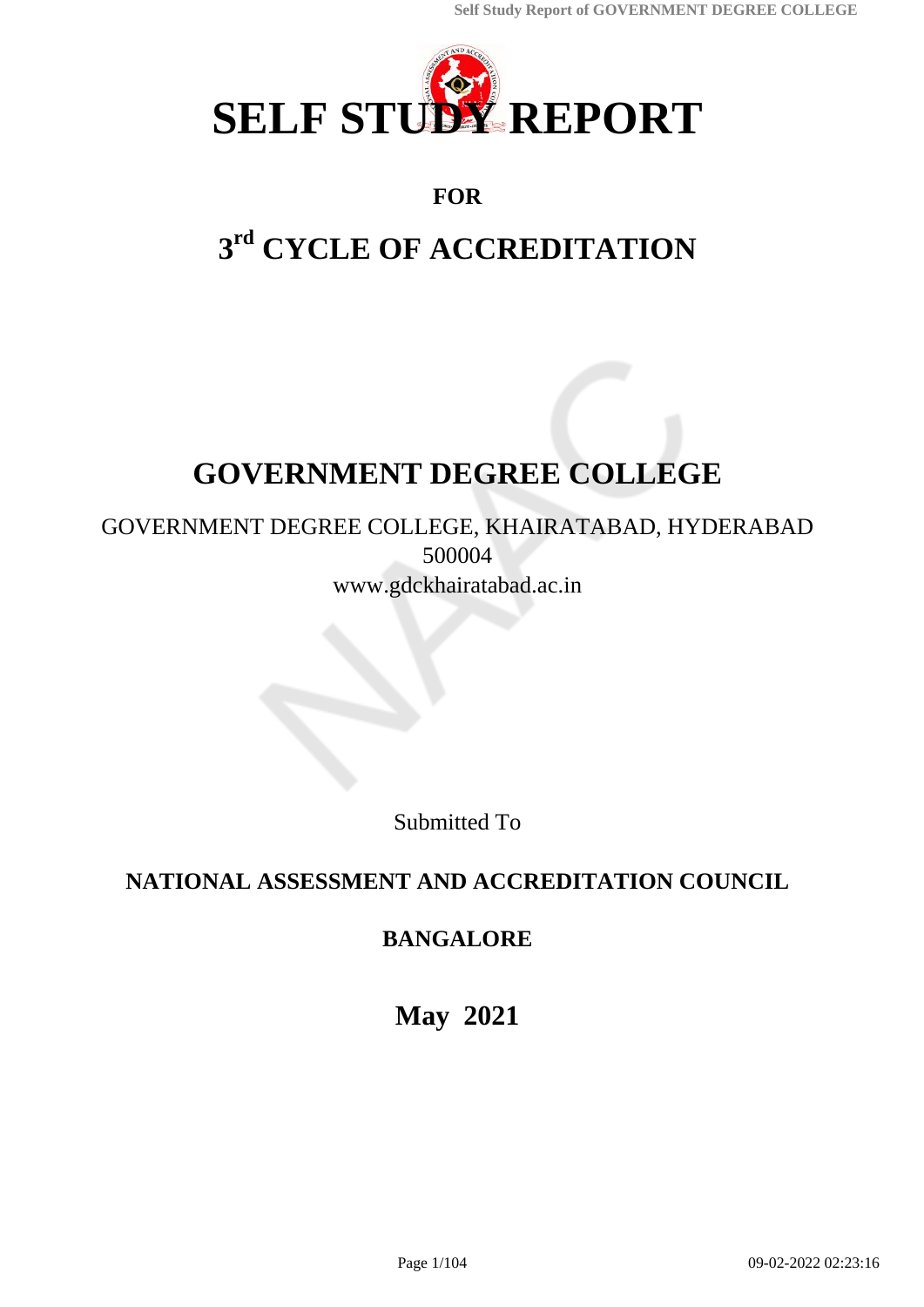# **1. EXECUTIVE SUMMARY**

## **1.1 INTRODUCTION**

Government Degree College Khairtabad is an epitome of higher learning situated on approximately 3 acre area at an enviable spot that is an amalgamation of multi-religious, multi- linguistic and multi- regional populace. It ensures quality education at affordable fees for all the promising youth of rural and semi- urban localities in quest of better opportunities.

 Established in 1973, and affiliated to Osmania University, our college is gearing upto celebrate its golden jubilee year in 2023. It has 59 member faculty and 3279 students in four streams of BA, B.Com, BSC and BBA. It functions through decentralization working mechanism which is organic and robust. The last five years have seen the college grow exponentially in terms of the student enrolment and the number of courses on offer.

 The faculty is highly motivated and dedicated striving towards academic excellence for the students along with their mental, emotional and psychological well-being. It has 32 committees to monitor all aspects of student support services ably headed by a dynamic principal. The academic enrichment gained in our institution makes it the most popular Government Degree College in Hyderabad.

#### **Vision**

To promote and make quality higher education accessible to every young man and woman of this region, especially those who come from underprivileged sections of society, thereby contributing to a knowledge society.

#### **Mission**

"Kriya Siddhi- SatvayBhavathi" being the motto of the college, it is our mission to nurture the potential and ignite the spark of creativity in our students.

 We, at Government Degree College, Khairatabad, strive to empower our students through knowledge and information; to instil humanistic, moral and ethical values and to mould them into responsible and productive citizens of the nation.

#### **Objectives** :

- To strengthen the college with all infrastructure facilities and make these facilities available to the students.
- <sup>o</sup> To train the students with restructured curriculum to enhance their job opportunities. To promote ethical and cultural values among the students.
- To create a conducive atmosphere for higher learning and make the students acquire potential knowledge to empower themselves.
- To raise the quality of education, making the college an effective human resource development centre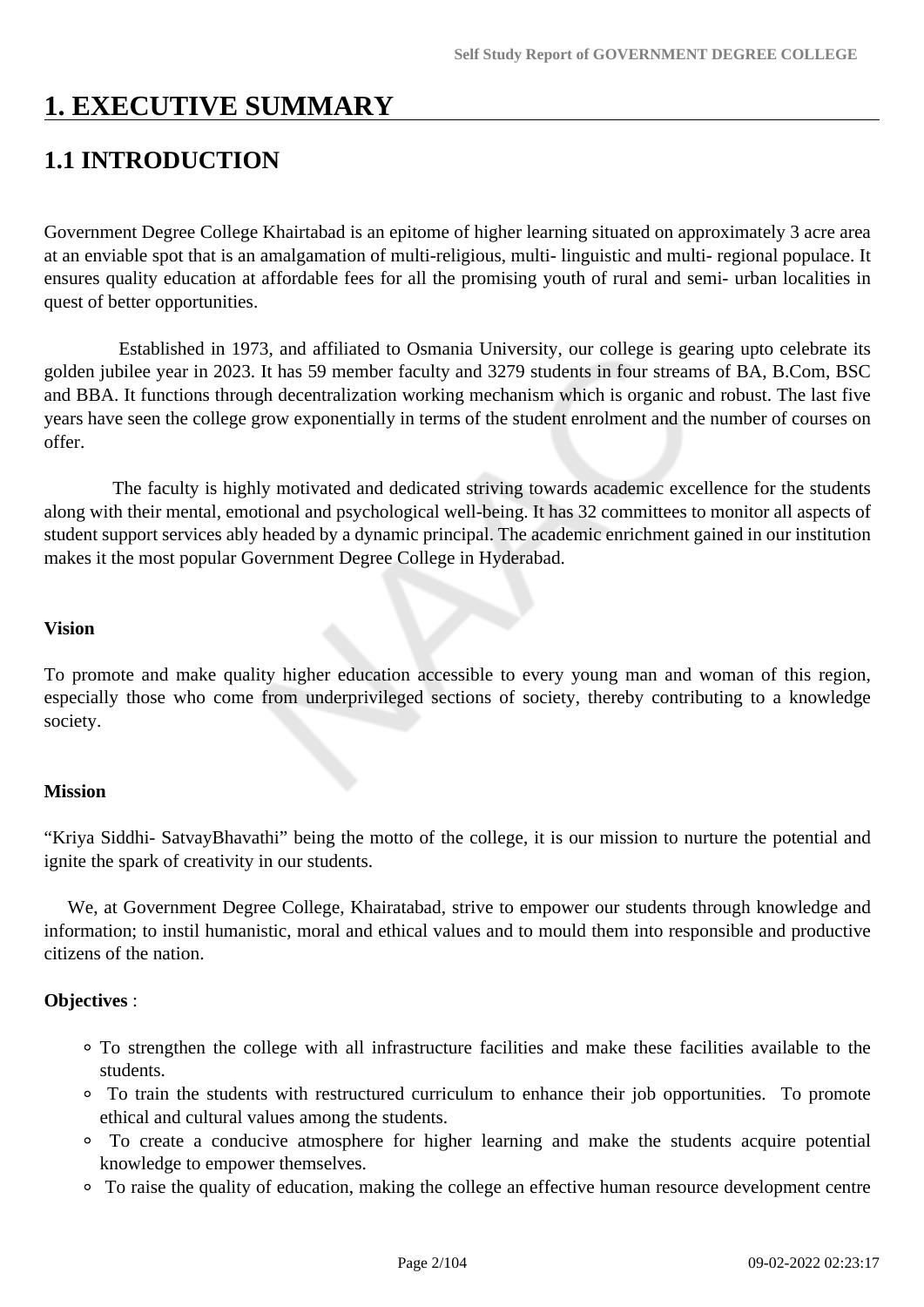under the changing conditions.

- To equip the students with essential global competitive skills so as to meet the demands of the society.
- To inculcate creativity, innovative spirit and scientific temper among the youth and help them scale the heights of excellence in their lives.

Government Degree College, Khairatabad, has a well-defined vision, mission and objectives. The college communicates them to the students, teachers, staff and other stakeholders in the following ways:

- The college prospectus/ Handbook.
- Orientation programme for students at the beginning of each academic year
- Interaction sessions for faculty members, students and parents.
- The college website also displays the vision and mission statements.

## **1.2 Strength, Weakness, Opportunity and Challenges(SWOC)**

#### **Institutional Strength**

Institutional strengths

- The college is situated in the heart of the city with access to rail transport like metro and MMTS and also road transport.
- As the location is in the centre of twin cities, the demand for admission is the highest.
- The college enjoys 1st position in priority list of colleges in twin cities, more than 90% of the seats fill up every year.
- The DOST on line admission have brought in a heterogeneous student strength.
- Highly qualified staff strength of 59 with 19 PhDs.
- Vibrant and disciplined NCC unit of 200 cadets.
- 2 healthy proactive NSS units.
- Co education institution with gender sensitive students.
- On-line certificate courses through MOOCs.
- TSKC to upgrade knowledge, skills, and opportunities for career development.
- EDC (Entrepreneurship Development Center) to develop skill sets in students for leadership, sociability and creation of startup ecosystem in alignment with Osmania Technology Business Incubator.
- Representation by 11 faculty members in BOS of other institutions, 2 in syllabus redesign and 14 faculty members selected for question paper settings.
- Fully Automated Library and subscription ls to E resources like INFLIBNET that is made available to the staff and students as vast resource.
- Well-equipped labs and spacious rooms.
- Active Women's Empowerment Cell for grievance redressal.
- Clean, green and landscaped campus.
- Well maintained biodiversity conservation centre.
- Well demarcated clean and hygienic wash rooms for gents staff, ladies staff, boys and girls students.
- Mentor mantee support system to pay individual attention and counselling to needy students.
- Institution of gold medals by staff for meritorious students.
- Prerana college magazine is a true inspiration to excel in creativity.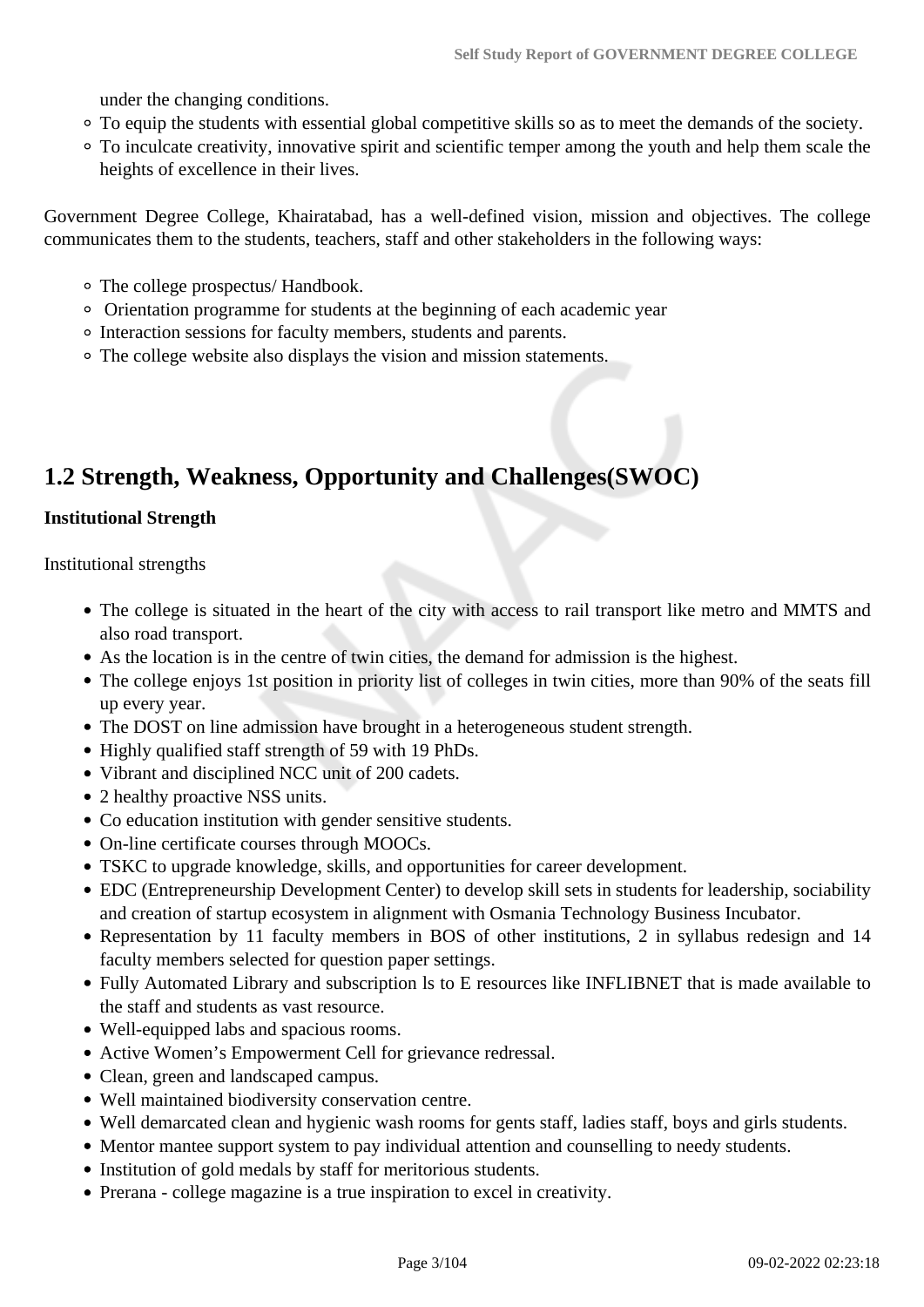- A strong disciplinary committee to deal with breach in code of conduct.
- Employability skills reinforcement through multiple associations with labs, industries and OTBI (Osmania Technology Business Incubation).

#### **Institutional Weakness**

- Most of the students are from rural areas, hence motivation and self confidence is low.
- Poor socio economic status constrains awareness about higher education.
- Limited reading habits and adaptability to new online resources.
- The sanction of posts is dependent on government policy.
- Budget for recruitment of guest faculty is limited.
- As most students are first generation learners, the level of communication skills in English is below average.
- The number of classrooms are insufficient.

#### **Institutional Opportunity**

- The location of BC, SC/ ST welfare hostels nearby contributes to better admissions in our college.
- Remarkable increase in the field of commerce especially B.Com Computers.
- Better empowerment of women through encouraging startups.
- Upgrade to advanced information and communication technologies.
- MoUs with various organisations to help in placements.
- Opportunity to increase the student enrollment in the college to 100%.

#### **Institutional Challenge**

- Attracting urban students.
- Providing physical and financial resources to economically weaker students.
- Limitations due to funds that are sanctioned by the government.
- The trash collecting bin at the entrance of the college that is attracting stray dogs.
- Semester system offers less scope of syllabus completion and revision.
- Creating research aptitude in students.
- Dropouts due to migration, financial constraints and marriages are randomly noticed.

## **1.3 CRITERIA WISE SUMMARY**

#### **Curricular Aspects**

Our college was established in 1973 under the affiliation of Osmania University, Hyderabad .The curriculum designed and approved by the parent university is effectively implemented. The University has introduced CBCS during the academic year 2016-17 to all the affiliated colleges for effective implementation in order to instil a student centric learning mechanism among all the institutions. Each faculty member frames teaching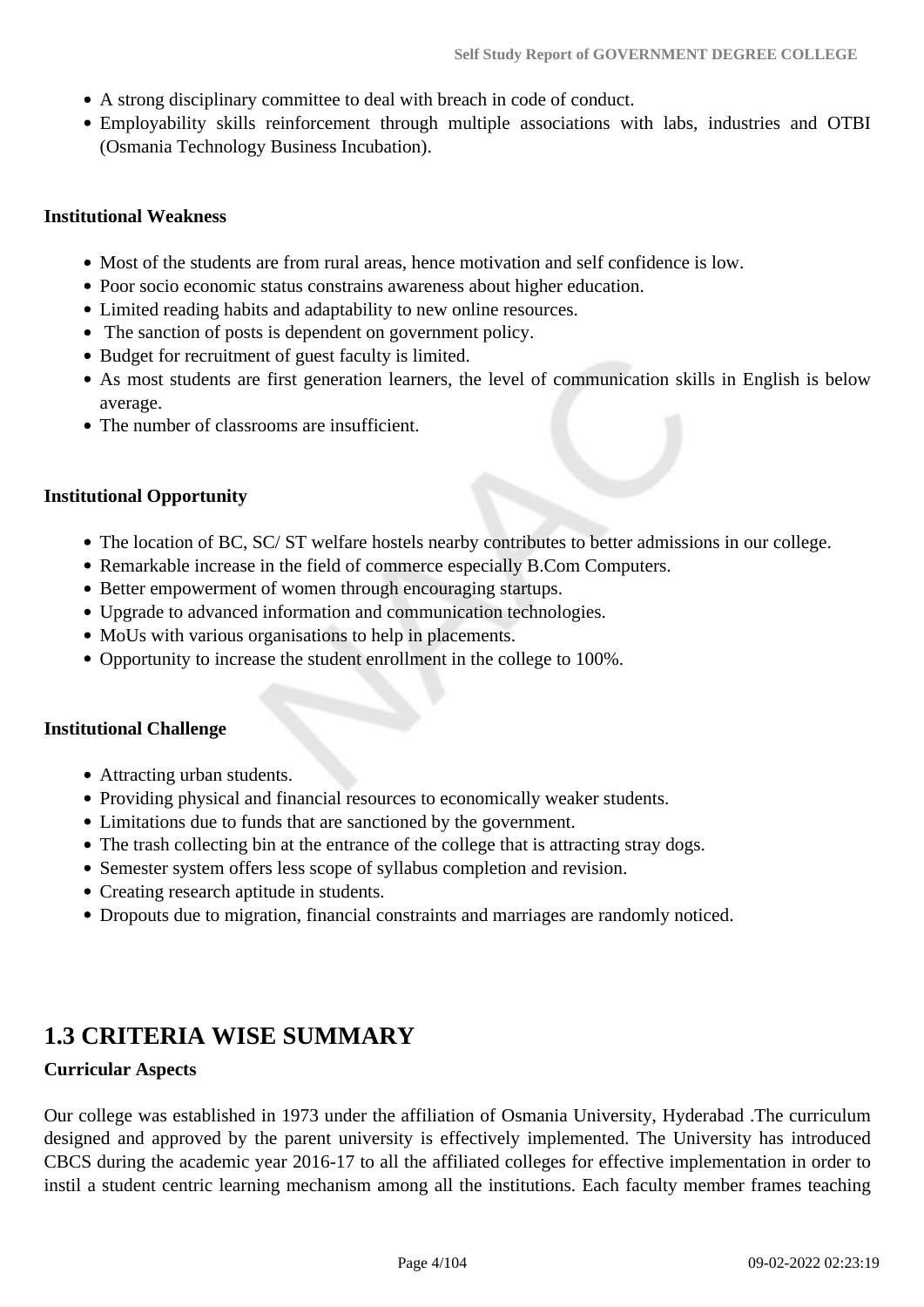plans for transaction of curriculum and also follows different student centric teaching methodologies. The students are continuously and their performance in academics and extra-curricular activities monitored.

 The college releases handbook during the commencement of every academic year which provides guidance to all the students regarding the course structures, assessment and evaluation schemes of their respective chosen programs of graduation.

 The institution adheres to the academic calendar brought out by the parent University for all its affiliated colleges in the form of ALMANAC. The IQAC of the college frames an Annual Institutional Plan, which is effectively followed by all the departments. An orientation programme for students is conducted at the beginning of each academic year which gives a detailed idea on CBCS and CGPA evaluation system.

 Effective curriculum implementation is ensured through proper infrastructure in terms of e -classrooms, computer labs, library and well equipped science laboratories. To upgrade the knowledge of the faculty, the institution nominates them for orientation, refresher and other faculty development programs. During the past six years, nine of the faculty were nominated as members Board of Studies for different colleges affiliated to different universities. Eleven faculty are also involved in setting the question papers for various colleges.

 Departments offer certificate courses for each academic year with stipulated syllabus in providing skill enhancement to the students. Students were also given awareness on human values, professional ethics, Gender equality and sustainable environment a part from curriculum. The overall performance of the institution is assessed by the feedback monitoring system. The feedback is collected at the end of each academic year and continuously evaluated .The necessary changes are made in improving the quality of education under different heads based on the analysed feedback.

#### **Teaching-learning and Evaluation**

Our institution offers a wide variety of Under Graduate programmes. Most of these courses are job-oriented and skill development courses. We follow OU Syllabus, by taking admissions through DOST. Many of the senior teachers are members of Board of studies and Board of Examiners of Osmania University, other universities, as well as autonomous institutions. The Choice Base Credit System has been introduced from the batch 2016 -17. The Institute provides additional input through short term certificate courses, to tap the creativity make them employable and develop entrepreneurial skills, Semester system is followed as per the University norms. Several compulsory interdisciplinary subjects, ability enhancement courses, disciplinary specific electives are introduced in the curriculum such as Computer Fundamentals.

The college adopts a student centric teaching methodology. Teachers plan strategies to reduce the gap in knowledge and skills. Teachers follow different methods in addressing the needs of the slow and advanced learners. The student teacher ratio is 54:1. More than 95% of the teachers use ICT enabled teaching methods in delivering their lessons. Students are monitored regularly on their academic progress through mentoring by the class teachers. Academic calendars, almanacs and lesson plans are followed by all the lecturers' and are regularly audited by the Principal. Teaching and learning comprises of ICT enabled (60%) lecture method (40%) and participatory method. Highly qualified teachers with minimum experience of 10years are recruited from diverse backgrounds of which 15% are with Ph.D. qualification. The College adopted evaluation based on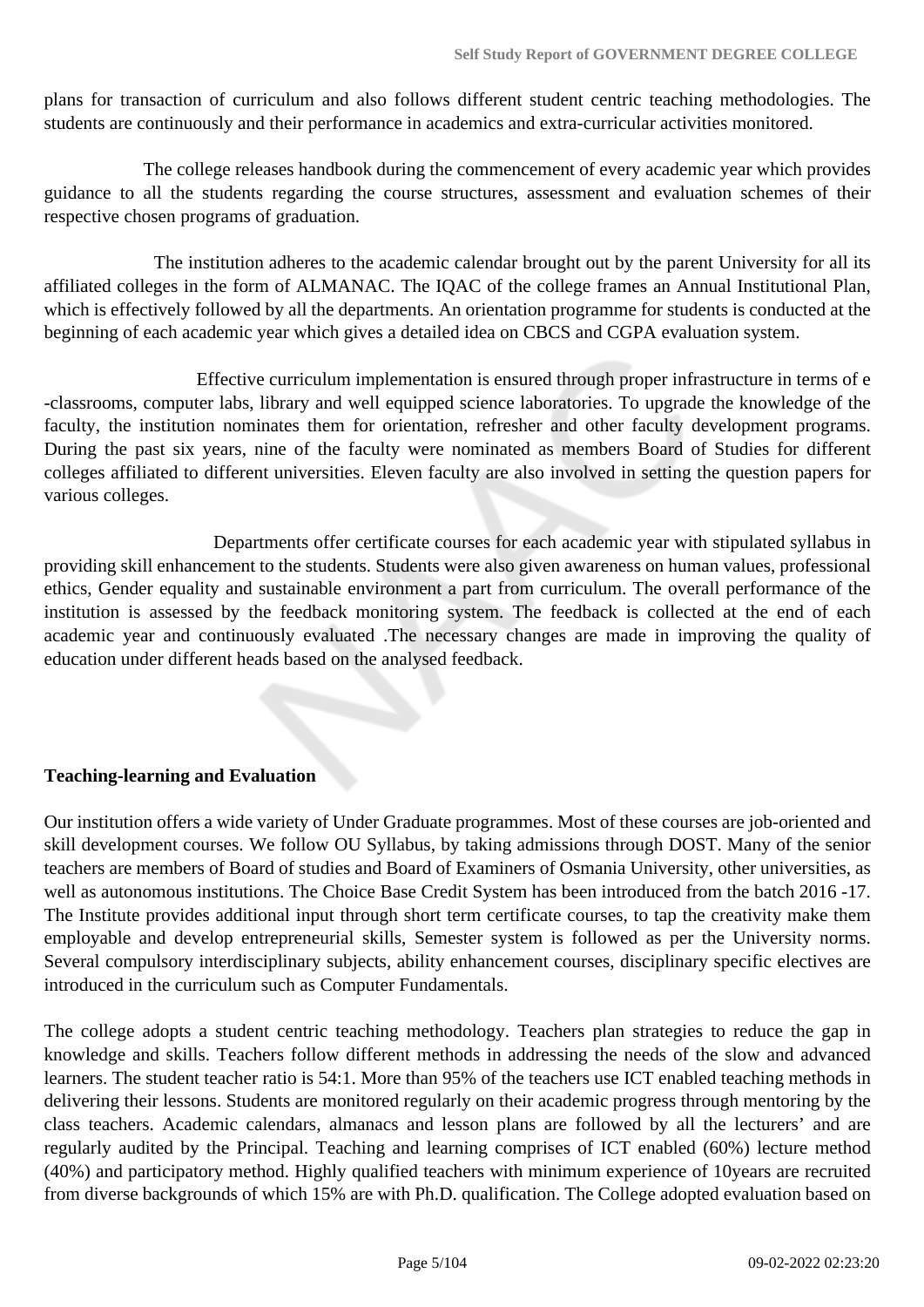both Continuous Internal Evaluation and Semester-End Examination. The average pass percentage of our current year outgoing students is 68%. Result has been consistently progressing from 15% in 2015-16 to 68% in 2019-20. Revaluation facility for every semester end exam is available for the students. In accordance with the requirements of Outcome Based Education (OBE), institution follows a Course Outcome, Programme Outcome, and Programme Specific Outcome matrix for each course. The POs and department-specific PSOs are formulated based on the knowledge, skills which the students learn. The strength of college is also consistently increasing from 993 in 2015-2016 to 2503 in 2019-2020.

#### **Research, Innovations and Extension**

 The Institution always strives to mobilize the teaching faculty and also the students to actively participate in research orientation programmes. They get involved in organising and also participating in several workshops, seminars, webinars and faculty development programmes organised by renowned institutions around the world. The students are given exposure to research through different experiential learning methodologies in developing their research skills. They are given space to think innovatively in understanding the theoretical concepts irrespective of their academic and curriculum. The students are encouraged to participate in wide range of activities towards the development of the society.

 During the past six years the enthusiasm of the faculty have made to approach various government and non-government agencies for proper funding to carry on their research projects. Sixteen of them got their projects sanctioned under UGC - MRPs. The college always stands for the overall development of the faculty and students. The institution has conducted an overall 33 seminars, conferences and workshops at National and International level since 2015.

 The contribution to different UGC approved academic and research journals by the faculty in their respective areas of specialization has been remarkable. In total forty four publications in reputed International Journals (Scopus, Elseiver, IEEE, Springer) etc. Nine of the faculty have authored chapters in well recognized academic publications in their relevant specialization. Also nine of the faculty of the college have published and presented their research work as abstracts and papers in various national and international conferences.

 The college always strives in encouraging the students and faculty to conduct extension activities to sensitise the students on social issues like empowering the women for modern society, gender equality issues, environment sustainability and health orientation. Also the institution celebrates the birth anniversaries of freedom fighters, Social reformers and eminent personalities. The college has five linkages for student exchange and faculty exchange with different organizations/institutions. The departments have made 19 MoUs with recognized institutions, industries and corporate houses like OsmaniaTBI, INCOIS, Spoken Tutorial IITB etc. The initiatives of the faculty and the motivation by the students have made these collaborations extremely worthwhile.

#### **Infrastructure and Learning Resources**

To fulfill the changing demands of modern academic era and to improve effective teaching learning process. College has always given importance to the creation and up-gradation of infrastructure and learning resources.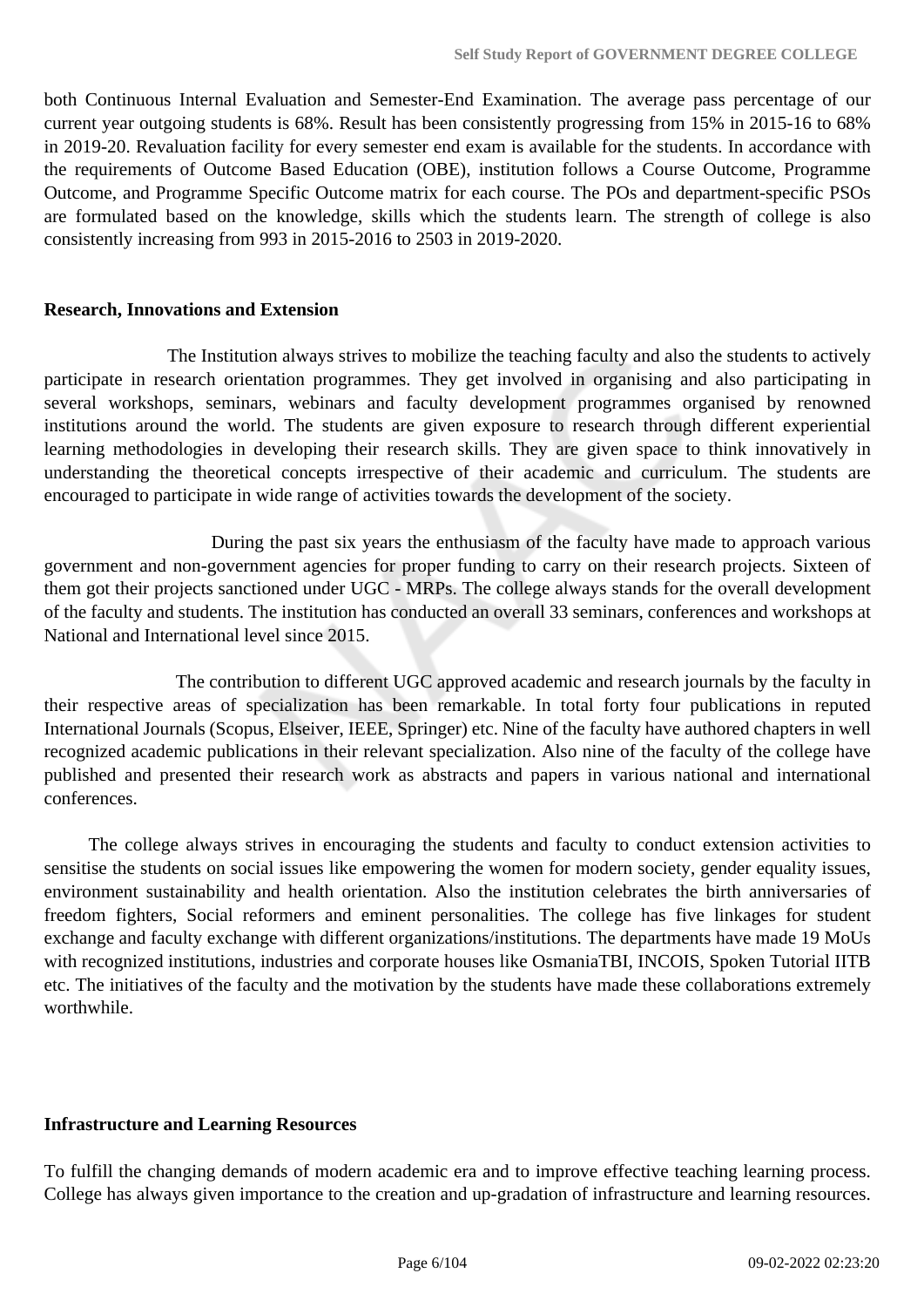The college is taking effective steps for modernizing the way of teaching  $\&$  learning resources. The total campus area is 2.98 acres which consists of 6 blocks.

The institution has a ground which caters for Volley ball and Kabaddi/Kho Kho beside C block. All other Outdoor games are conducted there after laying specific game field according to necessity. College has Indoor facilities for Table Tennis, Carrom and Chess.

The College Library is located in a separate old building, which is located centrally on the college campus. The total area of the library is 3000 SFT. The Library has a collection of around 32,524 volumes of books which covers all branches of areas dealt in the college. The library subscribing e-resources through INFLIBNET-NList membership. It provides In-house/remote access to e-resources like e-journals and e-books. The College Library is fully automated using NewGenLib Open Sources ILMS with version 3.1.1 in 2019. Online Public Access Catalogue (OPAC) facility has been provided for search and retrieval of documents in the library.

The college has a well developed system for providing IT facilities to meet the learning requirements of students & faculty. To undertake curricular & co-curricular activities the college has 25 class rooms & 13 labs. Out of these 25 class rooms 2 class rooms are enabled with ICT facilities like computer attached with projector. Regarding the laboratories, all labs have having required equipment as per the syllabus and all labs having projectors except chemistry.

 The whole campus of the college has WiFi facility with a speed of 10 Mbps. The computers and printers of office and exam branch and computer labs are connected in LAN. Institution has upgraded Act Internet connection from 100 mbps to 150mbps.

 The institution is committed to providing the best possible facilities for effective teaching learning. It is the policy of the institution to create & enhance infrastructure based on the need and availability of funds.

#### **Student Support and Progression**

Our institution has been supporting students by providing scholarships and freeships sanctioned by the government and non government schemes for the last five years. Students are also supported by several capability enhancement and development schemes like guidance for competitive exams, career Counselling, bridge courses, soft skill development, remedial coaching, personal counselling etc.

Along with regular educational programmes the students are supported with training programmes like PG coaching, Computer training programme, self-employment courses (ALEAP), certificate courses which provide jobs in short gestation periods.

Our College is ragging free zone and measures are taken to ensure that the fresher's pursue their studies wholeheartedly with the support of faculty and seniors.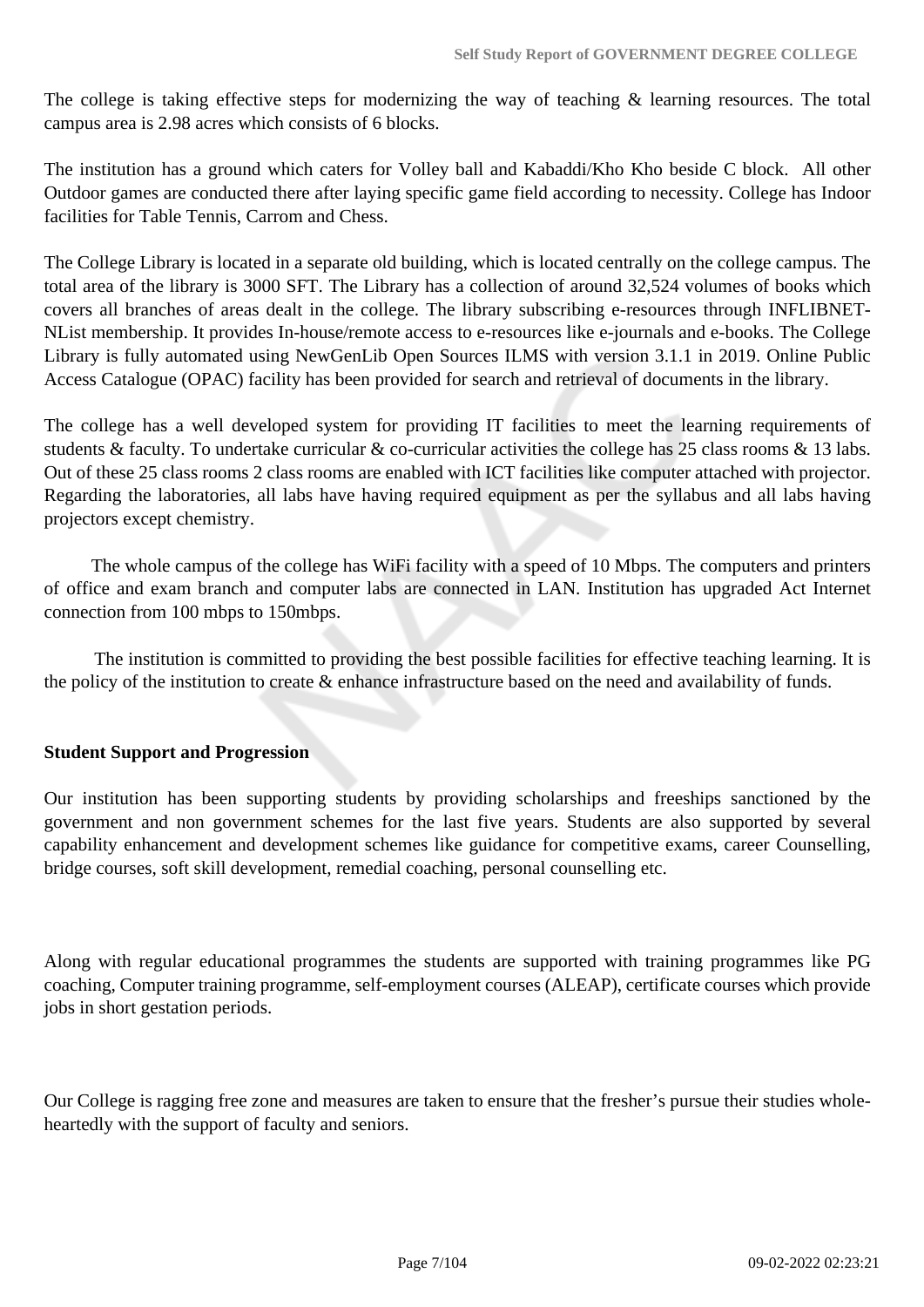We provide placements for outgoing students by conducting job melas and interview skills by TSKC. 90% of students are placed in various institutions like ICICI, Lava mobile international, Delhi Company, Swiggy food delivery apps, Star Health Insurance Company etc.

Nearly 25% of students are benefited by guidance for competitive examination to pursue their higher education. Few of our college students got selected for PG in various Universities of Telangana like Osmania University, JNTU, Kakatiya University etc. and in some private colleges like Nizam, Avanthi etc.

Students are also motivated towards sports and cultural activities at National and International levels during the last five years. Our students achieved many medals in various National level sports conducted by Osmania University, Inter College Tournaments, Yuvatarangam and in Sports Day celebration. Students participate in cultural activities like singing, dancing, rangoli etc. and got prizes in many cultural activities. Class representatives play a key role in guiding students. Our Alumni Association strengthens bond between alumni and the Institute.

#### **Governance, Leadership and Management**

Our institution is established in 1973 and catering to the academic needs of many underprivileged students in and around Hyderabad. Many students from rural areas around are benefitted by our institution. It runs on a decentralized manner with a Principal as pivotal head assisted by convenors, heads of the departments and office incharge. The committees have clear by laws framed, implemented by respective committees. Professional and administrative training programmes are organised and encouraged by the institution. IQAC is proactive is assimilating oneness and organising various activities and actively involving the committees to conduct activities which are beneficial for students.

Academic and Administrative Audits are conducted periodically ensuring transparency in usage of funds. ISO certification and NIRF participation is done every year. Mid day meals was provided in 2016-2017 by the faculty. Staff club actively raise funds and provide staff in need. A few staff sponsored gold medals to subject toppers.

The college has active e-governance. Students are admitted through DOST (Degree Online Students of Telangana) website. Through CAIMS (Central Administration and Information Management System) finance and accounts of the college are maintained. Through e-office administration works are dealt. EAF (Exam Application Form) is generated through online for hall tickets. Faculty are encouraged to orient themselves in their respective subject by allowing them to attend Orientation Courses, Refresher Courses, Faculty Development Programmes and Short Term Courses.

For preparing the students to job market skill enhancement programmes in soft skills, employability skills, entrepreneur skills and ICT skills are constantly upgraded through workshops, seminars and orientation programmes.

#### **Institutional Values and Best Practices**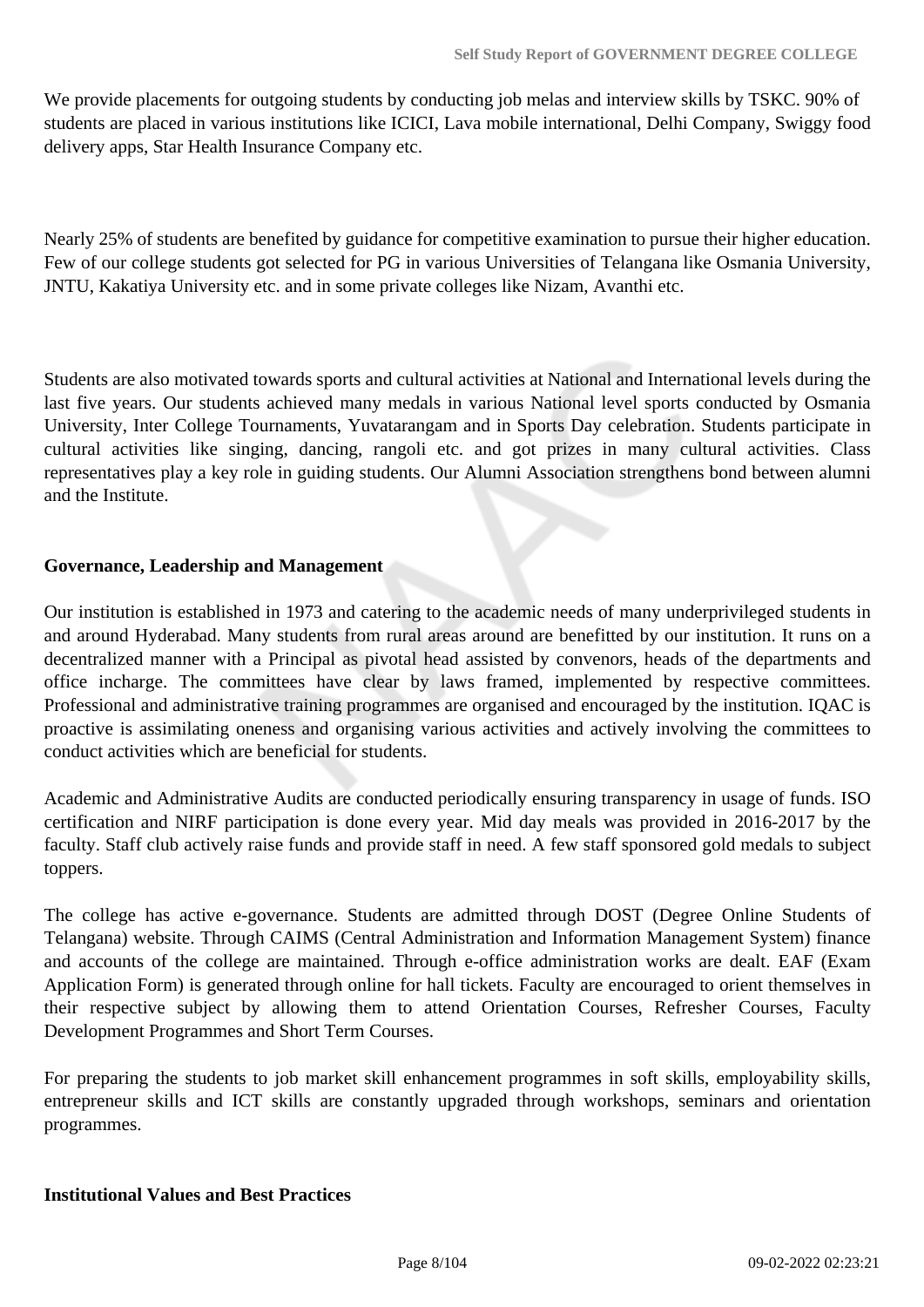Institutional values and best Practices consists of gender equality promotion programs that stress on equal opportunities for girls, Beti Bachao-Beti Padhao we at Khairatabad Degree College have initiated a number of programs like National Girl Child Day, Bicycle Rally for "Save the Girl Child", Poster release by SHE team etc. International Women's Equality Day, Awareness of legal Rights for Women, and other programs on women safety etc. The well-being of the girl students through the health and wellness, hygiene, etc. finds mention in this criterion. To promote a sense of security, CCTV coverage of the whole campus, training in selfdefense, arts are enumerated in Gender Sensitivity section.

 National Environment Awareness Campaign (NEAC) organized along with the ECOFEST, Plastic Free campus programs are all different measures at Waste Management. The rainwater harvesting structures and utilization of water is carefully undertaken.

 The location of the College ensures a free access to lower income families of Chintal Basthi-a bustling market place. This is an ideal location to conduct Swach Bharat Abiyan, Voter's Awareness Campaign, and Rallies taken out for environmental protection. The volunteering during Vinayaka Chavithi is result of our strategic location. The participation of the students in "Roobaro" a (NGO) has helped our students in developing inter-faith harmony. The social action plan "Agaaz-e-Baatcheet" has spread a message of tolerance and peaceful co-existence.

 Celebration of National festivals, identities, symbols, events, awareness programs, about constitution, rights and duties, civil liberties have contributed in increasing consciousness about belongingness and patriotism.

The Best Practices also form a part of this criterion and our best practices include the Entrepreneurship and Employment Opportunity programs and the Green initiative by the Eco-club is partnership with NCC and NSS volunteers. The distinctive feature of our College is the NCC is an integral part of all the events celebrated in our college. Their achievements, honors and contribution is in line with the vision and mission of the institution.

 Finally we can proudly state that our College has all the initiatives, programs and celebrations and activities that make an educational institution a true temple of learning.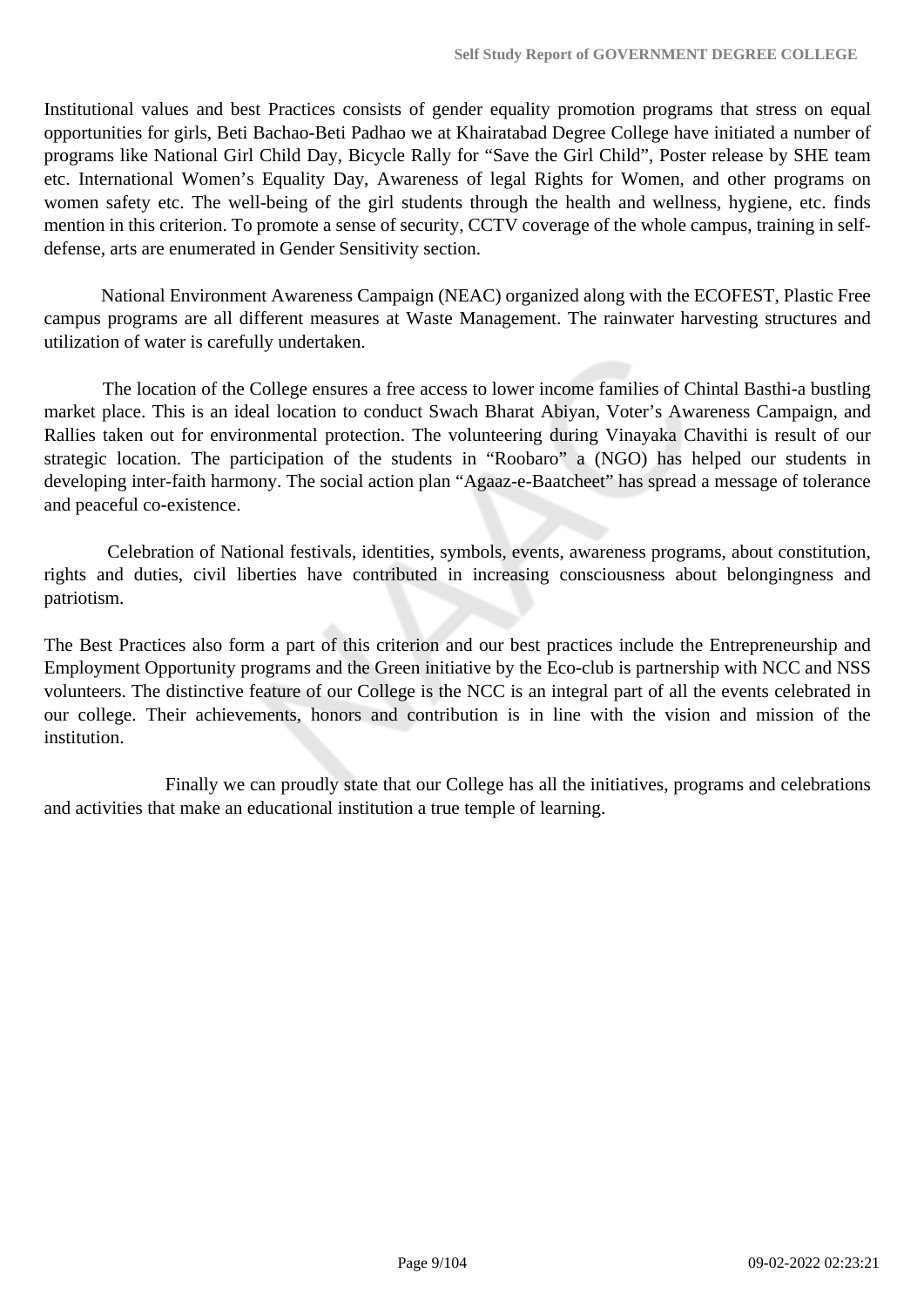# **2. PROFILE**

## **2.1 BASIC INFORMATION**

| Name and Address of the College |                                                      |  |  |
|---------------------------------|------------------------------------------------------|--|--|
| Name                            | <b>GOVERNMENT DEGREE COLLEGE</b>                     |  |  |
| Address                         | Government Degree College, Khairatabad,<br>Hyderabad |  |  |
| City                            | GREATER HYDERABAD (M CORP.) (PART)                   |  |  |
| <b>State</b>                    | Telangana                                            |  |  |
| Pin                             | 500004                                               |  |  |
| Website                         | www.gdckhairatabad.ac.in                             |  |  |

| <b>Contacts for Communication</b> |                             |                                          |               |                          |                            |
|-----------------------------------|-----------------------------|------------------------------------------|---------------|--------------------------|----------------------------|
| <b>Designation</b>                | <b>Name</b>                 | <b>Telephone with</b><br><b>STD Code</b> | <b>Mobile</b> | Fax                      | Email                      |
| Principal                         | Dsr Rajender<br>Singh       | 040-23314956                             | 9515659545    | $040-$                   | iqacgdck1973@gm<br>ail.com |
| IQAC / CIQA<br>coordinator        | K. Sarojini<br>Chakravarthy |                                          | 9849370624    | $\overline{\phantom{0}}$ | sarojinicb17@gmai<br>1.com |

| <b>Status of the Institution</b> |            |
|----------------------------------|------------|
| <b>Institution Status</b>        | Government |

| Type of Institution |              |  |
|---------------------|--------------|--|
| By Gender           | Co-education |  |
| By Shift            | Regular      |  |

| <b>Recognized Minority institution</b>     |  |
|--------------------------------------------|--|
| If it is a recognized minroity institution |  |

| <b>Establishment Details</b>         |                         |
|--------------------------------------|-------------------------|
| Date of establishment of the college | $\frac{1}{31}$ -07-1973 |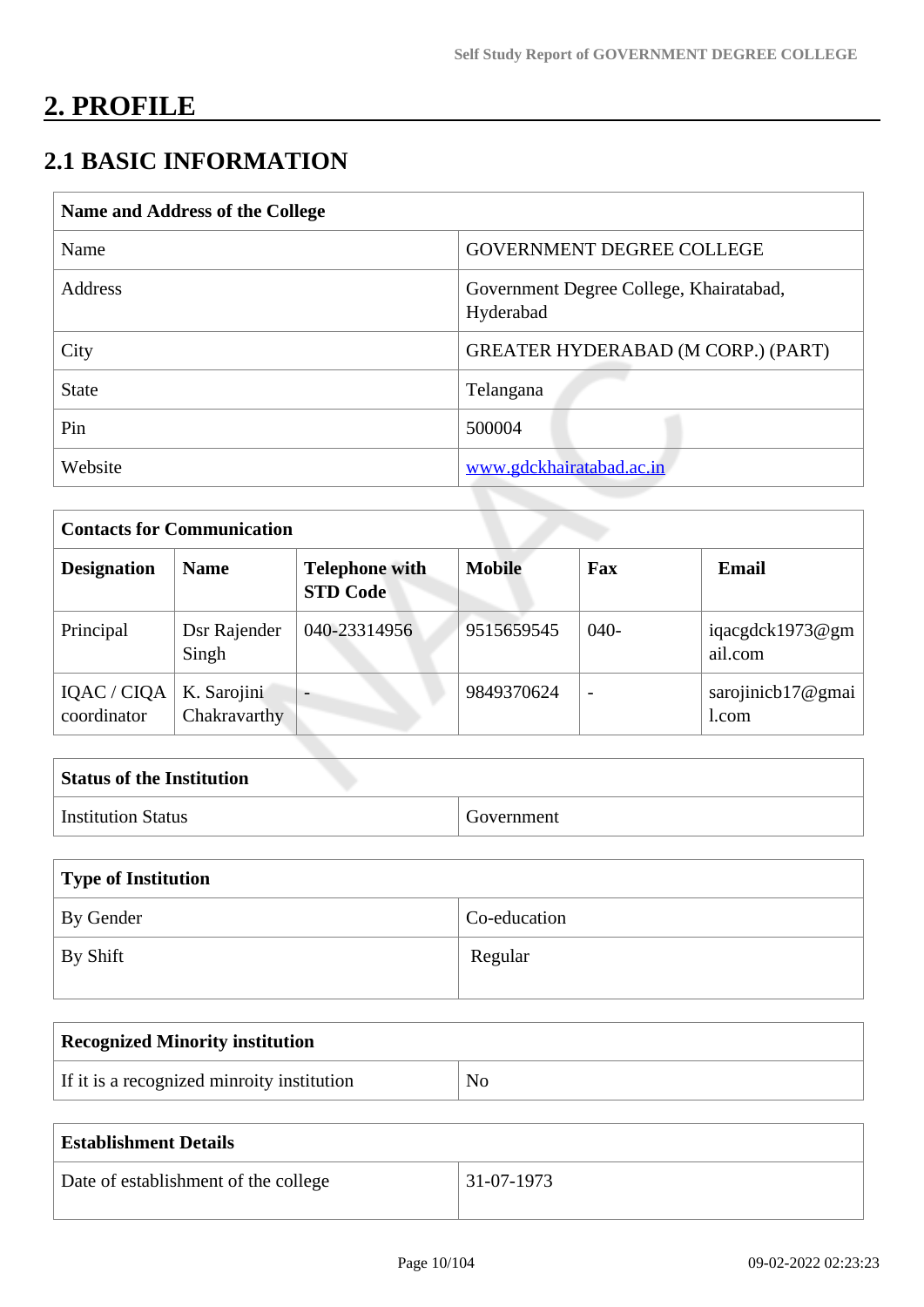| <b>State</b> | University name           | <b>Document</b>      |
|--------------|---------------------------|----------------------|
| Telangana    | <b>Osmania University</b> | <b>View Document</b> |

## **Details of UGC recognition**

| <b>Under Section</b> | Date       | <b>View Document</b> |
|----------------------|------------|----------------------|
| 2f of UGC            | 01-07-1978 | <b>View Document</b> |
| 12B of UGC           | 01-07-1978 | <b>View Document</b> |

|                                                           | Details of recognition/approval by stationary/regulatory bodies like<br>AICTE, NCTE, MCI, DCI, PCI, RCI etc (other than UGC) |                                        |                              |                |
|-----------------------------------------------------------|------------------------------------------------------------------------------------------------------------------------------|----------------------------------------|------------------------------|----------------|
| <b>Statutory</b><br><b>Regulatory</b><br><b>Authority</b> | <b>Recognition/App</b><br>roval details Inst<br>itution/Departme<br>nt programme                                             | Day, Month and<br>year(dd-mm-<br>yyyy) | <b>Validity in</b><br>months | <b>Remarks</b> |
| No contents                                               |                                                                                                                              |                                        |                              |                |

| Details of autonomy                                                                                                                  |    |
|--------------------------------------------------------------------------------------------------------------------------------------|----|
| Does the affiliating university Act provide for<br>conferment of autonomy (as recognized by the<br>UGC), on its affiliated colleges? | No |

| <b>Recognitions</b>                                                                  |    |
|--------------------------------------------------------------------------------------|----|
| Is the College recognized by UGC as a College<br>with Potential for Excellence(CPE)? | No |
| Is the College recognized for its performance by<br>any other governmental agency?   | No |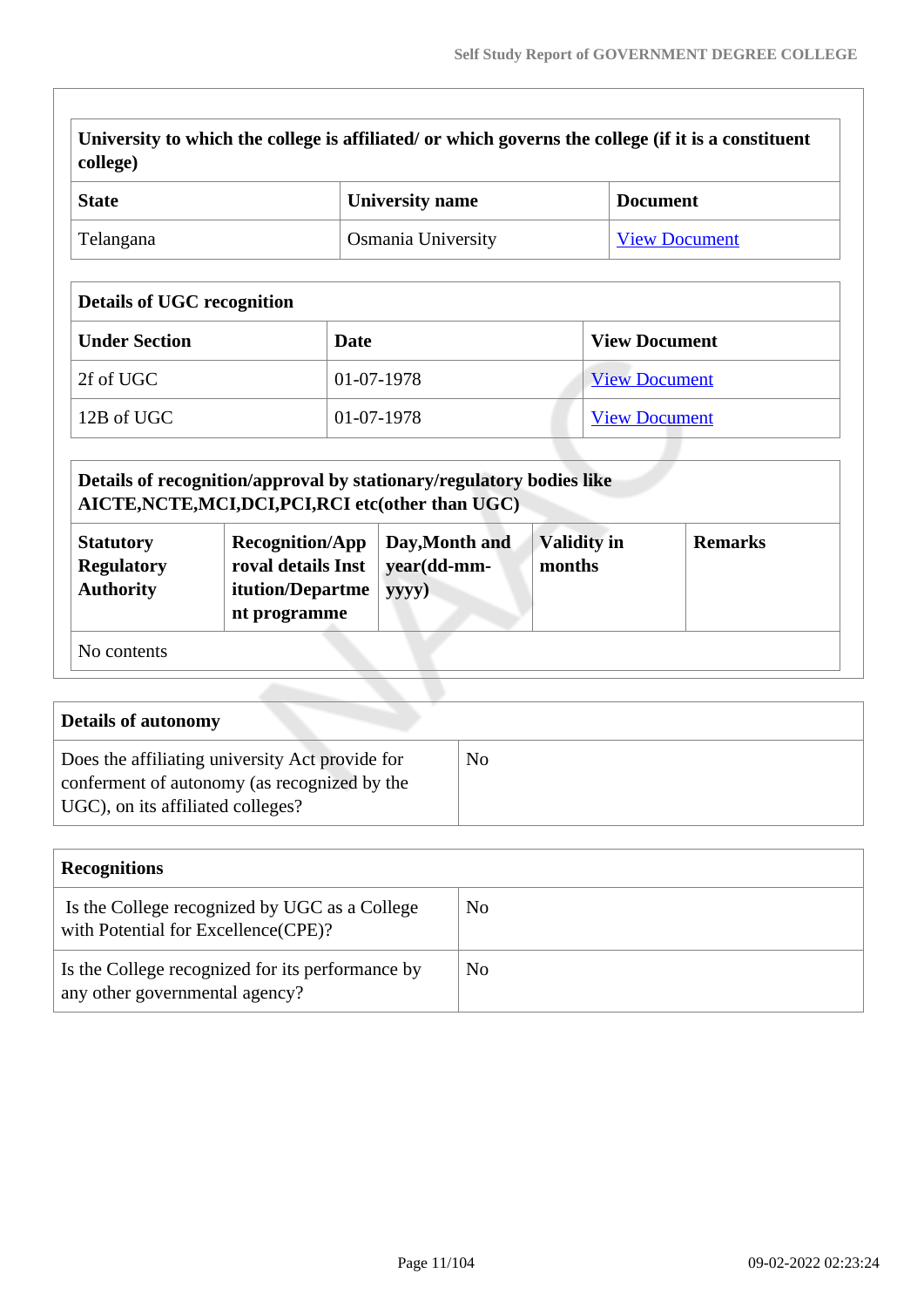| <b>Location and Area of Campus</b> |                                                      |           |                                |                             |  |  |  |  |  |  |
|------------------------------------|------------------------------------------------------|-----------|--------------------------------|-----------------------------|--|--|--|--|--|--|
| <b>Campus Type</b>                 | <b>Address</b>                                       | Location* | <b>Campus Area</b><br>in Acres | Built up Area in<br>sq.mts. |  |  |  |  |  |  |
| Main campus<br>area                | Government Degree College,<br>Khairatabad, Hyderabad | Urban     | 2.98                           | 24757                       |  |  |  |  |  |  |

## **2.2 ACADEMIC INFORMATION**

| Details of Programmes Offered by the College (Give Data for Current Academic year) |                                  |                                     |                                   |                                        |                                      |                                             |  |  |  |  |
|------------------------------------------------------------------------------------|----------------------------------|-------------------------------------|-----------------------------------|----------------------------------------|--------------------------------------|---------------------------------------------|--|--|--|--|
| Programme<br>Level                                                                 | Name of Pr<br>ogramme/C<br>ourse | <b>Duration</b> in<br><b>Months</b> | <b>Entry</b><br>Qualificatio<br>n | <b>Medium of</b><br><b>Instruction</b> | <b>Sanctioned</b><br><b>Strength</b> | No.of<br><b>Students</b><br><b>Admitted</b> |  |  |  |  |
| <b>UG</b>                                                                          | <b>BA, Arts</b>                  | 12                                  | Intermediate                      | English                                | $\mathbf{1}$                         | $\overline{0}$                              |  |  |  |  |
| <b>UG</b>                                                                          | <b>BA, Arts</b>                  | 12                                  | Intermediate                      | English                                | $\mathbf{1}$                         | $\mathbf{0}$                                |  |  |  |  |
| <b>UG</b>                                                                          | <b>BA, Arts</b>                  | 12                                  | Intermediate                      | English                                | $\mathbf{1}$                         | $\mathbf{0}$                                |  |  |  |  |
| <b>UG</b>                                                                          | <b>BA, Arts</b>                  | 12                                  | Intermediate                      | English                                | $\mathbf{1}$                         | $\mathbf{0}$                                |  |  |  |  |
| <b>UG</b>                                                                          | <b>BA, Arts</b>                  | 12                                  | Intermediate                      | English                                | $\mathbf{1}$                         | $\boldsymbol{0}$                            |  |  |  |  |
| <b>UG</b>                                                                          | <b>BA, Arts</b>                  | 12                                  | Intermediate                      | English                                | 19                                   | 19                                          |  |  |  |  |
| <b>UG</b>                                                                          | <b>BA, Arts</b>                  | 12                                  | Intermediate                      | English                                | 111                                  | 111                                         |  |  |  |  |
| <b>UG</b>                                                                          | <b>BA, Arts</b>                  | 12                                  | Intermediate                      | English                                | $\mathbf{1}$                         | $\mathbf{0}$                                |  |  |  |  |
| <b>UG</b>                                                                          | <b>BA, Arts</b>                  | 12                                  | Intermediate                      | English                                | 37                                   | 37                                          |  |  |  |  |
| <b>UG</b>                                                                          | <b>BA, Arts</b>                  | 12                                  | Intermediate                      | English                                | 6                                    | 6                                           |  |  |  |  |
| <b>UG</b>                                                                          | <b>BA, Arts</b>                  | 12                                  | Intermediate                      | English                                | $\mathbf{1}$                         | $\mathbf{0}$                                |  |  |  |  |
| <b>UG</b>                                                                          | BSc, Physical<br>Sciences        | 12                                  | Intermediate                      | English                                | 10                                   | $\mathbf{1}$                                |  |  |  |  |
| <b>UG</b>                                                                          | <b>BSc, Physical</b><br>Sciences | 12                                  | Intermediate                      | English                                | 65                                   | 61                                          |  |  |  |  |
| UG                                                                                 | BSc, Physical<br>Sciences        | 12                                  | Intermediate                      | English                                | 10                                   | $\overline{0}$                              |  |  |  |  |
| UG                                                                                 | BSc, Physical<br>Sciences        | 12                                  | Intermediate                      | English                                | 10                                   | $\mathbf{0}$                                |  |  |  |  |
| <b>UG</b>                                                                          | BSc, Physical<br>Sciences        | 12                                  | Intermediate                      | English                                | 60                                   | 57                                          |  |  |  |  |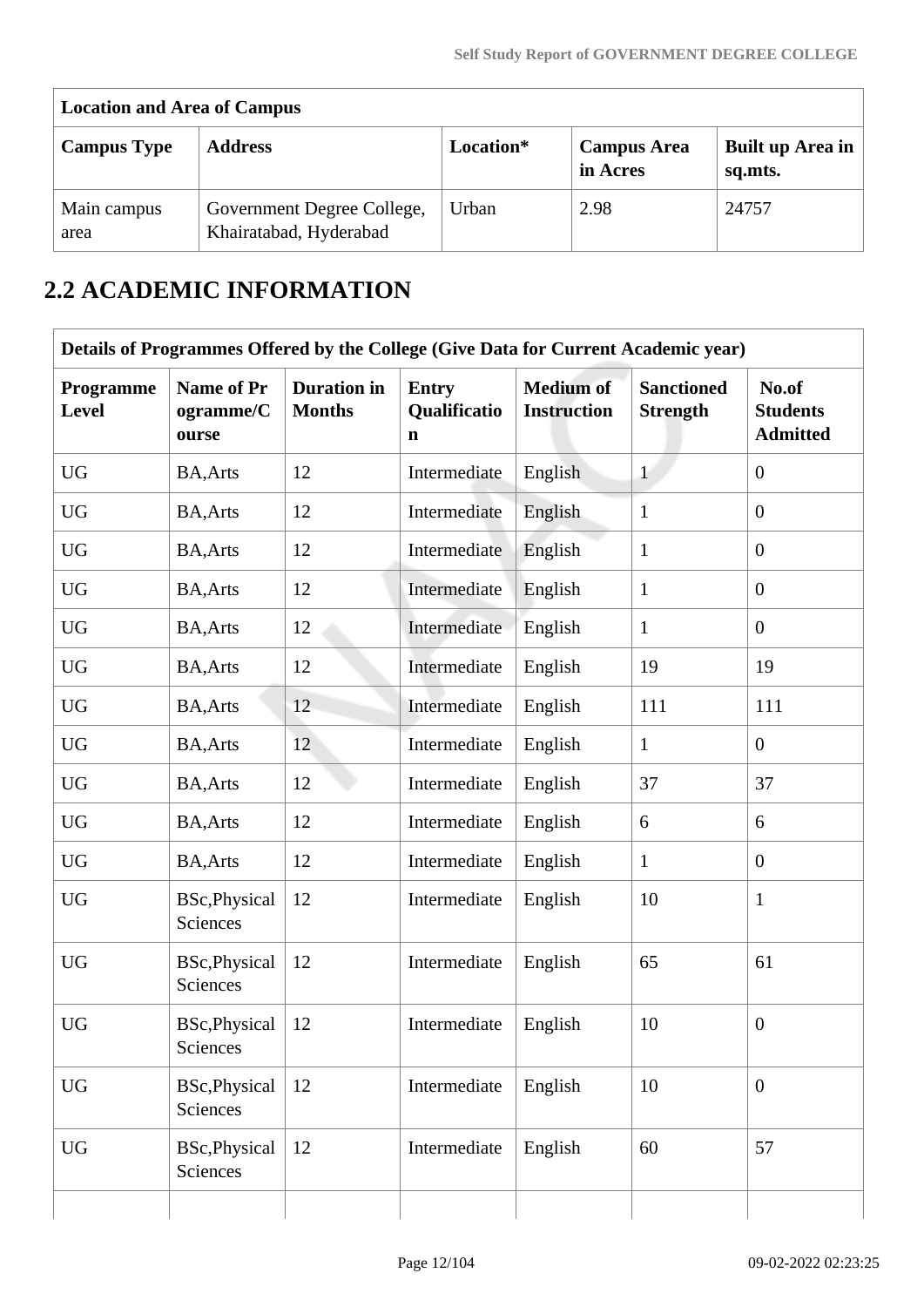| <b>UG</b>              | BSc, Physical<br>Sciences   | 12 | Intermediate | English | 10  | $\boldsymbol{0}$ |
|------------------------|-----------------------------|----|--------------|---------|-----|------------------|
| <b>UG</b>              | BSc, Physical<br>Sciences   | 12 | Intermediate | English | 135 | 131              |
| <b>UG</b>              | <b>BSc,Life</b><br>Sciences | 12 | Intermediate | English | 10  | $\mathbf{2}$     |
| ${\rm U}{\rm G}$       | <b>BSc,Life</b><br>Sciences | 12 | Intermediate | English | 10  | $\overline{0}$   |
| <b>UG</b>              | <b>BSc,Life</b><br>Sciences | 12 | Intermediate | English | 25  | 19               |
| <b>UG</b>              | <b>BSc,Life</b><br>Sciences | 12 | Intermediate | English | 10  | $\boldsymbol{0}$ |
| ${\rm U}{\rm G}$       | <b>BSc,Life</b><br>Sciences | 12 | Intermediate | English | 20  | 6                |
| <b>UG</b>              | <b>BSc,Life</b><br>Sciences | 12 | Intermediate | English | 20  | 11               |
| <b>UG</b>              | <b>BSc,Life</b><br>Sciences | 12 | Intermediate | English | 20  | 12               |
| <b>UG</b>              | <b>BSc,Life</b><br>Sciences | 12 | Intermediate | English | 25  | 15               |
| <b>UG</b>              | <b>BSc,Life</b><br>Sciences | 12 | Intermediate | English | 5   | $\boldsymbol{0}$ |
| ${\rm U}{\rm G}$       | BSc,Life<br>Sciences        | 12 | Intermediate | English | 10  | $\boldsymbol{0}$ |
| <b>UG</b>              | <b>BSc,Life</b><br>Sciences | 12 | Intermediate | English | 10  | $\overline{0}$   |
| $\mathbf{U}\mathbf{G}$ | <b>BSc,Life</b><br>Sciences | 12 | Intermediate | English | 10  | $\overline{7}$   |
| ${\rm U}{\rm G}$       | <b>BSc,Life</b><br>Sciences | 12 | Intermediate | English | 10  | $\overline{0}$   |
| <b>UG</b>              | <b>BSc,Life</b><br>Sciences | 12 | Intermediate | English | 10  | $\overline{0}$   |
| ${\rm U}{\rm G}$       | <b>BSc,Life</b><br>Sciences | 12 | Intermediate | English | 25  | 18               |
| ${\rm U}{\rm G}$       | <b>BSc,Life</b><br>Sciences | 12 | Intermediate | English | 15  | 12               |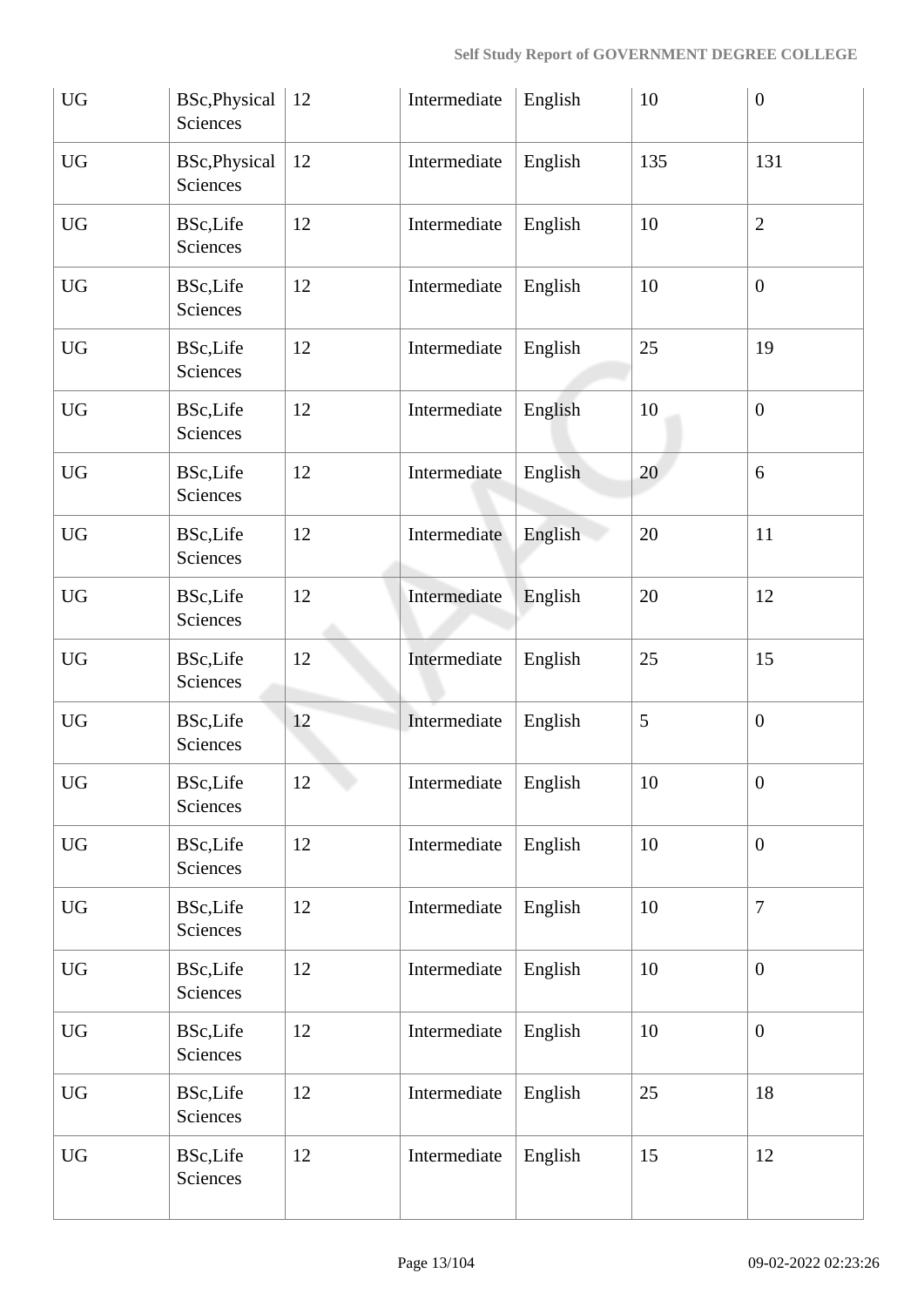| <b>UG</b> | <b>BSc,Life</b><br><b>Sciences</b> | 12 | Intermediate | English | 20  | $\overline{0}$ |
|-----------|------------------------------------|----|--------------|---------|-----|----------------|
| <b>UG</b> | <b>BSc,Life</b><br>Sciences        | 12 | Intermediate | English | 10  | $\overline{2}$ |
| <b>UG</b> | <b>BSc,Life</b><br>Sciences        | 12 | Intermediate | English | 25  | 24             |
| <b>UG</b> | <b>BSc,Life</b><br>Sciences        | 12 | Intermediate | English | 20  | $\overline{0}$ |
| <b>UG</b> | <b>BSc,Life</b><br>Sciences        | 12 | Intermediate | English | 120 | 115            |
| <b>UG</b> | BBA,Comm<br>erce                   | 12 | Intermediate | English | 60  | 52             |
| <b>UG</b> | BCom,Com<br>merce                  | 12 | Intermediate | English | 30  | 26             |
| <b>UG</b> | BCom,Com<br>merce                  | 12 | Intermediate | English | 390 | 387            |
| <b>UG</b> | BSc, Data<br>Science               | 12 | Intermediate | English | 60  | 53             |

## **Position Details of Faculty & Staff in the College**

|                                                                                     | <b>Teaching Faculty</b> |                |                |                  |                |                            |                |                |                            |                |                |                  |
|-------------------------------------------------------------------------------------|-------------------------|----------------|----------------|------------------|----------------|----------------------------|----------------|----------------|----------------------------|----------------|----------------|------------------|
|                                                                                     | <b>Professor</b>        |                |                |                  |                | <b>Associate Professor</b> |                |                | <b>Assistant Professor</b> |                |                |                  |
|                                                                                     | Male                    | Female         | Others         | Total            | Male           | Female                     | Others         | Total          | Male                       | Female         | Others         | Total            |
| Sanctioned by the<br>UGC /University<br><b>State</b><br>Government                  |                         |                |                | $\overline{0}$   |                |                            |                | 15             |                            |                |                | 47               |
| Recruited                                                                           | $\overline{0}$          | $\overline{0}$ | $\overline{0}$ | $\boldsymbol{0}$ | 6              | 9                          | $\overline{0}$ | 15             | 18                         | 29             | $\overline{0}$ | 47               |
| Yet to Recruit                                                                      |                         |                |                | $\overline{0}$   |                |                            |                | $\overline{0}$ |                            |                |                | $\theta$         |
| Sanctioned by the<br>Management/Soci<br>ety or Other<br>Authorized<br><b>Bodies</b> |                         |                |                | $\boldsymbol{0}$ |                |                            |                | $\overline{0}$ |                            |                |                | 26               |
| Recruited                                                                           | $\overline{0}$          | $\overline{0}$ | $\overline{0}$ | $\overline{0}$   | $\overline{0}$ | $\overline{0}$             | $\overline{0}$ | $\overline{0}$ | $\boldsymbol{0}$           | $\overline{0}$ | $\overline{0}$ | $\boldsymbol{0}$ |
| Yet to Recruit                                                                      |                         |                |                | $\overline{0}$   |                |                            |                | $\overline{0}$ |                            |                |                | 26               |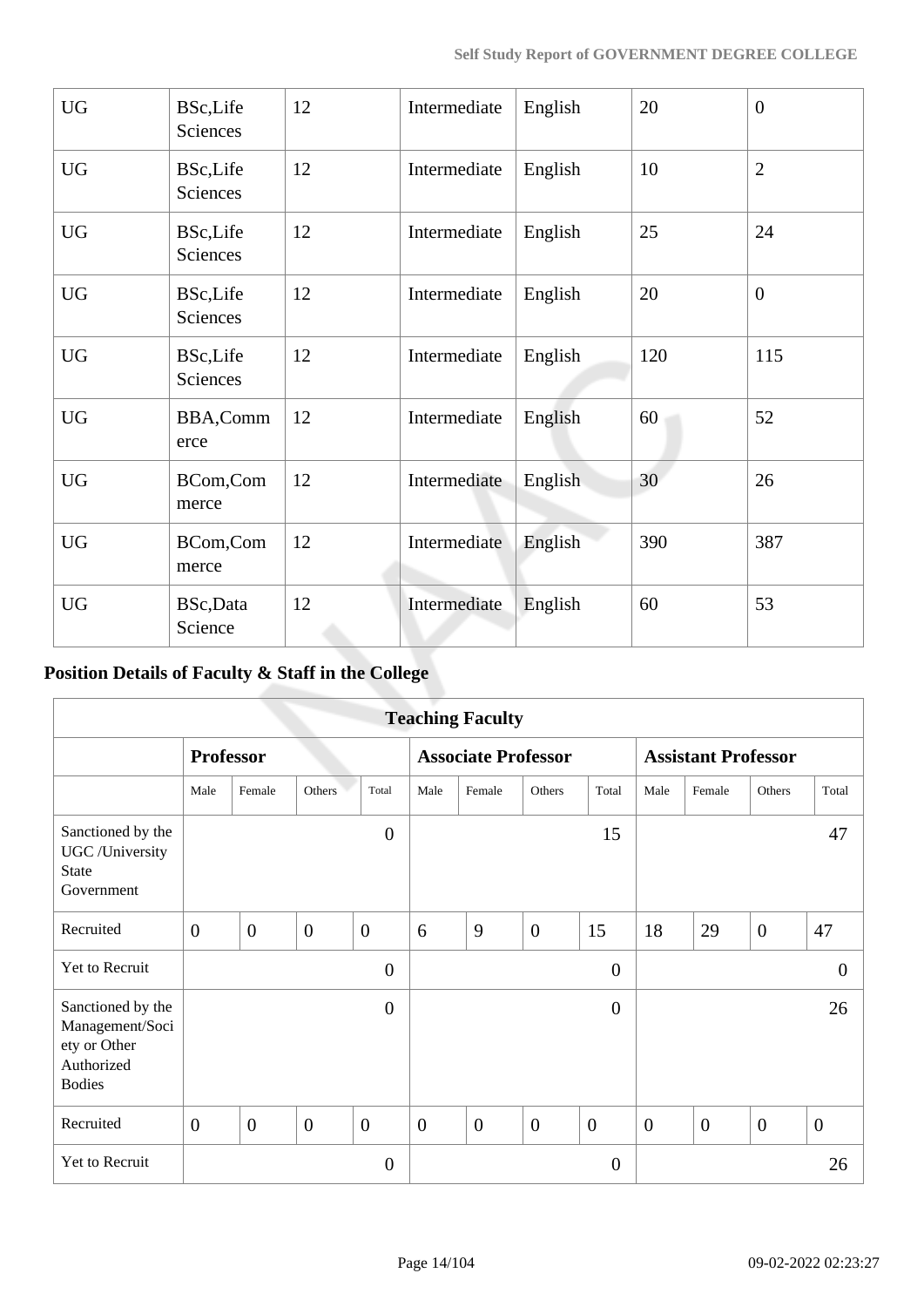|                                                                                 | <b>Non-Teaching Staff</b> |                |                  |                |  |  |  |  |  |  |
|---------------------------------------------------------------------------------|---------------------------|----------------|------------------|----------------|--|--|--|--|--|--|
|                                                                                 | <b>Male</b>               | Female         | <b>Others</b>    | <b>Total</b>   |  |  |  |  |  |  |
| Sanctioned by the<br><b>UGC</b> / University State<br>Government                |                           |                |                  | 26             |  |  |  |  |  |  |
| Recruited                                                                       | 14                        | $\overline{7}$ | $\boldsymbol{0}$ | 21             |  |  |  |  |  |  |
| Yet to Recruit                                                                  |                           |                |                  | 5              |  |  |  |  |  |  |
| Sanctioned by the<br>Management/Society<br>or Other Authorized<br><b>Bodies</b> |                           |                |                  | $\overline{0}$ |  |  |  |  |  |  |
| Recruited                                                                       | $\overline{0}$            | $\mathbf{0}$   | $\overline{0}$   | $\overline{0}$ |  |  |  |  |  |  |
| Yet to Recruit                                                                  |                           |                |                  | $\theta$       |  |  |  |  |  |  |

|                                                                                 | <b>Technical Staff</b> |                |                  |                |  |  |  |  |  |  |  |
|---------------------------------------------------------------------------------|------------------------|----------------|------------------|----------------|--|--|--|--|--|--|--|
|                                                                                 | <b>Male</b>            | Female         | <b>Others</b>    | <b>Total</b>   |  |  |  |  |  |  |  |
| Sanctioned by the<br><b>UGC</b> / University State<br>Government                |                        |                |                  | $\overline{0}$ |  |  |  |  |  |  |  |
| Recruited                                                                       | $\overline{0}$         | $\overline{0}$ | $\overline{0}$   | $\overline{0}$ |  |  |  |  |  |  |  |
| Yet to Recruit                                                                  |                        |                |                  | $\overline{0}$ |  |  |  |  |  |  |  |
| Sanctioned by the<br>Management/Society<br>or Other Authorized<br><b>Bodies</b> |                        |                |                  | $\overline{0}$ |  |  |  |  |  |  |  |
| Recruited                                                                       | $\overline{0}$         | $\overline{0}$ | $\boldsymbol{0}$ | $\overline{0}$ |  |  |  |  |  |  |  |
| Yet to Recruit                                                                  |                        |                |                  | $\overline{0}$ |  |  |  |  |  |  |  |

### **Qualification Details of the Teaching Staff**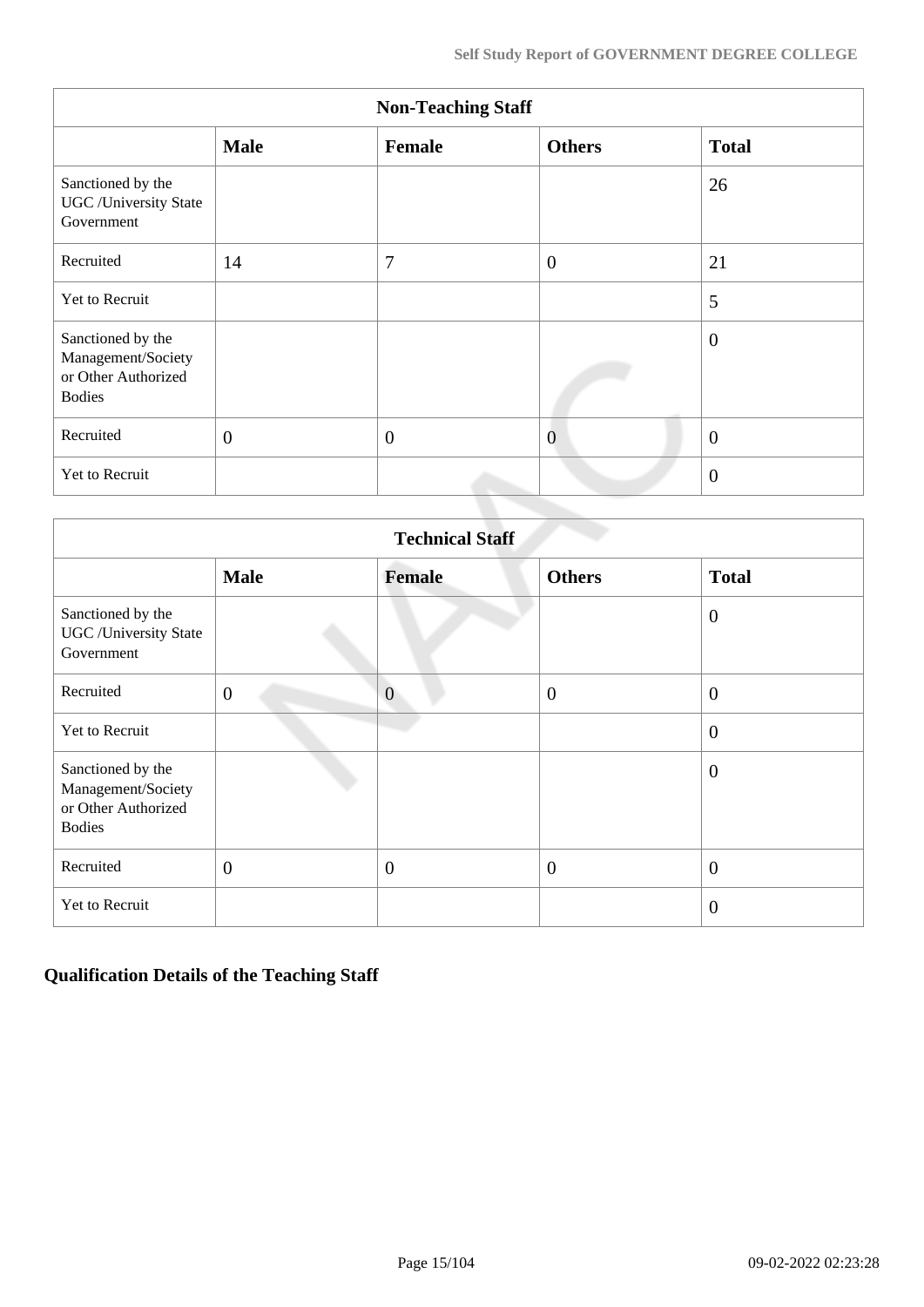| <b>Permanent Teachers</b>                     |                  |                |                |              |                            |                |                |                            |                  |              |  |  |
|-----------------------------------------------|------------------|----------------|----------------|--------------|----------------------------|----------------|----------------|----------------------------|------------------|--------------|--|--|
| <b>Highest</b><br>Qualificatio<br>$\mathbf n$ | <b>Professor</b> |                |                |              | <b>Associate Professor</b> |                |                | <b>Assistant Professor</b> |                  |              |  |  |
|                                               | Male             | Female         | Others         | Male         | Female                     | Others         | Male           | Female                     | Others           | Total        |  |  |
| $D.\text{sc}/D$ . Litt/<br><b>LLD</b>         | $\overline{0}$   | $\overline{0}$ | $\mathbf{0}$   | $\mathbf{1}$ | $\boldsymbol{0}$           | $\overline{0}$ | $\overline{0}$ | $\theta$                   | $\overline{0}$   | $\mathbf{1}$ |  |  |
| Ph.D.                                         | $\overline{0}$   | $\theta$       | $\overline{0}$ | 6            | 3                          | $\overline{0}$ | 5              | 5                          | $\overline{0}$   | 19           |  |  |
| M.Phil.                                       | $\theta$         | $\overline{0}$ | $\overline{0}$ | $\mathbf{1}$ | 5                          | $\overline{0}$ | 3              | $\overline{4}$             | $\mathbf{0}$     | 13           |  |  |
| PG                                            | $\overline{0}$   | $\overline{0}$ | $\overline{0}$ | 6            | 9                          | $\overline{0}$ | 11             | 22                         | $\boldsymbol{0}$ | 48           |  |  |
|                                               |                  |                |                |              | <b>CONTRACTOR</b>          |                |                |                            |                  |              |  |  |

|                                                         | <b>Temporary Teachers</b> |                  |                            |                |                  |                            |                |                  |                |                  |  |  |
|---------------------------------------------------------|---------------------------|------------------|----------------------------|----------------|------------------|----------------------------|----------------|------------------|----------------|------------------|--|--|
| <b>Professor</b><br><b>Highest</b><br>Qualificatio<br>n |                           |                  | <b>Associate Professor</b> |                |                  | <b>Assistant Professor</b> |                |                  |                |                  |  |  |
|                                                         | Male                      | Female           | <b>Others</b>              | Male           | Female           | Others                     | Male           | Female           | Others         | Total            |  |  |
| $D.\text{sc}/D.\text{Litt}$<br><b>LLD</b>               | $\mathbf{0}$              | $\overline{0}$   | $\overline{0}$             | $\mathbf{0}$   | $\boldsymbol{0}$ | $\overline{0}$             | $\overline{0}$ | $\overline{0}$   | $\overline{0}$ | $\boldsymbol{0}$ |  |  |
| Ph.D.                                                   | $\overline{0}$            | $\boldsymbol{0}$ | $\overline{0}$             | $\overline{0}$ | $\boldsymbol{0}$ | $\overline{0}$             | $\mathbf{1}$   | $\boldsymbol{0}$ | $\overline{0}$ | $\mathbf{1}$     |  |  |
| M.Phil.                                                 | $\overline{0}$            | $\overline{0}$   | $\overline{0}$             | $\overline{0}$ | $\overline{0}$   | $\mathbf{0}$               | $\theta$       | $\overline{0}$   | $\overline{0}$ | $\mathbf{0}$     |  |  |
| PG                                                      | $\boldsymbol{0}$          | $\overline{0}$   | $\theta$                   | $\overline{0}$ | $\boldsymbol{0}$ | $\mathbf{0}$               | 8              | 7                | $\overline{0}$ | 15               |  |  |

| <b>Part Time Teachers</b>           |                  |                |                |                            |                  |                |                            |                  |                |                |  |
|-------------------------------------|------------------|----------------|----------------|----------------------------|------------------|----------------|----------------------------|------------------|----------------|----------------|--|
| <b>Highest</b><br>Qualificatio<br>n | <b>Professor</b> |                |                | <b>Associate Professor</b> |                  |                | <b>Assistant Professor</b> |                  |                |                |  |
|                                     | Male             | Female         | Others         | Male                       | Female           | Others         | Male                       | Female           | Others         | Total          |  |
| D.sc/D.Litt/<br><b>LLD</b>          | $\overline{0}$   | $\theta$       | $\overline{0}$ | $\overline{0}$             | $\boldsymbol{0}$ | $\theta$       | $\overline{0}$             | $\overline{0}$   | $\overline{0}$ | $\overline{0}$ |  |
| Ph.D.                               | $\overline{0}$   | $\overline{0}$ | $\overline{0}$ | $\overline{0}$             | $\boldsymbol{0}$ | $\overline{0}$ | $\overline{0}$             | $\overline{0}$   | $\theta$       | $\overline{0}$ |  |
| M.Phil.                             | $\overline{0}$   | $\overline{0}$ | $\overline{0}$ | $\overline{0}$             | $\overline{0}$   | $\overline{0}$ | $\overline{0}$             | $\overline{0}$   | $\overline{0}$ | $\overline{0}$ |  |
| PG                                  | $\overline{0}$   | $\theta$       | $\overline{0}$ | $\overline{0}$             | $\boldsymbol{0}$ | $\theta$       | $\overline{0}$             | $\boldsymbol{0}$ | $\mathbf{0}$   | $\overline{0}$ |  |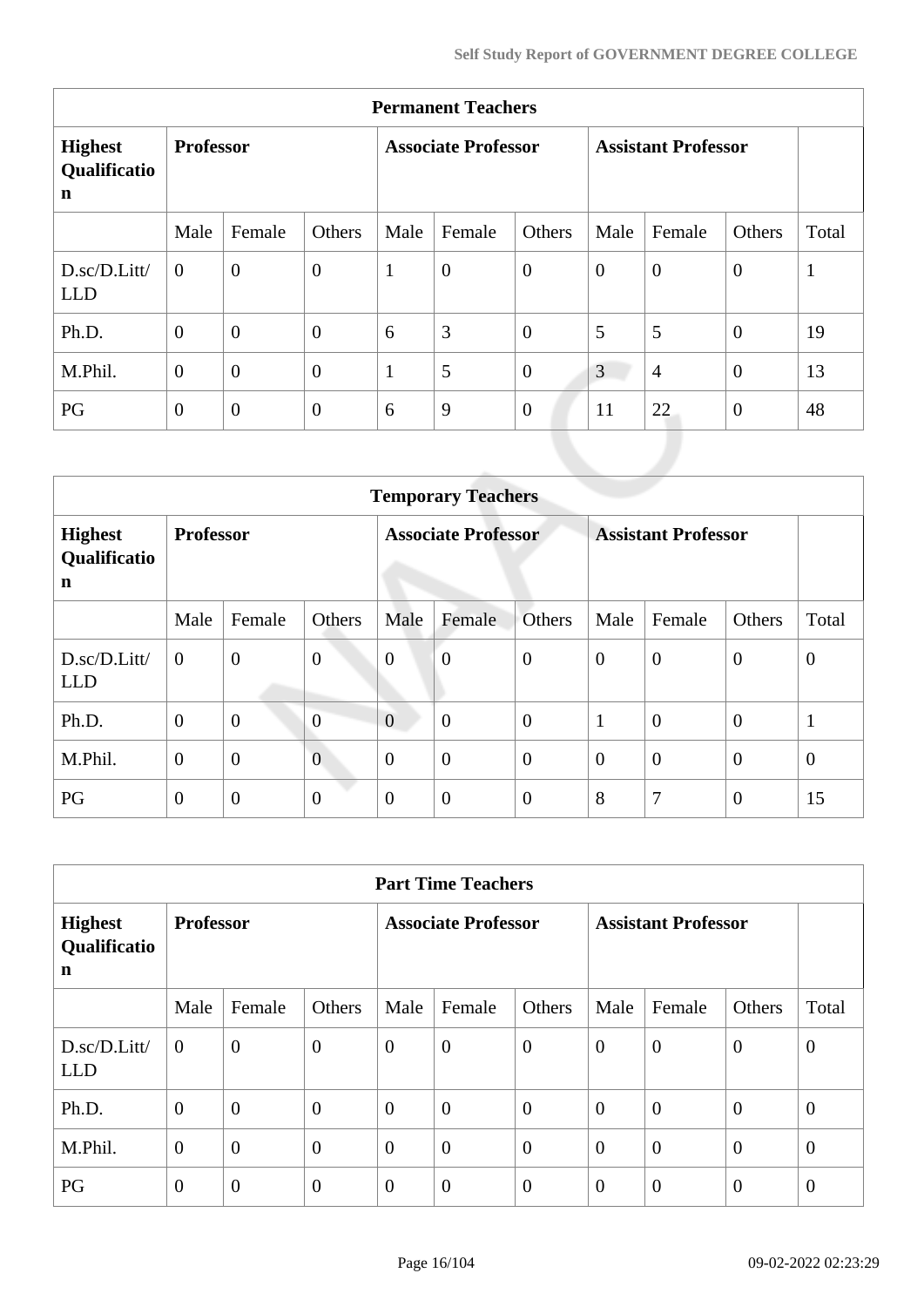| <b>Details of Visting/Guest Faculties</b> |             |        |               |              |
|-------------------------------------------|-------------|--------|---------------|--------------|
| <b>Number of Visiting/Guest Faculty</b>   | <b>Male</b> | Female | <b>Others</b> | <b>Total</b> |
| engaged with the college?                 | 34          | Ч      |               | 43           |

### **Provide the Following Details of Students Enrolled in the College During the Current Academic Year**

| <b>Programme</b> |        | <b>From the State</b><br><b>Where College</b><br>is Located | <b>From Other</b><br><b>States of India</b> | <b>NRI Students</b> | Foreign<br><b>Students</b> | <b>Total</b> |
|------------------|--------|-------------------------------------------------------------|---------------------------------------------|---------------------|----------------------------|--------------|
| <b>UG</b>        | Male   | 865                                                         | C                                           |                     |                            | 870          |
|                  | Female | 313                                                         |                                             | v                   | 0                          | 314          |
|                  | Others | $\overline{0}$                                              | 0                                           | 0                   | $\left($                   | $\theta$     |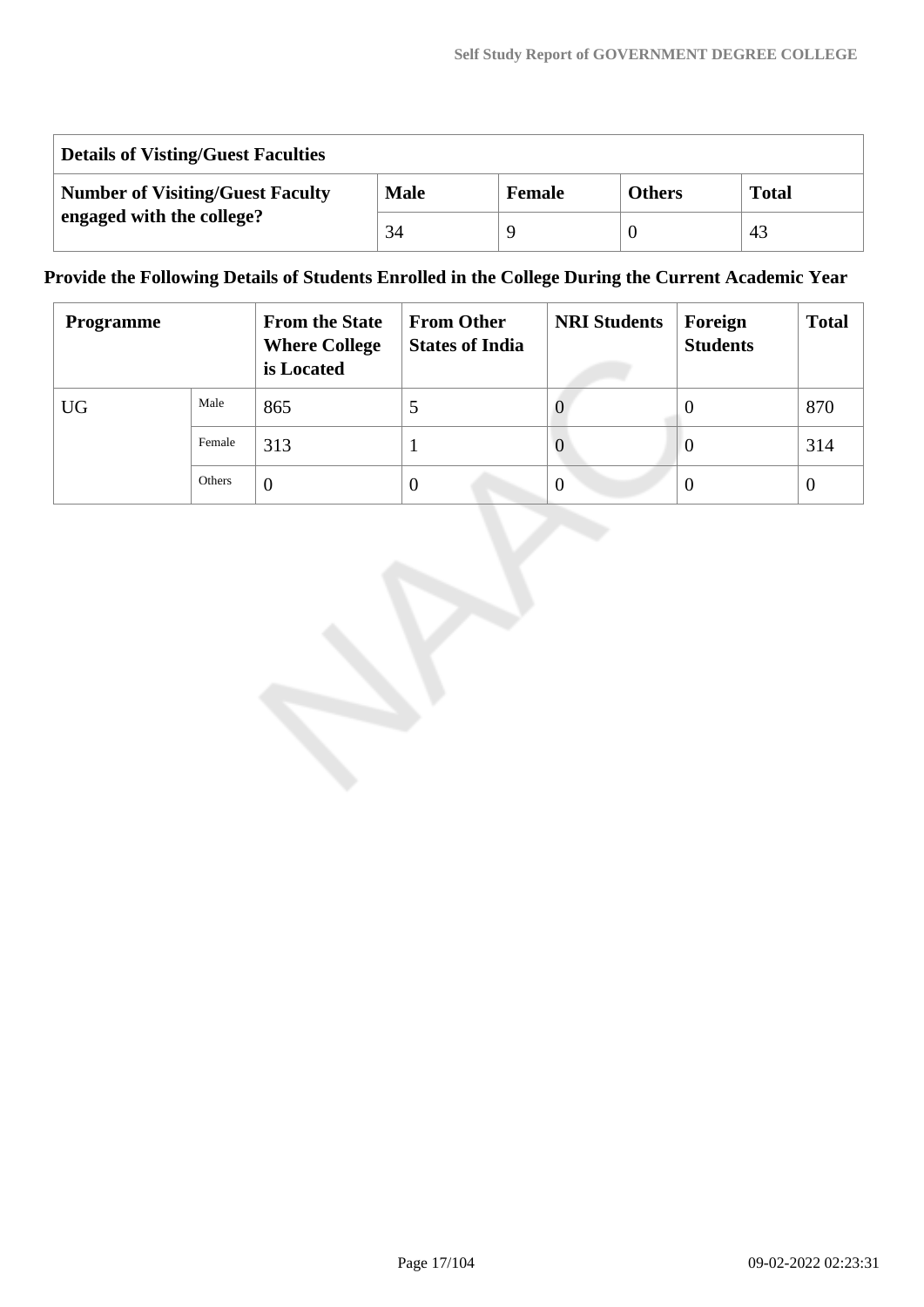| <b>rears</b>       |        |                |                  |                |                  |
|--------------------|--------|----------------|------------------|----------------|------------------|
| Programme          |        | Year 1         | Year 2           | Year 3         | Year 4           |
| <b>SC</b>          | Male   | 201            | 126              | 55             | 44               |
|                    | Female | 70             | $\overline{7}$   | 24             | 13               |
|                    | Others | $\overline{0}$ | $\boldsymbol{0}$ | $\overline{0}$ | $\overline{0}$   |
| ${\cal S}{\cal T}$ | Male   | 88             | 62               | 25             | 15               |
|                    | Female | 22             | 13               | 9              | 8                |
|                    | Others | $\overline{0}$ | $\boldsymbol{0}$ | $\mathbf{0}$   | $\mathbf{0}$     |
| OBC                | Male   | 469            | 379              | 169            | 134              |
|                    | Female | 177            | 125              | 44             | 38               |
|                    | Others | $\overline{0}$ | $\overline{0}$   | $\overline{0}$ | $\overline{0}$   |
| General            | Male   | 102            | 67               | 20             | $11\,$           |
|                    | Female | 42             | 36               | 17             | 12               |
|                    | Others | $\overline{0}$ | $\overline{0}$   | $\overline{0}$ | $\overline{0}$   |
| Others             | Male   | 49             | $\boldsymbol{0}$ | $\mathbf{0}$   | $\overline{0}$   |
|                    | Female | 19             | $\boldsymbol{0}$ | $\overline{0}$ | $\overline{0}$   |
|                    | Others | $\overline{0}$ | $\boldsymbol{0}$ | $\overline{0}$ | $\boldsymbol{0}$ |
| Total              |        | 1239           | 815              | 363            | 275              |

**Provide the Following Details of Students admitted to the College During the last four Academic Years**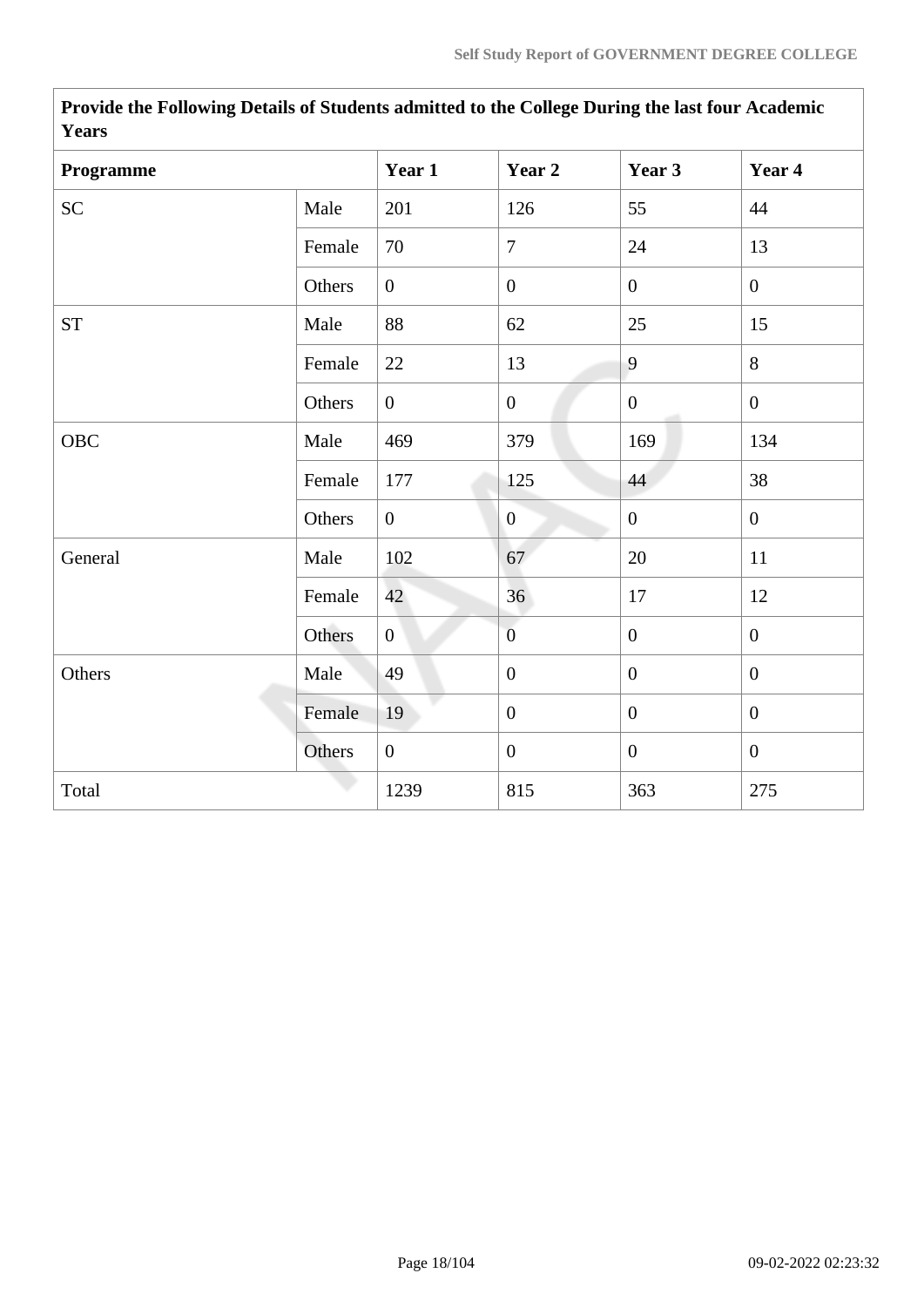# **Extended Profile**

## **1 Program**

## **1.1**

## **Number of courses offered by the Institution across all programs during the last five years**

| 2019-20                                 | 2018-19 | 2017-18 |          | 2016-17              | 2015-16 |  |
|-----------------------------------------|---------|---------|----------|----------------------|---------|--|
| 382                                     | 346     | 346     |          | 346                  | 346     |  |
| <b>File Description</b>                 |         |         | Document |                      |         |  |
| Institutional data in prescribed format |         |         |          | <b>View Document</b> |         |  |

### **1.2**

#### **Number of programs offered year-wise for last five years**

| 2019-20 | 2018-19 | 2017-18  | $ 2016-17$ | 2015-16 |
|---------|---------|----------|------------|---------|
| ັ       |         | $\Delta$ |            |         |

## **2 Students**

**2.1**

### **Number of students year-wise during last five years**

| 2019-20                                 | 2018-19 | 2017-18 |                      | 2016-17 | 2015-16 |  |
|-----------------------------------------|---------|---------|----------------------|---------|---------|--|
| 2190                                    | 1313    | 1191    |                      | 1096    | 991     |  |
| <b>File Description</b>                 |         |         | Document             |         |         |  |
| Institutional data in prescribed format |         |         | <b>View Document</b> |         |         |  |

#### **2.2**

### **Number of seats earmarked for reserved category as per GOI/State Govt rule year-wise during last five years**

| 2019-20 | 2018-19 | 2017-18 | 2016-17 | 2015-16 |
|---------|---------|---------|---------|---------|
| 660     | 430     | 235     | 235     | 235     |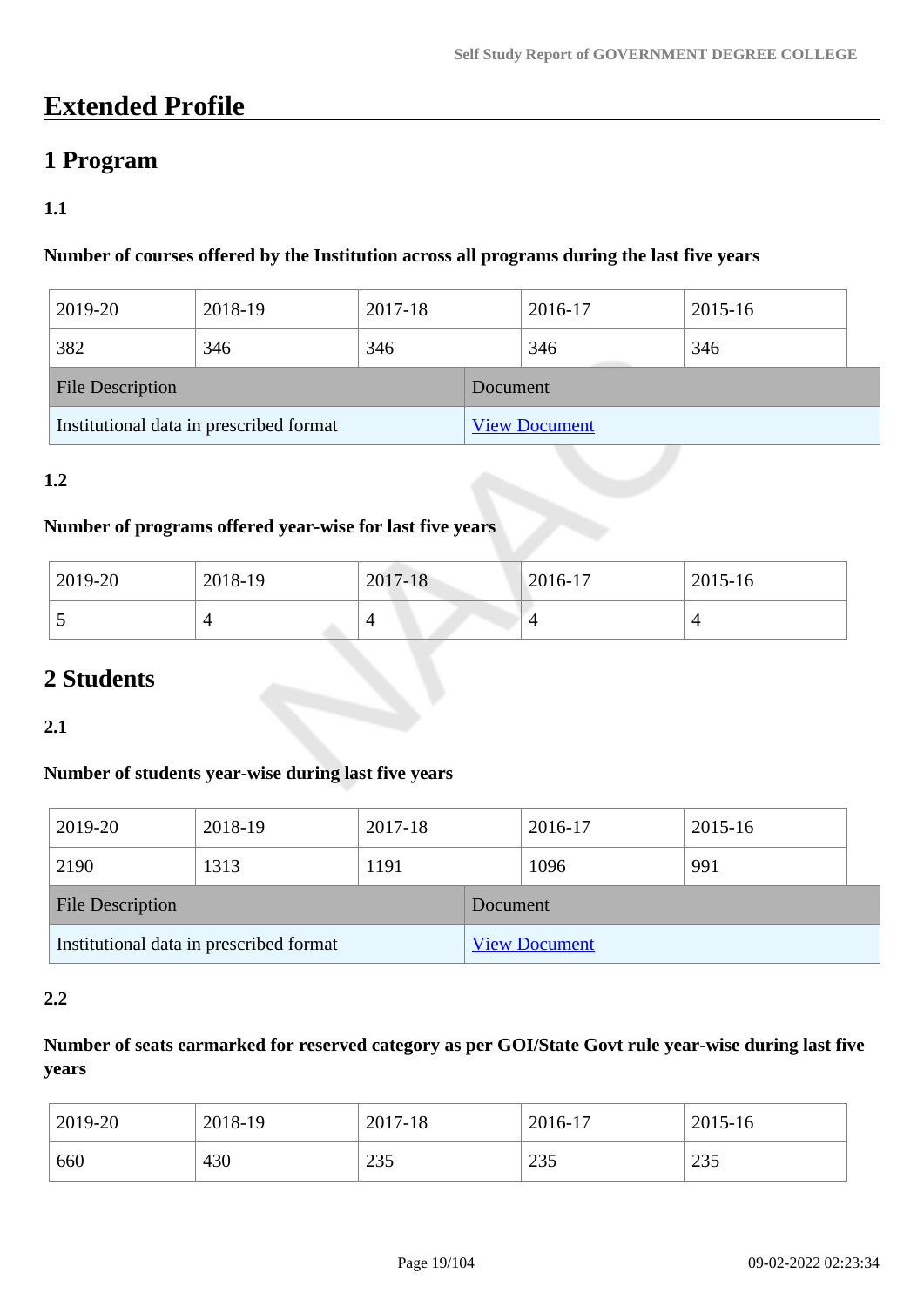| <b>File Description</b>                 | Document             |
|-----------------------------------------|----------------------|
| Institutional data in prescribed format | <b>View Document</b> |

## **2.3**

#### **Number of outgoing / final year students year-wise during last five years**

| 2019-20                                 | 2018-19 | 2017-18 |          | 2016-17              | 2015-16 |  |
|-----------------------------------------|---------|---------|----------|----------------------|---------|--|
| 300                                     | 256     | 401     |          | 305                  | 268     |  |
| <b>File Description</b>                 |         |         | Document |                      |         |  |
| Institutional data in prescribed format |         |         |          | <b>View Document</b> |         |  |

## **3 Teachers**

### **3.1**

### **Number of full time teachers year-wise during the last five years**

| 2019-20                                 | 2018-19 | 2017-18 |          | 2016-17              | 2015-16 |  |
|-----------------------------------------|---------|---------|----------|----------------------|---------|--|
| 44                                      | 34      | 36      |          | 38                   | 36      |  |
| <b>File Description</b>                 |         |         | Document |                      |         |  |
| Institutional data in prescribed format |         |         |          | <b>View Document</b> |         |  |

#### **3.2**

### **Number of sanctioned posts year-wise during last five years**

| 2019-20                                 | 2018-19 | 2017-18  |                      | 2016-17 | 2015-16 |  |
|-----------------------------------------|---------|----------|----------------------|---------|---------|--|
| 73                                      | 47      | 53       |                      | 53      | 53      |  |
| <b>File Description</b>                 |         | Document |                      |         |         |  |
| Institutional data in prescribed format |         |          | <b>View Document</b> |         |         |  |

## **4 Institution**

### **4.1**

**Total number of classrooms and seminar halls**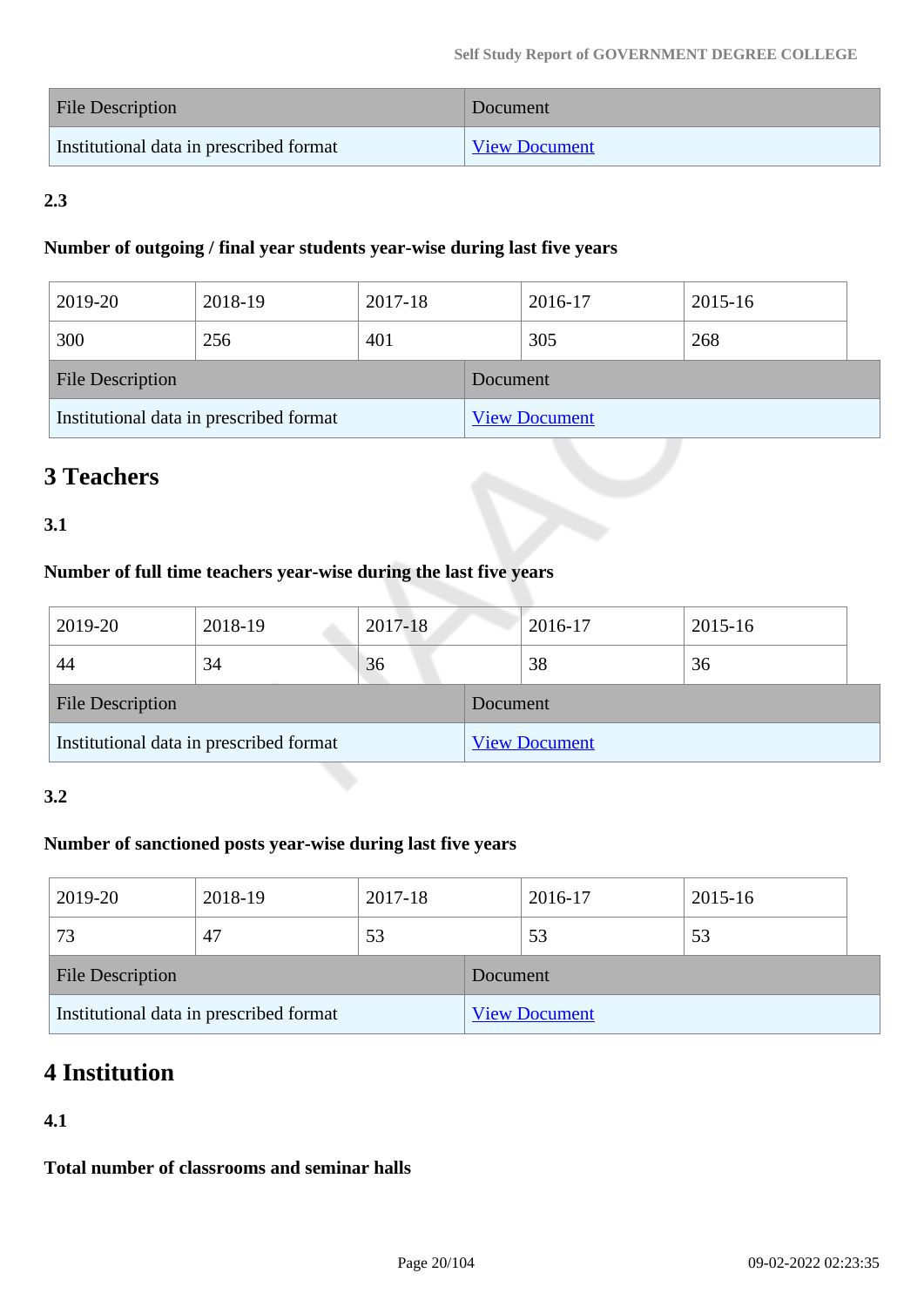### **Response: 22**

### **4.2**

### **Total Expenditure excluding salary year-wise during last five years ( INR in Lakhs)**

| 2019-20 | 2018-19 | 2017-18 | 2016-17 | 2015-16 |
|---------|---------|---------|---------|---------|
| 34.35   | 9.10    | 18.19   | 8.92    | 9.80    |

### **4.3**

### **Number of Computers**

#### **Response: 120**

#### **4.4**

**Total number of computers in the campus for academic purpose**

### **Response: 80**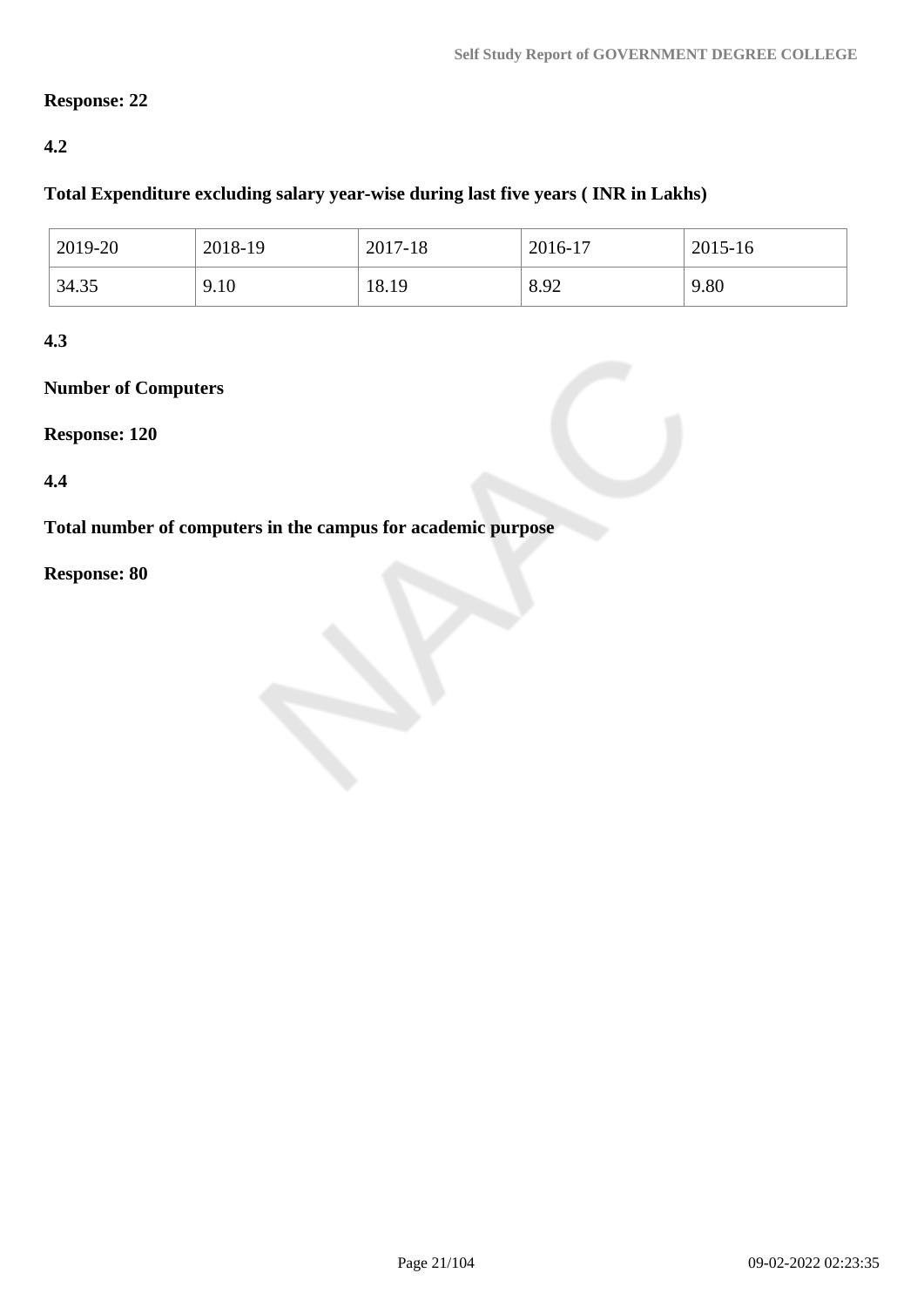## **4. Quality Indicator Framework(QIF)**

## **Criterion 1 - Curricular Aspects**

## **1.1 Curricular Planning and Implementation**

 **1.1.1 The Institution ensures effective curriculum delivery through a well planned and documented process**

#### **Response:**

The institution adheres to its vision of promoting quality higher education among students especially the under. Kriya Siddi-Sathvay Bhavati our motto reminds us of the maxim that nothing done with true spirit goes waste. Our mission has been to nurture the potential by igniting the spark of curiosity among students. For this purpose, we empower our students through knowledge and information that instils humanistic moral and ethical values.

The curriculum offered by the university integrating CBCS (choice Based Credit System) and discipline specific interdisciplinary electives that meet students' interest and job aspirations.

Our institution follows the curriculum designed by the Osmania University which our college is affiliated to.The Almanac published by the University is followed coupled with the academic calendar provided by the Commisionerate of Collegiate Education (CCE). All the heads of the departments incorporate it in the Annual Action Plan and Annual Curricular Plan. The time table committee frames the institutional time table which is approved by the Principal. Several compulsory interdisciplinary courses like Environmental Science, Basic computer skills are prescribed at present while Gender sensitization, Human values and Professional Ethics, Indian Heritage and Culture, and Science & Cultivation were prescribed in the earlier years.

There are diverse ranges of course options such as core options, elective options like Generic Elective and Skill Enhancement Course. Apart from that, certificate courses, Bridge classes are offered to all students. English Department organizes orientation through English Language Club, to expose students from vernacular media to feel familiar and comfortable in studying in English medium.

Effective Curriculum delivery is achieved by Extension Lectures organized by the departments where eminent Scholars, Scientists and successful bureaucrats interact with the students. Our alumni who excelled in various fields are regularly invited to college to address the students

 The activities like field trips to research laboratories and IT training centers IT related certificate courses through MOOCS and NGO's have enhanced the student awareness regarding job opportunities and social responsibility. Women Empowerment Cell (WEC) actively incorporates consciousness, empowerment and talent enhancement by including these tenets in college activities.

The teaching faculty updates their skill set participation in Orientation, Refresher and Faculty Development programmes. Based on this, all departments prepare their departmental time table and departmental action plan. All the academic activities are undertaken by the faculty and duly noted in their teaching diaries. A typical entry includes topic covered, the teaching aids used, methodology adopted, and student activity conducted in the classroom to make teaching and learning interactive. Classroom seminars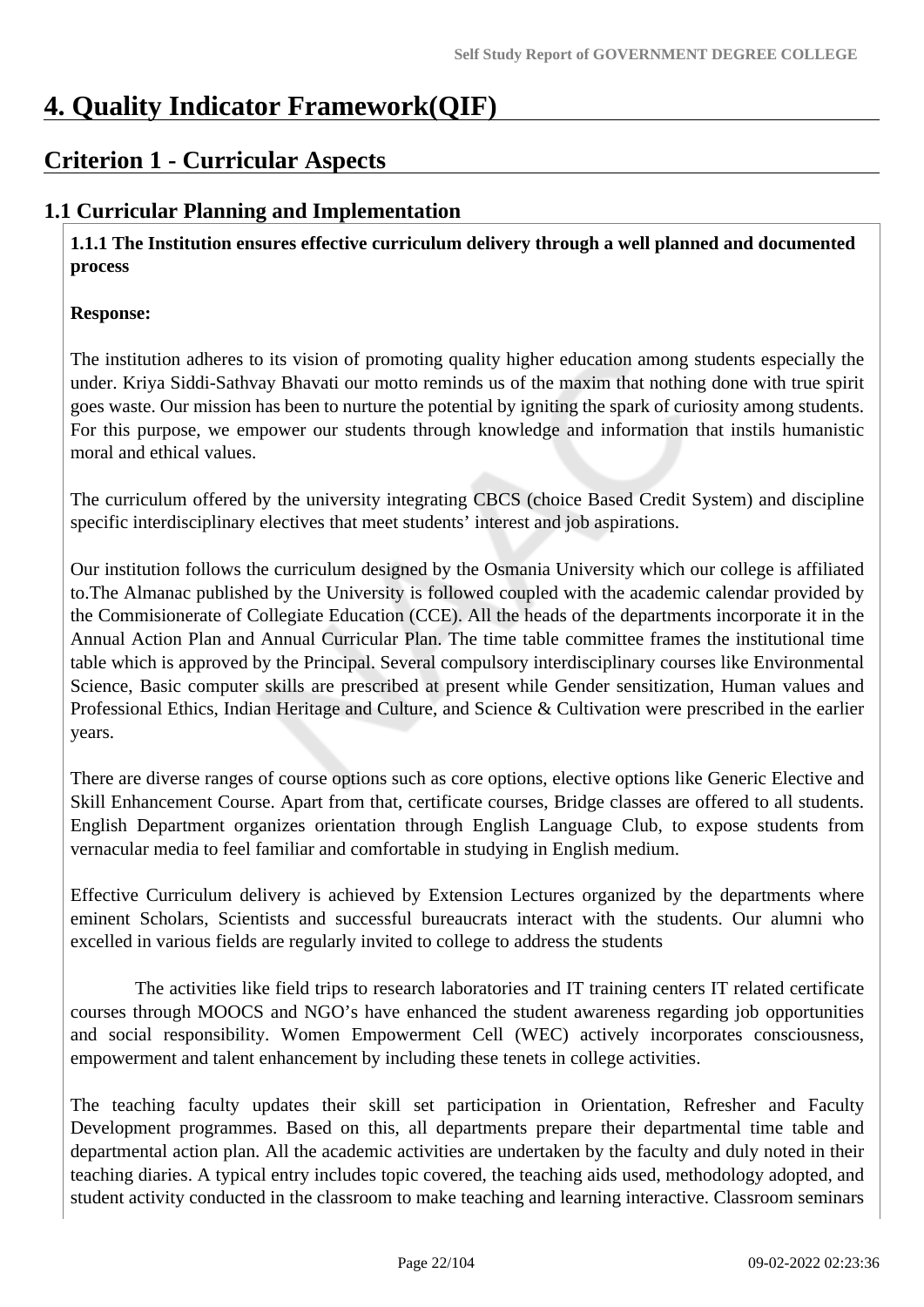and workshops are also stressed for enhanced assimilation of the topic.

Proper infrastructure in the form of 'e'-class rooms, Audio visual equipped labs, e-library and through computer labs enable enhanced learning and skill development. The spacious classrooms and wellventilated corridors are an added advantage and facilitate classroom activities.

In order to keep track of the students' aspirations and objectives, constant feedback is solicited through the standard feedback forms to understand any such aspect of curriculum delivery that needs to be spruced up.

#### **1.1.2 The institution adheres to the academic calendar including for the conduct of CIE**

#### **Response:**

The institution adheres to the academic calendar brought out by Osmania University for all its Affiliated Colleges in the form of ALMANAC. This provides dates for semester exams, GE and SEC exams and Practical exams. It also consists of time-table for internal exams with provision for flexibility of a day or two.

The institution also prepares its own Academic calendar integrating affiliated University Almanac along with Academic calendar given by Commissionerate Collegiate Education (CCE) which is given by IQAC to be implemented which is monitored from time to time.

 The internal exams average combines with one assignment to give a total of 20 marks out of 100 marks for each student. The average of two internals is taken for 15 marks and 5 marks are assigned for assignments. Apart from these two internals required by the guidelines of the Almanac, the college conducts slip-tests, unit tests and preparation exams in each subject. The answer papers are collected, corrections made and returned to the students.

 To encourage the student's autonomy, assignments oral tasks are given to students, which include classroom presentation of seminars, debates, Group discussion, Jam etc. for written Collage making, skits, poster presentation etc. are improved through minor assignments.

 Some students who are reluctant to participate individually are assigned a group work. This helps to foster team spirit. Peer-teaching is also supported to enable student to exhibit their teaching skills. The best performers are sent for competitions like 'Student as Teacher' programme telecast by T-SAT, an official educational channel, Government of Telangana, formerly known as MANA T.V.

 Continuous Internal Evaluation (CIE) is also promoted through 'Jignasa'-the student research project organized by CCE. The students are selected based on their interest and ability to work on a research topic. After guidance from the subject teacher, they undertake research collect evidences and data, collate the related literature, test or experiment the hypothesis and arrive at an overall conclusion. If selected at the cluster level competition, it is presented at state level competition. The prize winners are awarded cash prizes by CCE.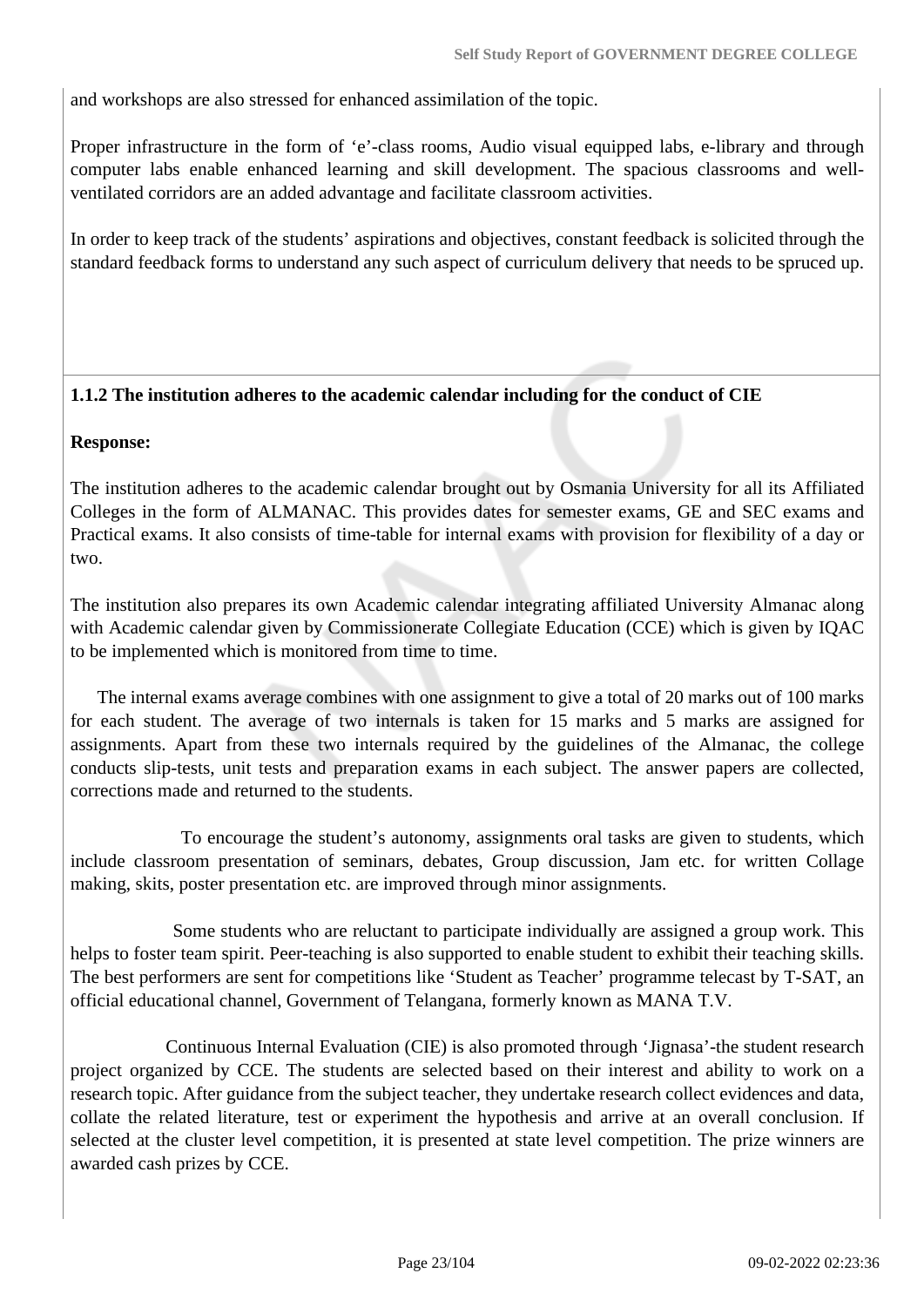CCE organizes 'Yuvatharangam' every yearwhere literary and cultural events are conducted. The departments of Telugu, Hindi, English and Sanskrit coordinate to conduct literary competitions like Quiz and Essay Writing, Storytelling, Poetry and Elocution competitions under Vangmayi.

 The CIE is hence an integral part of the academic calendar to keep the process of teaching and learning alive and active. The constant conducts of curricular and co-curricular activities enhance the language and subject awareness. It also enables the teachers to assess the student progress. If any student is found lacking in the performance in these internal evaluations, the mentor of the students counsels and guides them by interacting with them, after class hours to support them with the help required. Sometimes the parents are also called over to the college if they are to be consulted. This helps in coordinated efforts from parents and teachers alike to overcome any problems of students.

 **1.1.3 Teachers of the Institution participate in following activities related to curriculum development and assessment of the affiliating University and/are represented on the following academic bodies during the last five years** 

**1.Academic council/BoS of Affiliating university**

**2.Setting of question papers for UG/PG programs** 

**3.Design and Development of Curriculum for Add on/ certificate/ Diploma Courses** 

**4.Assessment /evaluation process of the affiliating University**

**Response:** B. Any 3 of the above

| <b>File Description</b>                 | <b>Document</b>      |
|-----------------------------------------|----------------------|
| Institutional data in prescribed format | <b>View Document</b> |

### **1.2 Academic Flexibility**

 **1.2.1 Percentage of Programmes in which Choice Based Credit System (CBCS)/ elective course system has been implemented** 

**Response:** 80

1.2.1.1 **Number of Programmes in which CBCS/ Elective course system implemented.**

Response: 4

| <b>File Description</b>                 | <b>Document</b>      |
|-----------------------------------------|----------------------|
| Institutional data in prescribed format | <b>View Document</b> |

#### **1.2.2 Number of Add on /Certificate programs offered during the last five years**

**Response:** 58

1.2.2.1 **How many Add on /Certificate programs are offered within the last 5 years.**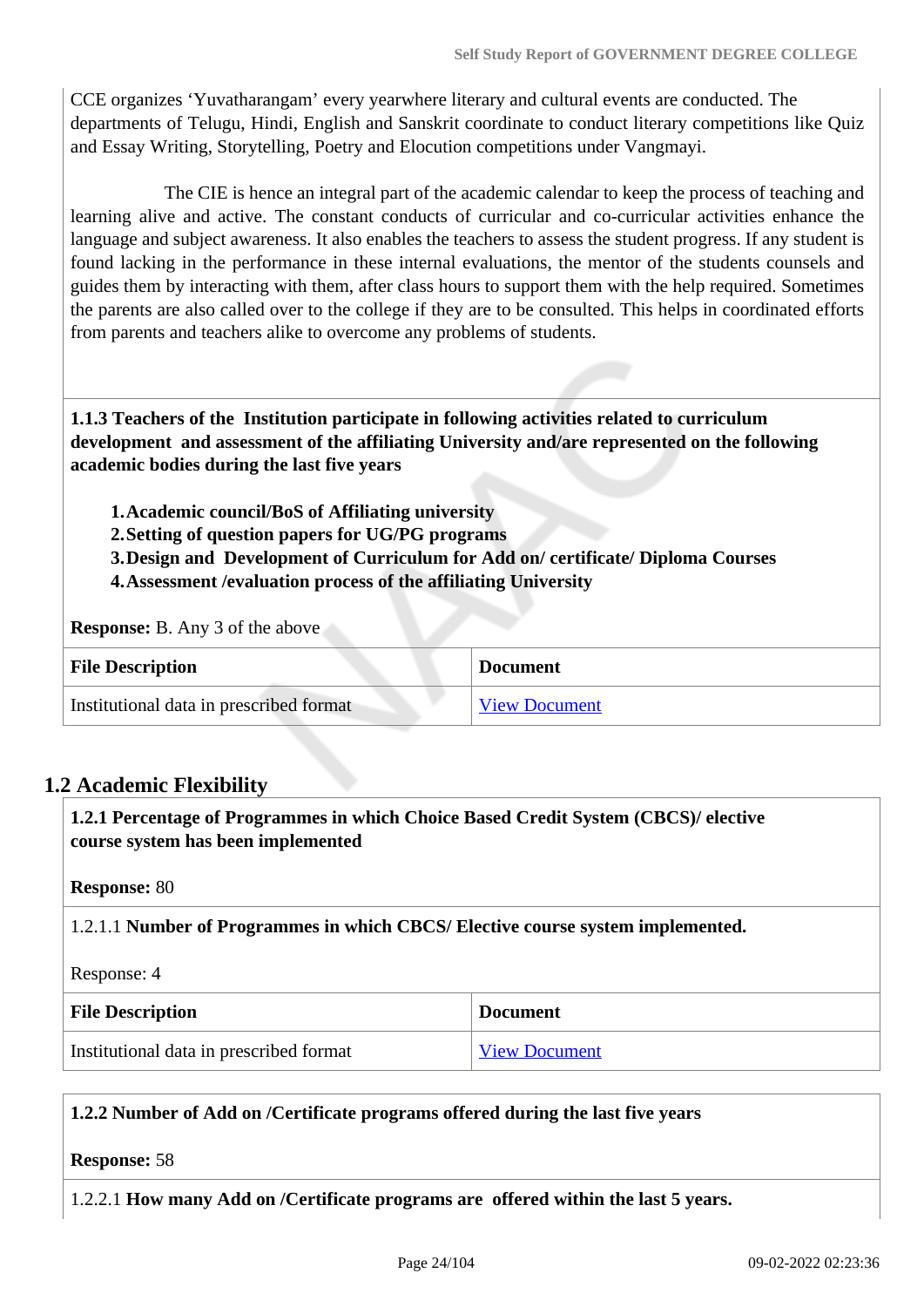| 2019-20                                 | 2018-19 | 2017-18 | 2016-17              | 2015-16 |  |
|-----------------------------------------|---------|---------|----------------------|---------|--|
| 14                                      | 16      | 11      | 9                    | 8       |  |
|                                         |         |         |                      |         |  |
| <b>File Description</b>                 |         |         | <b>Document</b>      |         |  |
| Institutional data in prescribed format |         |         | <b>View Document</b> |         |  |

### **1.2.3 Average percentage of students enrolled in Certificate/ Add-on programs as against the total number of students during the last five years**

**Response:** 20.24

1.2.3.1 **Number of students enrolled in subject related Certificate or Add-on programs year wise during last five years**

| 2019-20 | 2018-19 | 2017-18 | 2016-17 | 2015-16 |
|---------|---------|---------|---------|---------|
| 381     | 416     | 257     | 141     | 175     |

## **1.3 Curriculum Enrichment**

 **1.3.1 Institution integrates crosscutting issues relevant to Professional Ethics ,Gender, Human Values ,Environment and Sustainability into the Curriculum**

#### **Response:**

Being affiliated to Osmania University, the college follows the curriculum prescribed that offers a paper of 2 credits on Environmental Sciences as a part of curriculum. In addition to that, Human values and Professional Ethics, Gender sensitization, have been woven into the fabric of general syllabus. This inclusion develops holistic perspective among students towards value based humane living.

Human values and Professional Ethics involve a systematic and rational study of human being, understanding Happiness and Harmony in Self. It is a course based on Natural Acceptance and experiential validation of truth. Our college organised a guest lecture on this topic as a part of Bathukamma festival celebrations where the resource person spoke at length about the significance of traditions and rituals to enhance human values. The institution organizes various programmes on cross cutting issues and national integrity where the eminent people in this field were invited and through their talks students are motivated and cultivate human values and ethics through the lives of eminent freedom fighters, scholars and social reformers.

Professional ethics deal with the skills that make or mar a professional. Truthfulness, honesty, integrity and compassion constitute professional ethics which are in sync with the morals imparted to our students in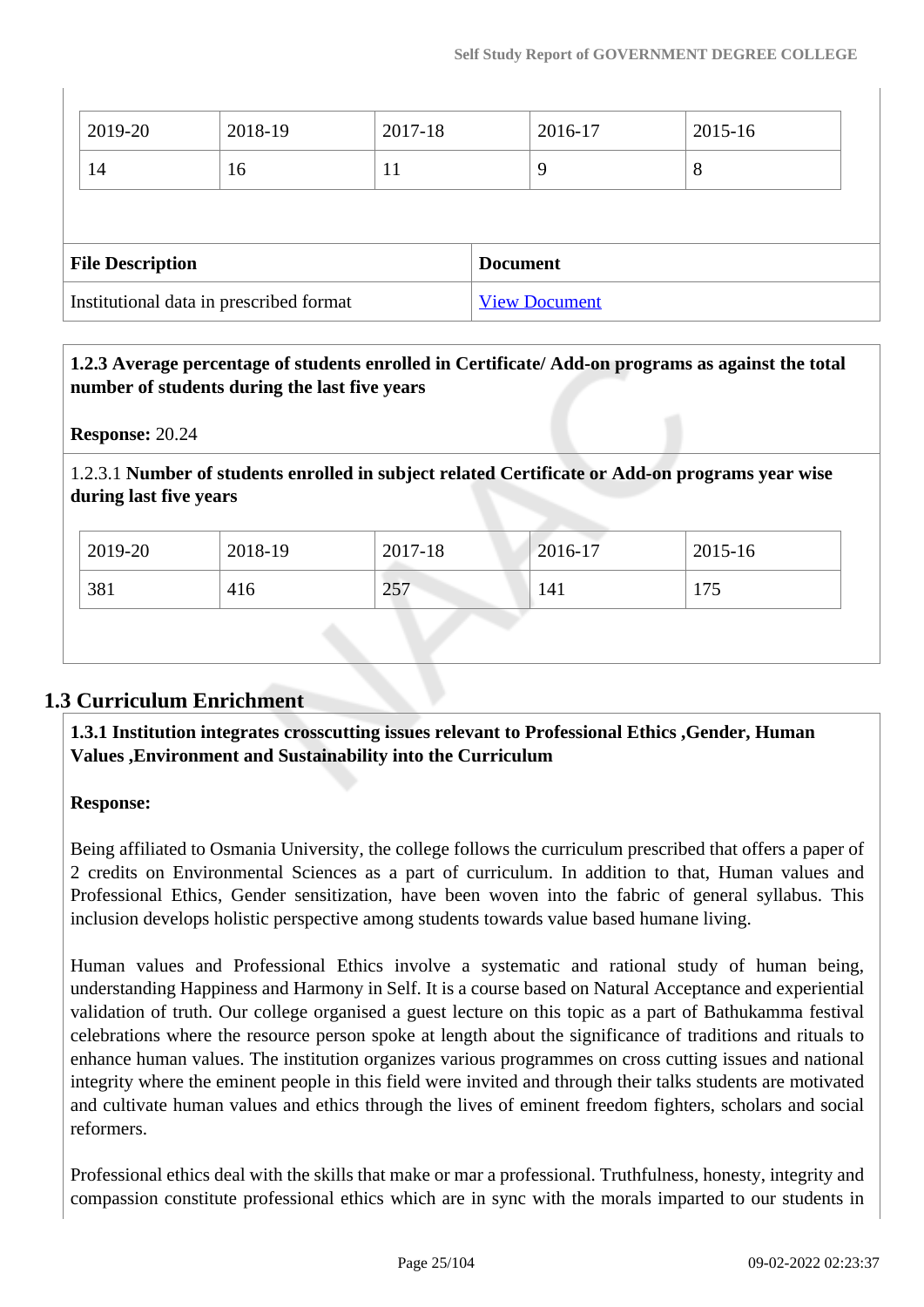language classes as literature is a good effective source of ethical education. Our institution also conducts competitions to stress on righteous living. The Internal Complaints Committee (ICC), Women Empowerment Cell (WEC) and Anti-Ragging committee contribute towards inculcating professional ethics and human values in our students.

Gender sensitization was introduced as a subject in 2016-2017 as Ability Enhancement Compulsory Course (AECC). The CCE organizes training programmes to enable teachers to effectively deliver the subject in the class. Our institution encourages many programmes on gender equality as it is a good education college and women's safety, well being are our priority. The CCTV, girl's room, self-defence techniques training, adolescent's health and hygiene awareness are some of the initiatives taken up for gender sensitization by the Bhagya committee and WEC. Women entrepreneurship development programmes and mental health awareness programmes like stress management by clinical psychologist Dr. Ameena were also arranged by the college.

Environment and sustainability is another important addition in AECC. It applies to all the branches of study like Arts, Commerce and Sciences. It is a systematic study in understanding environmental aspects like structure and functions of ecosystem, biodiversity, natural resources and water issues. Our NSS volunteers and NCC cadets have regularly participated in environmental awareness programmes like Earth Day, Haritha haram, World Water Day, Campus Cleaning programme, Clean and Green Swachh Bharath, Mass tree plantation day to spread awareness about need for protection of the earth and its bounty.

#### **1.3.2 Average percentage of courses that include experiential learning through project work/field work/internship during last five years**

**Response:** 2.42

1.3.2.1 **Number of courses that include experiential learning through project work/field work/internship year-wise during last five years**

| 2019-20 | 2018-19 | 2017-18 | 2016-17 | 2015-16  |
|---------|---------|---------|---------|----------|
| 12      | 14      | ັ       | −       | <b>~</b> |

| <b>File Description</b>                 | <b>Document</b>      |
|-----------------------------------------|----------------------|
| Institutional data in prescribed format | <b>View Document</b> |

 **1.3.3 Percentage of students undertaking project work/field work/ internships (Data for the latest completed academic year**

**Response:** 4.75

#### 1.3.3.1 **Number of students undertaking project work/field work / internships**

Response: 104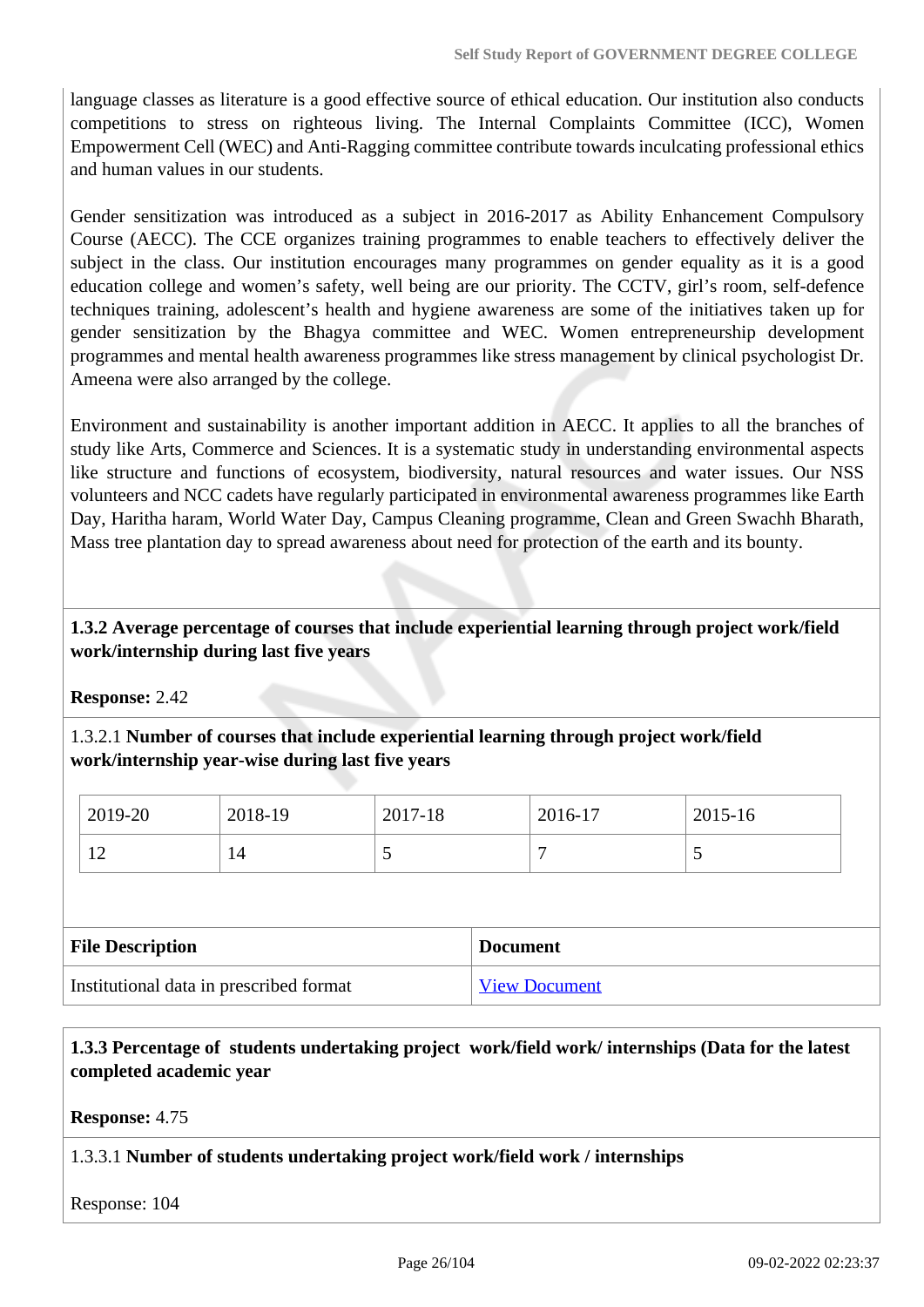| <b>File Description</b>                 | <b>Document</b>      |
|-----------------------------------------|----------------------|
| Institutional data in prescribed format | <b>View Document</b> |

### **1.4 Feedback System**

 **1.4.1** *Institution obtains feedback on the syllabus and its transaction at the institution from the following stakeholders 1) Students 2)Teachers 3)Employers 4)Alumni* 

**Response:** B. Any 3 of the above

| <b>File Description</b>             | <b>Document</b>      |
|-------------------------------------|----------------------|
| URL for stakeholder feedback report | <b>View Document</b> |

**1.4.2 Feedback process of the Institution may be classified as follows: Options:**

- **1.Feedback collected, analysed and action taken and feedback available on website**
- **2.Feedback collected, analysed and action has been taken**
- **3.Feedback collected and analysed**
- **4.Feedback collected**
- **5. Feedback not collected**

**Response:** A. Feedback collected, analysed and action taken and feedback available on website

| <b>File Description</b> | <b>Document</b>      |
|-------------------------|----------------------|
| URL for feedback report | <b>View Document</b> |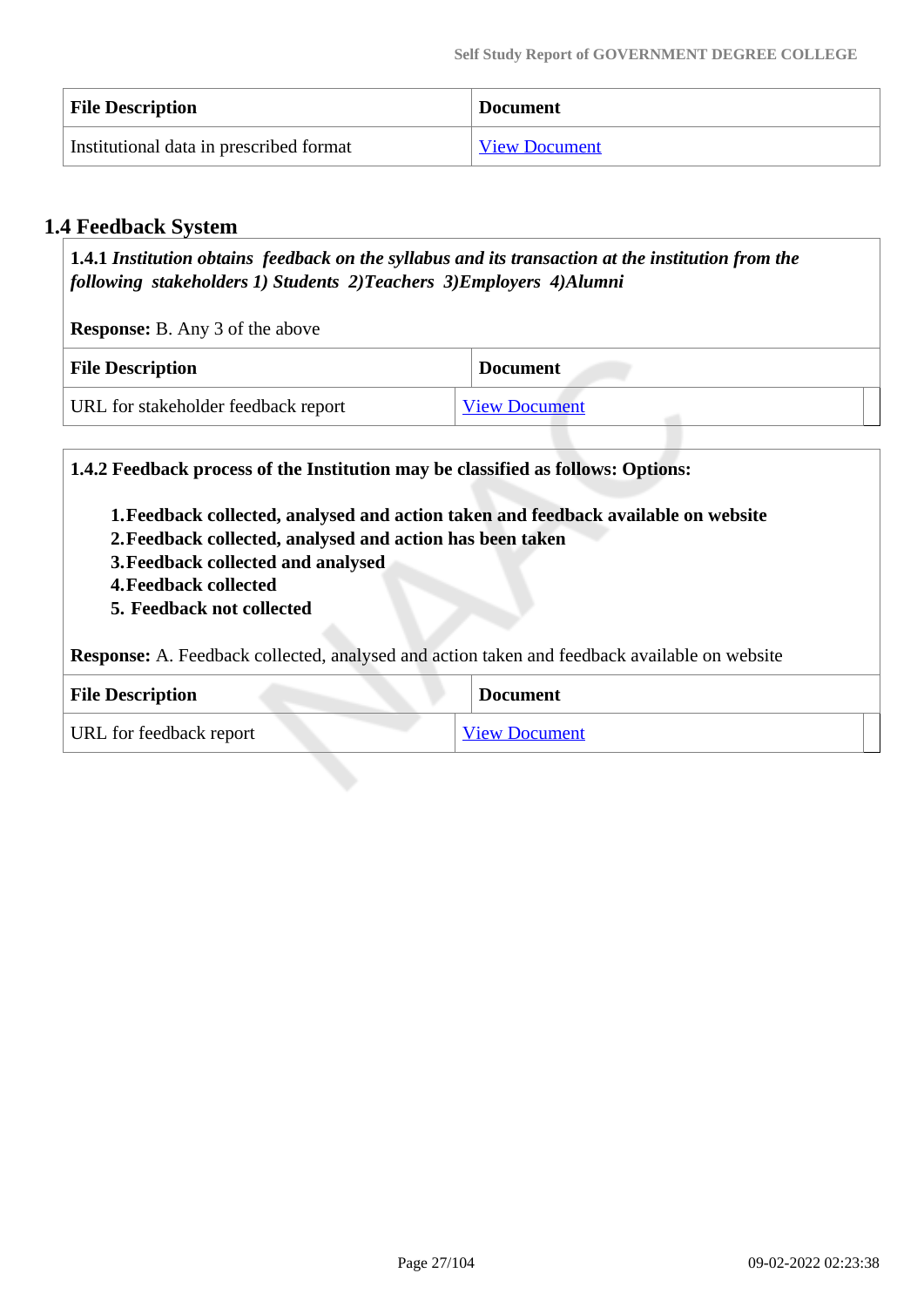## **Criterion 2 - Teaching-learning and Evaluation**

### **2.1 Student Enrollment and Profile**

|         |         | 2.1.1.1 Number of students admitted year-wise during last five years |         |         |
|---------|---------|----------------------------------------------------------------------|---------|---------|
| 2019-20 | 2018-19 | 2017-18                                                              | 2016-17 | 2015-16 |
| 1166    | 859     | 417                                                                  | 373     | 401     |
|         |         | 2.1.1.2 Number of sanctioned seats year wise during last five years  |         |         |
| 2019-20 | 2018-19 | 2017-18                                                              | 2016-17 | 2015-16 |
|         |         |                                                                      |         |         |

 **2.1.2 Average percentage of seats filled against reserved categories (SC, ST, OBC, Divyangjan, etc. as per applicable reservation policy ) during the last five years ( exclusive of supernumerary seats)**

**Response:** 88.17

2.1.2.1 **Number of actual students admitted from the reserved categories year wise during last five years**

| <b>File Description</b> |         |         | <b>Document</b> |         |         |
|-------------------------|---------|---------|-----------------|---------|---------|
|                         |         |         |                 |         |         |
| 583                     | 429     | 208     |                 | 186     | 200     |
| 2019-20                 | 2018-19 | 2017-18 |                 | 2016-17 | 2015-16 |

# **2.2 Catering to Student Diversity**

Institutional data in prescribed format [View Document](https://assessmentonline.naac.gov.in/storage/app/hei/SSR/107020/2.1.2_1619248251_4538.xlsx)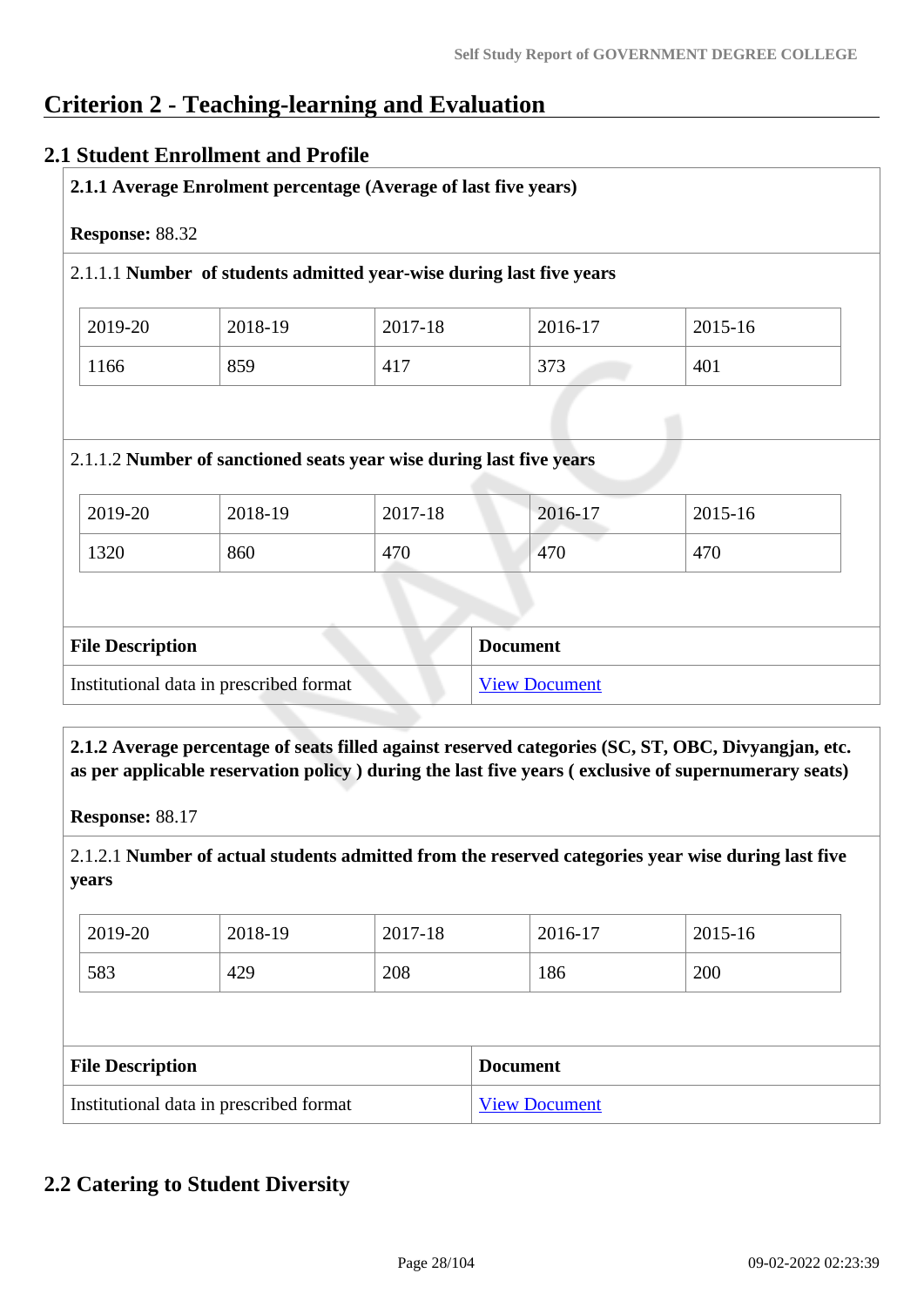### **2.2.1 The institution assesses the learning levels of the students and organises special Programmes for advanced learners and slow learners**

#### **Response:**

The following strategies are implemented in the college to assess the learning levels of the students.

The college conducts an orientation program for the beginners in the initial first week of the course, Students are instructed by the Principal regarding the courses, rules and regulations which are strictly followed in the college. The students are acquainted of the academic requirements, the facilities that are being provided, the co-curricular, extra-curricular activities and physical support systems available in the college. The students are largely informed about the CBCS, Semester System, Almanac, mainstream programs like MANA-TV, MOOCS, JIGNASA-Student Study Projects under the aegis of CCE, Telangana Skill Development and Knowledge Centre (TSKC), Student as Teacher Program, Swatch Bharath etc. are done. The students are made aware of, Self Defense program, gender and community equality programs, NCC, NSS, Games and Sports, Library and facilities in campus. The dedicated faculty and staff take special interest in promoting these flagship programs.

The learning capacity of every student differs in the readiness to learn, conceive and implementation. The teacher has to try and implement diverse types of teaching technics to simplify the learning patterns and meet the student's aspirations. Students can be differentiated into 2 groups. One the advanced and quick learner and the other slow or average learner. The advanced learners are clubbed up with slow learners called buddy system in order to exchange and encourage to bring out the optimum from their association. The task of identifying the advanced learners is to motivate them to reach higher goals through participation in seminars, debates, quiz, power point presentations, entrepreneurial workshops and group discussions. Study projects allow such students in research based orientation programs. Opportunities are given to advanced learners to interact in the live telecast through T-SAT- NIPUNA under student as a teacher program.

Prior to conducting of the actual syllabus teachers take bridge classes for fresher's to recapitulate and revise the concepts already learnt, and lay emphasis on the course requirements. Advanced learners, are encouraged further by the concerned department by organizing various competitions and seminars to improve their learning skills. Extracurricular activities are promoted in the colleges under various clubs like Science club, Social Science club, Literary and cultural clubs and other NGO's to bring out the talents and enhance their existing skills.

 The college has the mentor- mentee system wherein one section of students is allotted to the concerned faculty. The students under the faculty's supervision are thoroughly trained in academic and personal interests until the completion of their course duration. Personal profile of each and every student is assessed for their academic competence, strengths and weaknesses in view of their economic backgrounds.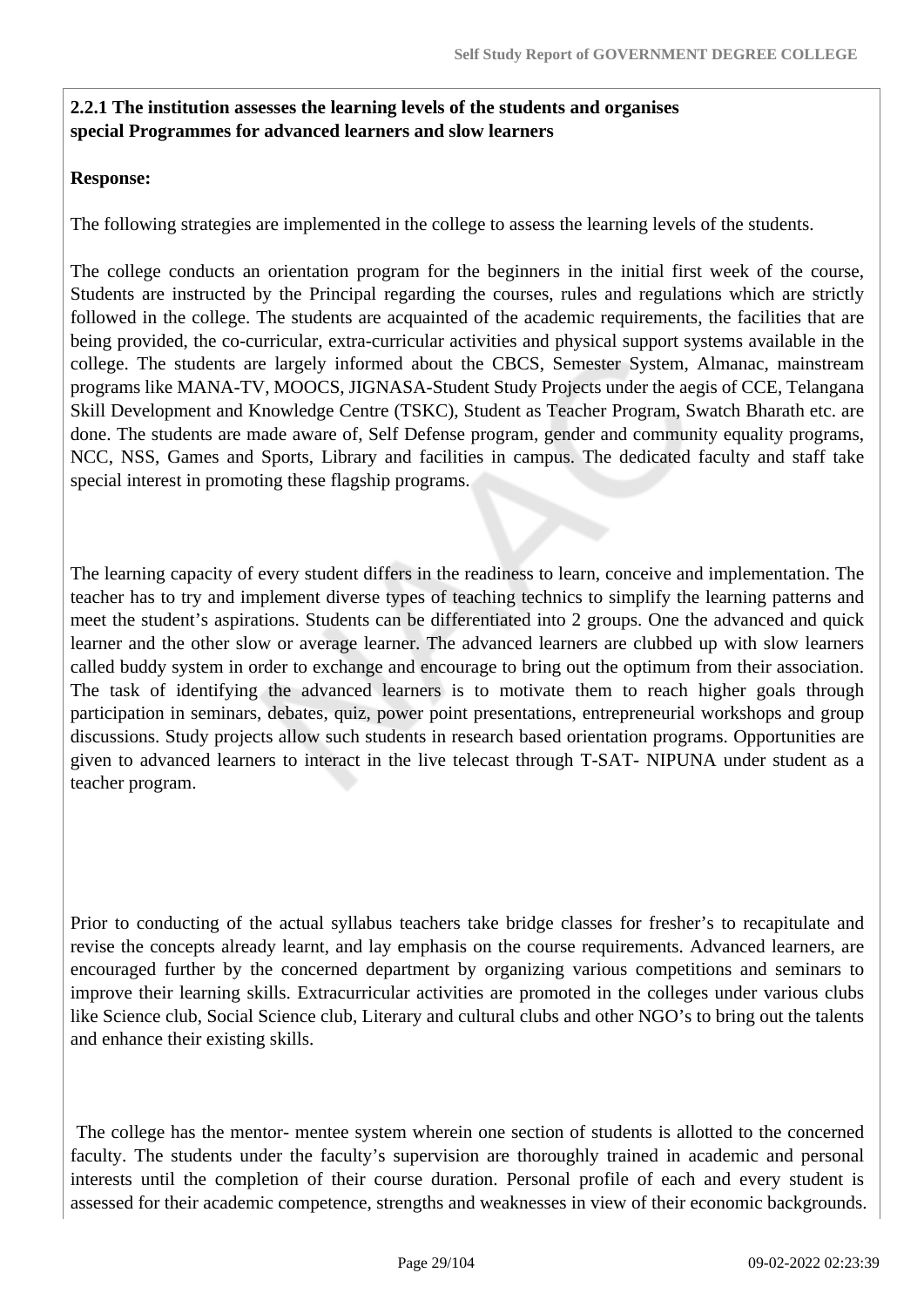Internal exams, Assignments, Classroom interactions are the basic sources in trying to identify the slow or average learners. On identifying the slow/average learners the concerned teacher as improvement measure provides reading material and other materials for their benefit.

#### **2.2.2 Student- Full time teacher ratio (Data for the latest completed academic year)**

**Response:** 49.77

### **2.3 Teaching- Learning Process**

 **2.3.1 Student centric methods, such as experiential learning, participative learning and problem solving methodologies are used for enhancing learning experiences**

#### **Response:**

The major shift in the teaching learning process adhering to the student centric process rather than teacher centric is adopted at all times. The methods adopted for a student centric environment are:

- 1.**Experiential learning:** It is hands on experience to personally visualize. Field trips like botanical, industrial and places of historical interest are vital for the students to have a firsthand experience in life. Physical and Virtual class rooms help students to have special hands on sessions in advanced laboratory techniques, virtual and Google Class rooms, Collaborative learning is supported by conducting GD's, quizzes, group projects etc.
- 2.**Participative Learning :** The concerned department conducts JAM sessions, Group discussions, Debates, etc., to develop participative learning The study projects inculcate this aspect by helping students to complete the project in stipulated time and encourages participative learning. Study projects help in problem solving. Participation in On Campus Off campus co-curricular and extracurricular activities boost their skills and confidence levels.
- 3.**Technology mediated Learning:** This is possible with extensive use of LCD, Smart board and Audio-Visual aids allow access to technology in experimentation and updation. YouTube lessons, video lectures and educational websites, T-SAT – NIPUNA (MANA-TV Programs) are some of the other ICT tools used for exploring various domains of knowledge. Tally for accounts, latest versions of C++, JAVA, ORACLE, are also available. Working on seminar topics in which students are motivated to use the central library and open educational resources which are freely accessible. The use of ICT in PPT presentations ensures that the student learner acquire skills like documentation and analytical abilities.

#### **The focus is on the learners**

- Feedback is procured and steps taken to improve performances of students:
- Complete Study material for preparation of exams.
- Projects were given to advanced learners.
- Study material to practice.
- Counselling to neglect section who are irregular and show lack of interest.
- Remedial classes are arranged for slow learners.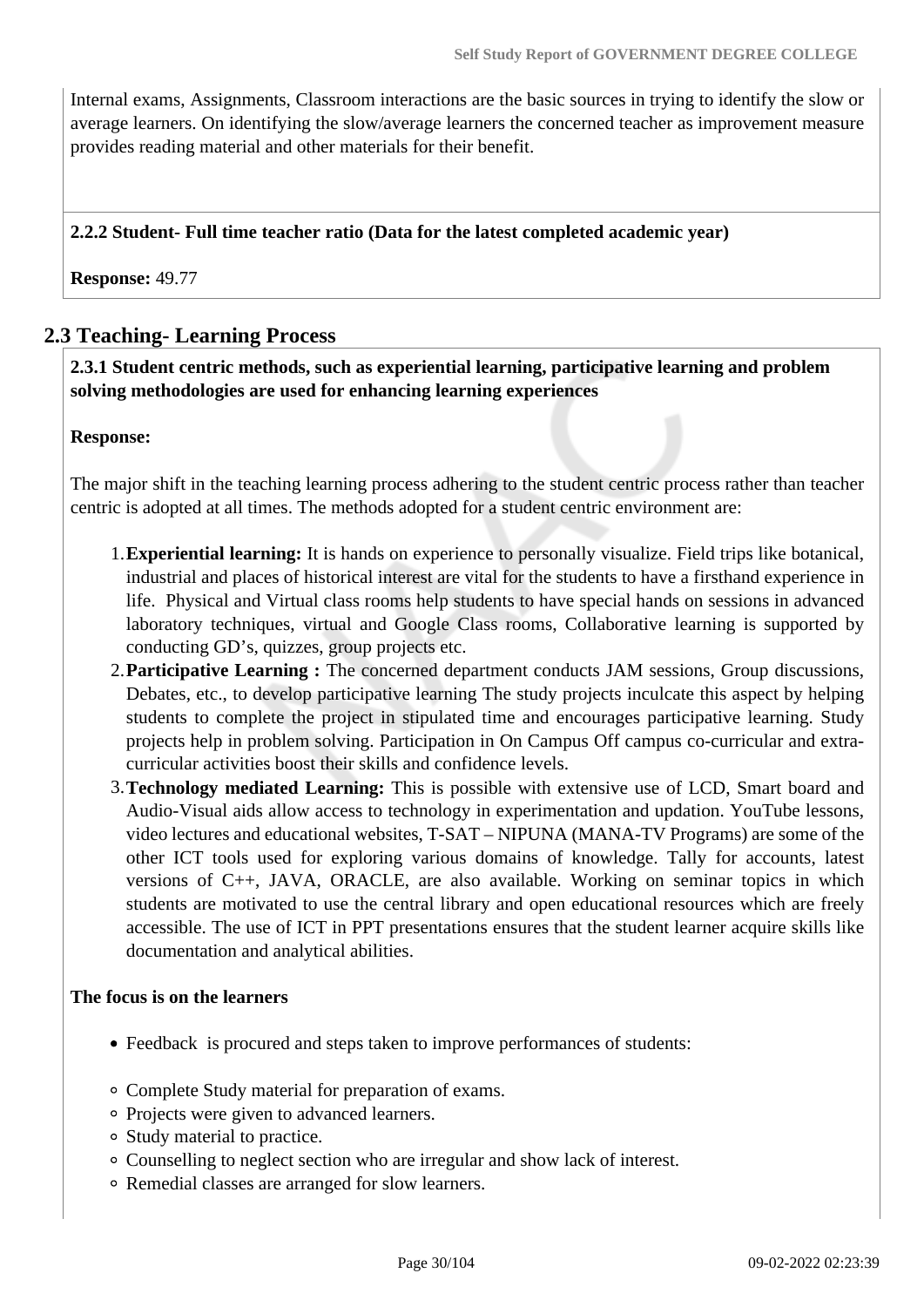#### **2.3.2 Teachers use ICT enabled tools for effective teaching-learning process.**

#### **Response:**

The Institution is equipped with overhead projector (OHP) is a variant of slide, that is used to display images to the learners. The institution has 8 LCD projectors and the entire faculty has access to internet. Well-equipped laboratories supplement the Teaching- learning process.

The library which has various reference books, and text books, is a very important resource for both faculty and students. Latest books and journals are added regularly to the library stock. The entire teaching faculty use both non projected and projected teaching aids to ensure the effectiveness of the learning experience of the students. The non-projected teaching aids like black board, chalk board, chalk piece, coloured chalk, marker boards, and all types of charts, posters and models are used in teaching. Through the use of models, articles, illustrations, samples, the process of teaching learning is made more interesting and effective.

The entire faculty uses projected aids like slides, Film strip and instructional television system to show programs like T-SAT NIPUNA (MANA TV) an official educational channel of the state. Some of the faculty will regularly deliver lectures through T-SAT NIPUNA channel. Even students are encouraged to deliver lecturers through this platform. Students are even encouraged to give seminars using ICT tools.

The college encourages the faculty to adopt an innovative approach such as information and communication technology (ICT) in education. Audio tools coupled with computer labs, internet connection and advanced software tools are used to train the students.

 The systematic introduction of information and communication technology, the creation of digital education content, LMS, E- learning resources, technology enable learning solutions is to improve, reach and access to high quality training and technical assistance. All the faculty encourage the learners to attend and learn new technological skills through online classes which are going on after the regular classes. This helps the learners to develop critical thinking, problem solving, collaboration and communication, digital literacy, student leadership, creativity and imagination.

 **2.3.3 Ratio of students to mentor for academic and other related issues (Data for the latest completed academic year )**

**Response:** 49.77

#### 2.3.3.1 **Number of mentors**

Response: 44

## **2.4 Teacher Profile and Quality**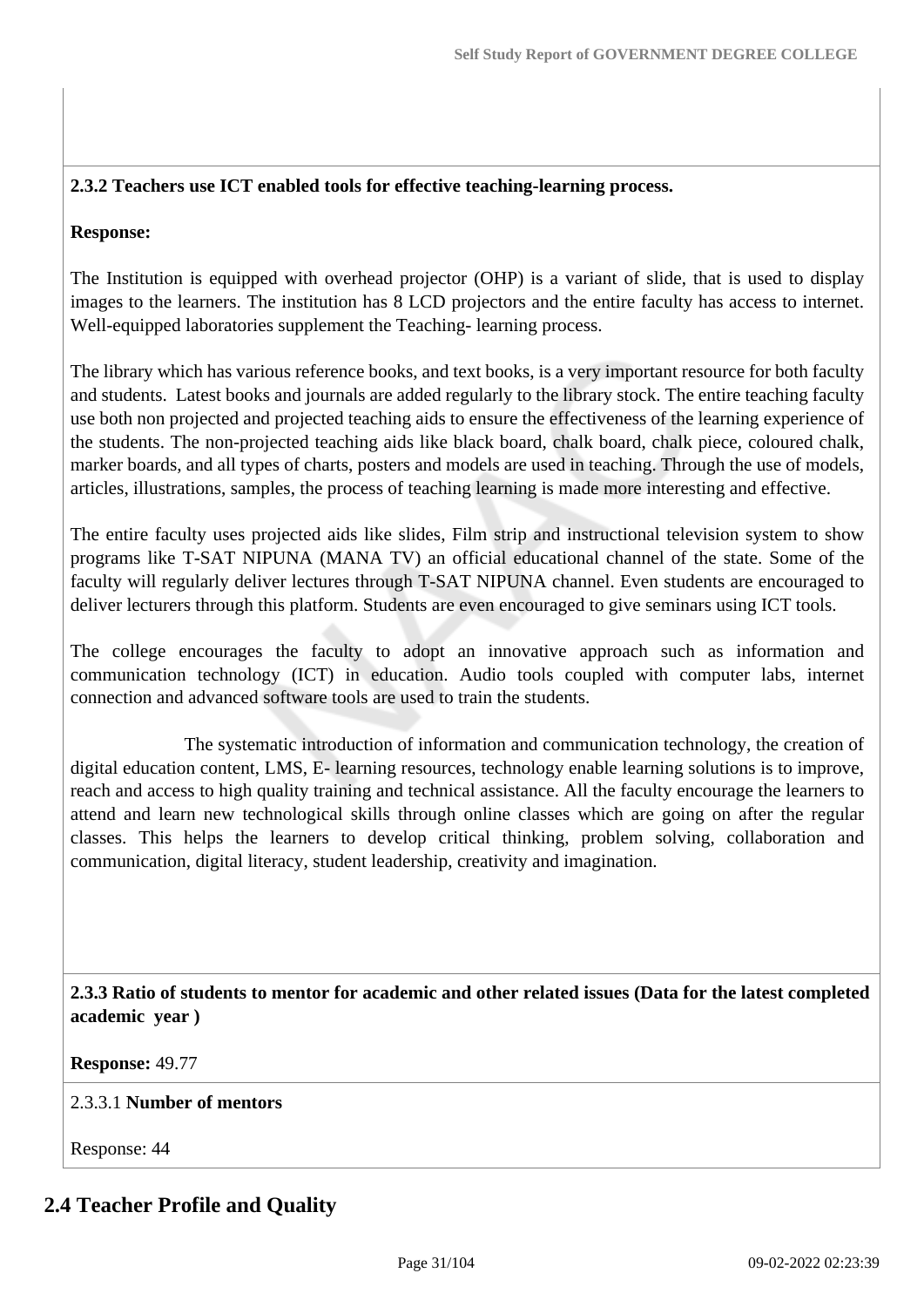**2.4.1 Average percentage of full time teachers against sanctioned posts during the last five years Response:** 68.03 **File Description Document** Institutional data in prescribed format [View Document](https://assessmentonline.naac.gov.in/storage/app/hei/SSR/107020/2.4.1_1619439507_4538.xlsx)

#### **2.4.2 Average percentage of full time teachers with Ph. D. / D.M. / M.Ch. / D.N.B Superspeciality / D.Sc. / D.Litt. during the last five years (consider only highest degree for count)**

**Response:** 25.4

2.4.2.1 **Number of full time teachers with** *Ph. D. / D.M. / M.Ch. / D.N.B Superspeciality / D.Sc. / D.Litt.* **year wise during the last five years**

| 2019-20 | 2018-19 | 2017-18 | 2016-17  | 2015-16 |
|---------|---------|---------|----------|---------|
|         |         |         | $\Omega$ | ⊥ື      |

| <b>File Description</b>                 | <b>Document</b>      |
|-----------------------------------------|----------------------|
| Institutional data in prescribed format | <b>View Document</b> |

### **2.4.3 Average teaching experience of full time teachers in the same institution (Data for the latest completed academic year in number of years)**

**Response:** 2.55

#### 2.4.3.1 **Total experience of full-time teachers**

Response: 112

| <b>File Description</b>                 | <b>Document</b>      |
|-----------------------------------------|----------------------|
| Institutional data in prescribed format | <b>View Document</b> |

### **2.5 Evaluation Process and Reforms**

**2.5.1 Mechanism of internal assessment is transparent and robust in terms of frequency and mode**

**Response:** 

**Our college is affiliated to Osmania University the rules and regulations for evaluation process are framed by the University and same is communicated to the students in the orientation program at the beginning of their academic program.**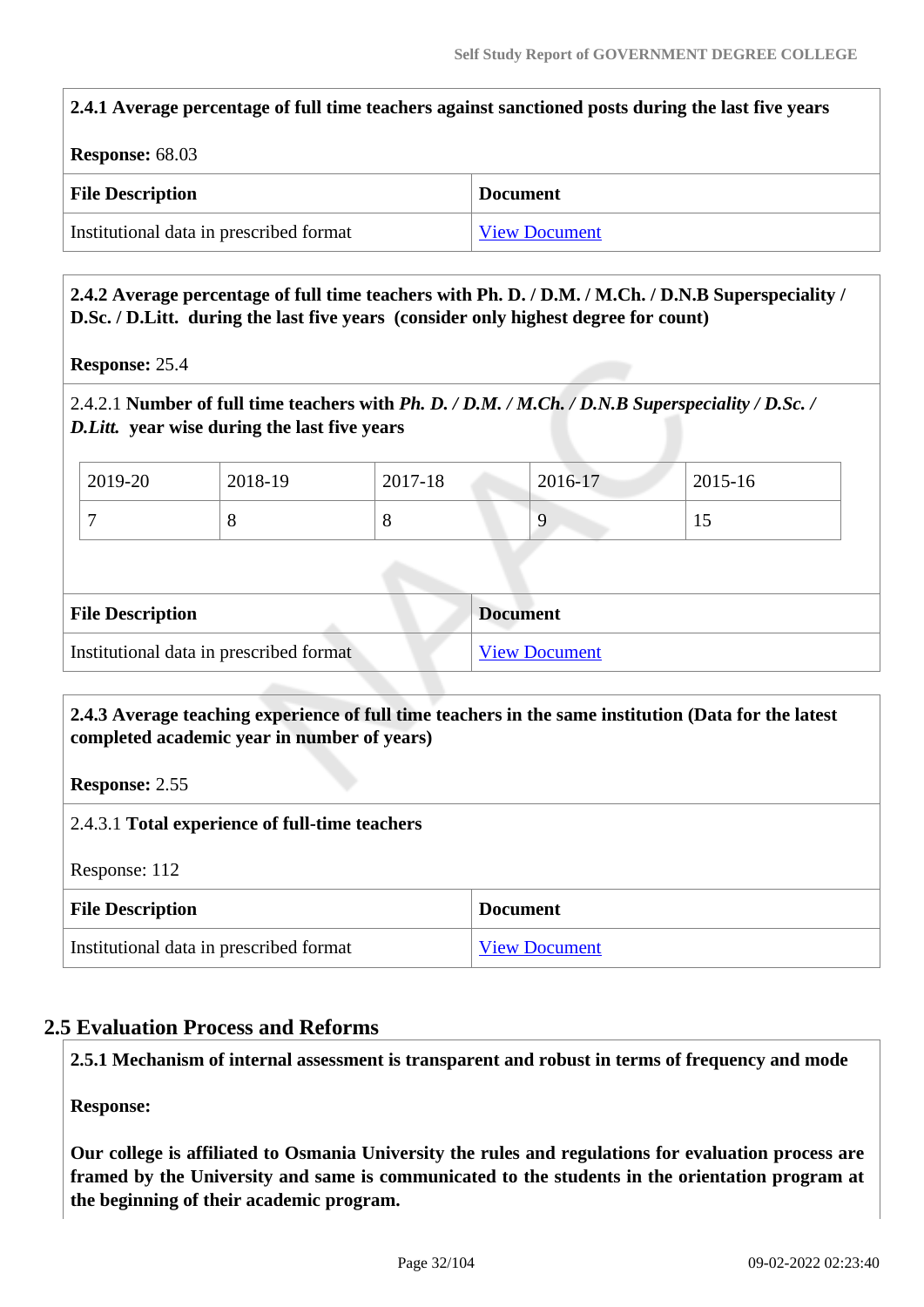Our college has transparent and robust evaluation process in terms of frequency and variety. In order to ensure transparency in internal assessment, the system of internal assessment is communicated with the students well on time. The Principal conducts staff meeting regularly to review the evaluation process.Students who are admitted for the opted courses are assessed continuously through various evaluation platforms at college level. Continuous screening and evaluation is made through Slip Tests, Assignments, Group Discussion, Field Visit / Field Work and Seminars Presentation. Internal Evaluation tests are conducted in each semester regularly as per the University almanac and marks posted in the University website. Students with lower grasping skills are given personal guidance in order to enhance their capabilities to the optimum. The Faculty encourage the students to prepare projects and deliver the seminars of the concerned subjects. Subject specific topics are given by the faculty for seminars.. Evaluation process itself is split into 80% on theory and 20% on internal assessment making it easier for students to perform better.

#### **For transparent and robust internal assessment, the following mechanisms are conducted:**

Formation of Examination Committee.

Question Paper Setting for internal assessment test.

The college conducts mentor-mentee interaction regarding their internal assessment. The method of internal assessment helps the teachers to evaluate the student's performance more pertinently. Slow learners are given special attention by way of remedial classes to support them. Slip tests, Unit tests, and Pre-final exams are also conducted to help in revision of the syllabus and clarification of doubts. Internal assessment has notably increased learning and attendance to the classes. It helps students in various cocurricular and extra-curricular activities for broadening their skills. The seminar presentation revamps the communication skills of the students which is indispensable during interviews.

### **2.5.2 Mechanism to deal with internal examination related grievances is transparent, time- bound and efficient**

#### **Response:**

**Redressal of grievances at University level:** The queries related to results, corrections in mark sheets, other certificates issued by the university are handled at OU examination Cell after forwarding such quires through the college examination section. The university releases a press note in this regard. Students are allowed to apply for revaluation and recounting by paying necessary processing fee to university if they are not satisfied with the university evaluation through the college. The administrative staff provides necessary assistance and guidance to the students, from informing them of the dates/deadlines by way of announcements, whatsapp messages and/or displaying on the notice boards to guiding them regarding the procedure for applying for revaluation/supplementary examinations.

**Redressal of grievances at College Level:** Our institution has an examination committee which consists of Academic Coordinator and members constituted by the Principal. The coordinator and members are aware of examination rules, regulations, time schedules and all the pre and post examinations scheduled by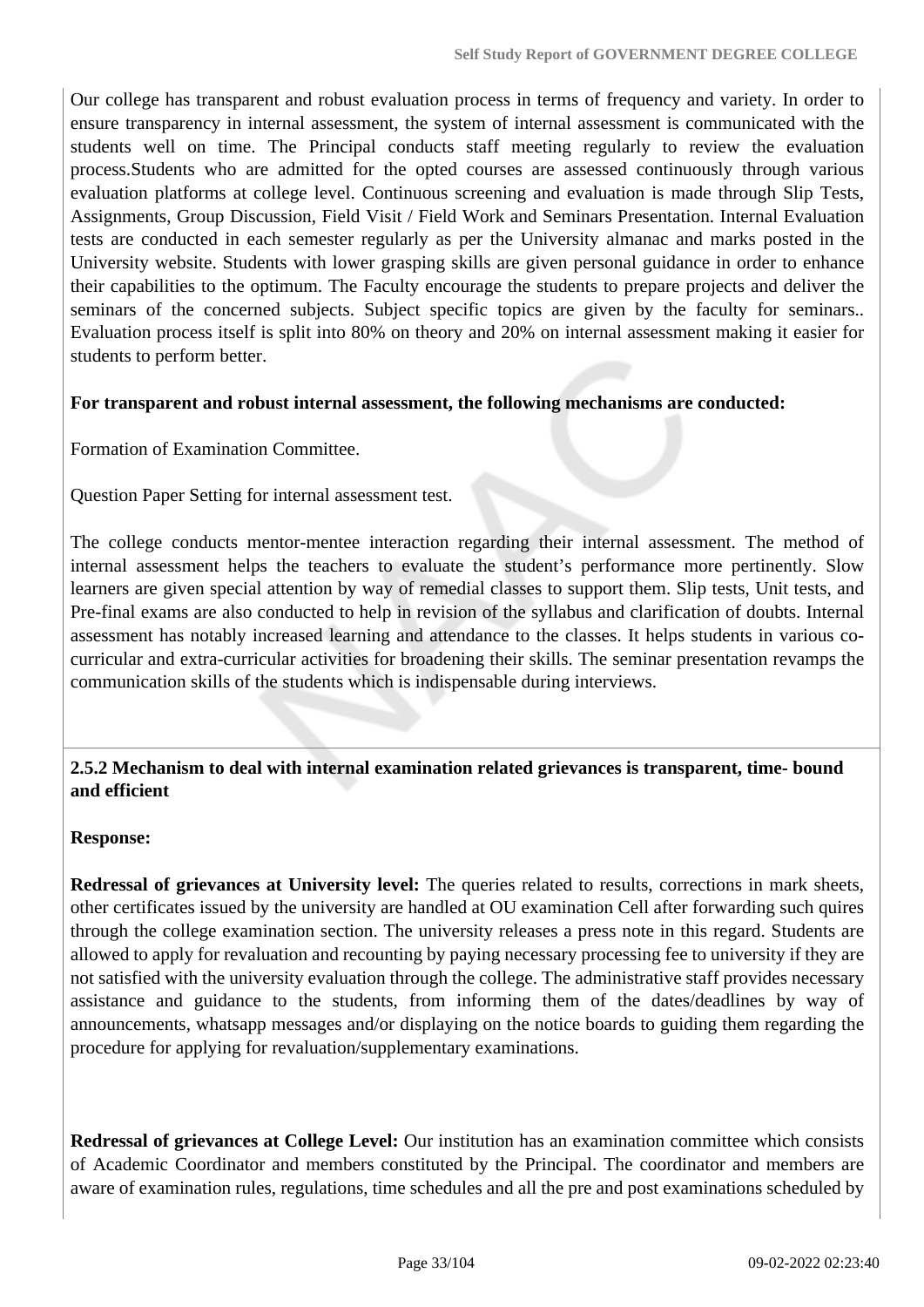the affiliating University. The examination branch circulate all the circulars issued by the university pertaining to the i) payment of examination fee ii) exam time table iii) recounting, revaluation process. iv) Obtaining photo copy of the answer scripts.

Needy students approach to the examination branch of the college with regard to various pre- examination grievance like late payment of exam fee with fine, for hall tickets and the post examination grievances such as recounting, revaluation etc. The examination branch give information to the mentors regarding examination grievances then the students approach class mentor for any grievances. The examination branch of the college download all the relevant information from the university website. And same information is provide to the students.

## **2.6 Student Performance and Learning Outcomes**

 **2.6.1 Teachers and students are aware of the stated Programme and course outcomes of the Programmes offered by the institution.**

### **Response:**

The Course Outcomes (COs), Program Outcomes (POs) and Program Specific Outcomes (PSOs) of the programs offered by the institution are communicated to the teachers in very beginning of the academic year in a form of manuals or hand outs by the academic coordinator and the same will be communicated to the students by the concerned teachers in their classrooms. The Cos of the laboratory courses are also communicated to the teacher and students in a form manuals or hand outs. The Cos are placed in the college website and it will be made available to all the stake holders such as teacher's students and parents. The relevance of the COs will be discussed by the faculty with the students and the feedback on Cos is obtained from the students.

In addition to the subject courses the Programme Outcomes and Programme Specific Outcomes such as TSKC and TASK are undertaken by the institution to train them to improve their communication skills, life skills, critical thinking, improve self-confidence to attend interviews and also to learn the ethics and moral values.

#### **Mechanism of Communication:**

The following mechanism is followed by the institution to communicate the learning outcomes to the teachers and students.

- · Graduate attributes are described to the first year students at the commencement of the programme.
- · At least five hours are spent by the teachers for introducing the subject to the students.
- · Learning Outcomes of the Programs and Courses are observed and measured periodically.
- · Soft Copy of Curriculum and Learning Outcomes of Programmes and Courses are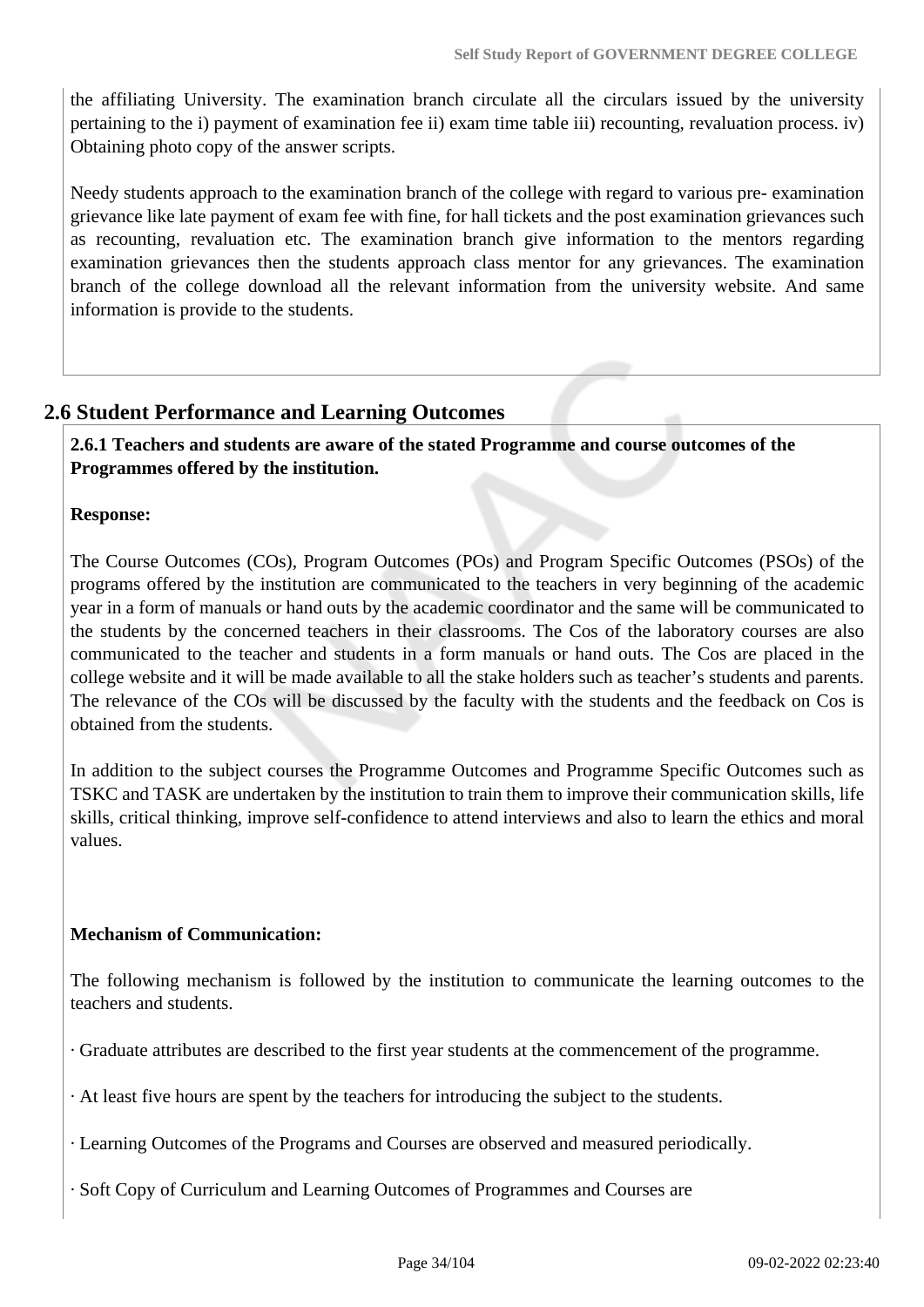uploaded on the Institution website for reference.

· The students are also communicated about the Programme outcomes, Programme

Specific Outcomes and Course outcomes through Tutorial Meetings.

| <b>File Description</b>               | <b>Document</b>      |
|---------------------------------------|----------------------|
| Paste link for Additional information | <b>View Document</b> |

#### **2.6.2 Attainment of programme outcomes and course outcomes are evaluated by the institution.**

#### **Response:**

The process of measuring the attainment of the Program Outcomes (PO's), Programme Specific Outcomes (PSO's) and Course Outcomes (CO's) are different from one another. The assessment tools generally used to measure the attainment of Course Outcomes are two types. They are as follows:

a) The attainment of Course Outcomes is measured by observing the performance of the students in Continuous Internal Evaluations (CIE) and end semester examinations. The student performance is shown as a grade based on the total marks obtained by the student both in Internal Examination (IE) (20 Marks) and End Semester Examinations (80 Marks) given by the affiliated university.

b) The attainment is measured by collecting the data of students survey, alumni survey etc.

whereas the attainment of Programme Outcomes and Programme Specific Outcomes can be measured by observing the performance of the students in various competitions such as elocution, debate, seminars and preparation of assignments, student study projects and performance in the programs such as TSKC and TASK.

#### **2.6.3 Average pass percentage of Students during last five years**

#### **Response:** 52.62

2.6.3.1 **Total number of final year students who passed the university examination year-wise during the last five years**

| 2019-20 | 2018-19 | 2017-18 | 2016-17 | 2015-16 |
|---------|---------|---------|---------|---------|
| 196     | 138     | 146     | 128     | 93      |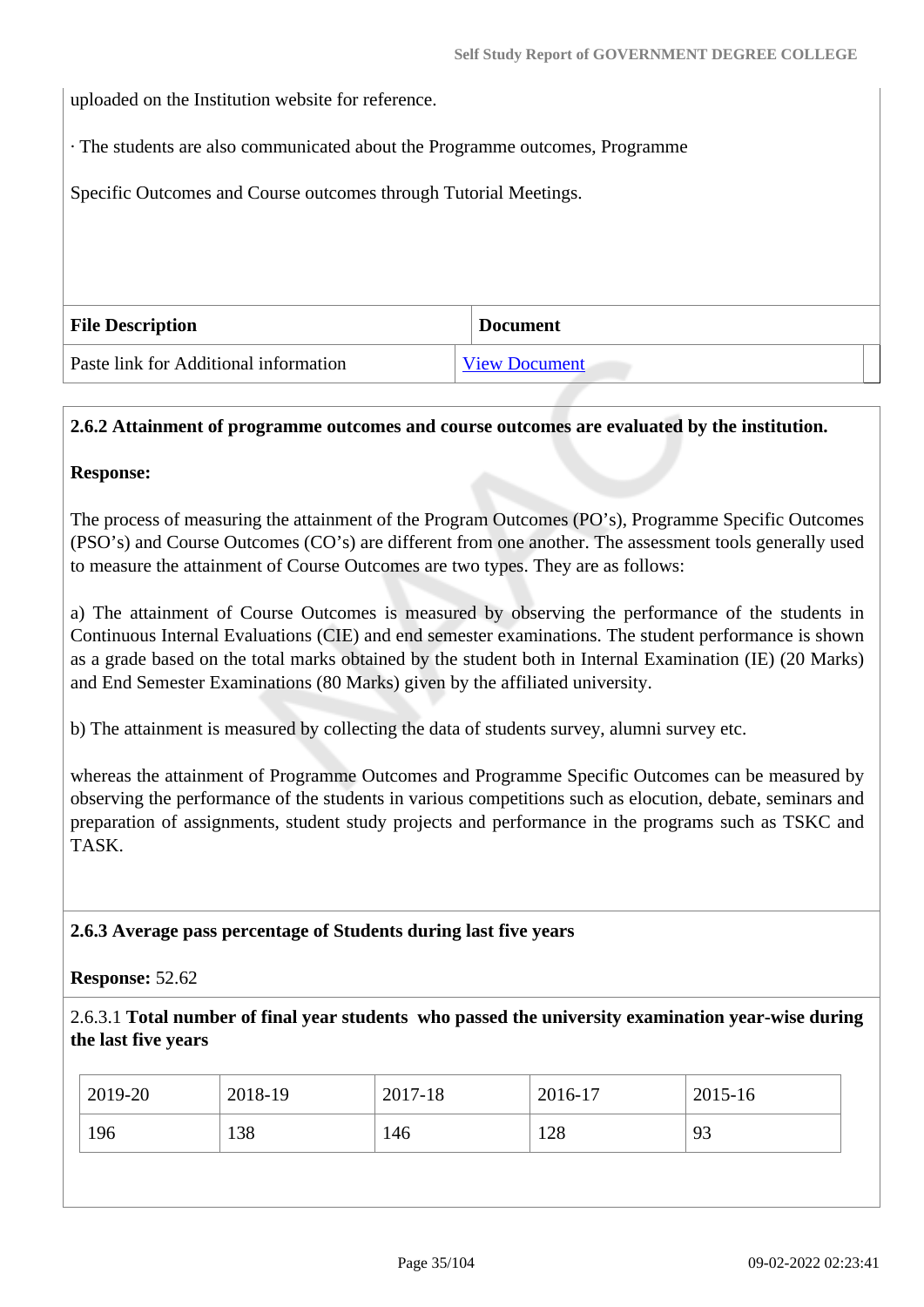|                         | during the last five years              |         |                 |                      |         | 2.6.3.2 Total number of final year students who appeared for the university examination year-wise |  |
|-------------------------|-----------------------------------------|---------|-----------------|----------------------|---------|---------------------------------------------------------------------------------------------------|--|
|                         | 2019-20                                 | 2018-19 | 2017-18         |                      | 2016-17 | $2015 - 16$                                                                                       |  |
|                         | 271                                     | 254     | 299             |                      | 242     | 268                                                                                               |  |
|                         |                                         |         |                 |                      |         |                                                                                                   |  |
| <b>File Description</b> |                                         |         | <b>Document</b> |                      |         |                                                                                                   |  |
|                         | Institutional data in prescribed format |         |                 | <b>View Document</b> |         |                                                                                                   |  |

## **2.7 Student Satisfaction Survey**

| 2.7.1 Online student satisfaction survey regarding teaching learning process |                      |  |  |  |
|------------------------------------------------------------------------------|----------------------|--|--|--|
| <b>Response: 3.23</b>                                                        |                      |  |  |  |
| <b>File Description</b>                                                      | <b>Document</b>      |  |  |  |
| Upload database of all currently enrolled students<br>(Data Template)        | <b>View Document</b> |  |  |  |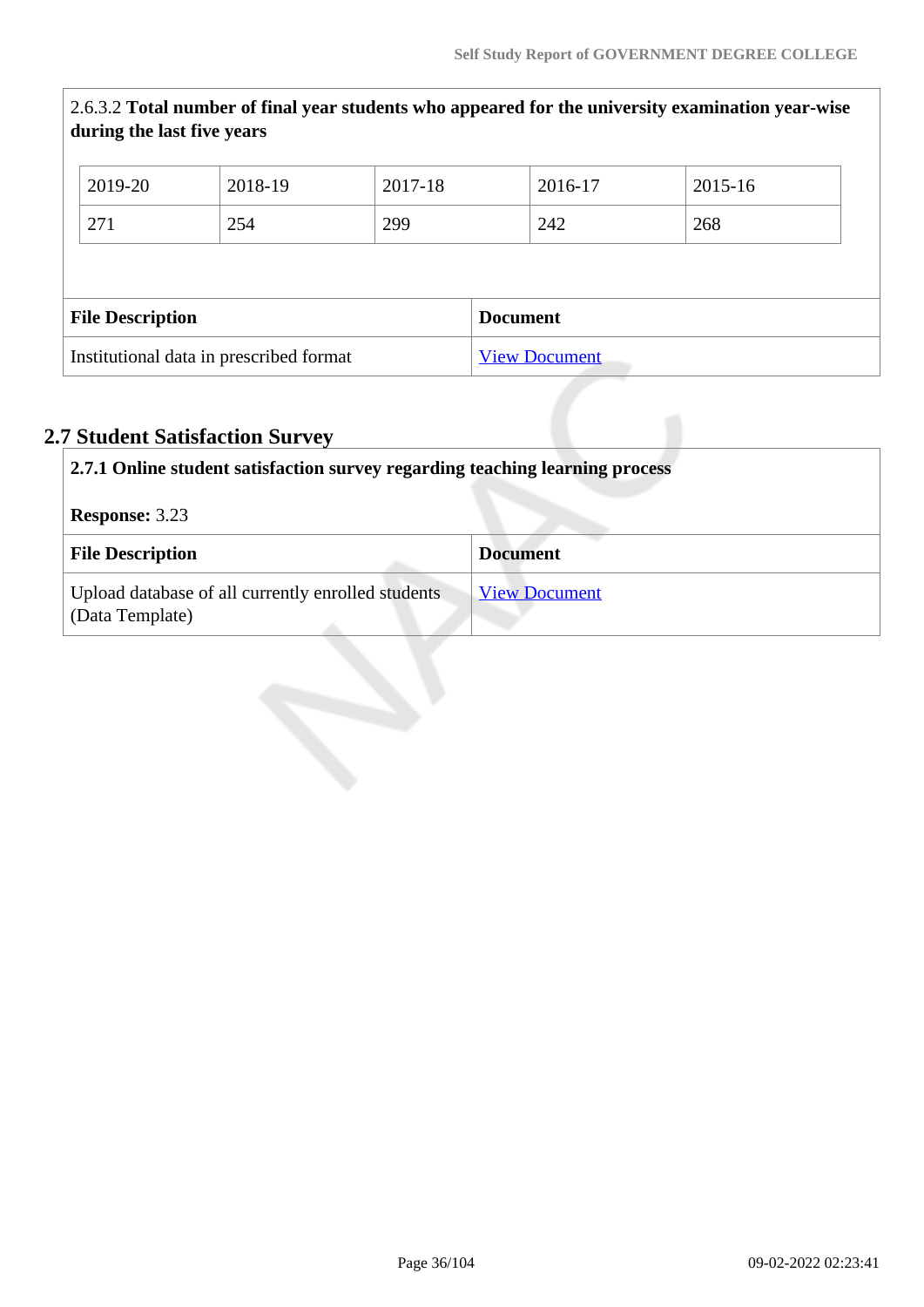# **Criterion 3 - Research, Innovations and Extension**

# **3.1 Resource Mobilization for Research**

 **3.1.1 Grants received from Government and non-governmental agencies for research projects / endowments in the institution during the last five years (INR in Lakhs)** 

# **Response:** 0

3.1.1.1 **Total Grants from Government and non-governmental agencies for research projects / endowments in the institution during the last five years (INR in Lakhs)**

| $\frac{1}{2019}$ -20 | $2018-19$ | 2017-18 | 2016-17 | $2015 - 16$ |
|----------------------|-----------|---------|---------|-------------|
|                      | ν         |         | 0       |             |

| <b>File Description</b>                 | <b>Document</b>      |
|-----------------------------------------|----------------------|
| Institutional data in prescribed format | <b>View Document</b> |

# **3.1.2 Percentage of departments having Research projects funded by government and non government agencies during the last five years**

# **Response:** 0

# 3.1.2.1 **Number of departments having Research projects funded by government and nongovernment agencies during the last five years**

| 2019-20 | 2018-19 | 2017-18 | 2016-17 | $2015 - 16$ |
|---------|---------|---------|---------|-------------|
|         | ν       |         |         | v           |

# 3.1.2.2 **Number of departments offering academic programes**

| 2019-20 | 2018-19 | 2017-18 | 2016-17        | 2015-16 |
|---------|---------|---------|----------------|---------|
| 19      | -       | $\sim$  | 1 <sub>2</sub> | ຳ       |
|         | . .     |         |                |         |

| <b>File Description</b>                 | Document             |
|-----------------------------------------|----------------------|
| Institutional data in prescribed format | <b>View Document</b> |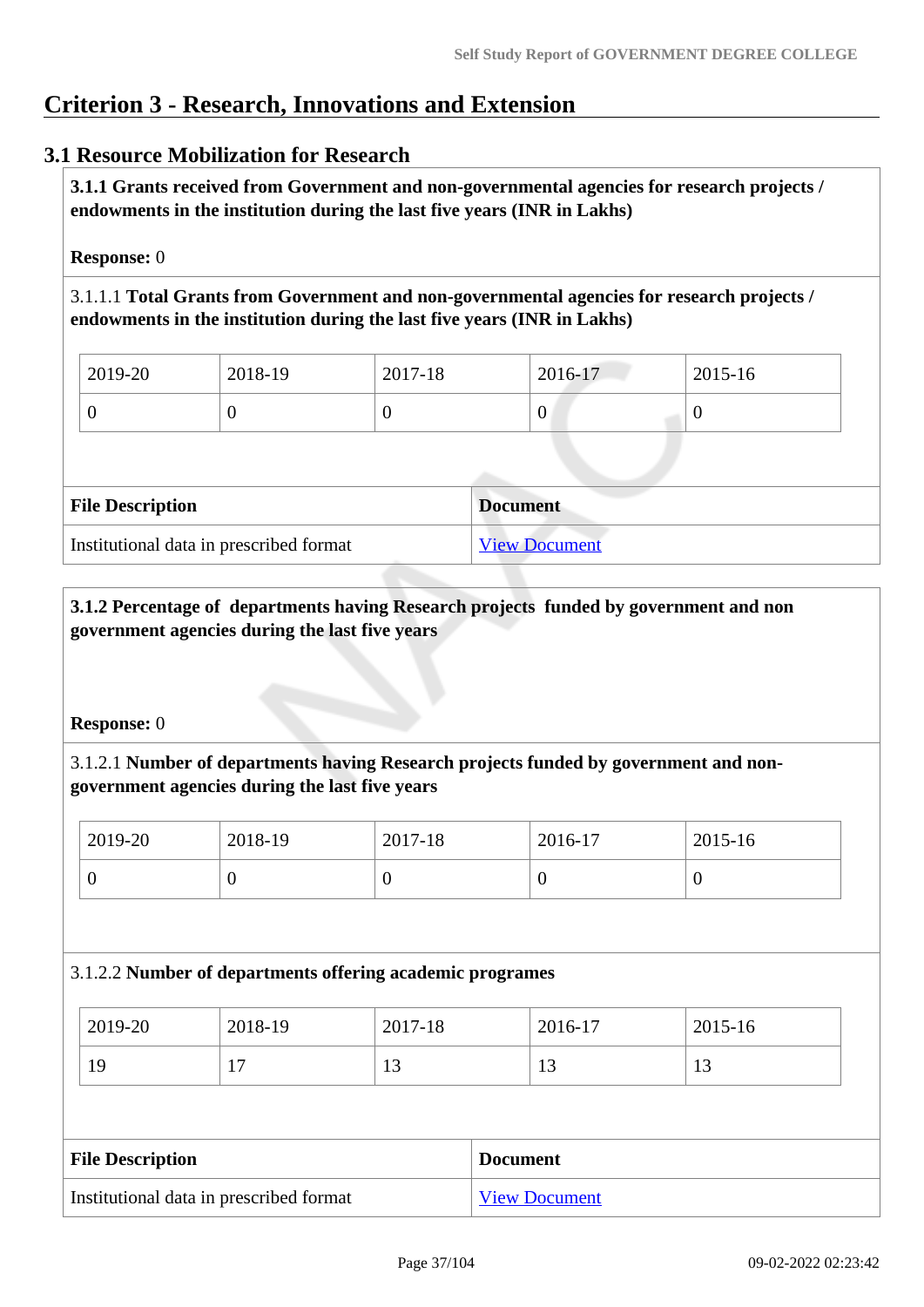**3.1.3 Number of Seminars/conferences/workshops conducted by the institution during the last five years**

#### **Response:** 29

# 3.1.3.1 **Total number of Seminars/conferences/workshops conducted by the institution year-wise during last five years**

| 2019-20     | 2018-19 | 2017-18 | 2016-17 | 2015-16 |
|-------------|---------|---------|---------|---------|
| $\sim$<br>∸ |         |         | $\circ$ | ∼       |

| <b>File Description</b>                 | <b>Document</b>      |
|-----------------------------------------|----------------------|
| Institutional data in prescribed format | <b>View Document</b> |

# **3.2 Research Publications and Awards**

 **3.2.1 Number of papers published per teacher in the Journals notified on UGC website during the last five years** 

**Response:** 0.32

3.2.1.1 **Number of research papers in the Journals notified on UGC website during the last five years.**

| 2019-20 | 2018-19 | 2017-18 | 2016-17  | 2015-16 |
|---------|---------|---------|----------|---------|
| ັ       |         | -       | <b>.</b> | ν       |

| <b>File Description</b>                 | <b>Document</b>      |
|-----------------------------------------|----------------------|
| Institutional data in prescribed format | <b>View Document</b> |

 **3.2.2 Number of books and chapters in edited volumes/books published and papers published in national/ international conference proceedings per teacher during last five years**

**Response:** 0

3.2.2.1 **Total number of books and chapters in edited volumes/books published and papers in national/ international conference proceedings year-wise during last five years**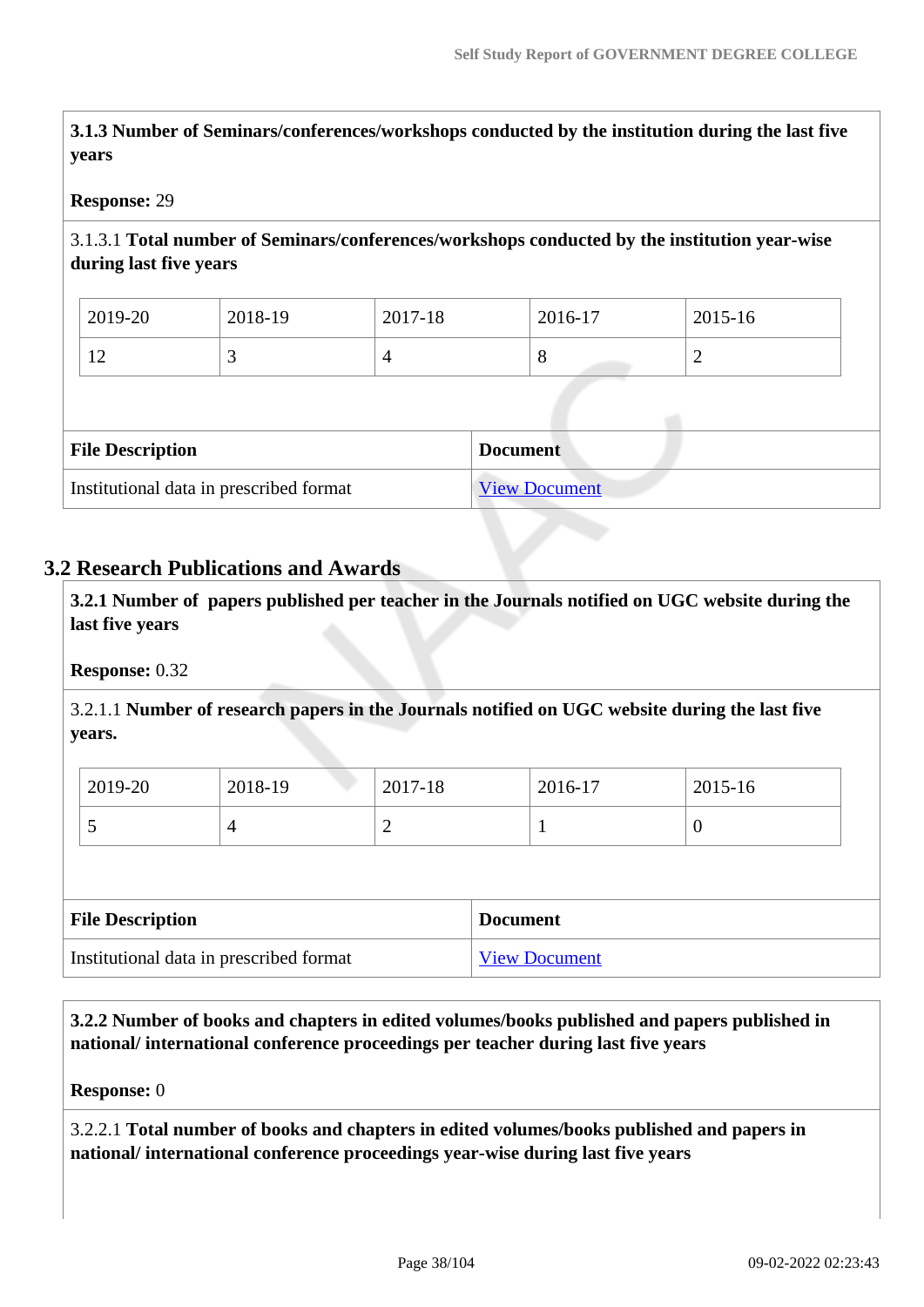| <b>File Description</b><br>Institutional data in prescribed format |  | <b>Document</b> | <b>View Document</b> |  |         |                |  |
|--------------------------------------------------------------------|--|-----------------|----------------------|--|---------|----------------|--|
|                                                                    |  |                 |                      |  |         |                |  |
| 0                                                                  |  | $\theta$        | 0                    |  | U       | $\overline{0}$ |  |
| 2019-20                                                            |  | 2018-19         | 2017-18              |  | 2016-17 | 2015-16        |  |

# **3.3 Extension Activities**

 **3.3.1 Extension activities are carried out in the neighborhood community, sensitizing students to social issues, for their holistic development, and impact thereof during the last five years.**

# **Response:**

Our college faculty and students actively motivated by the Principal's participated in different extension activities to conduct The 2 NSS units of our college has boys and girls under the leadership of NSS officer who participated and organized various extension activities.

The extension activities organized by our NSS units include, Swachh Bharat programme, gender sensitization and awareness campaign on eve teasing and ragging, blood donation camp, campus cleaning programme, Distribution of Swine flu medicine to the students, awareness rally on national voters day to bring awareness around Khairatabad college about the importance of casting the vote, to create awareness among the public in association with Telangana State AIDS Control Society (TSACS) about the severity of the AIDS disease and preventive measures to be taken, Earth Day to make the students understand the importance of water conservation and measures to be taken to protect our mother Earth.

Every year from 2014, Telangana Ku Haritha Haram programme is conducted in every institution and saplings are planted by the faculty and NSS volunteers. Who go around college campus to create awareness among the public to plant saplings

 Government of India has decided to commemorate the 150th birth anniversary of Mahatma Gandhi, Father of Nation, of this NCC and NSS wings of our college celebrated 150th birth anniversary of Mahatma Gandhi in the college in collaboration with YuvaBharathi. On this occasion a seminar was organized on the topic "Relevance of Gandhian Thought". Staff, students along with NCC and NSS volunteers have participated in the seminar. Books on Gandhian thought were distributed to the students by YuvaBharathi.

 The NSS volunteers also participate in Personality development programmes organized by Swami Vivekananda institute for human excellence, World Heritage week was celebrated by participating in heritage walk around the Golconda Fort, cleaning the Golconda fort and performing in cultural activities.

The NCC unit of our college functions under the able leadership of our NCC officer, NCC cadets participated and organized various activities which include Celebration of our Independence Day, Republic day, NCC day, Medical camps, rallies on the National Unity day in remembrance of Sardar Vallabhai Patel 150th Birth anniversary, Thiranga Yatra, Surgical Strike, Swachh Bharat-Arogya Bharat, Telangana Ku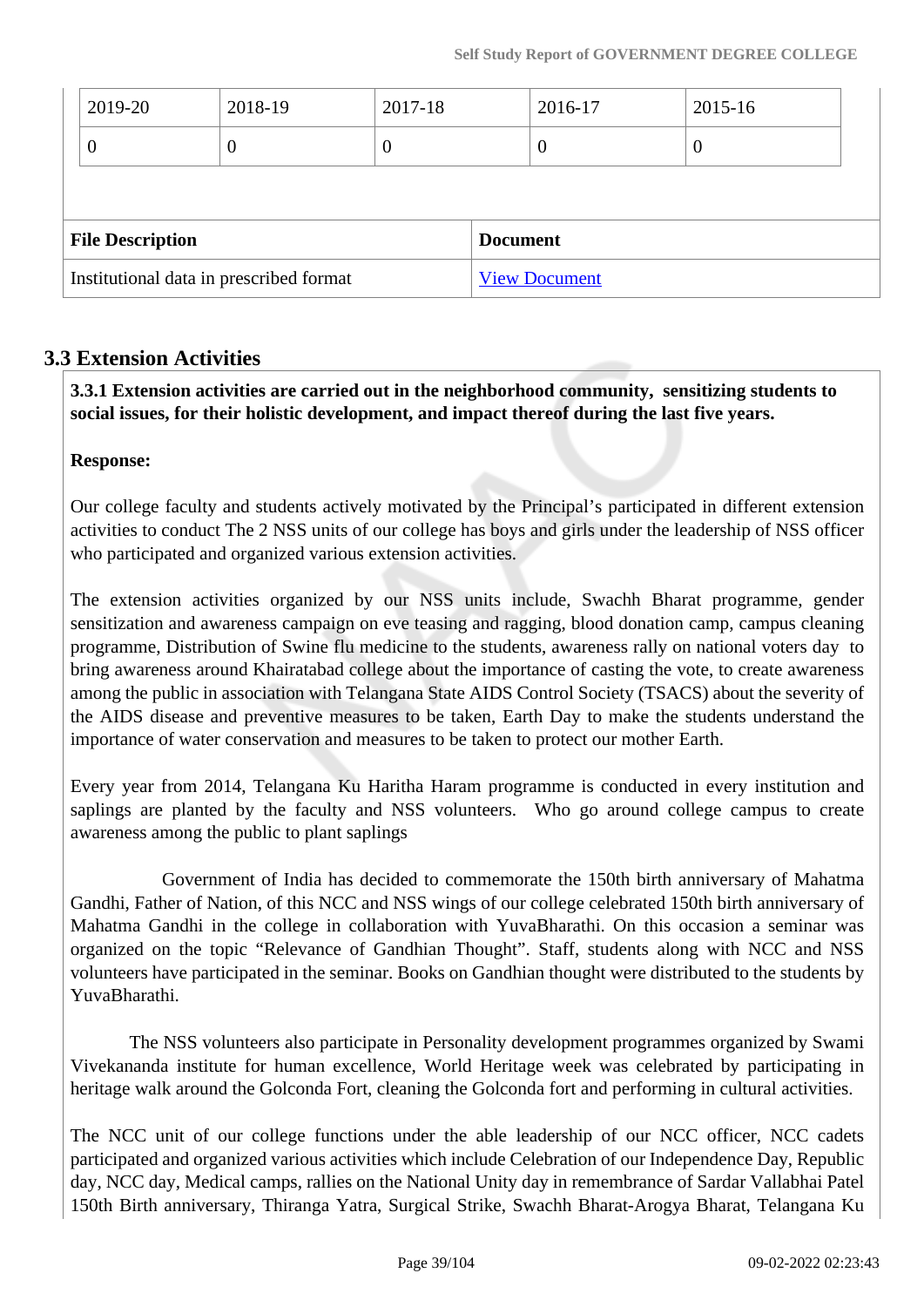Haritha Haram, Anti child labour day, International yoga day, AIDS awareness etc. Apart from observing and celebrating these days of National and International significance, our NCC cadets offer themselves as volunteers at the Ganesh Pandal at Khairatabad as a part of Vinaka Chathurthi a nine day festival that attracts devotees from all over Telangana to witness the biggest Ganesh idol of the state.

Our NCC and NSS students a crown to the glory of our college collected more than Rs. 1,60,000/- as donations for the families of martyrs of the Phulawama.

 **3.3.2 Number of awards and recognitions received for extension activities from government/ government recognised bodies during the last five years**

#### **Response:** 1

3.3.2.1 **Total number of awards and recognition received for extension activities from Government/ Government recognised bodies year-wise during the last five years.**

| $12019-20$ | 2018-19 | 2017-18 | 2016-17 | 2015-16 |
|------------|---------|---------|---------|---------|
|            |         |         |         | ◡       |

| <b>File Description</b>                 | <b>Document</b>      |
|-----------------------------------------|----------------------|
| Institutional data in prescribed format | <b>View Document</b> |

 **3.3.3 Number of extension and outreach programs conducted by the institution through NSS/NCC, Government and Government recognised bodies during the last five years**

**Response:** 26

3.3.3.1 **Number of extension and outreach programs conducted by the institution through NSS/NCC, Government and Government recognised bodies during the last five years**

| 2019-20 | 2018-19 | 2017-18 | 2016-17 | 2015-16 |
|---------|---------|---------|---------|---------|
|         | O       |         | ັ       | ∽       |

| <b>File Description</b>                 | <b>Document</b>      |
|-----------------------------------------|----------------------|
| Institutional data in prescribed format | <b>View Document</b> |

 **3.3.4 Average percentage of students participating in extension activities at 3.3.3. above during last five years**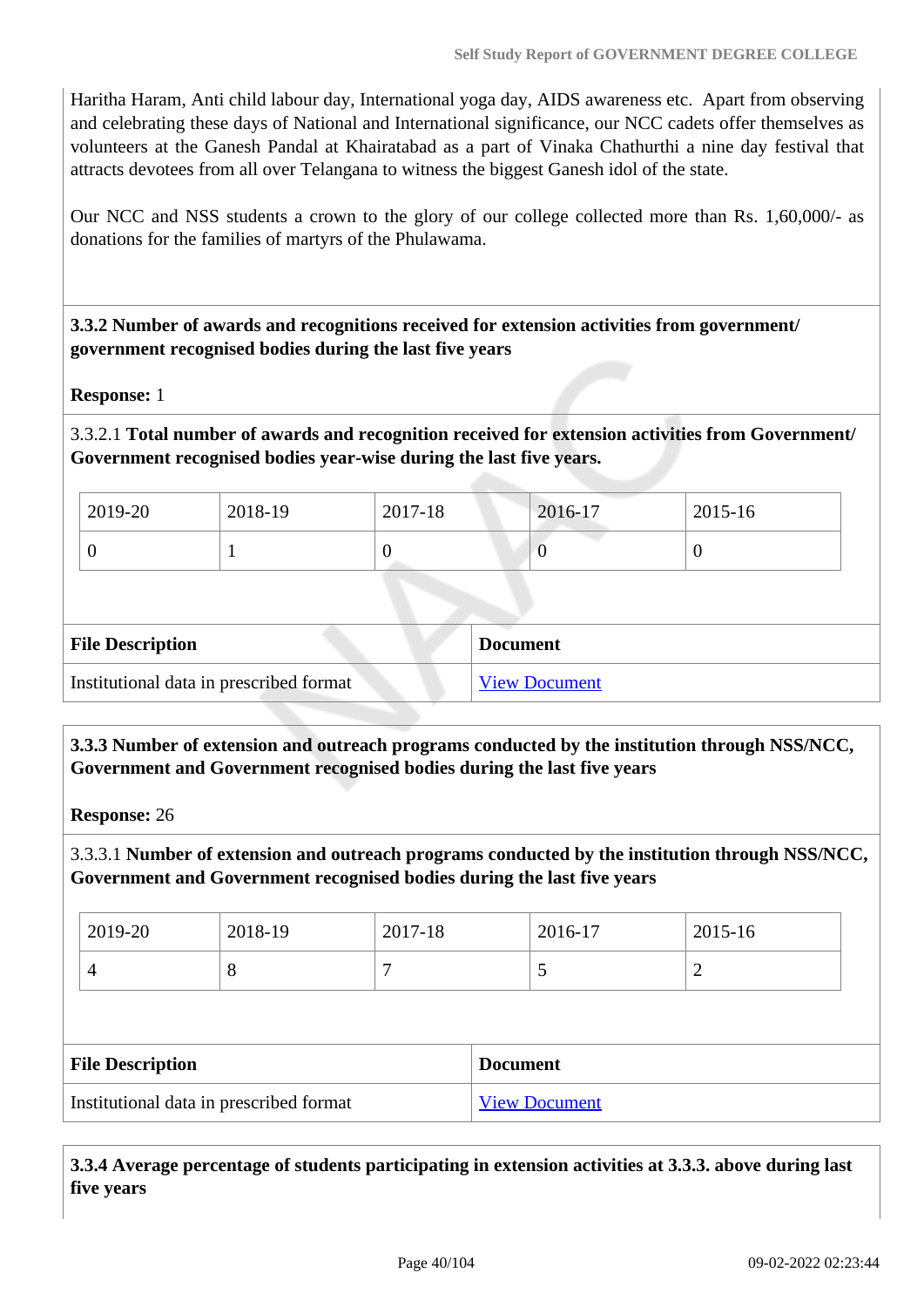**Response:** 32.86

# 3.3.4.1 **Total number of Students participating in extension activities conducted in collaboration with industry, community and Non- Government Organizations through NSS/ NCC/ Red Cross/ YRC etc., year-wise during last five years**

# **3.4 Collaboration**

 **3.4.1 The Institution has several collaborations/linkages for Faculty exchange, Student exchange, Internship, Field trip, On-job training, research etc during the last five years** 

#### **Response:** 0

3.4.1.1 **Number of linkages for faculty exchange, student exchange, internship, field trip, on-job training, research etc year-wise during the last five years**

| 2019-20 | 2018-19 | 2017-18 | 2016-17 | 2015-16 |
|---------|---------|---------|---------|---------|
|         |         |         | U       |         |

| <b>File Description</b>                 | <b>Document</b>      |
|-----------------------------------------|----------------------|
| Institutional data in prescribed format | <b>View Document</b> |

# **3.4.2 Number of functional MoUs with national and international institutions, universities, industries, corporate houses etc. during the last five years**

**Response:** 21

3.4.2.1 **Number of functional MoUs with Institutions of national, international importance, other universities, industries, corporate houses etc. year-wise during the last five years**

| 2019-20 | 2018-19 | 2017-18  | 2016-17 | 2015-16  |
|---------|---------|----------|---------|----------|
|         |         | <b>.</b> | ◡       | <u>ب</u> |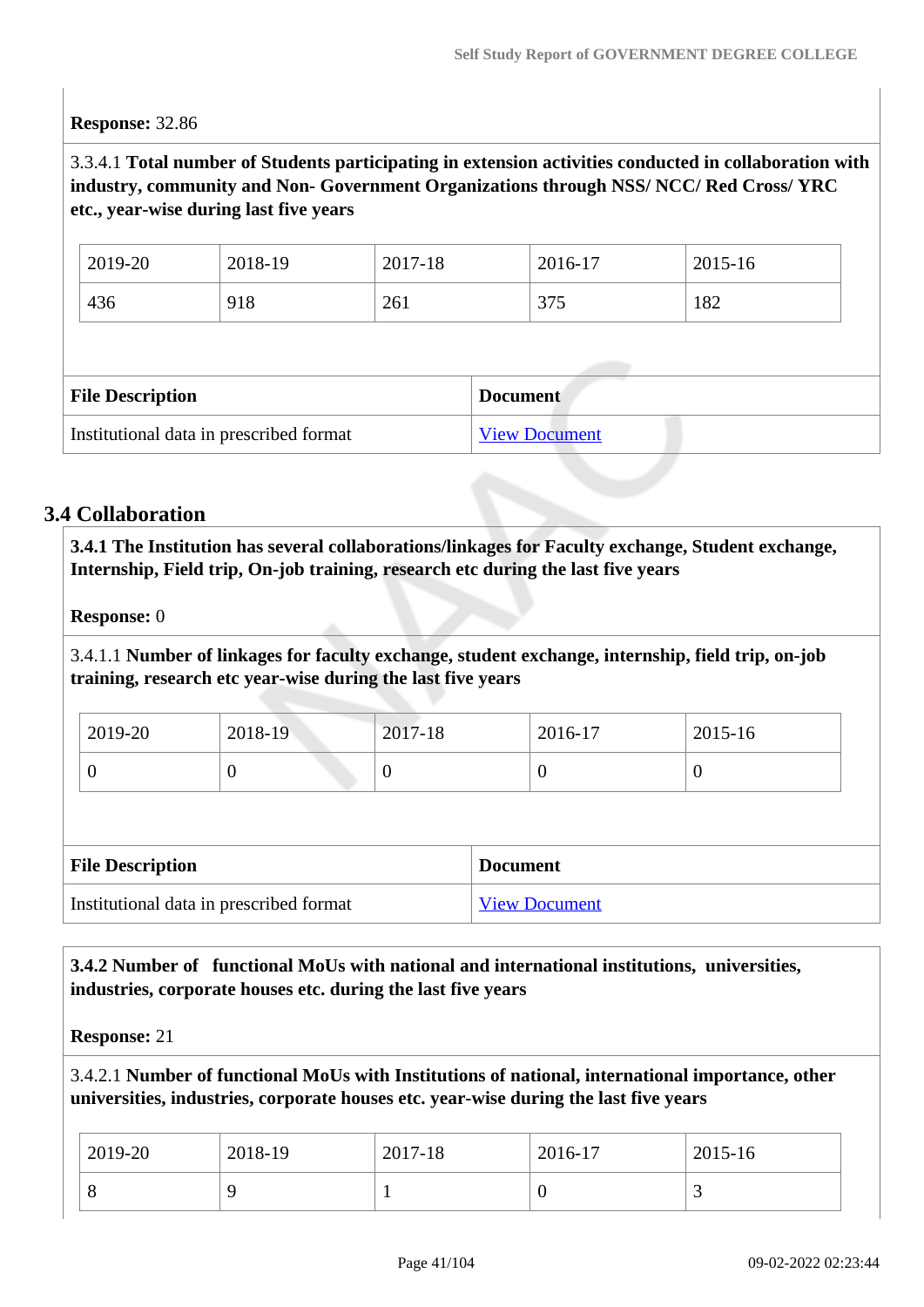| <b>File Description</b>                                               | <b>Document</b>      |
|-----------------------------------------------------------------------|----------------------|
| Institutional data in prescribed format (Data<br>template)            | <b>View Document</b> |
| e-Copies of the MoUs with institution./ industry/<br>corporate houses | <b>View Document</b> |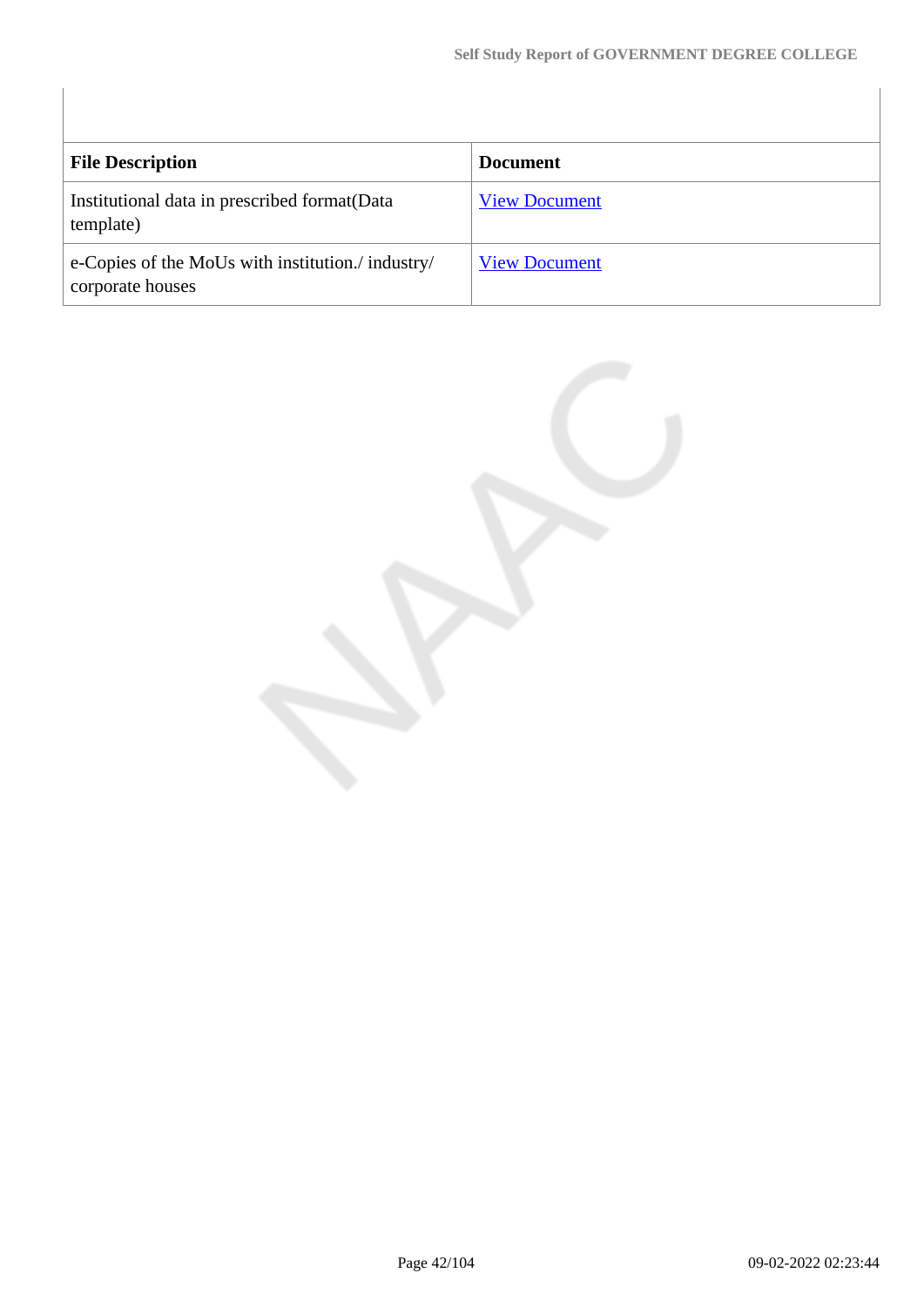# **Criterion 4 - Infrastructure and Learning Resources**

# **4.1 Physical Facilities**

 **4.1.1 The Institution has adequate infrastructure and physical facilities for teaching- learning. viz., classrooms, laboratories, computing equipment etc.** 

# **Response:**

Government Degree College, Khairatabad formerly as New Government Degree College, Hyderabad was established in 1973 by the Government of Andhra Pradesh at Victoria memorial Home, Saroornagar. A year later, in 1974, it was shifted to its present location at Chintalbasthi, Khairatabad. The total campus area is 2.98 acres which consists of six blocks.

# **Physical Facilities:**

The Institution had the adequate physical facilities for teaching and learning which benefit staff and students. Facilities are ICT equipped classrooms, laboratories, seminar hall, well-resourced library, smart board classrooms, virtual classroom, CCTV's, LCD Projectors, internet and Wi-Fi connectivity, computers, RO Purifier for drinking water and adequate staff, girls & boys washrooms. The college has well maintained botanical garden with important plants for Botany students.

#### **Classrooms:**

To undertake curricular and co-curricular activities the institution has 24 classrooms. Every classroom has black boards, fans & tube lights and well-maintained furniture. Out of these two class rooms are enabled with ICT facilities like Smart Board, projector, personal computer attached with projector.

# **Seminar Hall:**

The college has a well equipped seminar hall which accommodates up to 180 students; it has a big Dias, enabled with ICT facilities like projector, personal computer attached with projector, a mike, speakers and internet connection, where the Co-curricular activities are conducted.

# **Laboratories:**

The College provides 13 Laboratories to the students for conducting practical's which are well equipped and are advanced as per the requirements. The Departments of Computer, Chemistry and Physics has 3 labs each, whereas Dept. of Botany and Zoology has two labs each. All these labs have required equipment as per the syllabus. All these labs except chemistry have projectors and three labs are equipped with smart boards.

# **Computing Equipment:**

The college has three adequate computer laboratories with computers network's under Windows. Out of 3 computer labs, 2 labs are internet-enabled. The department of computers and TSKC have 80 Computers in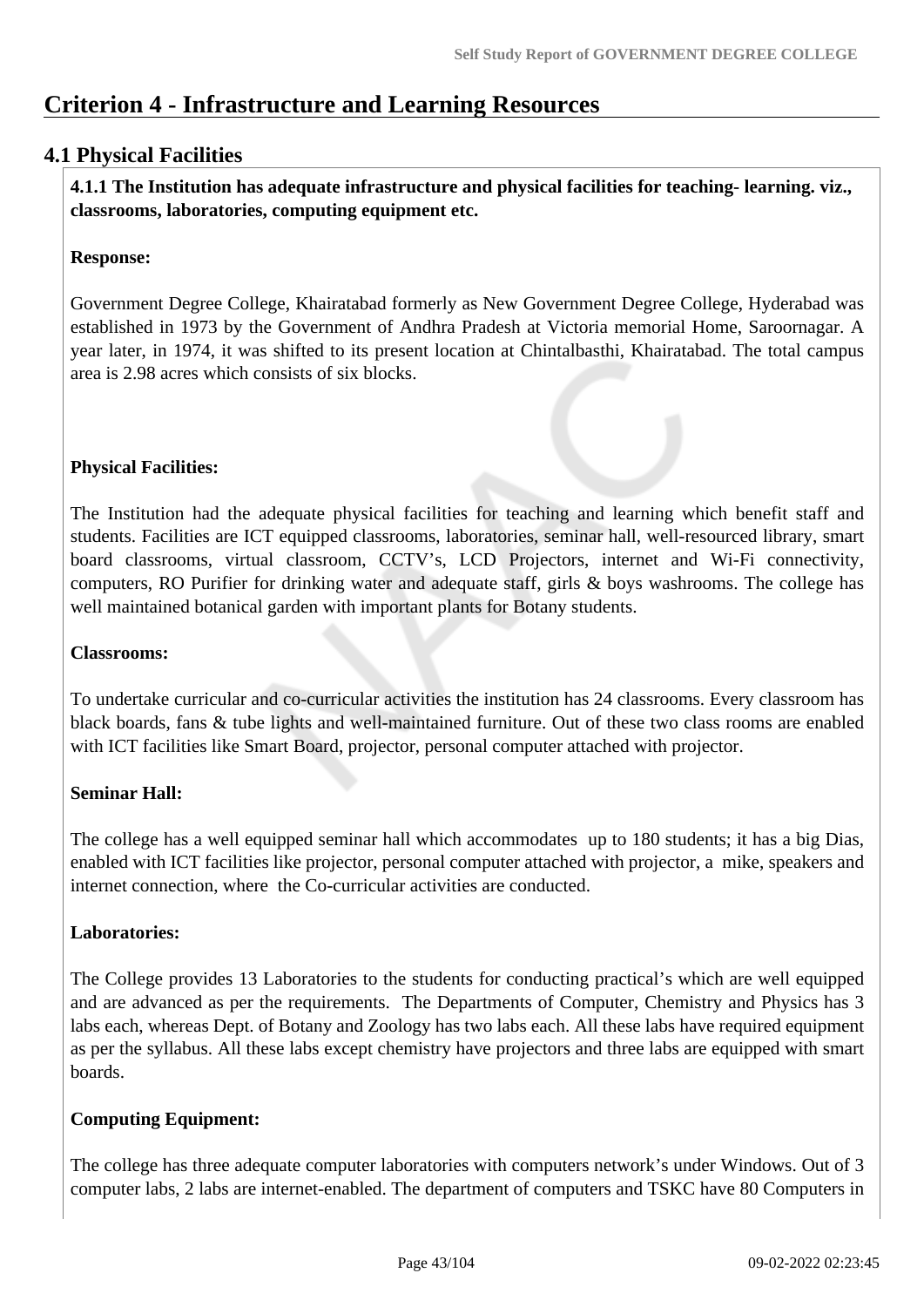# all.

Virtual classroom which is also used for online learning environment.

WiFi enabled campus

High-Speed Internet connectivity to provide seamless connectivity across the campus

There are total 8, CCTV cameras installed in entire campus area of the college to provide additional safety and security to the students and the staff to prevent of untoward incidents in the campus.

# **Library:**

The College Library is located in old building, located in the centre of college campus. The Library consists of a reading Hall, separate stack rooms for storing textbooks, reference collection, periodical section and competitive examination cell, etc. The total area of the library is 3000 SFT and has a collection of around 32008 Textbooks and 14 Journals/magazines, which cover all branches in the college. It is a member of INFLIBNET N-LIST e-resources program that provides In-house/remote access to e-resources like e-journals and e-books in a different subject. The College Library is fully automated using NewGenLib, Open Source Integrated Library Management System with version 3.1.1.

# **Canteen:**

There is in-house canteen run by the watchman of the college. It caters to the needs of students and staff. Basic requirements are provided by the canteen.

 **4.1.2 The Institution has adequate facilities for cultural activities, sports, games (indoor, outdoor), gymnasium, yoga centre etc.** 

# **Response:**

The institution has necessary ground and infrastructure for participation of the students in co-curricular and extracurricular activities. Both students and faculty of games ensure the maintainance of ground and its utilization.

# **Sports & Games:**

The institution has ground which cater for Volley ball and Kabaddi/Kho Kho beside C block. All other outdoor games will be conducted there after laying specific game field according to necessity. We have Badminton court opposite to examination branch which will be used after classes from 4.30 PM. The same court will be used for Tennikoit also. College has Indoor facilities for Table Tennis, Carrom and Chess.

The College students participate very enthusiastically in Volley Ball, Kabaddi, Kho Kho and Athletics as these games are included in Yuvatharangam Sports Meets conducted by the Commissionerate of Collegiate Education,at cluster level (Within District) and State Level (All Districts of Telanagana State). Apart from this our students participate in Osmania University Inter College Tournaments in Various games like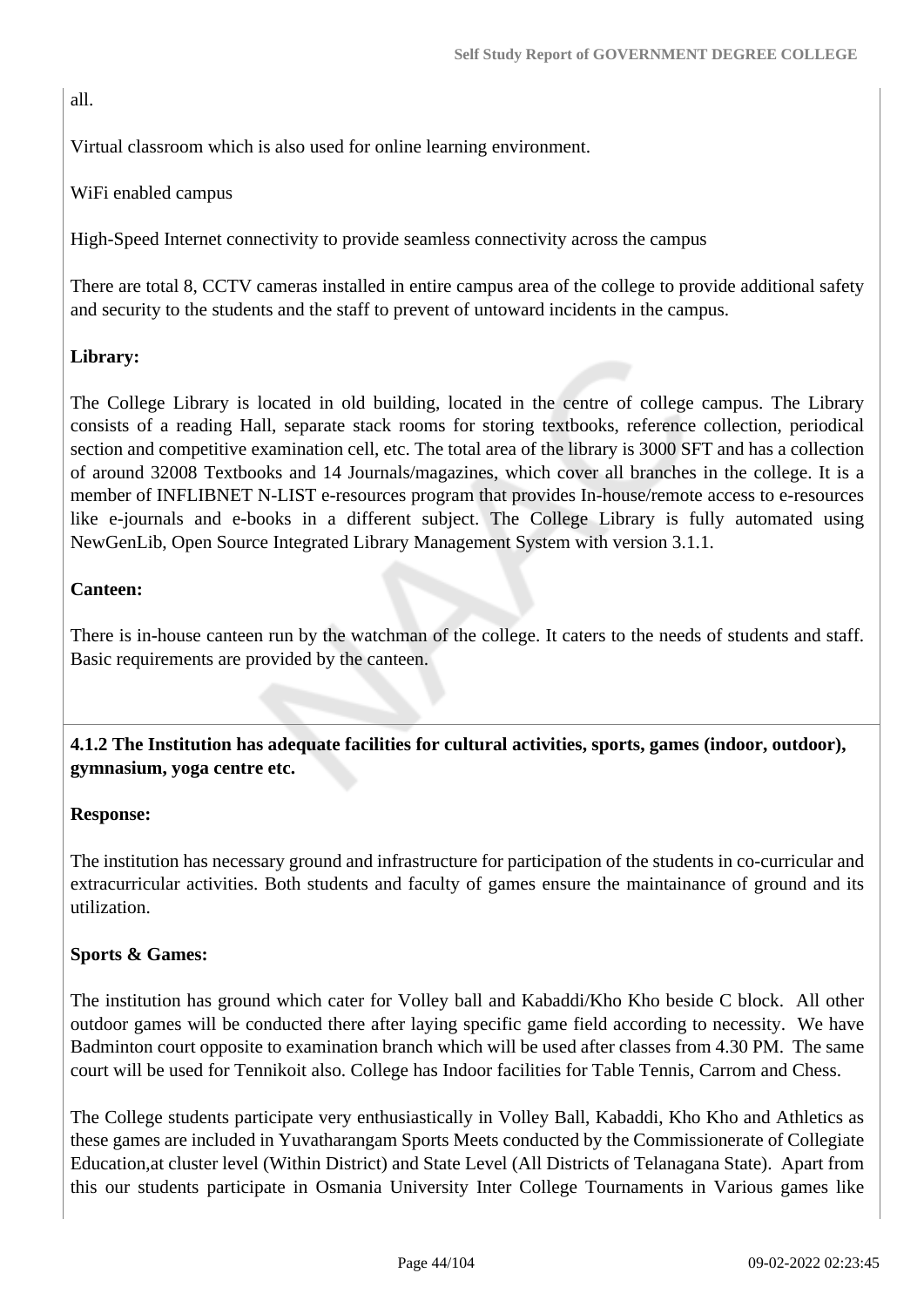Kabaddi, Volleyball, Kho Kho, Carroms, Table Tennis, Chess, Judo, Wrestling and Athletics.

# **Gymnasium and Yoga:**

College has three rooms for Department of Physical Education at present and in those two rooms one is used for Gymnasium. We have gymnastics/ yoga mats which are used for Yoga, Judo and gymnastics in front of Dept of Physical Education. Here we have college stage which is used for multipurpose mass calisthenic and Yoga.

Everyday Gymnasium is open from 2.30 PM to 5.30 PM for students and sports persons. As II/IV/VI semester commenced from January 2020 we are conducting mass exercises, calisthenics and Yoga under the Banner of Fit India.

# **Cultural Activities:**

Cultural committee encourage all the students of science and arts to participate in cultural activities conducted on fresher's day, bathukamma festival, annual day and inter college competitions like yuvatharangam.

The facilities provided by the institution to the students are providing different types of flowers for bathukamma celebrations. Contribute the amount to rent the dresses, accessories for dance programs, provide kolatam sticks to play dhandia, colours to put rangoli.

Yuvatharamgam Inter cultural fest at college level, inter college level the college pays for entry fee, lunch coupons and travelling allowances for the students.

 **4.1.3 Percentage of classrooms and seminar halls with ICT- enabled facilities such as smart class, LMS, etc.** *(Data for the latest completed academic year)*

**Response:** 22.73

#### 4.1.3.1 **Number of classrooms and seminar halls with ICT facilities**

Response: 5

| <b>File Description</b>                                    | <b>Document</b>      |
|------------------------------------------------------------|----------------------|
| Institutional data in prescribed format (Data<br>template) | <b>View Document</b> |

# **4.1.4 Average percentage of expenditure, excluding salary for infrastructure augmentation during last five years(INR in Lakhs)**

**Response:** 10.99

4.1.4.1 **Expenditure for infrastructure augmentation, excluding salary year-wise during last five years (INR in lakhs)**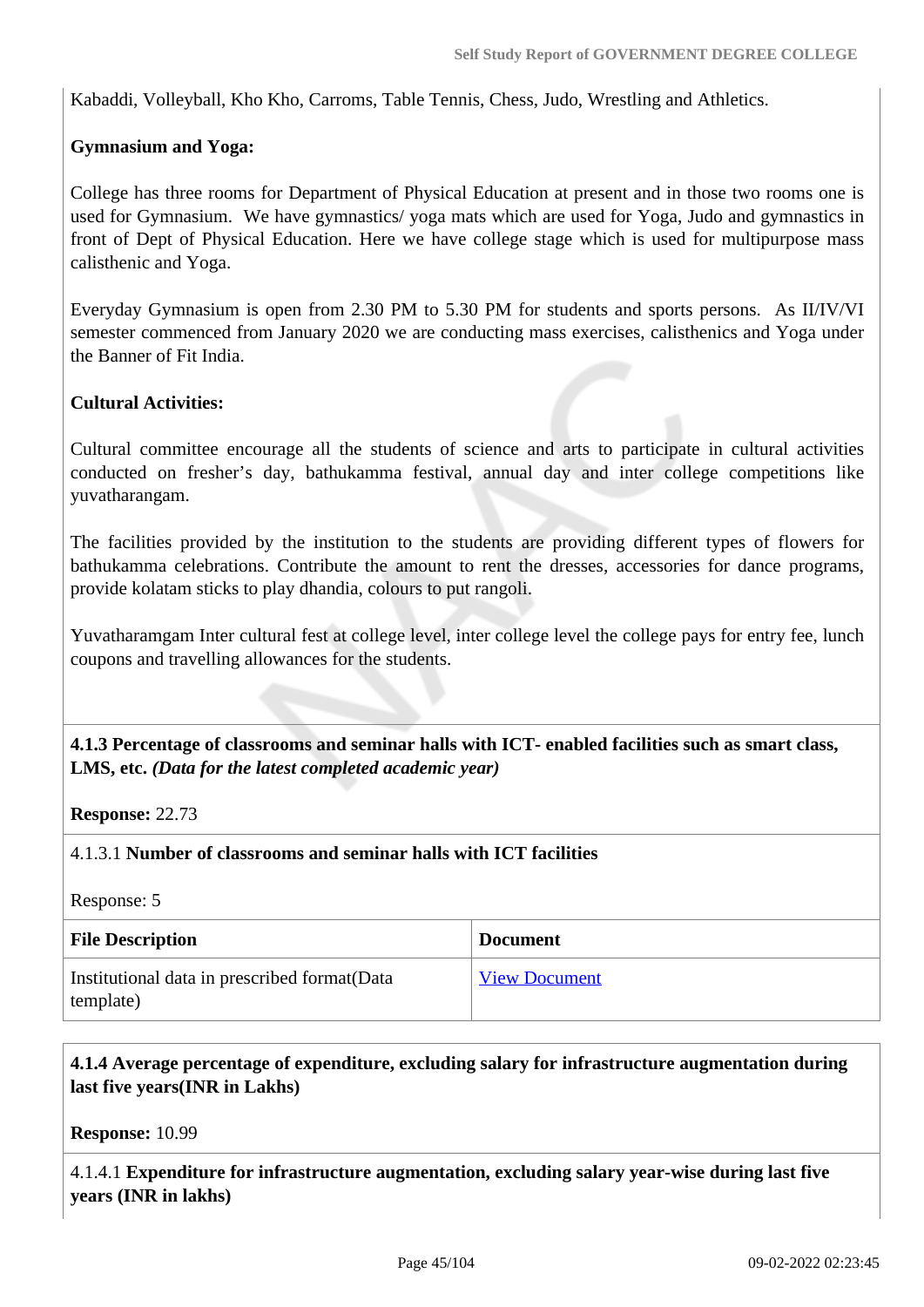| 2019-20                 | 2018-19 | 2017-18 |                 | 2016-17        | 2015-16          |  |
|-------------------------|---------|---------|-----------------|----------------|------------------|--|
| 00                      | 5.0     | 00      |                 | $\overline{0}$ | $\boldsymbol{0}$ |  |
|                         |         |         |                 |                |                  |  |
|                         |         |         |                 |                |                  |  |
| <b>File Description</b> |         |         | <b>Document</b> |                |                  |  |

# **4.2 Library as a Learning Resource**

# **4.2.1 Library is automated using Integrated Library Management System (ILMS)**

#### **Response:**

 $\overline{\phantom{a}}$ 

The College Library is located in a separate old building, which is located centrally in college campus. The Library consists of a reading Hall, separate stack rooms for storing textbooks, reference collection, competitive examination books, etc. The total area of the library is 3000 SFT. The main big hall is used for the reference section, competitive examination section, circulation. The small three rooms are used for stock areas and the Internet section. A separate reading room is allotted at the entrance of the Library meant for daily News Papers, Magazines & Journals. The library is spacious with wide collection of reference books, textbooks, journals & magazines, etc.

The Library has a collection of around 32008 Textbooks, 14 Print journals/magazines, which cover all branches of areas dealt in the college. The Internet center has the bandwidth of 100 Mbps and the library has systems that are used for accessing e-Resources and free internet browsing for the students.

In 2018-19 the existing NewGenLib (ILMS) Open source Library Automation Software, Version 2.1.1 is updated and integrated with latest Version 3.1.1 and physical information along with location on all books has been uploaded in software in the year 2019. Now the college library is fully automated using NewGenLib (ILMS) Version 3.1.1, during the year 2019. The Library housekeeping operations like Accessioning, Check in, Check out, Members registration etc are automated in the academic year 2019-2020. The bibliographical data pertaining to books and other resources have been entered in the database. Online Public Access Catalogue (OPAC) has been provided for search and retrieving documents in the library.

Name of the ILMS software: NewGenLib: Fully Automated: Version: 3.1.1

Year of Automation: 2018-2019

**4.2.2 The institution has subscription for the following e-resources**

**1.e-journals**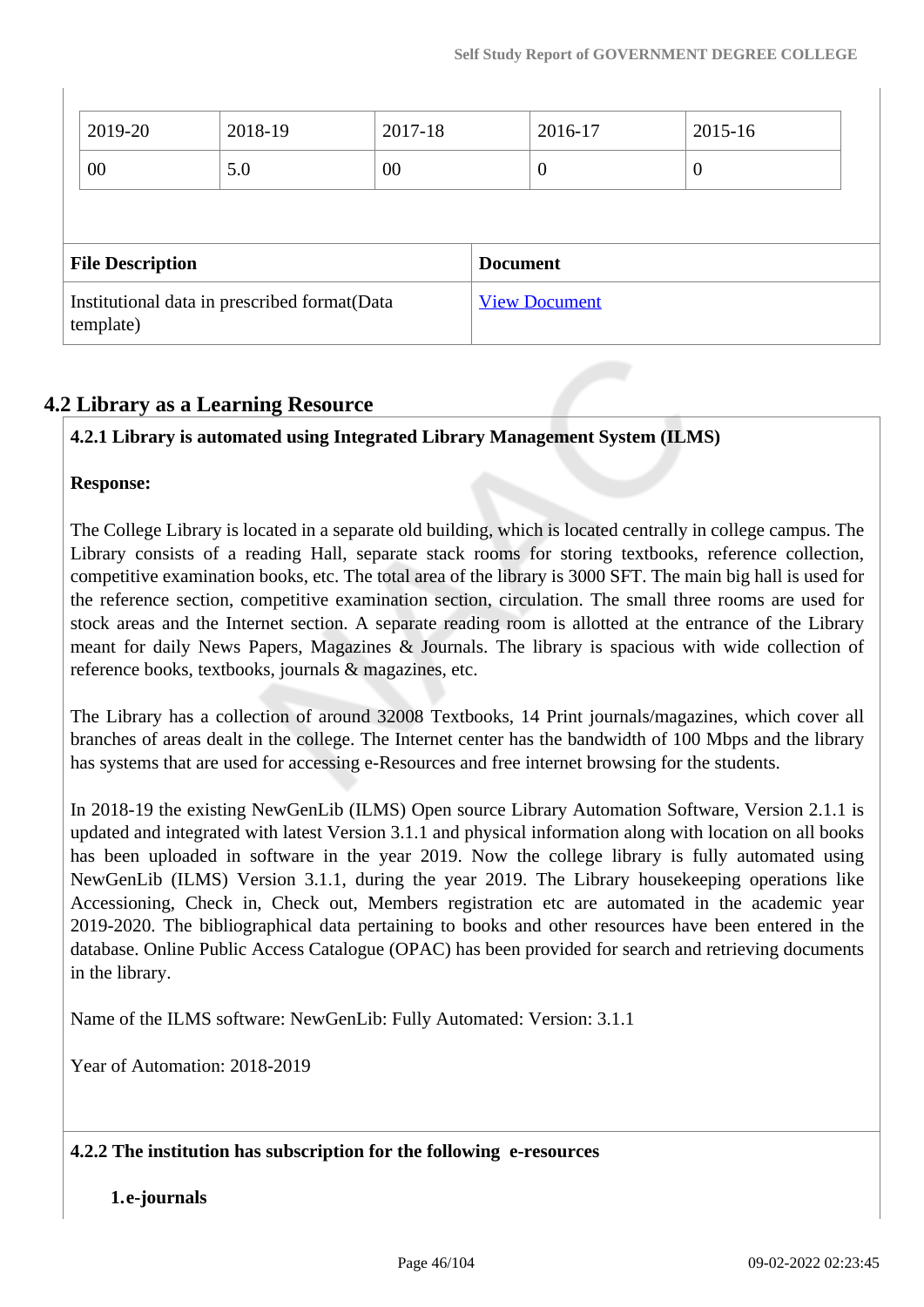# **2.e-ShodhSindhu**

# **3.Shodhganga Membership**

- **4.e-books**
- **5.Databases**
- **6.Remote access to e-resources**

**Response:** B. Any 3 of the above

| <b>File Description</b>                                    | <b>Document</b>      |
|------------------------------------------------------------|----------------------|
| Institutional data in prescribed format (Data<br>template) | <b>View Document</b> |

# **4.2.3 Average annual expenditure for purchase of books/e-books and subscription to journals/ejournals during the last five years (INR in Lakhs)**

**Response:** 0.94

4.2.3.1 **Annual expenditure of purchase of books/e-books and subscription to journals/e- journals year wise during last five years (INR in Lakhs)**

| 2019-20 | 2018-19 | 2017-18 | $2016 - 17$ | 2015-16 |
|---------|---------|---------|-------------|---------|
| 0.32    | 0.21    | υ       | 1.65        | 2.50    |

| <b>File Description</b>                                    | <b>Document</b>      |
|------------------------------------------------------------|----------------------|
| Institutional data in prescribed format (Data<br>template) | <b>View Document</b> |

 **4.2.4 Percentage per day usage of library by teachers and students ( foot falls and login data for online access) during the latest completed academic year**

**Response:** 6.04

4.2.4.1 **Number of teachers and students using library per day over last one year**

Response: 135

# **4.3 IT Infrastructure**

# **4.3.1 Institution frequently updates its IT facilities including Wi-Fi**

# **Response:**

The college has a well developed system for providing IT facilities to meet the Learning requirements of students & faculty. Some of the facilities are as: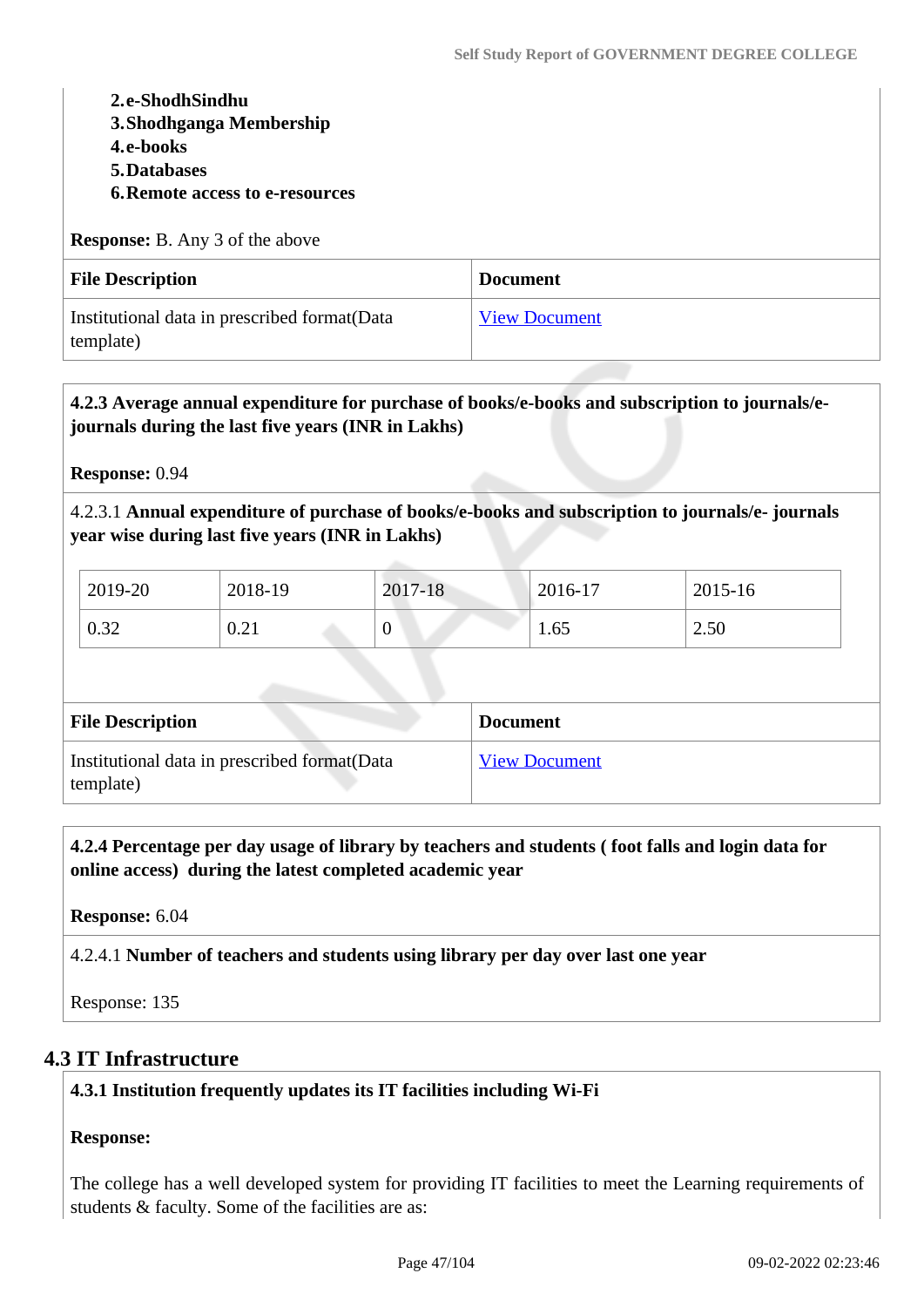- The department of computers and the TSKC have 80 Computers all together.
- Two class rooms enabled with ICT facilities like projector, personal computer attached with projector
- One Virtual classroom which is also used for online learning environment.
- Physics lab, Botany Lab, Zoology Lab and Computer Labs have projectors.
- College has a well-equipped seminar hall enabled with ICT facilities like projector, personal computer attached with projector. In addition to projector and computer, seminar hall is equipped with mike, speakers and internet connection.
- The whole campus of the college has **Wi-Fi** facility with a speed of 10 mbps.
- The computers and printers of office and exam branch and Computer Labs are connected through  $LAN$
- The college website is monitored and updated from time to time by Web Coordinator of the college.
- The computers of the college are connected with printers and scanners wherever required.
- The college has 3 multipurpose photocopy machines. Two are there in exam branch and one in office.
- There are 8 CCTV cameras installed in the entire campus area of the college to provide additional safety security to the students and the staff, for the prevention of untoward incidents in the campus.
- Most of the departments have computers, majority which have Internet facility via Wi-Fi for preparation of power point presentation as teaching learning materials.
- For maintenance, repairs/servicing of computers, Internet Wi Fi networking , installation of software and maintenance and up gradation of hardware, all departments will approach the higher authorities and, repairs/servicing and up gradation of computers. Annual Maintenance Contract(AMC) takes care personnel.
- The software's like Java, C, C++, SQL and Tally are installed in computer labs and library has NewGenLib automation software.
- Institute has upgraded the 100 Mbps Internet connectivity to 150 Mbps.
- The Internet Service Provider (ISP) Reliance provides Jio Wi-Fi connectivity with 10Mbps

# **Internet Connectivity Details:**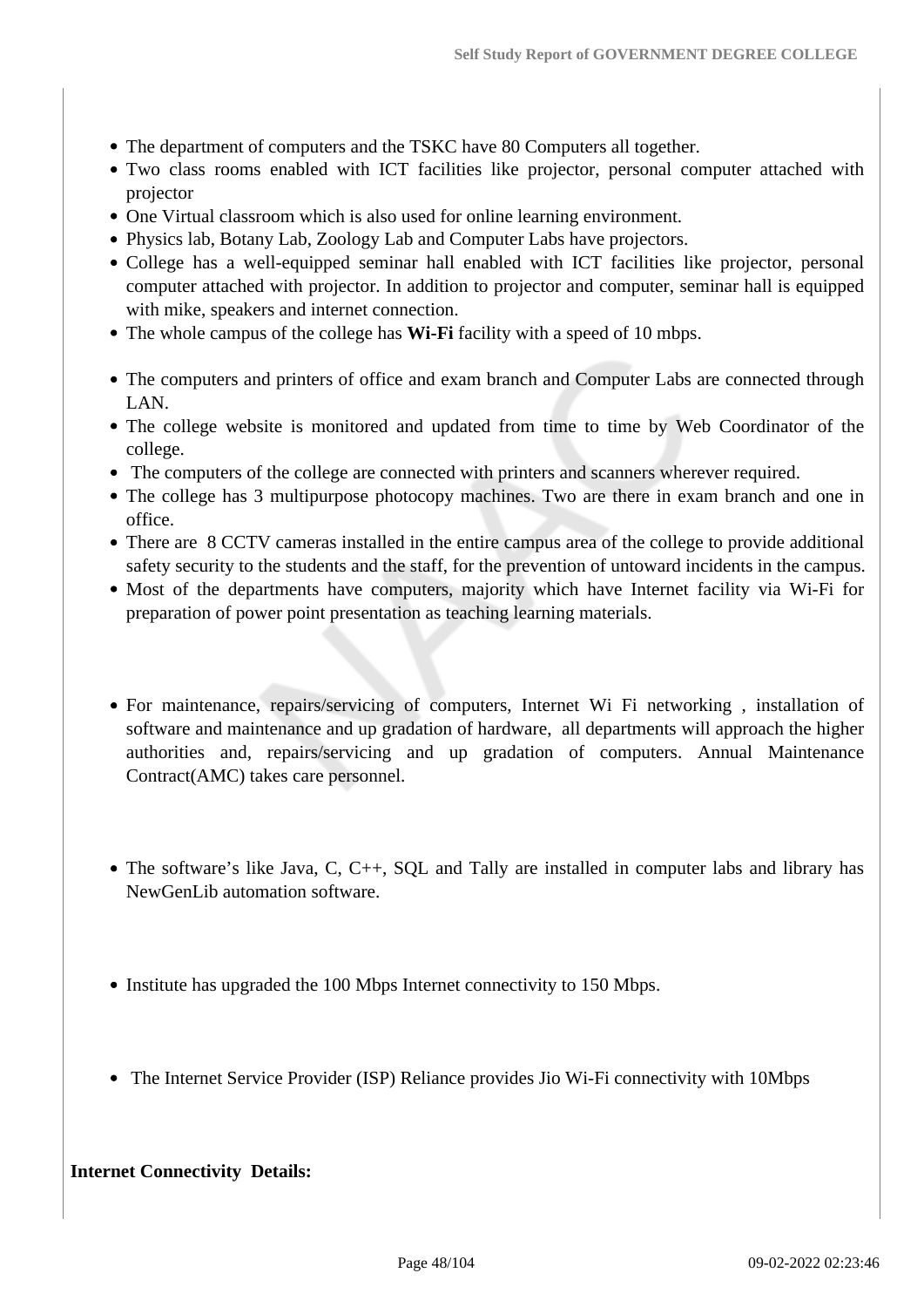**Year : 2018-2019**

 **Date : 29-10-2018**

 **Nature of Updating: Year Plan** 

| <b>Present Plan</b>       | <b>Previous Plan</b> | <b>DURATION Present</b> |
|---------------------------|----------------------|-------------------------|
| <b>ACT NET 150MBPS</b>    |                      | 29-10-2018              |
| <b>AMAX 1299</b>          | <b>ACT 100MBPS</b>   |                         |
|                           |                      | <b>TO</b>               |
| $(1124GB$ per Month)      |                      |                         |
| Total: Rs 15349 per Annum |                      | 27-10-2019              |

| 4.3.2 Student - Computer ratio (Data for the latest completed academic year) |  |
|------------------------------------------------------------------------------|--|
| <b>Response: 27.38</b>                                                       |  |
| 4.3.3 Bandwidth of internet connection in the Institution                    |  |
|                                                                              |  |
| <b>Response:</b> $E \, < 5$ MBPS                                             |  |

# **4.4 Maintenance of Campus Infrastructure**

 **4.4.1 Average percentage of expenditure incurred on maintenance of infrastructure (physical and academic support facilities) excluding salary component during the last five years(INR in Lakhs)**

**Response:** 57.22

4.4.1.1 **Expenditure incurred on maintenance of infrastructure (physical facilities and academic support facilities) excluding salary component year-wise during the last five years (INR in lakhs)**

| 2019-20 | 2018-19 | 2017-18 | 2016-17 | 2015-16 |
|---------|---------|---------|---------|---------|
| 2.14    | 7.0     | 6.26    | 6.26    | 9.64    |

| <b>File Description</b>                                    | <b>Document</b>      |
|------------------------------------------------------------|----------------------|
| Institutional data in prescribed format (Data<br>template) | <b>View Document</b> |

 **4.4.2 There are established systems and procedures for maintaining and utilizing physical, academic and support facilities - laboratory, library, sports complex, computers, classrooms etc.**

**Response:**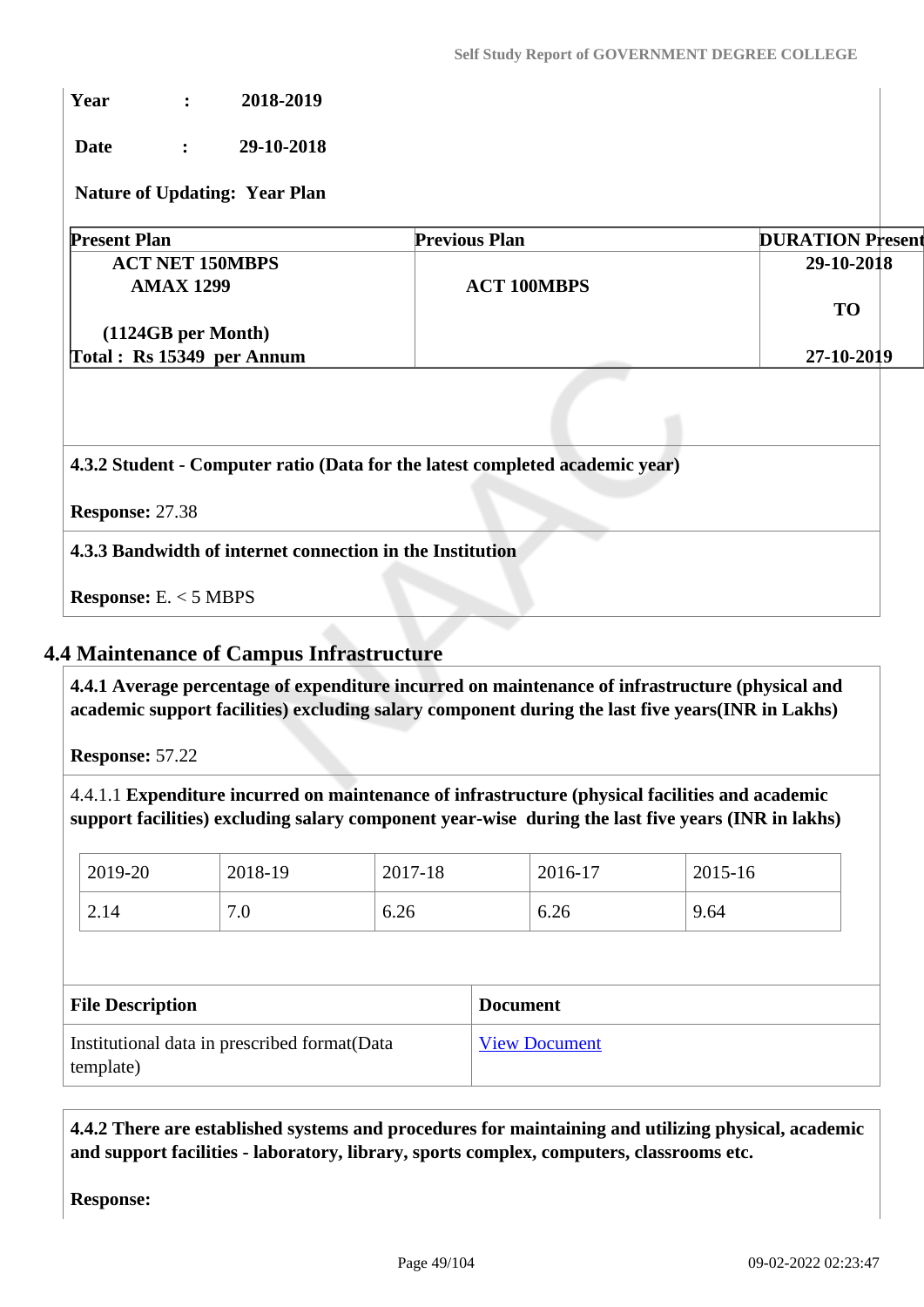The college ensures optimal allocation and utilization of the available financial resources for maintenance and upkeep of different facilities.

#### **Laboratory:**

The following measures are taken to maintain laboratories.

Equipment is properly maintained in every department by cleaning and covering it after every usage. Regular technical servicing of the instruments is being done for the proper functioning of the equipment by AMC personal. Within the budget allocated, required consumable and non consumable apparatus are being purchased according to the changes made in the curriculum by parent university i.e. Osmania University Hyderabad. Stock registers are maintained under different heads of budget allocated (UGC, State, and Special Fee) and verification is done by the committee allotted

# **Library:**

The requirement and list of books are taken from the concerned department and Heads of the Departments are involved in the textbooks procurement process. The finalized list of required books is duly approved and signed by the Principal. The Library and Reading Room committee will decide and supervise the purchase procedures of required textbooks, journals and other material and maintenance of library facilities. The Stock, Issue and Activities registers etc. are maintaining in the library.

Each Student is eligible for one Non-Transferable Library ID Card and on this card she/he can borrow two library books from the college library for a period of fifteen days. In over Night issue services students can borrow competitive examination books, reference books and magazines for one night. The staff can borrow ten library books on their account and they can return in the end of academic year.

To ensure return of books, 'NO DUES' from the library is mandatory for students to procure hall tickets before appearing for exam.

The proper account of visitors (students & staff) on daily basis is maintained.

#### **Sports:**

Games and Sports committee under the Chairmanship of honorable Principal and faculty of Department of Physical Education as a Convener and two faculty as members are constituted every year. The committee decides and supervises the purchase procedures of required sports and games material and maintenance of available sports facilities. The stock Issue and activities registers will be maintained with stipulated guide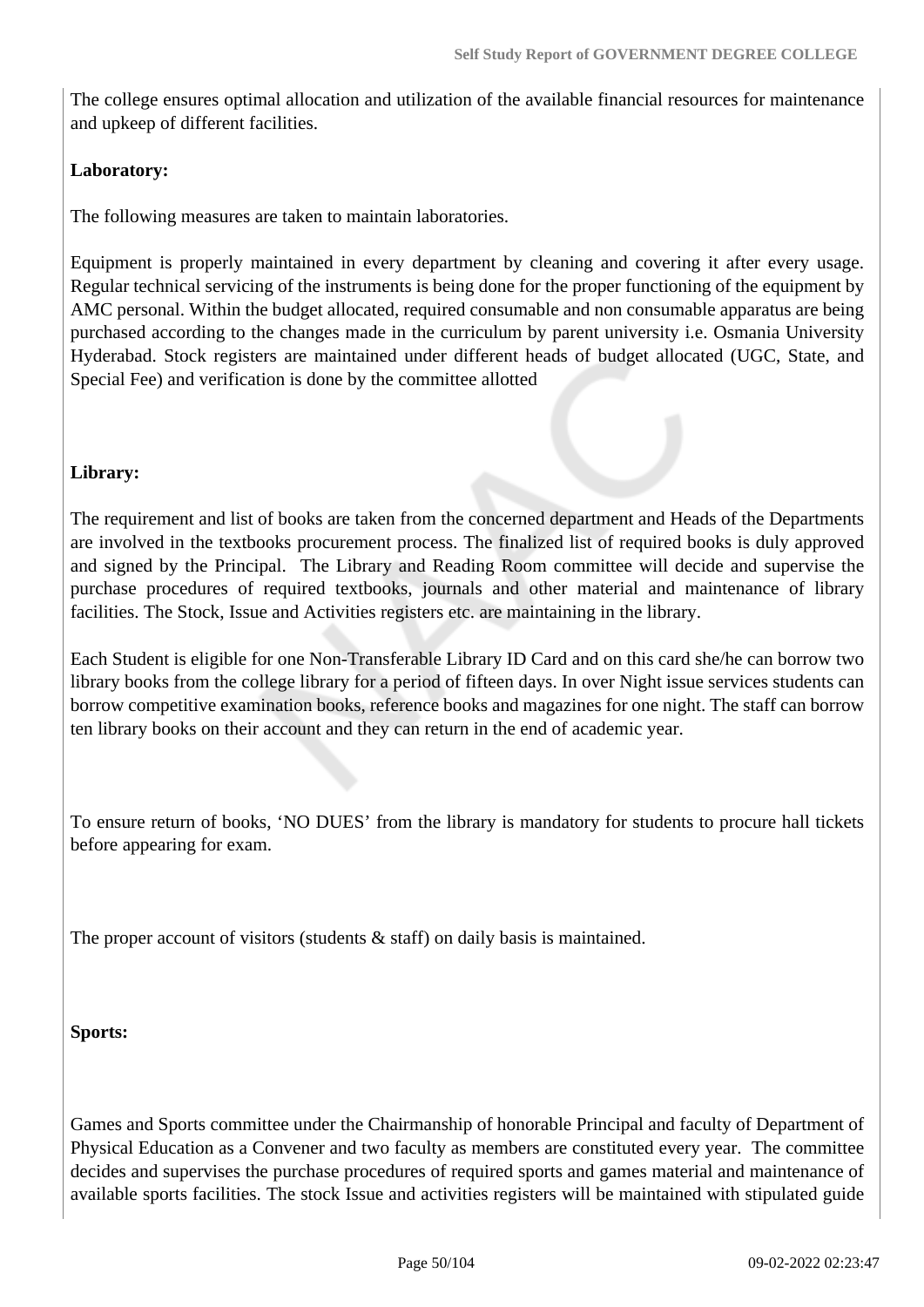lines and with standard procedures.

# **Computers:**

For maintenance, repairs/servicing of computers, Internet Wi Fi networking , installation of software and maintenance and up gradation of hardware, all departments approach the higher authorities and AMC helps.

#### **Classrooms:**

The college has a building committee for maintenance and upkeep of infrastructure. At the departmental level, Heads of the Departments submit their requirement to the Principal regarding classroom furniture and other, requirements Additional Special Fee/College Development Fund is utilized for maintenance and minor repair of furniture and other electrical works in classrooms.

With the help of the sweepers, cleanliness of classrooms are maintained. In every cordon the dustbins are placed. GHMC has placed dustbins in campus.

# **Drinking Water:**

College has a RO-Purifier water plant for drinking water. This water plant servicing is regularly done by using RO-Anti Scalant Liquid yearly twice or thrice as per requirement.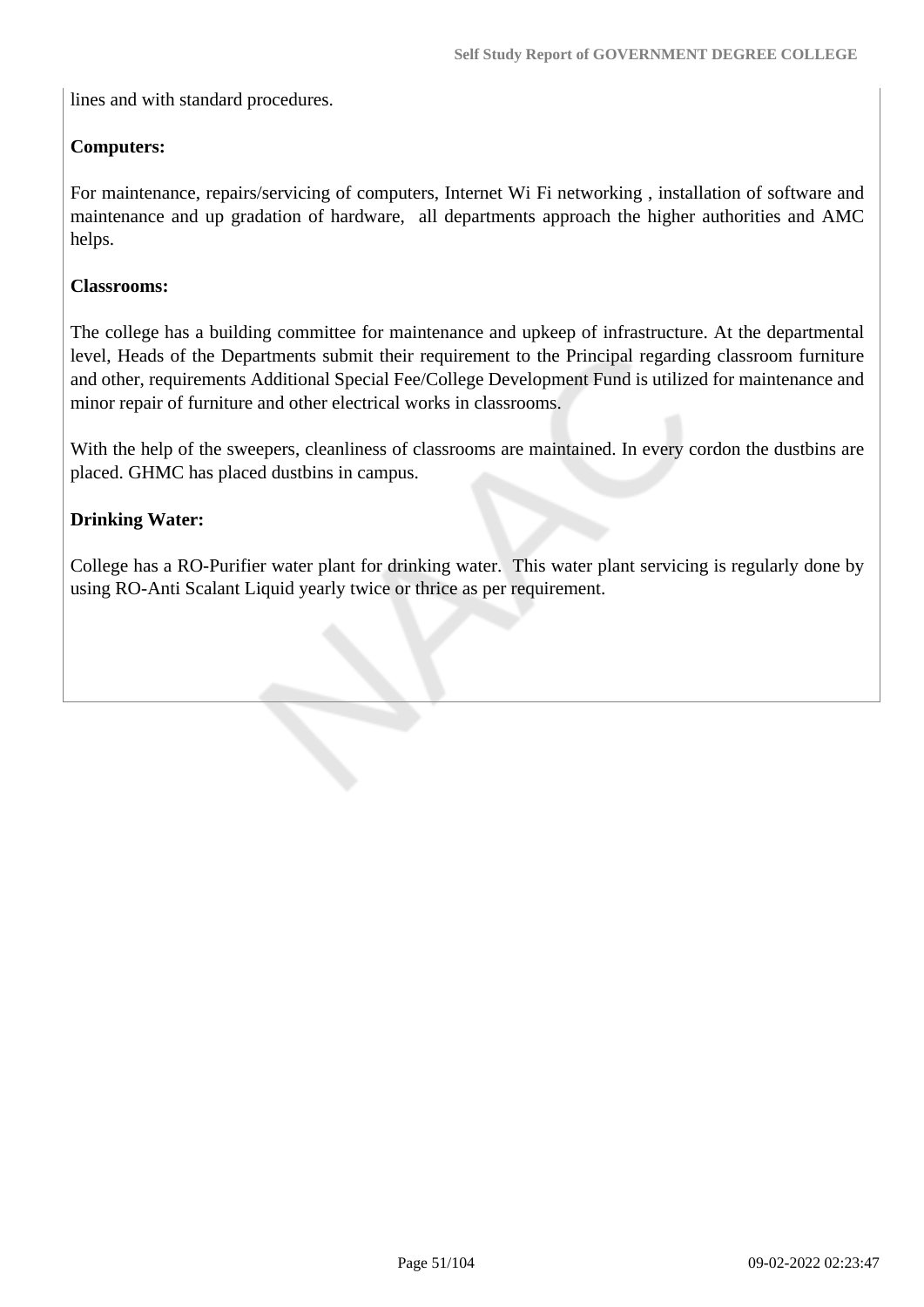# **Criterion 5 - Student Support and Progression**

# **5.1 Student Support**

 **5.1.1 Average percentage of students benefited by scholarships and freeships provided by the Government during last five years** 

**Response:** 52.34

5.1.1.1 **Number of students benefited by scholarships and free ships provided by the institution, Government and non-government bodies, industries, individuals, philanthropists during the last five years (other than students receiving scholarships under the government schemes for reserved categories)** 

| 2019-20 | 2018-19 | 2017-18 | 2016-17       | 2015-16 |
|---------|---------|---------|---------------|---------|
| 1191    | 858     | 613     | 522<br>ے بے ر | 425     |

| <b>File Description</b>                 | <b>Document</b>      |
|-----------------------------------------|----------------------|
| Institutional data in prescribed format | <b>View Document</b> |

 **5.1.2 Average percentage of students benefitted by scholarships, freeships etc. provided by the institution / non- government agencies during the last five years**

**Response:** 0.02

5.1.2.1 **Number of students benefited by scholarships and free ships provided by the institution, Government and non-government bodies, industries, individuals, philanthropists during the last five years (other than students receiving scholarships under the government schemes for reserved categories)** 

| 2019-20                 | 2018-19 | 2017-18  |                 | 2016-17        | 2015-16 |
|-------------------------|---------|----------|-----------------|----------------|---------|
| $\overline{0}$          | 01      | $\theta$ |                 | $\overline{0}$ | O       |
|                         |         |          |                 |                |         |
| <b>File Description</b> |         |          | <b>Document</b> |                |         |
|                         |         |          |                 |                |         |

 **5.1.3 Capacity building and skills enhancement initiatives taken by the institution include the following**

**1.Soft skills**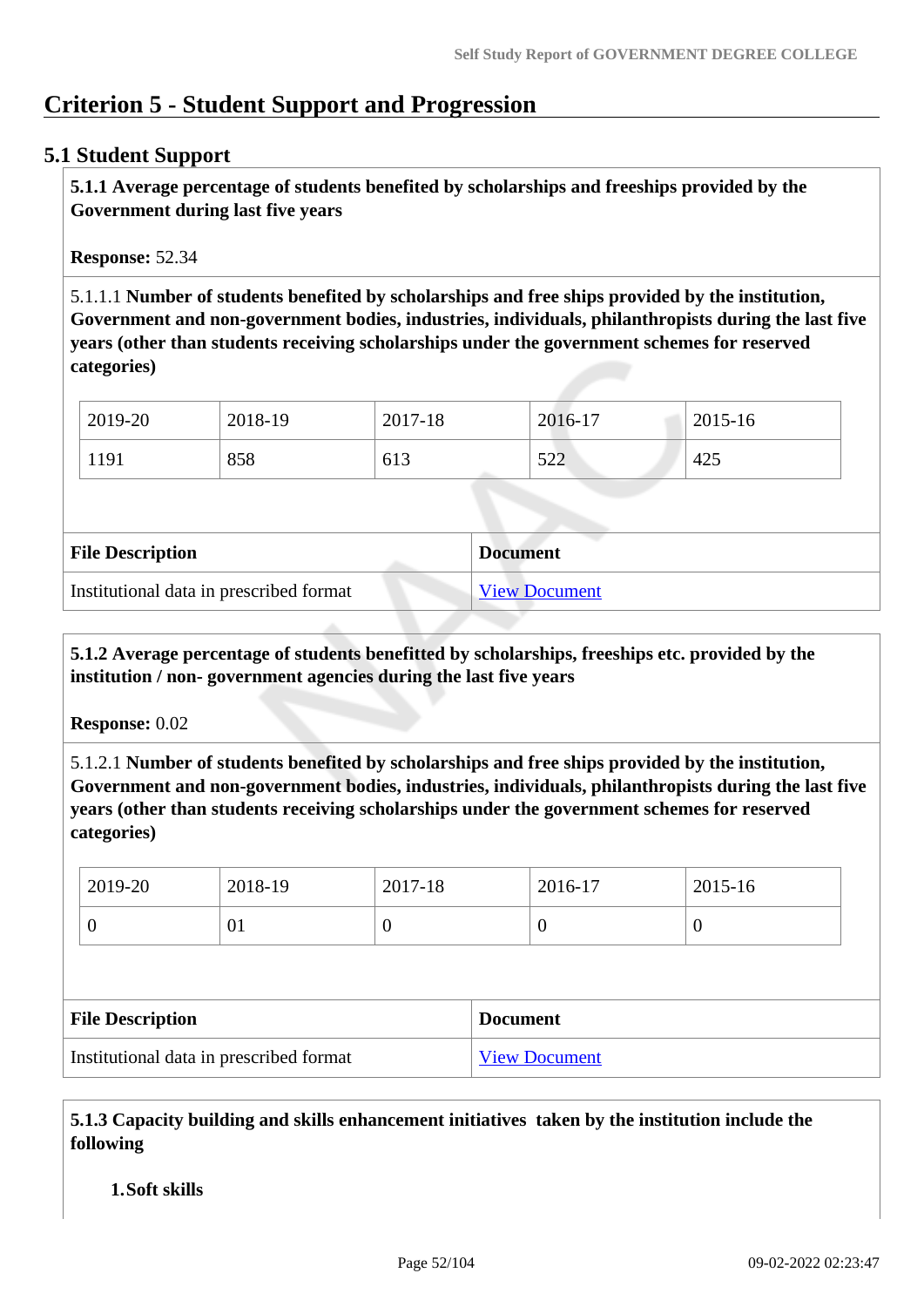# **2.Language and communication skills 3.Life skills (Yoga, physical fitness, health and hygiene) 4.ICT/computing skills**

**Response:** A. All of the above

| <b>File Description</b>                 | <b>Document</b>      |
|-----------------------------------------|----------------------|
| Institutional data in prescribed format | <b>View Document</b> |

 **5.1.4 Average percentage of students benefitted by guidance for competitive examinations and career counselling offered by the Institution during the last five years**

**Response:** 2.64

5.1.4.1 **Number of students benefitted by guidance for competitive examinations and career counselling offered by the institution year wise during last five years**

| 2019-20                                    | 2018-19 | 2017-18 | 2016-17              | 2015-16 |  |  |  |
|--------------------------------------------|---------|---------|----------------------|---------|--|--|--|
| 117                                        | 23      | 17      | 19                   | 29      |  |  |  |
|                                            |         |         |                      |         |  |  |  |
| <b>File Description</b><br><b>Document</b> |         |         |                      |         |  |  |  |
| Institutional data in prescribed format    |         |         | <b>View Document</b> |         |  |  |  |

 **5.1.5 The Institution has a transparent mechanism for timely redressal of student grievances including sexual harassment and ragging cases**

**1.Implementation of guidelines of statutory/regulatory bodies**

**2.Organisation wide awareness and undertakings on policies with zero tolerance**

**3.Mechanisms for submission of online/offline students' grievances**

**4.Timely redressal of the grievances through appropriate committees**

**Response:** A. All of the above

#### **5.2 Student Progression**

**5.2.1 Average percentage of placement of outgoing students during the last five years**

**Response:** 2.38

5.2.1.1 **Number of outgoing students placed year - wise during the last five years.**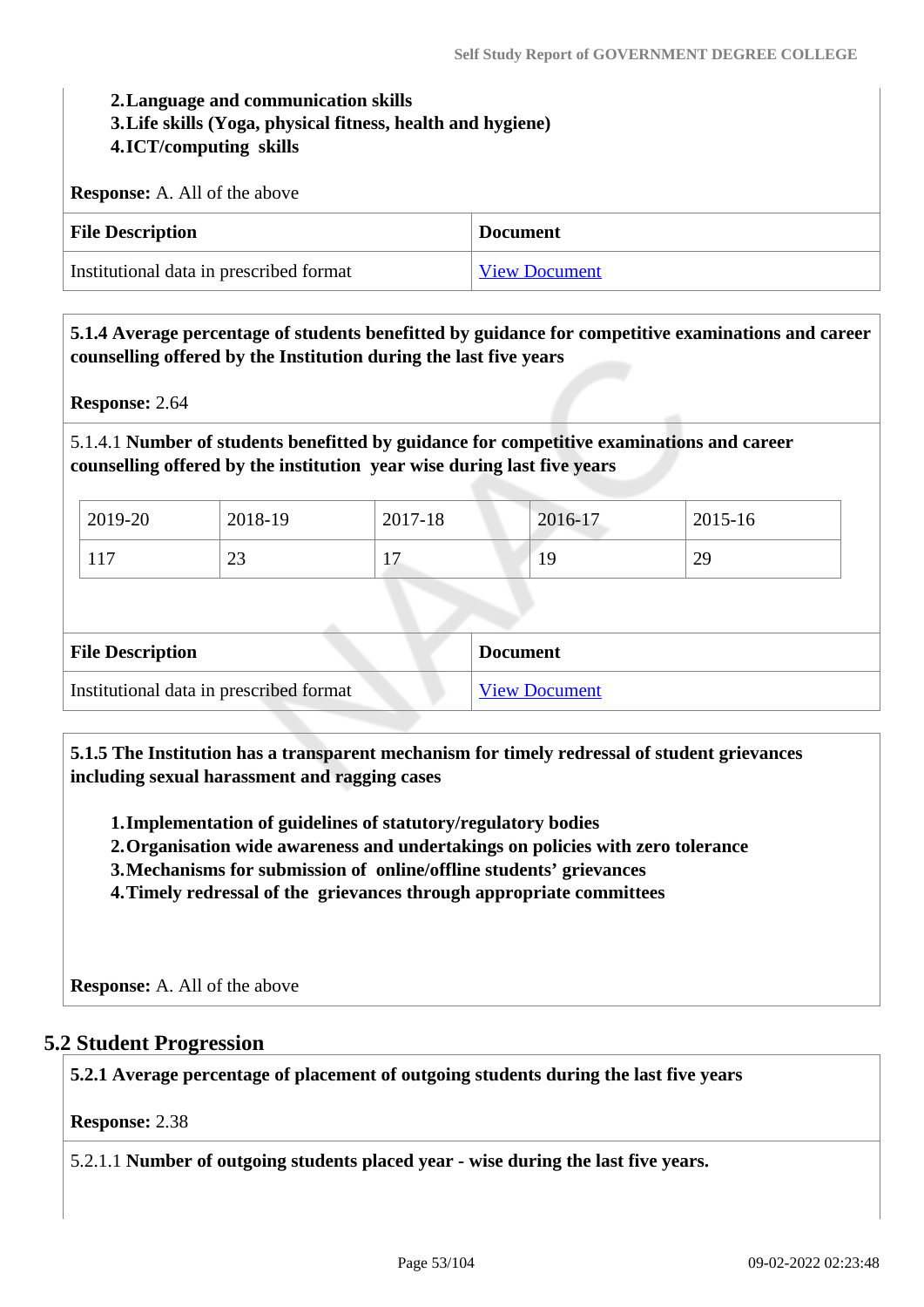| Institutional data in prescribed format |         |    | <b>View Document</b> |  |         |         |  |
|-----------------------------------------|---------|----|----------------------|--|---------|---------|--|
| <b>File Description</b>                 |         |    | <b>Document</b>      |  |         |         |  |
|                                         |         |    |                      |  |         |         |  |
| 3                                       | 11      | 10 |                      |  | 8       | 4       |  |
| 2019-20                                 | 2018-19 |    | 2017-18              |  | 2016-17 | 2015-16 |  |

# **5.2.2 Average percentage of students progressing to higher education during the last five years**

# **Response:** 15.33

# 5.2.2.1 **Number of outgoing student progressing to higher education.**

Response: 46

| <b>File Description</b>                 | <b>Document</b>      |
|-----------------------------------------|----------------------|
| Institutional data in prescribed format | <b>View Document</b> |

# **5.2.3 Average percentage of students qualifying in state/national/ international level examinations during the last five years (eg: JAM/CLAT/GATE/ GMAT/CAT/GRE/ TOEFL/ Civil Services/State government examinations)**

**Response:** 0

# 5.2.3.1 **Number of students qualifying in state/ national/ international level examinations (eg: JAM/CLAT/NET/ SLET/ GATE/ GMAT/CAT/GRE/ TOEFL/ Civil Services/ State government examinations) year wise during last five years**

| 2019-20 | 2018-19 | 2017-18 | 2016-17 | 2015-16 |
|---------|---------|---------|---------|---------|
|         |         | ν       | ν       | U       |

# 5.2.3.2 **Number of students appearing in state/ national/ international level examinations (eg: JAM/CLAT/NET/ SLET/ GATE/ GMAT/CAT,GRE/ TOFEL/ Civil Services/ State government examinations) year-wise during last five years**

| U<br>ν<br>ν |  |
|-------------|--|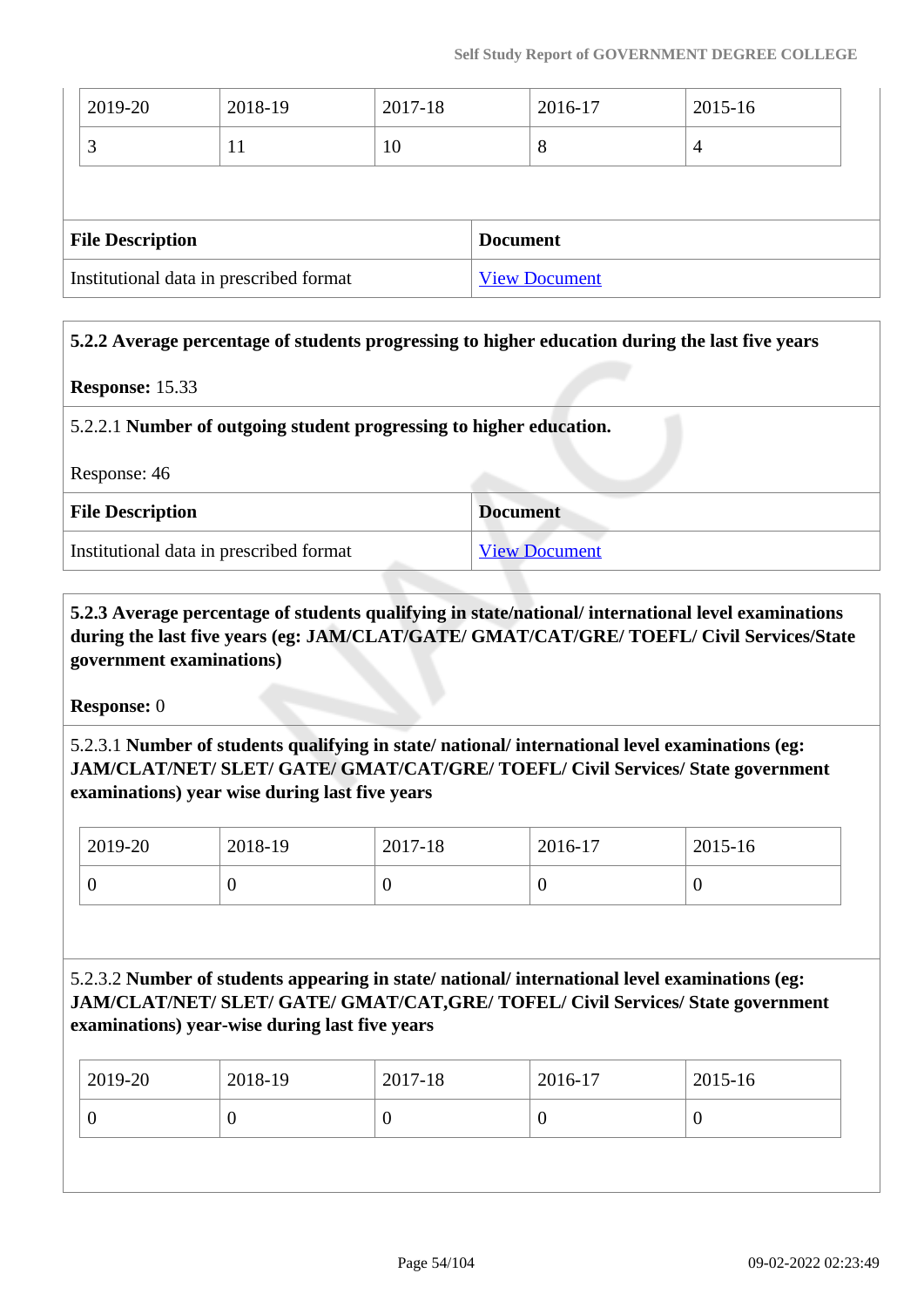| <b>File Description</b>                 | <b>Document</b>      |
|-----------------------------------------|----------------------|
| Institutional data in prescribed format | <b>View Document</b> |

# **5.3 Student Participation and Activities**

 **5.3.1 Number of awards/medals won by students for outstanding performance in sports/cultural activities at inter-university/state/national / international level (award for a team event should be counted as one) during the last five years.**

**Response:** 7

5.3.1.1 **Number of awards/medals for outstanding performance in sports/cultural activities at university/state/national / international level (award for a team event should be counted as one) yearwise during the last five years.**

| 2019-20                                 | 2018-19 | 2017-18 | 2016-17              | 2015-16 |
|-----------------------------------------|---------|---------|----------------------|---------|
| $\theta$                                |         |         | $\Omega$             | 2       |
|                                         |         |         |                      |         |
| <b>File Description</b>                 |         |         | <b>Document</b>      |         |
| Institutional data in prescribed format |         |         | <b>View Document</b> |         |

 **5.3.2 Institution facilitates students' representation and engagement in various administrative, cocurricular and extracurricular activities (student council/ students representation on various bodies as per established processes and norms )**

# **Response:**

Class representatives are nominated by each class by the mentor of the class to monitor the academics and administrative issues of the class.

Students are selected based on their leadership quality, understanding nature of the student and their courage to represent students problems to higher authorities. As ours is a coeducation college a point is made to appoint one girl and one boy representative, so that the girl students can communicate their problems through girl representative without any hesitation.

Our College follows mentor-mentee system. All class representatives attend meeting of academic and administration, bodies like IQAC,WEC etc, and give suggestions.

CRs actively participate in the academic progress of the college by providing notes on Whatsapp group, Contacting the absentees in assisting the mentor, following buddy system , and buddy tracker mechanism. During college activities the representatives take active role in picking talented students in participating in various activities and to organize the seminars.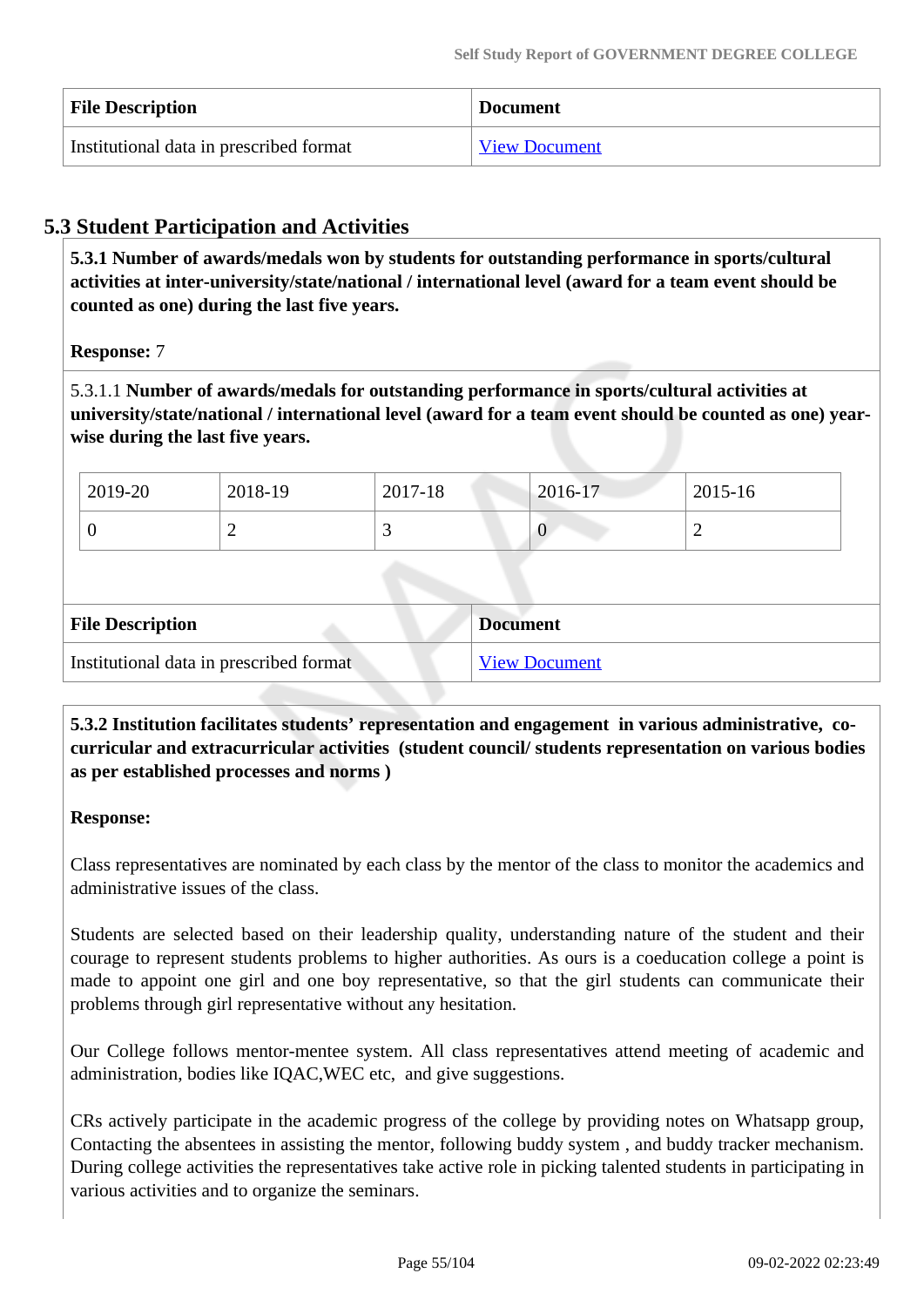College has massive greenery. It conducts Harithaharam programmes where plants are planted which are taken care by NCC, NSS and other college students. Talented students are picked by CRs. It's the duty of class representative to take the feedback and communicate the problems of students to mentor and same will be communicated to the Principal, thus, decentralizing the working system.

We have grievance cell which works under anti-ragging cell and WEC(Women's Empowerement Cell), These cells took up cases and solved them with the help of Principal and the members of committees.

Students actively participate in Yuvatarangam, Medical camp, Blood donation camp, Entrepreneurship training and women empowerment awareness programmes.

# **Mentoring Module: (Whats app)**

 College follows Mentor-Mentee system. Mentors not only guide the students in academic perspective but also have a thorough insight into the socio-economic condition of the student, analyze them through SWOT analysis. Personal counseling is done to students. Example: Case study of Tarun. Mentors maintain a Whatsapp group to regularly update the events, notices, and notifications, to the students. The class representatives actively participate in information transfer. All the activities of the college are informed through Whatsapp. There are separate Whatsapp groups for NCC, NSS,WEC who interact with mentors in mobilizing the students and to make the students a part of activities. In many activities such as Bathukamma, Sports and games, Rallies, Yuvatharangam, Yoga day, Field trips etc, and messages are sent through Whats app.

 **5.3.3 Average number of sports and cultural events/competitions in which students of the Institution participated during last five years (organised by the institution/other institutions)**

**Response:** 5.2

5.3.3.1 **Number of sports and cultural events/competitions in which students of the Institution participated year-wise during last five years**

|   | 2019-20                 | 2018-19 | 2017-18 |                 | 2016-17 | 2015-16 |
|---|-------------------------|---------|---------|-----------------|---------|---------|
| − |                         | 6       | ر       |                 | 4       | 4       |
|   |                         |         |         |                 |         |         |
|   |                         |         |         |                 |         |         |
|   | <b>File Description</b> |         |         | <b>Document</b> |         |         |

# **5.4 Alumni Engagement**

 **5.4.1 There is a registered Alumni Association that contributes significantly to the development of the institution through financial and/or other support services**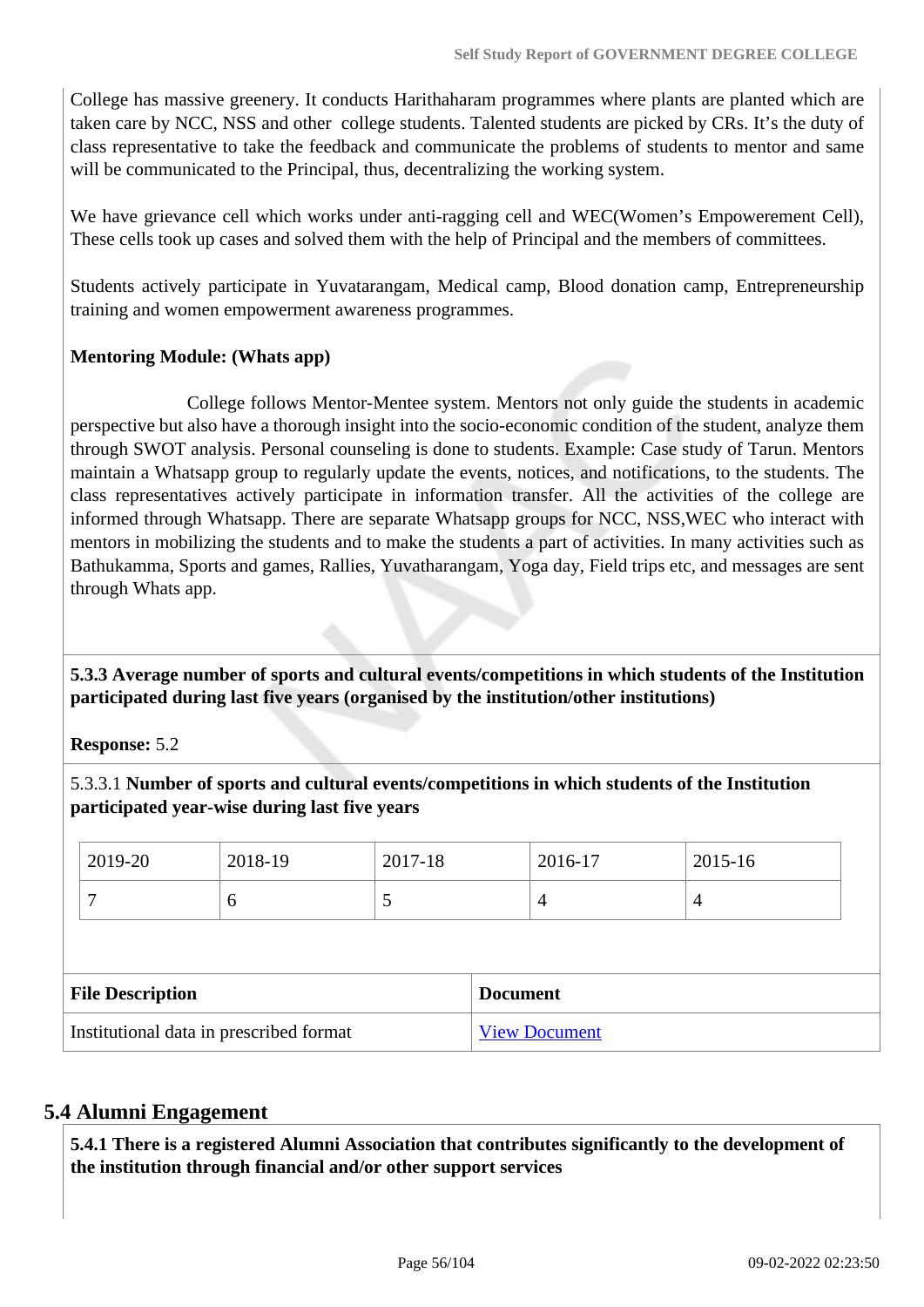# **Response:**

Alumni association is registered by the registrar of Societies as "Khairatabad Degree College Alumni Association" under Telangana Societies Registration Act 2001 on 27th March 2018 .

Aims and Objectives:

- 1.To keep track of progress and performance of students who have graduated from the College.
- 2.To provide a forum for the exchange of ideas on academic, cultural and social issues.
- 3.To arrange Extension lectures, Skill development programmes , personality development programmes and Sports etc.
- 4.To raise funds for the development of College.
- 5.To help students by donating books or providing scholarship etc.

Alumna association builds a relationship between college life and career life; Seniors interact with fresh graduates and guide them to face the current challenges of competitive professional world. To restore a sense of belonging with parent institution, to build a healthy relationship between past and present and to develop philanthropic temperament a sense of belonging to the college.

The alumni membersmeet twice in a year one in the campus and second off campus and share their experience. They also introduce new members of Alumni and ask them to share their experiences. They give their feed back for enhancing the functions of the institution.

# **Student Support and Progression:**

Our institution has been supporting students by providing scholarships and freeships sanctioned by the government and non government schemes for the last five years. Students are also supported by several capability enhancement and development schemes like guidance for Competitive exams , Career Counselling, bridge courses, Soft skill development, remedial coaching, personal counselling etc.

Along with regular educational programmes the students are supported with training programmes like PG coaching, Computer training programme, Self employment courses (ALEAP), Certificate courses which provide jobs in short gestation periods.

Our College is ragging free zone and measures are taken to ensure that the freshers pursue their studies whole-heartedly with the support of faculty and seniors.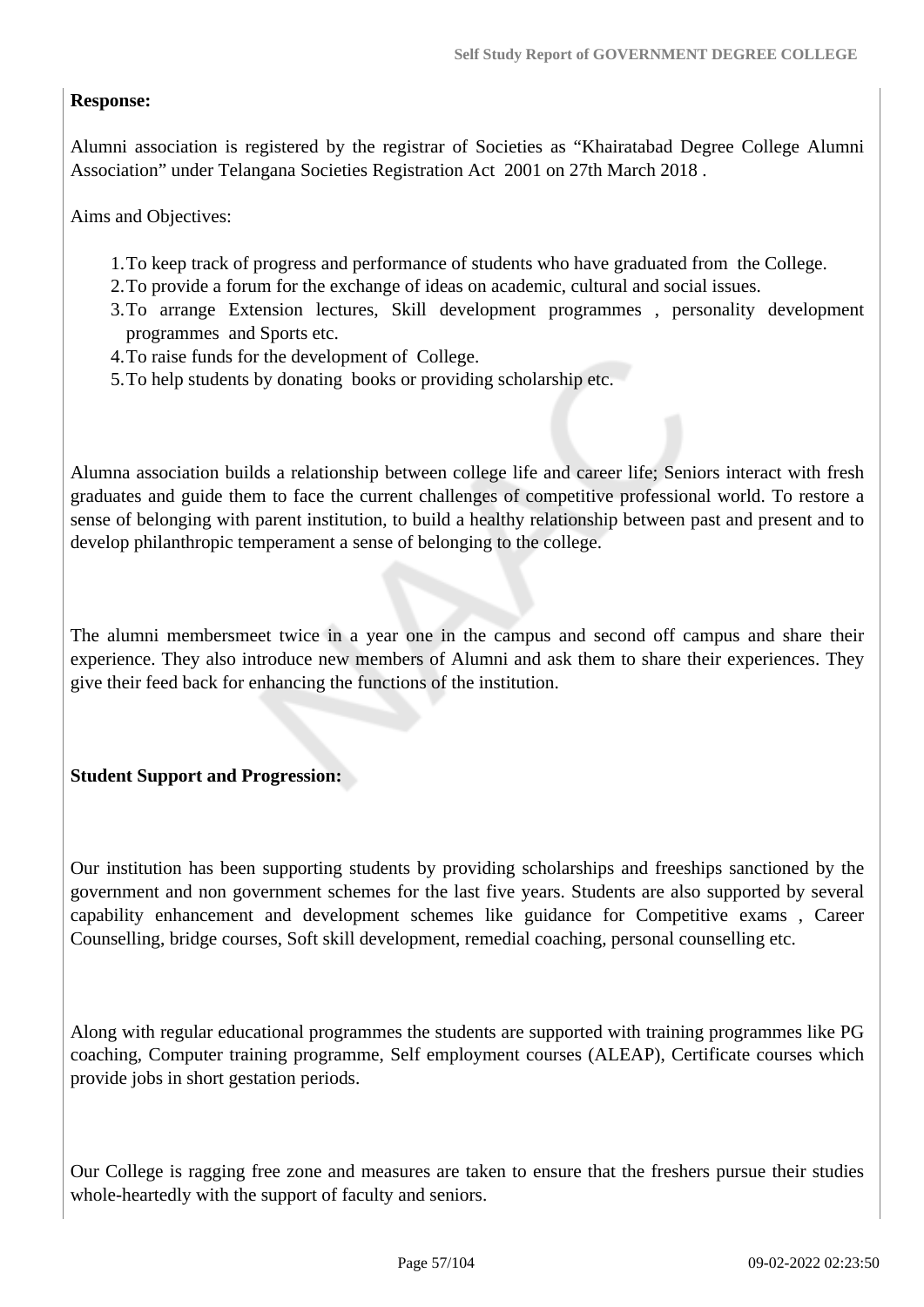We provide placements for outgoing students by conducting job melas and interview skills by TSKC. 90% of students are placed in various institutions like ICICI, Lava mobile international, Delhi company, Swiggy food delivery apps, Star Health Insurance Company etc.

Nearly 25% of students are benefited by guidance for competitive examination to pursue their higher education. Few of our college students got selected for PG in various Universities of Telangana like Osmania University, JNTU, Kakatiya University etc and in some private colleges like Nizam, Avanthi etc.

Students are also motivated towards sports and cultural activities at National and International levels during the last five years. Our students achieved many medals in various National level sports conducted by Osmania University, Inter College Tournaments, Yuvatarangam and in Sports Day celebration. Students participate in cultural activities like singing, dancing, rangoli etc and got prizes in many cultural activities. Class representatives play a key role in guiding students. Our Alumni Association strengthens bond between alumni and the Institute.

# **5.4.2 Alumni contribution during the last five years (INR in lakhs)**

**Response:** E. <1 Lakhs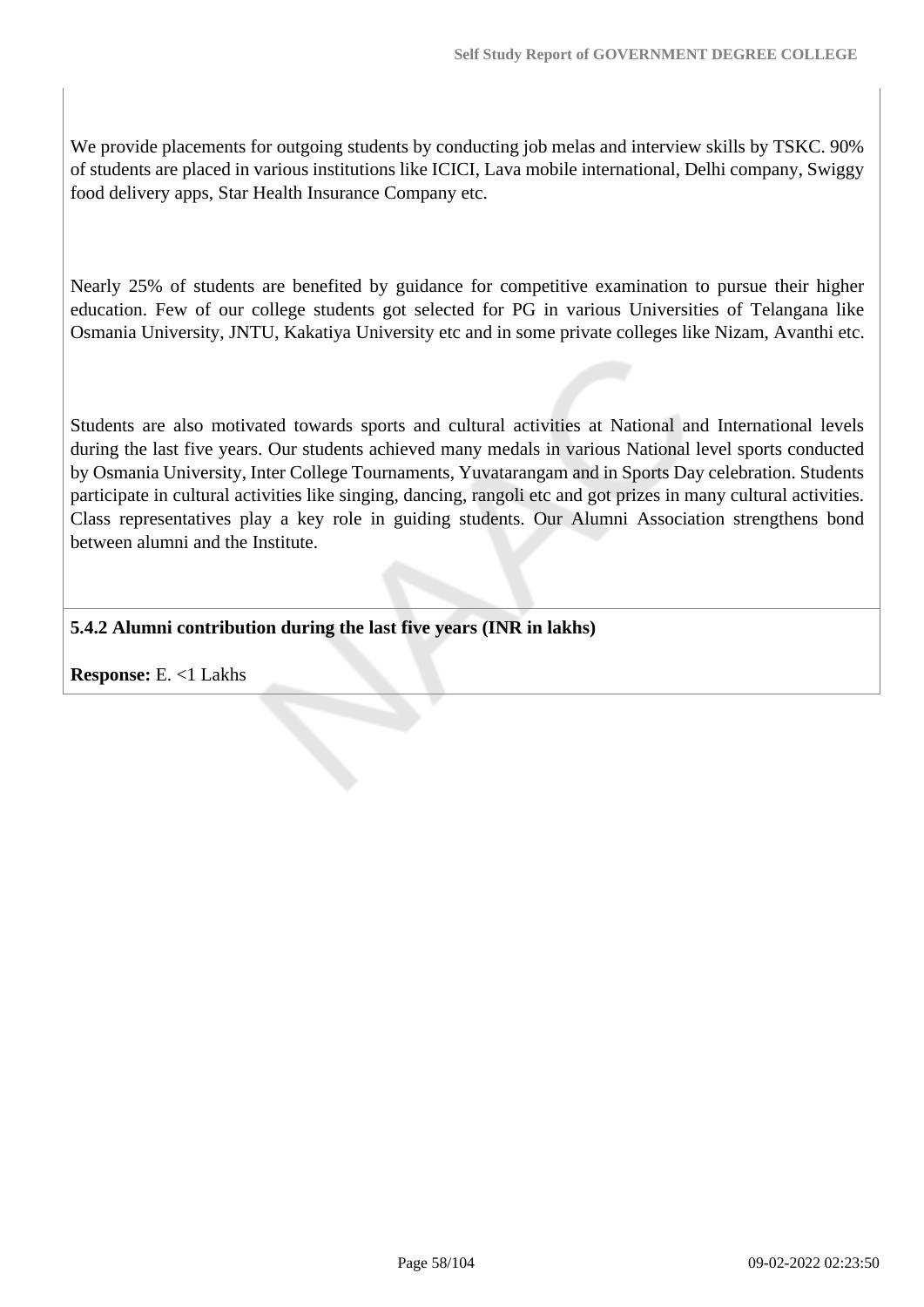# **Criterion 6 - Governance, Leadership and Management**

# **6.1 Institutional Vision and Leadership**

 **6.1.1 The governance of the institution is reflective of and in tune with the vision and mission of the institution**

**Response:** 

 **Vision:**

 To promote and make quality higher education accessible to every young man and woman of this region, especially those who come from underprivileged sections of the society, therby contributing to a knowledge society.

**MISSION:** "Kriyasiddhi- Satvay –Bhavathi" is our Motto. It is our mission to nurture the potential and ignite the spark of creativity in our students. We, at Govt. Degree College, Khairatabad, strive to empower our students through knowledge and information; to instill human, moral and ethical values and to mould them into responsible and productive citizen of the nation.

# **Governance of the Institution:**

Our college was established in 1973 and is committed to promote education, inculcate creativity, innovative spirit and scientific temperament among the students and to lessen the rural and urban gap among the students. "Kriya siddhi –Satvay –Bhavathi" -which means "With hard work one achieves".

 In marching towards accomplishing the vision of the college ,the college adopts democratic and participatory mode of governance .As it is a government institution ,the policies and procedures are laid down by the Commissionerate of Collegiate Education and hence, the college follows the G.O's ,proceedings ,circulars etc. conveyed by the collegiate education department from time to time. Principal is the head of both administration and academics assisted by two Vice principals, one for science and one for arts sections, in view of the magnitude of strength of the college.

 The College follows a decentralized mechanism based on a decentralization map that delegate the responsibility to all the working members. All the committees come under these categories, and the conveners supervise the respective committees. Alumni, philanthropists and parents, take active role in fulfilling the vision of the college. E-governance is implemented successfully in all areas. College website and official Whats'app group are active sources of updates.

Principal, in collaboration with IQAC, and staff council which comprise of heads of the departments plan the activities basing on academic calendar . Every month the planned activities are implemented and reviewed. Field trips, student projects, are done for experiential learning. TSKC –Telangana Skill and Knowledge Center helps in training the students through MOOCS and other platforms to enhance employability skills while EDC train the budding entrepreneurs. Academic coordinator assists the principal in all academic activities and help in student progression.

ICT tools, computers are used as advanced technology in learning. Cultural and literary activities under VANGMAYI, health care under BHAGYA, Women grievances and empowerment under WEC, , greenery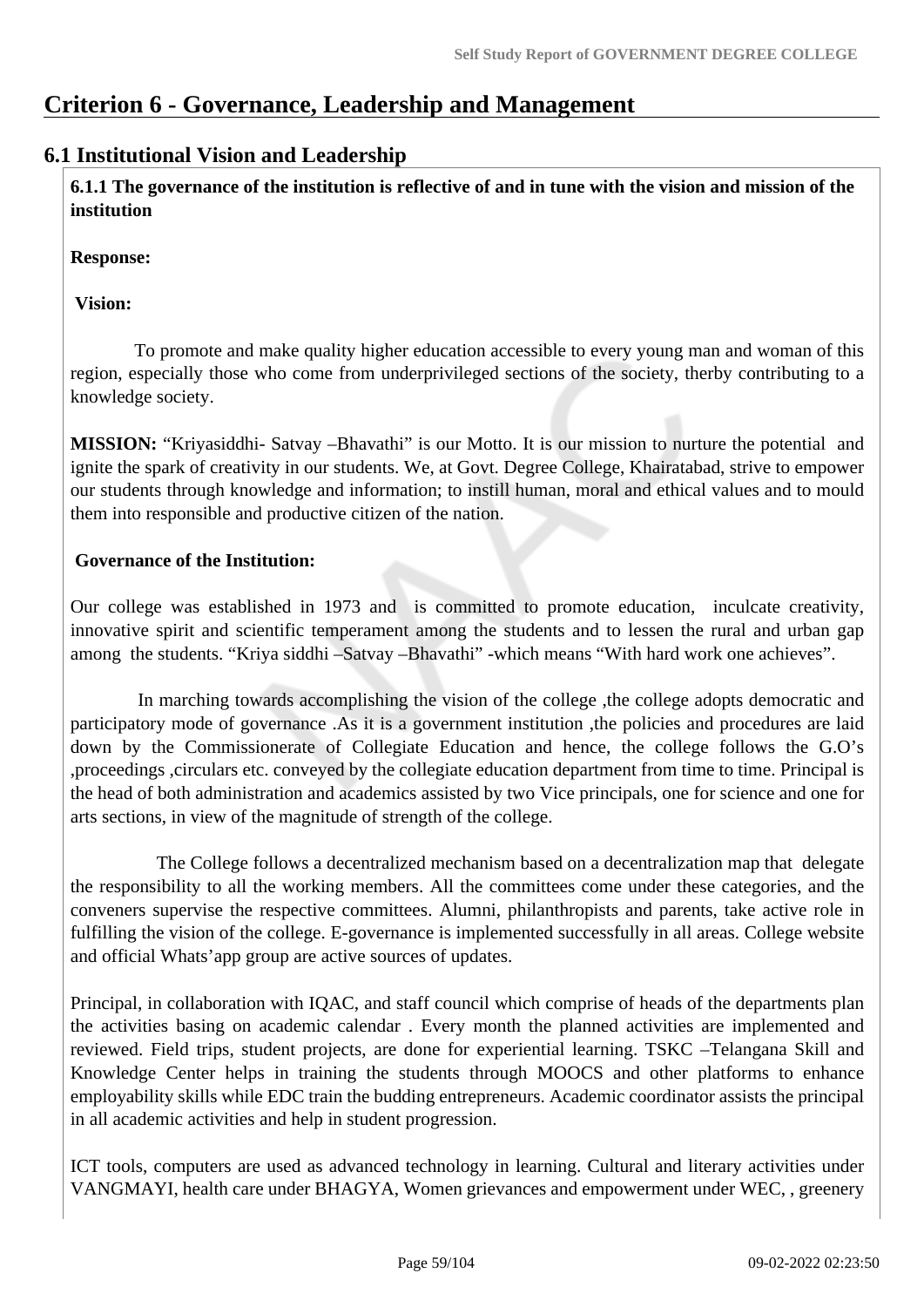maintenance under Eco-Club constantly work for the fulfillment of the vision. Many sports and games are made available to the students due to vast open ground, gym. Two units of NSS, Two battalions of NCC are crowning glory to our college.

Mentoring system helps in developing the personality and to guide them both in professional and personal life.

# **6.1.2 The effective leadership is visible in various institutional practices such as decentralization and participative management**

**Response:** 

Principal, in the capacity of the head of the governing body of the institution delegates various academic and administrative tasks to different committees and functionaries, there by decentralizing the governance of the institution.

 The decentralization map link is attached for clarity of the working system. The institution hierarchy is robust and healthy enough to sustain itself even in the absence of higher authority.

The work is divided into 5 categories such as :

- 1.Planning/Development
- 2.Academics
- 3.Co-Curricular/ExtraCurricular
- 4.Service Sectors/ Extension Works
- 5.Help line/Student Support

 The Planning and Development category includes CPDC, Restructured fees, UGC-RUSA building, Furniture committee, Purchase committee, and DRC. All planning for developmental activities is done by these committees.

The academics category includes the examination cell, time-table committee, T-SAT,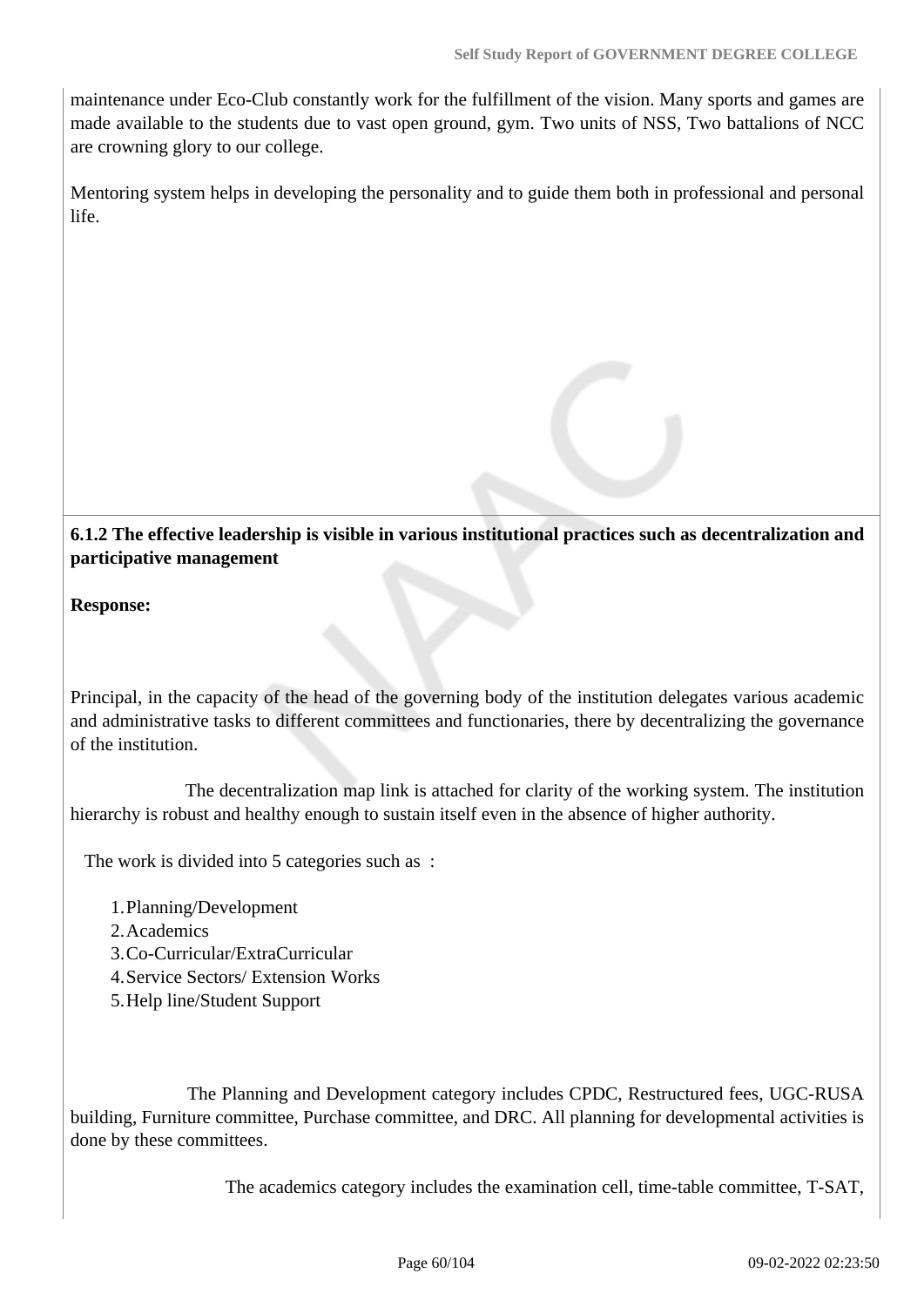TSKC, library and reading room, and audio-visual –ICT. These committees ensure academic excellence of students. DOST (Degree online Services of Telangana) takes up the entire responsibility of admission process. At college level, one or two faculty are allotted to each group to overview the certification process and fees remittance.

 The Co-curricular or extracurricular category includes literary committee, cultural committee, social science club, commerce club, Science club, and games committee which bring out the creative talent and develop physical fitness.

 The Service sector/Extension works include NSS, NCC, Health Club, Harithaharam/Swach Bharat, College magazine and Research committee. These committees develop philanthropic spirit among the students and instill patriotic spirit, a spirit of service.

 The Help line/Student support consists of Anti-ragging cell, Grievance cell, Womens Empowerment cell, Parent Committee cell, alumni, RTI. These committees cater to trouble shooting, addressing the grievances, eradicating discriminations and encouraging mental well being.

Teaching and non-teaching staff effectively participate in the implementation of policies and schedules in their capacity as mentors, coordinators, convenors, in charges and members in various administrative and academic committees.

 Feedback is regularly taken from students, Parents and alumni etc. in order to analyze and make necessary improvisations in the working modules.

# **6.2 Strategy Development and Deployment**

# **6.2.1 The institutional Strategic / Perspective plan is effectively deployed**

# **Response:**

Keeping the vision and mission of the college in view and guidelines stated in almanac provided by the Osmania University, an academic calendar for the college for each academic year is made and action plan for each academic year is designed. The recommendations of peer team visit are taken up and the points from action taken report are implemented. The recommendations of academic audit from CCE and ISO are taken up to meet the strategic plan.

 The main focus of such strategic plans is to equip the students with skills to be academically successful, to secure employment, and to scale the heights of success in life. TSKC and EDC plays an important role in the endeavors to become entrepreneurs and to secure jobs. Various certificate courses and study projects are initiated to develop various skills. The Co-curricular & Extracurricular activities are devised to bring out student talents. Seminars, workshops, quiz etc are planned to develop experiential learning. Important days are celebrated to instill consciousness of nationality, brotherhood and fraternity. NSS activities are planned to develop philanthropic attitude. Physical health and sportsman spirit is encouraged through strategies employed to improve the playground and infrastructure. Library automation is taken up for better performance and service to the students.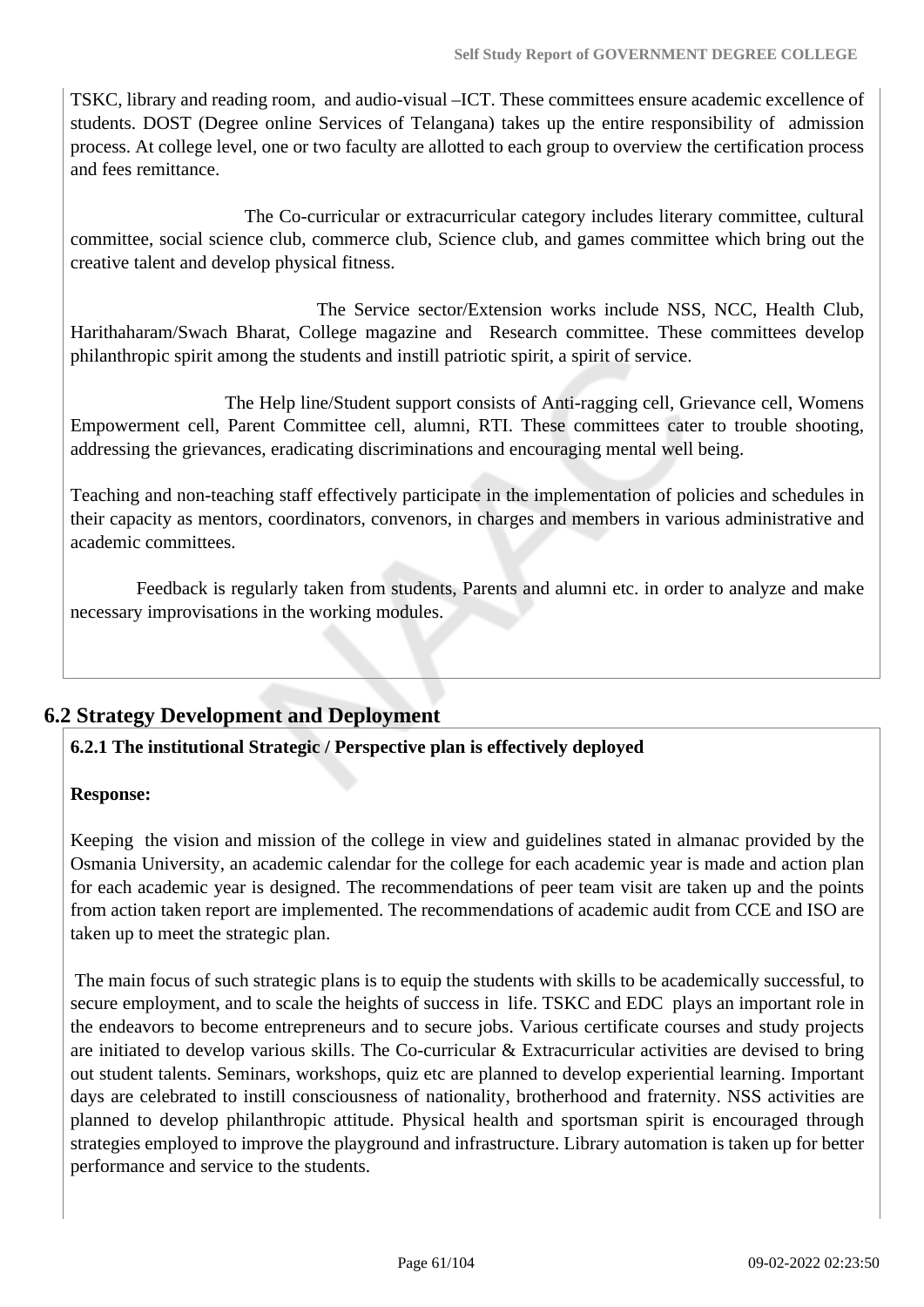# **Deployment Documents:**

They are in the form annual curricular plans, teaching diaries, activity registers, action plan registers, certificate course registers, NCC and NSS records etc are maintained. Mentor and mentee registers with the socio-economic back ground talents, strengths and weaknesses are maintained for counseling and monitoring.

Participation of Teachers in Decision Making:

Teachers from all departments in the college participate in decision making process by being convenors / in charges/members in various bodies /committees in order to strengthen the participative management principles of the college. IQAC, Academic committee, UGC Committee ,RUSA Committee, Staff council ,Special fee committee ,Library Committee etc. This system helps monitor the quality development of the institution.

 **6.2.2 The functioning of the institutional bodies is effective and efficient as visible from policies, administrative setup, appointment, service rules and procedures, etc.**

#### **Response:**

The organisational structure is divided into 3 segments:

- 1.Planning
- 2.Academic
- 3.Activities

Principal along with planning committee plan the developmental activities such as construction of new classrooms upgrading the laboratories, purchase of lab equipment and material, furniture, computers and related ICT items taking permission from CCE to utilise accumulated funds, seeking budget allocation from CCE for infrastructure needs, mobilisation of funds from the potential sources, setting up of virtual classrooms, training facilities to improve employability skills of student.

#### **Service rules, procedures Recruitment and promotional policy:**

As the college is a govt. institution, it follows government policies in all service matters, procedures, recruitments and promotions. Earlier APPSC and now TSPSC is solely responsible to recruit eligible candidates through written test and interview to the post of Assistant professors. Lecturers are also recruited by promotion from Junior Lecturer cadre to Assistant professor Cadre by CCE and Department of intermediate Education. Contract Lecturers are recruited by CCE for the vacant posts when regular government posts are not filled up. Likewise full time guest faculty is released by the state government while the promotion of assistant professors is as per the UGC rules, various types of leaves, loans, transfers, provident fund, retirement benefits etc., are according to State government rules.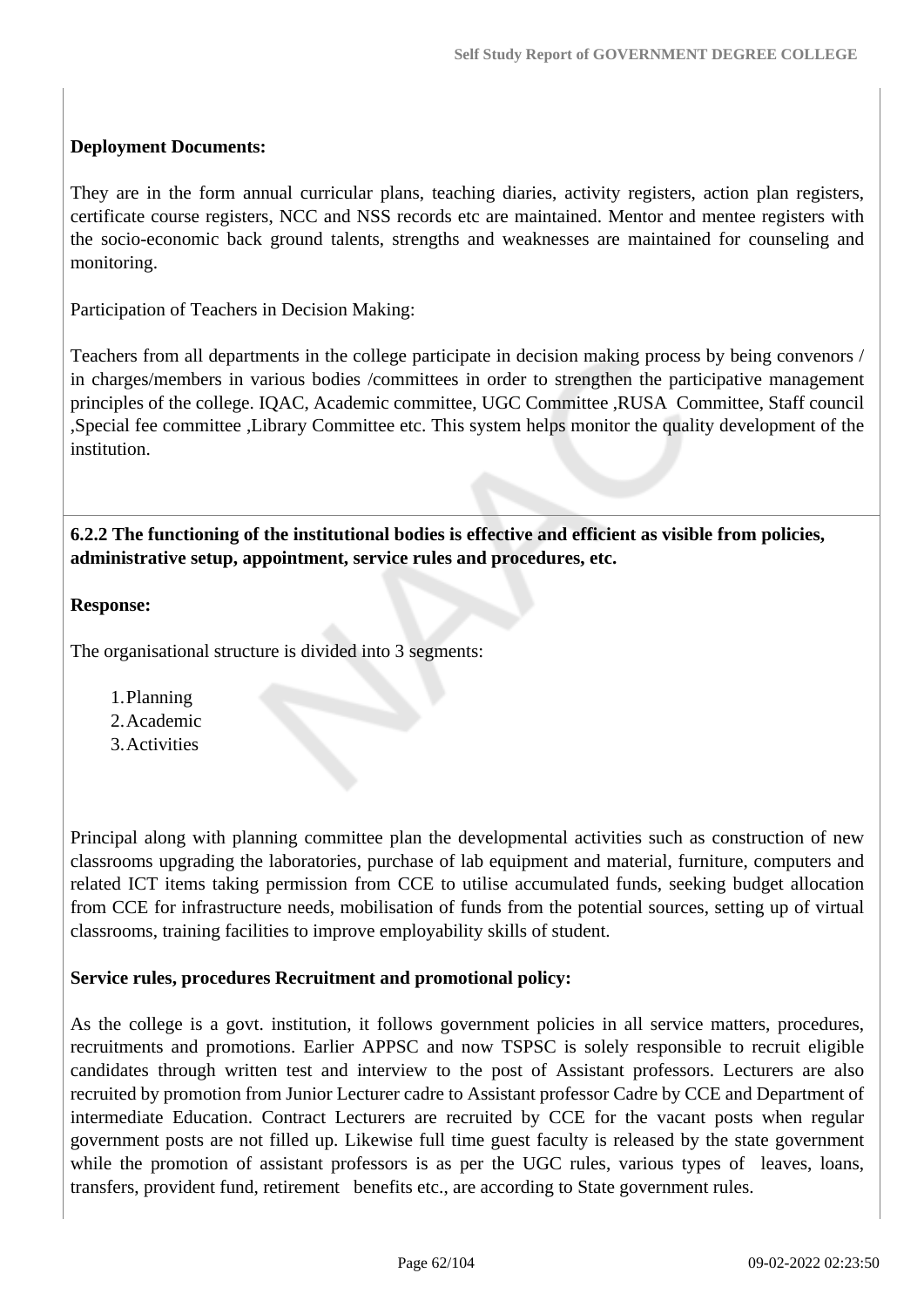#### **Grievance redressal Mechanism**

The complaints/grievances are monitored by

- 1.Grievance Redressal cell
- 2.Women Empowerment cell
- 3.Anti Ragging cell

The grievance redressal cell caters to the needs of both students and faculty issues. It has an alumni, a parent in the enquiry panel to deal impartially. The members of committee take up the complaint and call for the parties involved, analyze the situation and draw a consensus to resolve the matter. In case of acute need "She" teams from Police department were called to resolve critical issues. Mentors also play a crucial role in resolving the issues.

#### **6.2.3 Implementation of e-governance in areas of operation**

- **1.Administration**
- **2.Finance and Accounts**
- **3.Student Admission and Support**
- **4.Examination**

**Response:** C. 2 of the above

| <b>File Description</b>                                    | <b>Document</b>      |
|------------------------------------------------------------|----------------------|
| Institutional data in prescribed format (Data<br>template) | <b>View Document</b> |

# **6.3 Faculty Empowerment Strategies**

# **6.3.1 The institution has effective welfare measures for teaching and non-teaching staff**

#### **Response:**

The institution strives for the well being of its staff and creates a healthy workplace environment .As it is a government institution, all the government norms and facilities that the staff are entitled to are made available.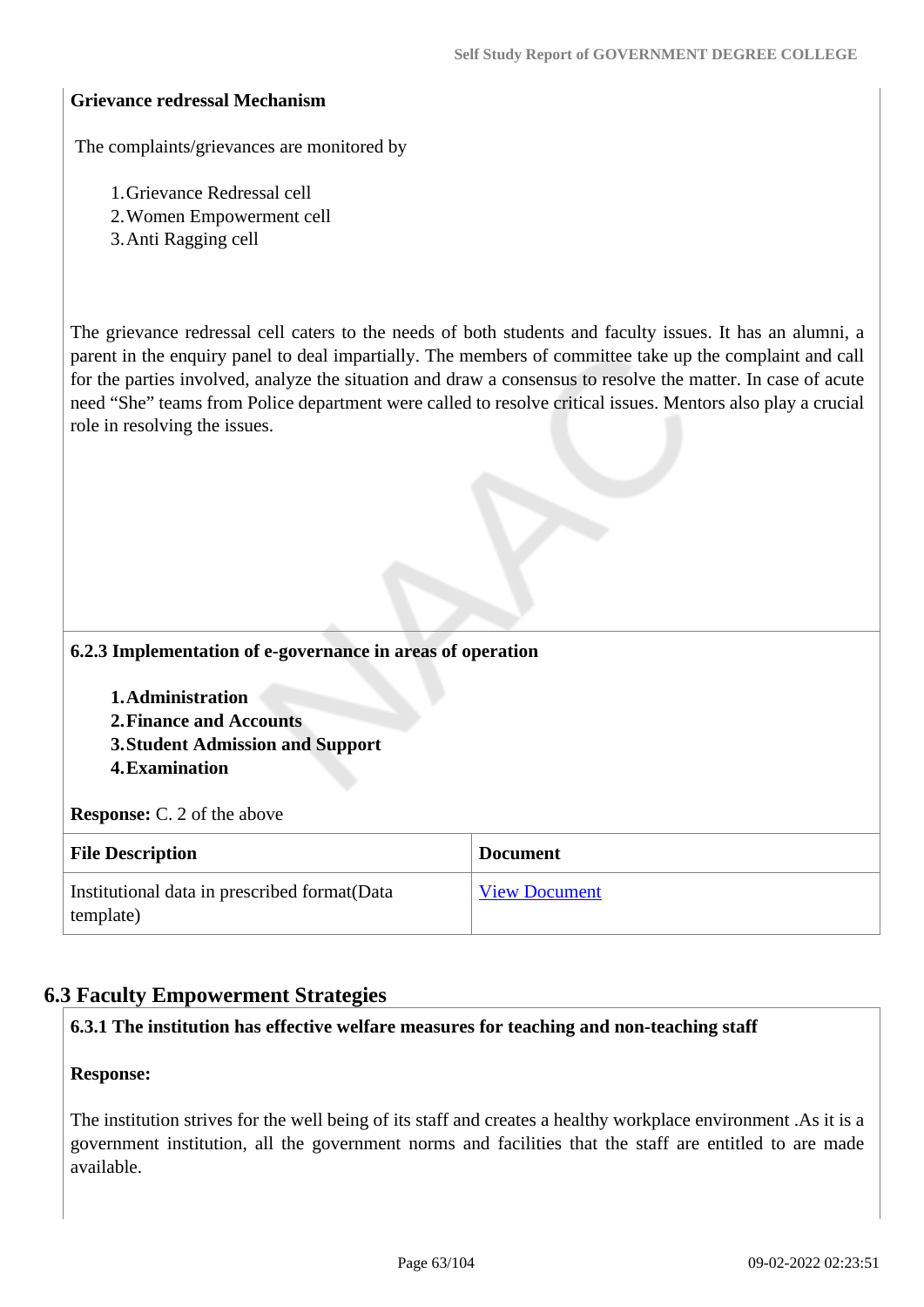# **Welfare measures for Teaching and Non-teaching staff:**

- General provident fund (GPF).
- Health cards.
- Telangana State General Life Insurance (TSGLI).
- FESTIVAL ADVANCE SCHEME.
- Earned and surrender of earned leave.
- Five days special casual leave per calendar year for women employees.
- 90 days child care leave for women employees with minor children.
- 6 months maternity leave for women employees and 15 days paternity leave for male employees.
- Faculty Forum
- Basic training in basic computer skills and e-office.
- UGC/State Government Scales Of Pay With Career Advancement Scheme.
- Maternity and paternity leave.
- Employee health scheme (EHS).
- On-duty facility to attend educator/refresher courses.
- On-duty facility to attend state/national/international level seminars/conferences.
- Remunerative duties as examiner/paper setter/observer for university examinations.
- Casual leave facility to teaching and non-teaching staff.
- Personal loan facility.
- Festival advance for non-teaching staff.
- Regular superannuation pension as per government norms.
- Institutional faculty enrichment programs for the benefit of the staff.

 **6.3.2 Average percentage of teachers provided with financial support to attend conferences / workshops and towards membership fee of professional bodies during the last five years.**

**Response:** 0

6.3.2.1 **Number of teachers provided with financial support to attend conferences/workshops and towards membership fee of professional bodies year wise during the last five years**

| 2019-20 | 2018-19 | $2017 - 18$ | 2016-17 | 2015-16 |
|---------|---------|-------------|---------|---------|
|         |         | ν           |         |         |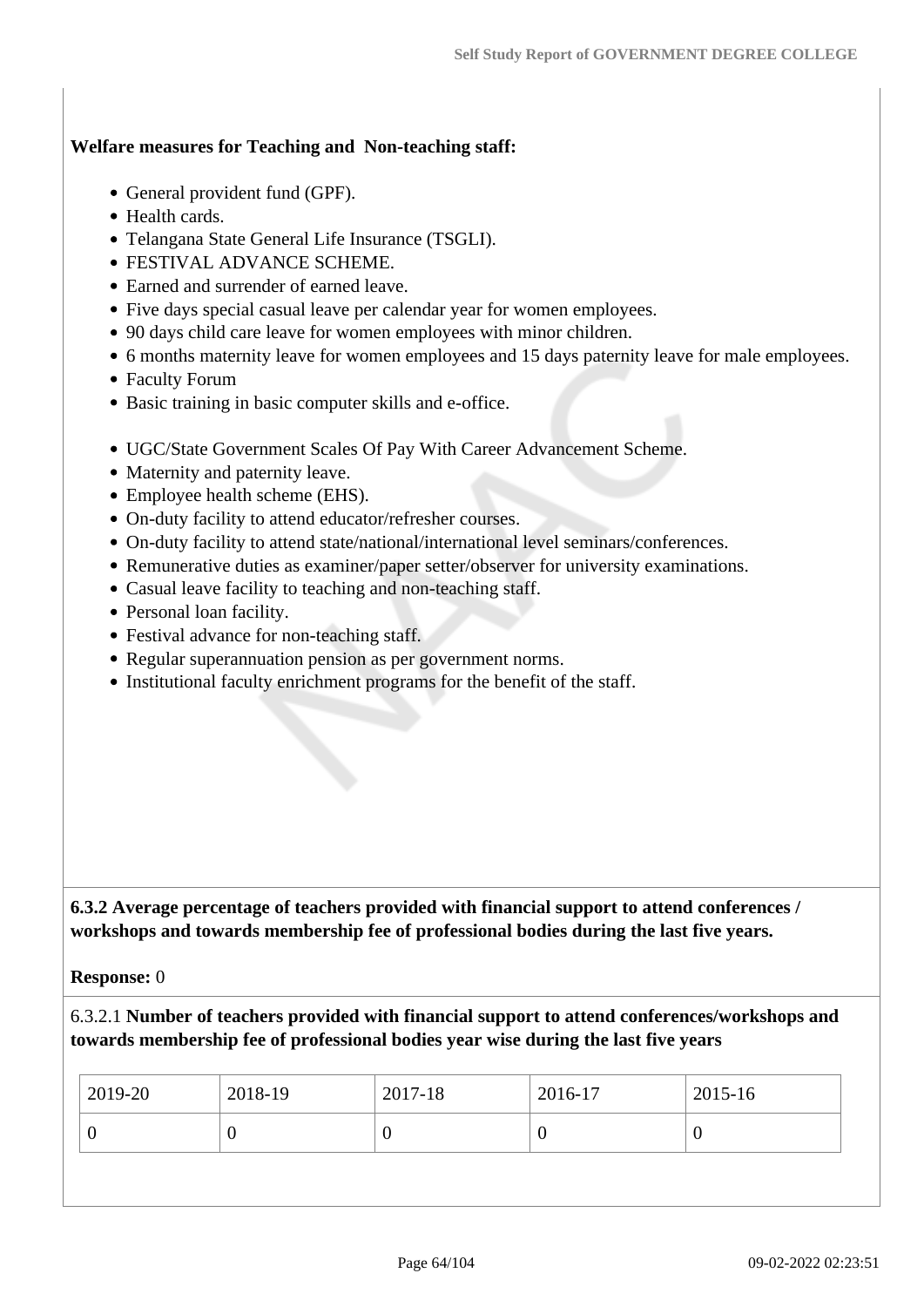| <b>File Description</b>                                    | <b>Document</b>      |
|------------------------------------------------------------|----------------------|
| Institutional data in prescribed format (Data<br>template) | <b>View Document</b> |

 **6.3.3 Average number of professional development /administrative training programs organized by the institution for teaching and non teaching staff during the last five years**

#### **Response:** 0.6

6.3.3.1 **Total number of professional development /administrative training Programmes organized by the institution for teaching and non teaching staff year-wise during the last five years**

| 2019-20 | 2018-19 | 2017-18 | 2016-17 | 2015-16 |
|---------|---------|---------|---------|---------|
| ∼       |         | ν       | v       |         |

| <b>File Description</b>                                    | <b>Document</b>      |
|------------------------------------------------------------|----------------------|
| Institutional data in prescribed format (Data<br>template) | <b>View Document</b> |

 **6.3.4 Average percentage of teachers undergoing online/ face-to-face Faculty Development Programmes (FDP)during the last five years (Professional Development Programmes, Orientation / Induction Programmes, Refresher Course, Short Term Course ).**

**Response:** 15.67

6.3.4.1 **Total number of teachers attending professional development Programmes viz., Orientation / Induction Programme, Refresher Course, Short Term Course year-wise during the last five years**

| 2019-20                                                   | 2018-19 | 2017-18  |                      | 2016-17  | 2015-16  |
|-----------------------------------------------------------|---------|----------|----------------------|----------|----------|
| 28                                                        | ς       | $\theta$ |                      | $\theta$ | $\theta$ |
|                                                           |         |          |                      |          |          |
| <b>File Description</b><br><b>Document</b>                |         |          |                      |          |          |
| Institutional data in prescribed format(Data<br>template) |         |          | <b>View Document</b> |          |          |

# **6.3.5 Institutions Performance Appraisal System for teaching and non-teaching staff**

**Response:**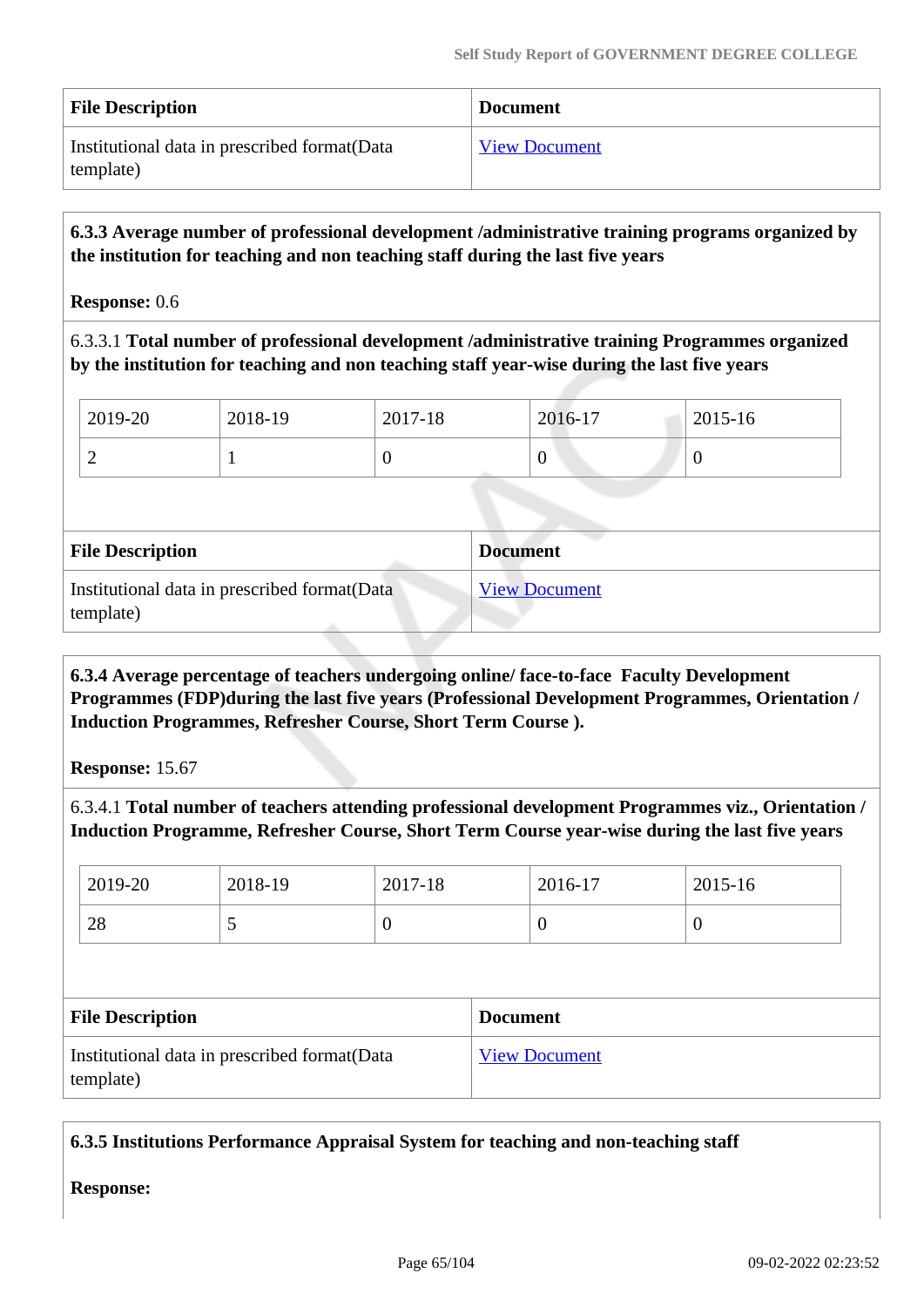Our college has a systematic performance appraisal system for its teaching and non-teaching staff.The faculty members are asked to fill the Academic Performance Indicator (API) format at the end of the academic year. API contains their workload, their achieved contribution to the college and society and their professional development. API is submitted to the Principal and to the CCE. Based on API scores the faculty were encouraged to take up more initiatives in their respective areas of inclination and passion.

- **Academic Audit:** Every year an academic audit is conducted by the CCE. For this expert committee of the senior faculty is constituted to inspect the colleges. This team will assess the performance of each department. An exit meeting is also held in which the staff are intimated about their shortfalls/gap if any and advised to improve further.
- **Action taken report:** After the academic audit, IQAC prepares action taken report and the steps the college proposes to take in future to improvise the performance of the institution.
- **Result:** Result analysis is done by every department and the same is discussed with the Principal and overall result analysis is prepared.
- **Student feedback:** At the end of every year students feedback is taken to assess the performance of the faculty.
- **Academic Records:** All the academic records are maintained by individual faculty that are taken into consideration for the purpose of faculty appraisal.
- **Performance Appraisal for Non teaching Staff :**
- I s through Regular monitoring

The Principal directly monitors the non-teaching staff and regularly conducts meetings to take stock of administrative and financial aspects such as fee collection, scholarship status etc.

- Every month Principal supervises internal audit of the office.
- The Non-teaching staff have to keep a record of their work in prescribed format.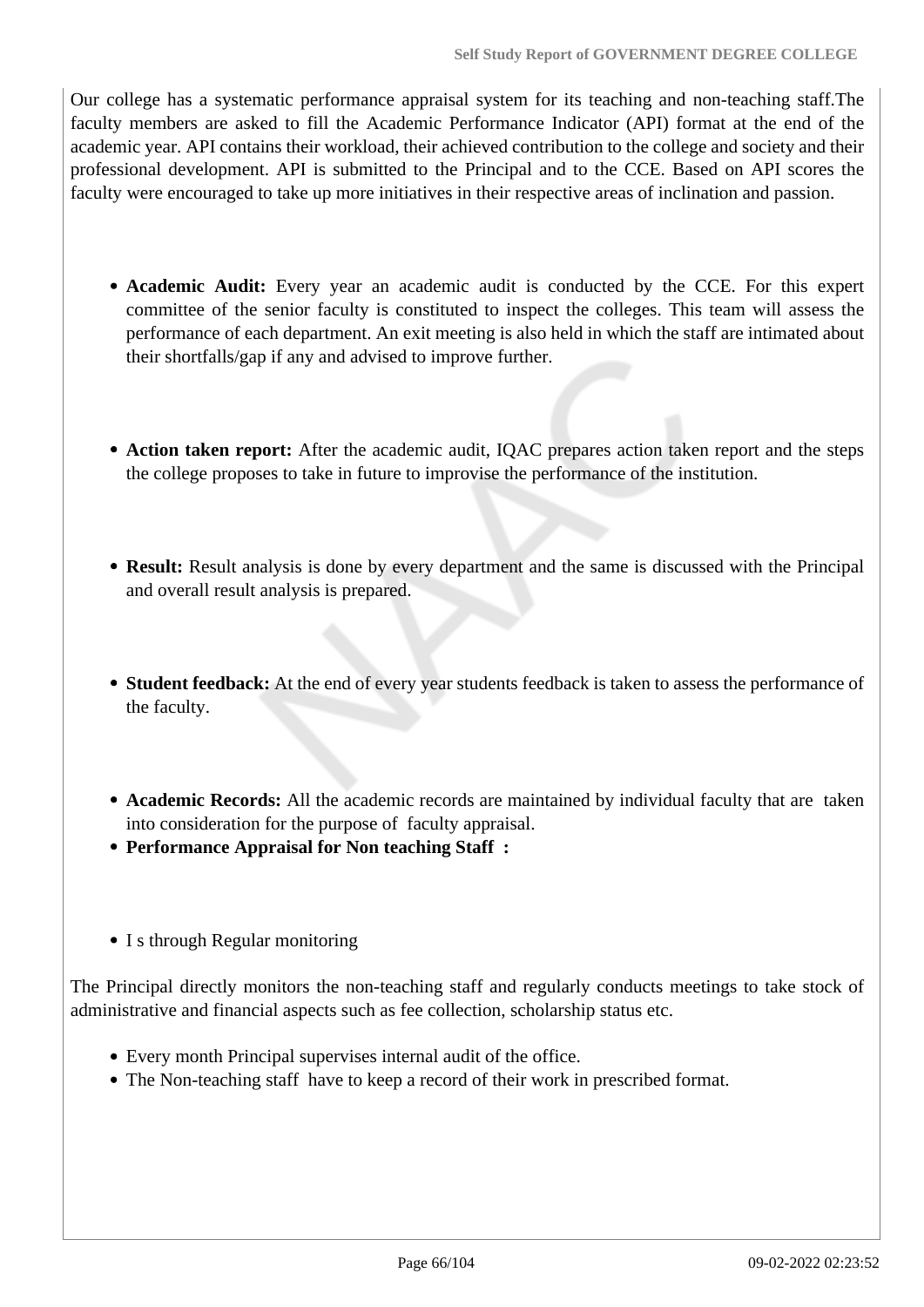# **6.4 Financial Management and Resource Mobilization**

#### **6.4.1 Institution conducts internal and external financial audits regularly**

#### **Response:**

 Principal being at the helm of administration deals with all the financial transactions of the institution. He is accountable for the conduct and maintenance of the financial matters and books of accounts. All the purchases are done by office Superintendent. The office and the Principal take utmost care in keeping financial transparency of the college.

# **Internal Audit:**

Principal calls for the budgetary estimate for the academic year from office. The salary budget requirement for the staff is prepared by the office and sent to CCE for the release of quarterly budget. The expenditure for the college development is thoroughly discussed in the concerned committees and sent to CCE for approval to meet the expenditure from students special account.

#### **External Financial Audit :**

The external audit i.e, Academic and administrative Audit(AAA) is conducted every year by academic audit team constituted by CCE and subsequently action taken report on their observations /suggestions is submitted to CCE within the stipulated time. Similarly, audits are also conducted by state level AG on regular basis.

| S.No. | Year        | Date of auditing | <b>Conducting Agency</b>                |
|-------|-------------|------------------|-----------------------------------------|
|       | $2014 - 15$ | $\rm NO$         | NO                                      |
|       |             |                  |                                         |
|       | $2015 - 16$ | NO               | NO                                      |
| k     | $2016 - 17$ | NO               | NO                                      |
|       | $2017 - 18$ |                  | 30& 31st August 2017 CCE-TS - Hyderabad |
| K     |             |                  |                                         |
|       | $2018 - 19$ | NO               | NO                                      |
| 15    |             |                  |                                         |

The details of Govt Audits carried out in the last five years are given below.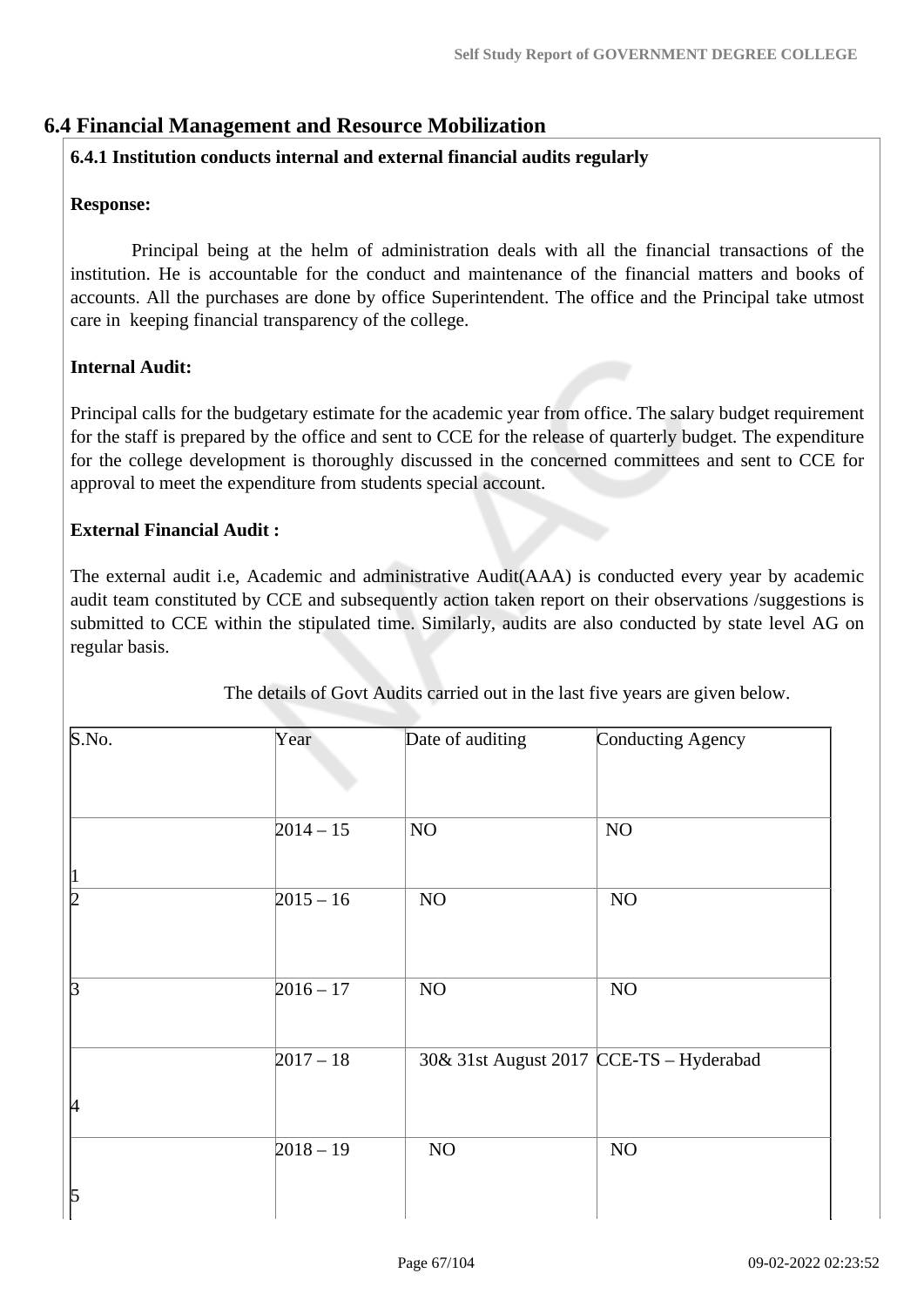# **6.4.2 Funds / Grants received from non-government bodies, individuals, philanthropers during the last five years (not covered in Criterion III)**

#### **Response:** 0

6.4.2.1 **Total Grants received from non-government bodies, individuals, Philanthropers year-wise during the last five years (INR in Lakhs)**

| 2019-20 | 2018-19 | 2017-18 | 2016-17 | 2015-16 |
|---------|---------|---------|---------|---------|
|         |         | 00      | 00      | 00      |

| <b>File Description</b>                                    | <b>Document</b>      |
|------------------------------------------------------------|----------------------|
| Institutional data in prescribed format (Data<br>template) | <b>View Document</b> |

# **6.4.3 Institutional strategies for mobilisation of funds and the optimal utilisation of resources**

#### **Response:**

The institution seeks additional funds for the maintenance and upkeep of various student services.

- Funds are mobilized from UGC and RUSA. UGC funds are utilized till 09/05/18, and therafter RUSA funds are utilized. Utilization certificate has been submitted to RUSA .
- Salaries are paid by the government to all categories of staff.
- Special fee paid by the students is utilized with prior permission from the Commissioner of Collegiate Education.
- The institution successfully raised funds from Jindal Cements under Corporate Social Responsibility (CSR) for construction of washrooms for boys.
- Raising funds from MPLADS, MLC, and MLA.
- Funds were raised from Faculty and Syndicate bank for awarding Gold Medals to meritorious students and also providing the mid day meals to students as a part of Integrated Examination Preparatory Programme (IEPP).
- Donations for college magazine from Department of Chemistry.
- Amount received from lending college premises for cinema shootings is transferred to CPDC.

The institution also mobilizes Non- Monetary human resources

By arranging Guest Lectures or Extension Lectures by eminent people and motivational speakers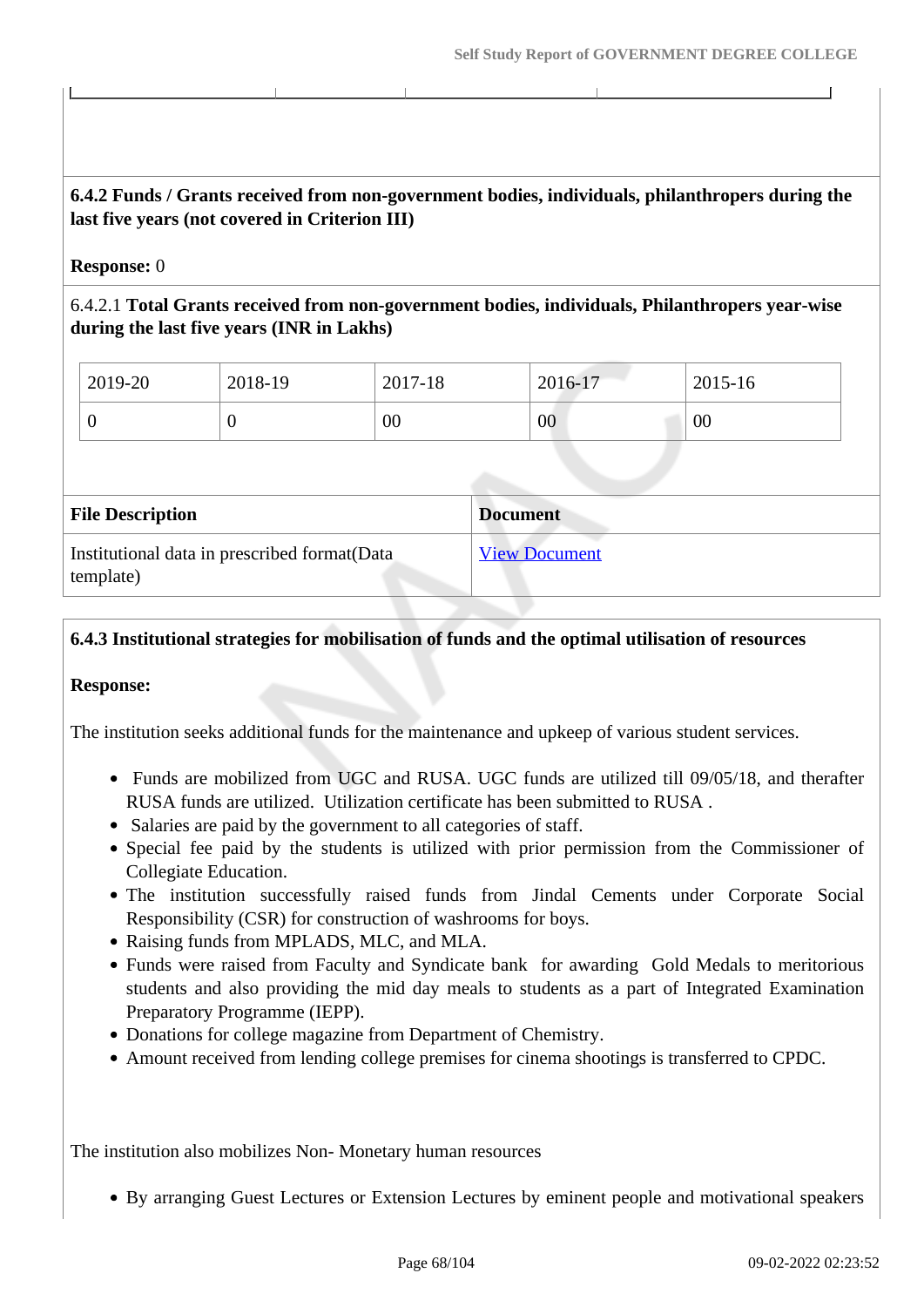who are willing to share their expertise with students free of cost.

- The Department of Chemistry has raised funds from UGC, NRC, School of Chemistry, University of Hyderabad for conducting One day Workshop. Rs. 39,470 was sanctioned.
- Department of Telugu has raised funds from Youth advancement, Tourism & Culture Department of Govt. of Telangana for organizing seminar. Rs. 2,50,000 was sanctioned.
- Jindal Cements under Corporate Social Responsibility has given Rs. 5,69,734 towards construction of toilets.
- Under MPLADS funds, Rs. 73,56,000 was sanctioned for construction of class rooms.
- Under MLC funds, MLC Sri N. Ramachander Rao has sanctioned Rs. 10,00000 to the Superintendent , Central Prison, Cherlapally jail, for providing furniture to our college.
- Under MLA funds, Our MLA Sri Chintala Ramachandra Reddy sanctioned

Rs. 25,000000 towards construction of classrooms.

- Syndicate Bank has donated Rs. 5000 for purchase of entrance books for civil services and Rs. 30,000 for gold medals to our college toppers.
- The staff of GDCK has donated Rs. 50,000 for gold medals to subject toppers of our college.
- Our faculty Dr.V.VijayaLakshmi, from Department of Chemistry has donated Rs. 10,000 towards publishing of our College Magazine.
- Rs. 2 Crores has been released by RUSA.
- UGC has sanctioned Rs. 25,30,000 for Minor Research Projects till 2016-2017 .
- Staff Association donated money of Rs.28,500 was given to lady faculty who lost her husband.
- NCC students of our College collected Rs. 1,27,250 towards Phulwama martyrs and their familiesthe amount was sent to Army Welfare fund-battle casualities.
- NCC cadets on occasion of Flag day collect the donations and sent to Secretary National Foundation for Communal Harmony-New Delhi.
- Contribution of Rs. 1,65,000 for Mid Day meal scheme by the staff.

Received Rs. 90,000 from cinema house for shooting in college premises

# **6.5 Internal Quality Assurance System**

 **6.5.1 Internal Quality Assurance Cell (IQAC) has contributed significantly for institutionalizing the quality assurance strategies and processes**

#### **Response:**

The role of IQAC is to identify quality bench marks and create quality culture in the institution. For this year the IQAC has taken up two quality Initiatives .

- Theme-of –The –Year
- Use of ICT in all areas of Operation.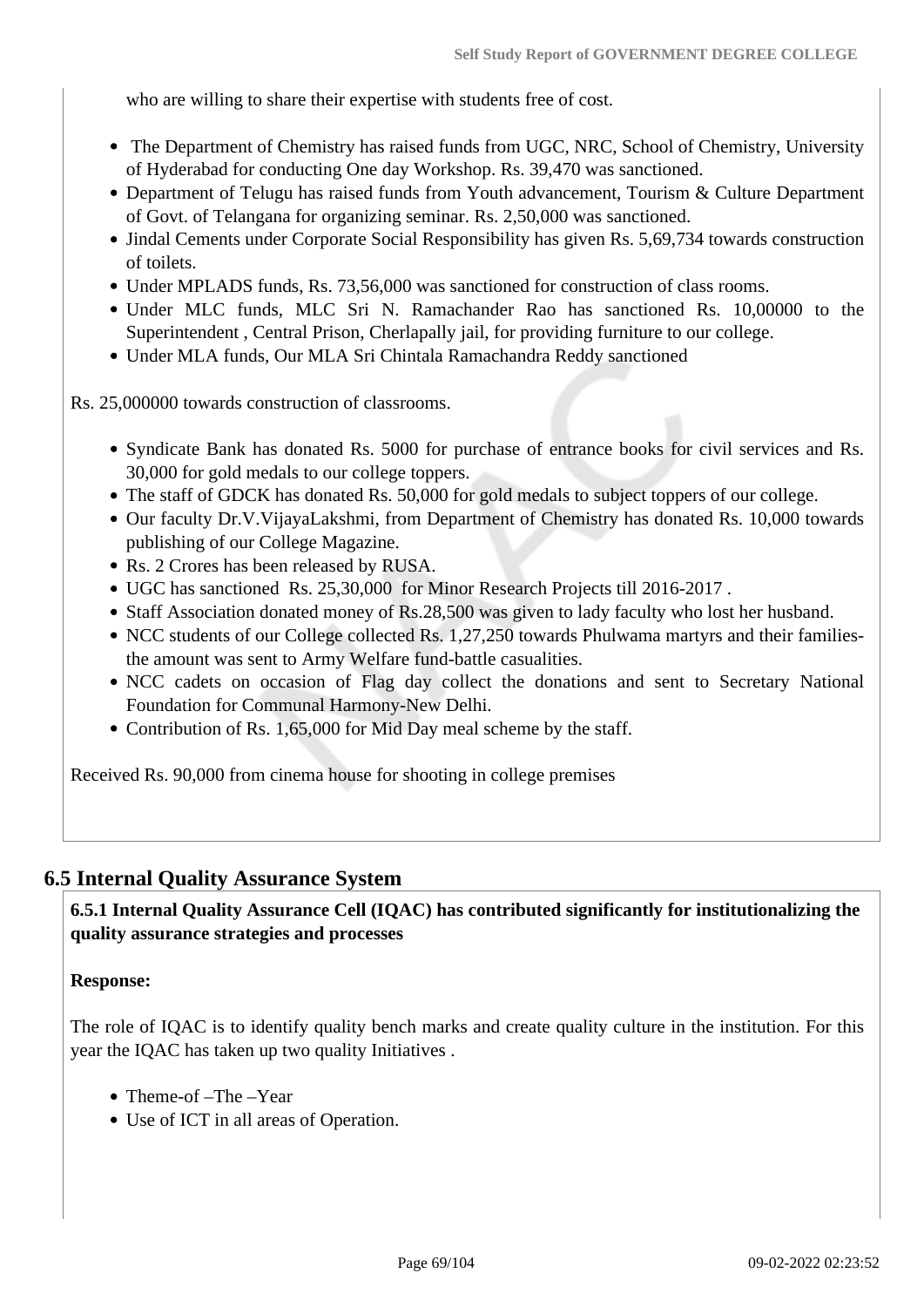# **THEME-OF-THE-YEAR Concept:**

 This is a Strategic move to bring in all the departments so that they work towards achieving a common goal, thereby actively involving, identifying and Contributing towards the larger goals of the institution.

For the academic year 2018-19, "Skill Development" is the theme-of-the-year. Under this various training programmes were organized and MOU'S were signed with the various Organizations like VV Technology. Mahindra group has conducted week long Skill Development Programme.

# **ICT Implementation:**

IQAC has shown keen interest in the use of ICT in administrative and teaching areas:

- Making two Classrooms as Digital Classrooms.
- Upgrading Seminar Hall with Audio-Video Facilities.
- Wi-Fi Connectivity in the Campus.
- Regular Website updates.
- Biometric attendance for Staff & Students.
- Online student feedback System

 **6.5.2 The institution reviews its teaching learning process, structures & methodologies of operations and learning outcomes at periodic intervals through IQAC set up as per norms and recorded the incremental improvement in various activities ( For first cycle - Incremental improvements made for the preceding five years with regard to quality For second and subsequent cycles - Incremental improvements made for the preceding five years with regard to quality and post accreditation quality initiatives )** 

#### **Response:**

 Through IQAC, the institution implements several qualities enhancing strategically reforms in teaching learning process. The two steps taken up in this regard are described below.

#### **ICT based teaching and Learning:**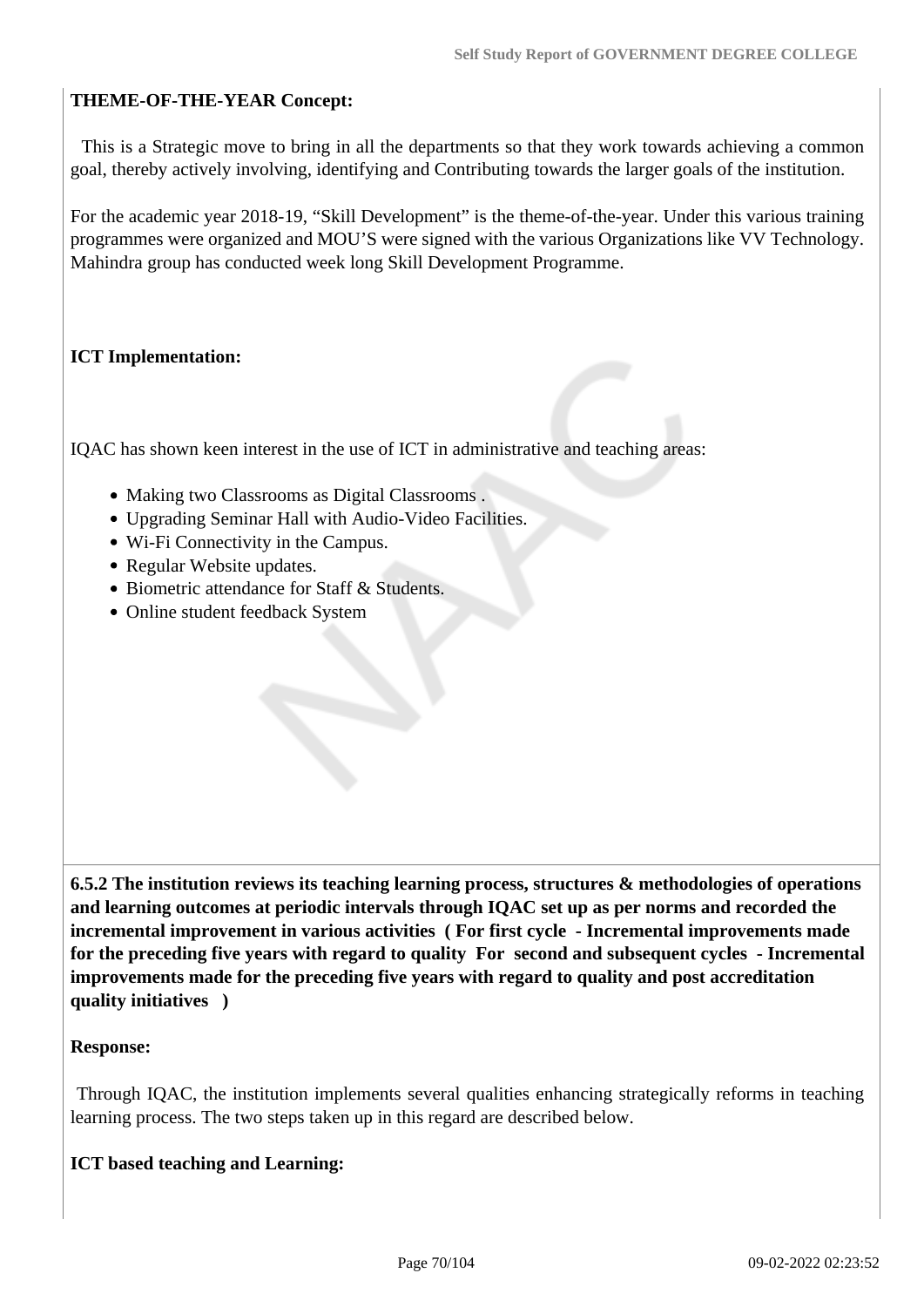A significant step in establishing e-classrooms has been brought about in the institution through IQAC. Continuous efforts were made in this regard to ensure effective learning. There are 3 digital class rooms with projectors and screens. There is one virtual classroom catering to the needs of the students. There are 120 computers in the college, out of which 80 computers are accessible to the students. College campus is Wi-Fi enabled so that both students and teachers can make use of internet facility anywhere within the campus. Faculty take online classes through Zoom meetings, Google meet, & Classroom. Teachers and students form Whats App group and share academic information. Faculty wise Powerpoint Presentation in their teaching and also encourage students to give PPT presentations. Both faculty and students use internet facility to download or view lessons. They use E-mail ID's to communicate or receive information. Students and faculty can use INFLIBNET internet to access the e-learning sites / books in library.

# **Introduction of Value Added Certificate Courses:**

Most of the departments help the students in enhancing employability and industry skills by introducing Certificate Courses. These courses have a duration of maximum 40 hours per week and at the end of the course, the students are given certificates. In 2019-20, 22 certificate courses were conducted successfully. Out of 1055 students, 958 students were benefitted by these courses.

#### **Mentor-Mentee System:**

One or two faculty are made mentors for a class/section and they monitor students overall development and counsel them when required and address the grievance of that particular class, if any.

#### **6.5.3 Quality assurance initiatives of the institution include:**

- **1.Regular meeting of Internal Quality Assurance Cell (IQAC); Feedback collected, analysed and used for improvements**
- **2.Collaborative quality intitiatives with other institution(s)**
- **3.Participation in NIRF**
- **4.any other quality audit recognized by state, national or international agencies (ISO Certification, NBA)**

#### **Response:** B. 3 of the above

| <b>File Description</b>                                     | <b>Document</b>      |
|-------------------------------------------------------------|----------------------|
| Upload e-copies of the accreditations and<br>certifications | <b>View Document</b> |
| Institutional data in prescribed format (Data<br>template)  | <b>View Document</b> |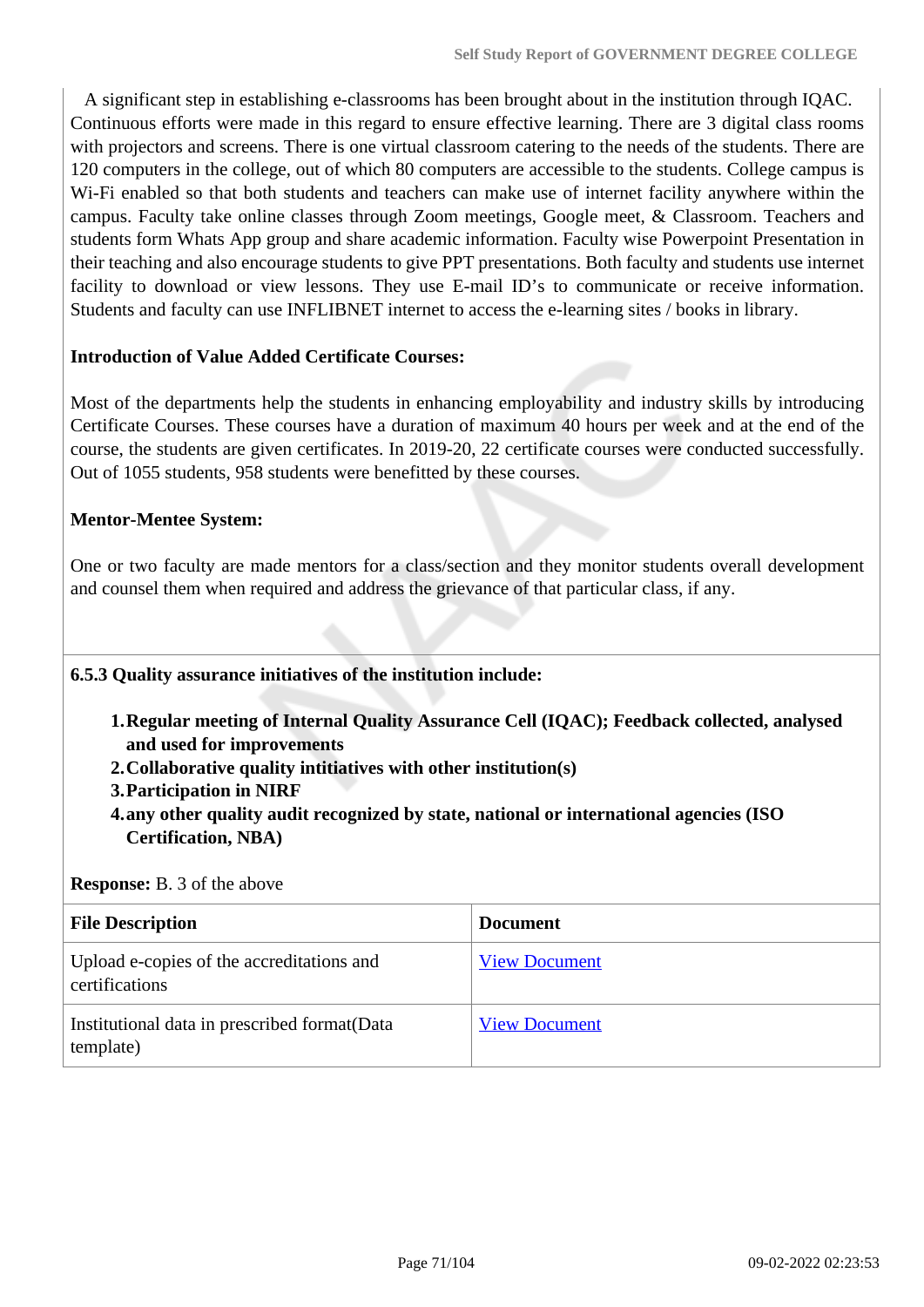# **Criterion 7 - Institutional Values and Best Practices**

# **7.1 Institutional Values and Social Responsibilities**

 **7.1.1 Measures initiated by the Institution for the promotion of gender equity during the last five years.**

# **Response:**

The College has a policy of gender equity to ensure equality in opportunities and inclusive gender positive attitude. Priority is given to increase enrolment and retention of girl students as stipulated in the National Policy for Women 2016. A supportive environment through responsive Internal Complaints Committee and Women's Empowerment Cell is provided to take appropriate measures to prevent gender discrimination. Equitable access to education is provided to all the girl students with healthy academic environment committed towards women empowerment. Various gender equity promotion programmes like National girl Child day, International Women's Equality day, National Women Teachers Day, Birth Anniversary Celebrations of Indira Gandhi, Sarojini Naidu and Jyothi Bai Phule, are held to recollect and reenergize our self towards greater achievements.

In addition to the Commemoration of important days, employment generation awareness programmes like Workshops on Employment Skills, Legal Rights for Women, Entrepreneurship Skill Development programme in association of Lady Entrepreneurs of Andhra Pradesh(A LEAP), Fabric painting & Block printing workshop, Fashion Jewellery making and selling workshop, Industrial Motivation Campaign, Extension Lecture on Life skills Entrepreneurial skills, and visits to Women's Expo are some of the programmes organized in out institution.

The safety and security of our girl students is the most important priority of the institution. A "Girl's Room" is provided exclusively for the girls. Our institution has CCTV cameras installed at various important points to check Eve teasing and ragging. The identity of the visitors is checked before being allowed inside the campus. A watchman is stationed at all times at the gate. Interactive sessions with SHE teams of Telangana police are held to sensitize the students about security apps, Cyber-crimes penal action against ragging and bullying. A ZUMBA training for self defence was imparted to all the girl students at College premises. A interactive session on Women's rights was conducted by the advocate of the high court.

Health and hygiene of the girl students is most essential aspect of institutional social responsibility. Our institution regularly conducts programmes like Health awareness Camps, Menstrual hygiene, Oral hygiene, Health wellness, and Gender sensitization Camp, Adolescence Health and Nutrition, and Analysis of Vitamin-D levels in adolescent girls under the aegis of Bhagya Committee. Awareness camp on Drug abuse are also conducted. On the occasion of National Deworming Day, deworming tablets were distributed to all with clear instructions about consumption.

Women's Counselling sessions are regularly held under the auspices of Women Empowerment Cell by inviting eminent psychologists as resource persons to address the emotional and psychological issues if any. These specialists also interact with individual women in privacy if there is a need for protecting their identity.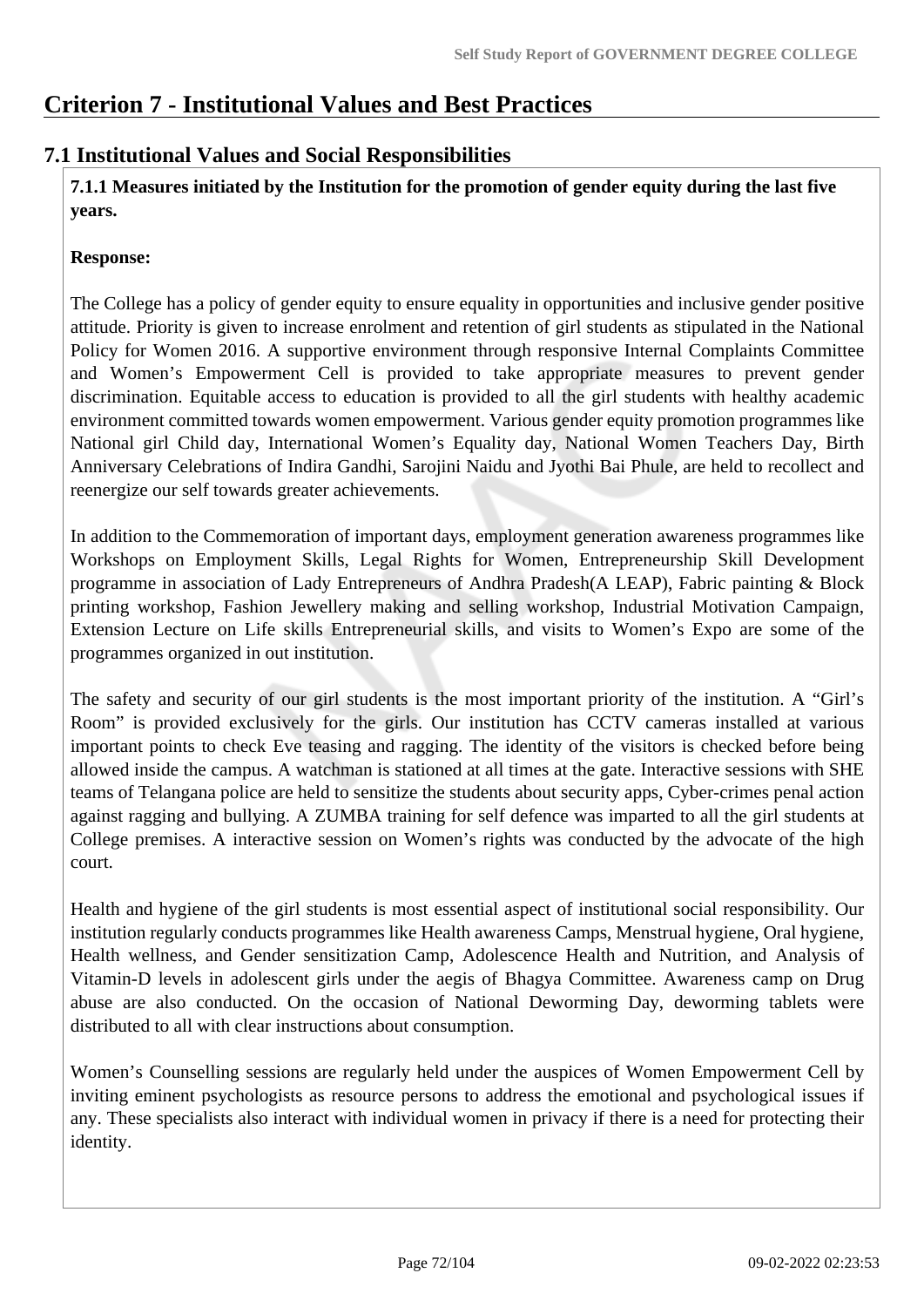**7.1.2 The Institution has facilities for alternate sources of energy and energy conservation measures** 

**1.Solar energy 2.Biogas plant 3.Wheeling to the Grid 4.Sensor-based energy conservation 5.Use of LED bulbs/ power efficient equipment** 

#### **Response:** D. 1 of the above

 **7.1.3 Describe the facilities in the Institution for the management of the following types of degradable and non-degradable waste (within 500 words)**

- **Solid waste management**
- **Liquid waste management**
- **Biomedical waste management**
- **E-waste management**
- **Waste recycling system**
- **Hazardous chemicals and radioactive waste management**

#### **Response:**

The college manages its waste with utmost responsibility and caution. The **Solid Waste** is generated in the college in the form of polythene bags, plastic bottles and waste paper. The **Solid Waste** management is on a very minor scale as all the plastic and paper waste is segregated at source in two separate bins installed in the college. Cleanliness campaign in association with GHMC is regularly organized to educate students on the segregation of waste materials. The dry leaves that are collected during the Fall season are composted in a demarcated corner of the campus to make manure that is used in the bio-diversity zone of our college. In 2016 National Environment Awareness Campaign was organized by the Department of Botany and Eco Club in association with Nehru Yuva Kendara, Hyderabad, Ministry of Youth Affairs and Sports, Govt. of India. Eco Fest with the theme "Environmental Protection, Water Management and Waste Management" is regularly organized.

**The Liquid Waste** from the labs is sent out through the sewage system without any danger of hazardous effects on environment. The rain water from the terrace of the three blocks of our college is directed towards the ground through pipes where other trees and rain water harvesting pits are located. Proper sewage system is present in all the washrooms of the college. Care is taken to see that there is no water stagnation to discourage mosquito breeding.

**The Biomedical waste** from the washrooms is disposed off through incineration.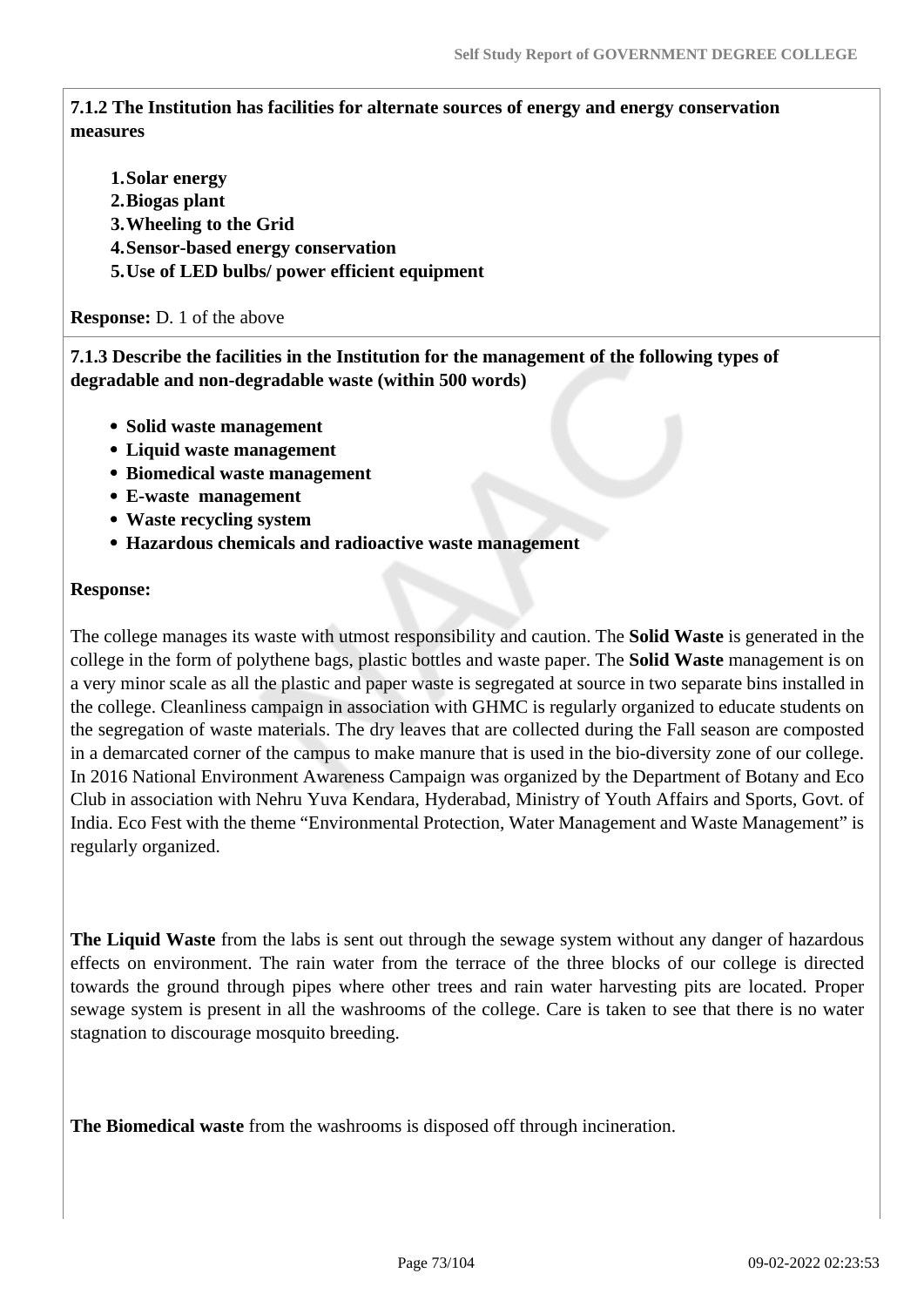**E-Waste** generated in the form of old monitors, CPUs, keyboards, mouses and other discarded electronic devices are dealt with by a committee that works under the stipulated guidelines of e-waste disposal. This committee meets at regular intervals under the supervision of the Principal. The committee also keeps a record of the unused and discarded electrical appliances like ACs, ceiling fans, switch boards, bulb holders, etc.

#### **7.1.4 Water conservation facilities available in the Institution:**

- **1.Rain water harvesting**
- **2.Borewell /Open well recharge**
- **3.Construction of tanks and bunds**
- **4.Waste water recycling**
- **5.Maintenance of water bodies and distribution system in the campus**

**Response:** A. Any 4 or all of the above

**7.1.5 Green campus initiatives include:** 

- **1.Restricted entry of automobiles**
- **2.Use of Bicycles/ Battery powered vehicles**
- **3.Pedestrian Friendly pathways**
- **4.Ban on use of Plastic**
- **5.landscaping with trees and plants**

**Response:** B. 3 of the above

 **7.1.6 Quality audits on environment and energy are regularly undertaken by the Institution and any awards received for such green campus initiatives:**

- **1.Green audit**
- **2.Energy audit**
- **3.Environment audit**
- **4.Clean and green campus recognitions / awards**

**5.Beyond the campus environmental promotion activities** 

**Response:** D.1 of the above

| <b>File Description</b>              | <b>Document</b>      |
|--------------------------------------|----------------------|
| Certification by the auditing agency | <b>View Document</b> |

**7.1.7 The Institution has disabled-friendly, barrier free environment** 

**1.Built environment with ramps/lifts for easy access to classrooms.**

**2.Divyangjan friendly washrooms**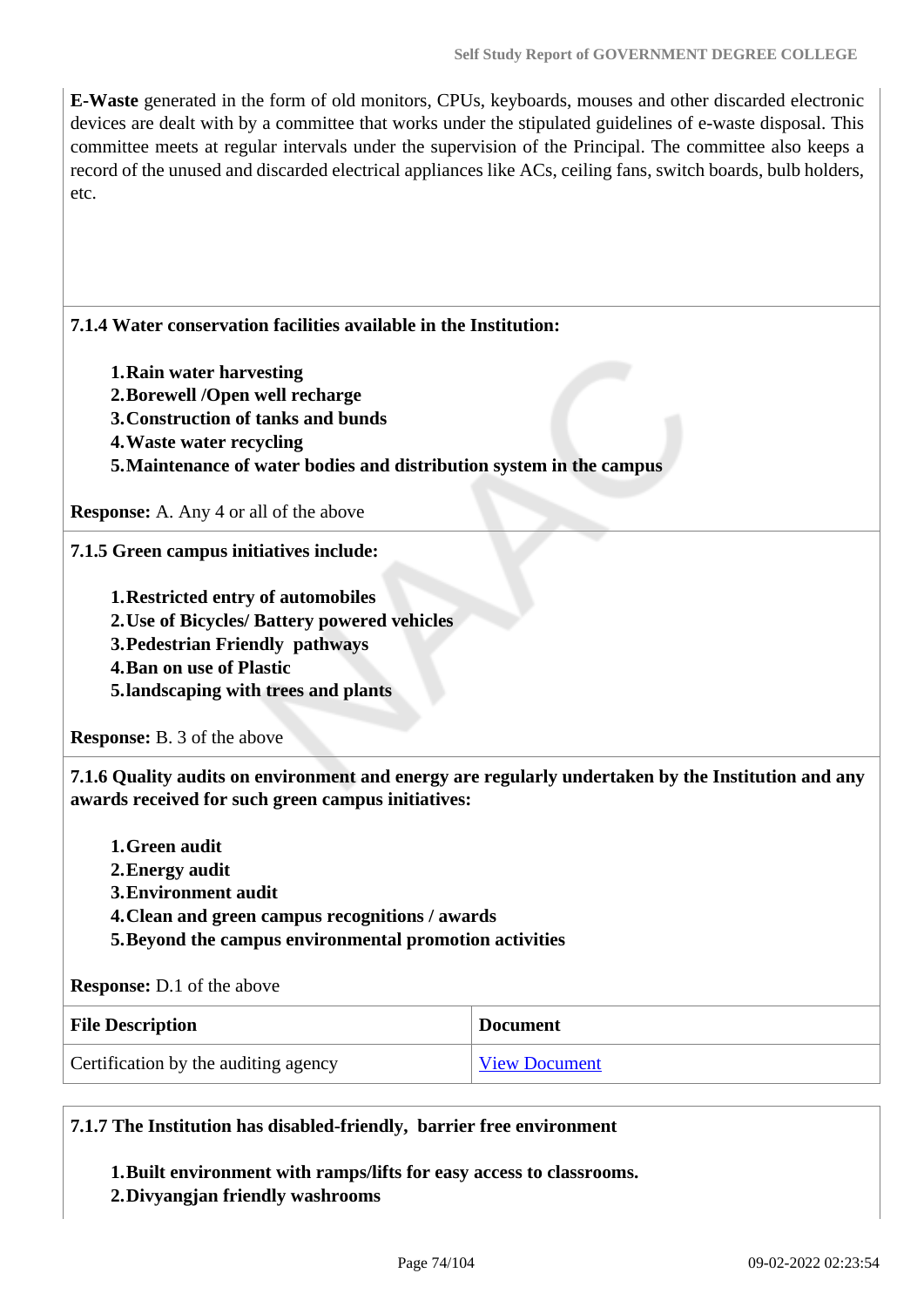- **3.Signage including tactile path, lights, display boards and signposts**
- **4.Assistive technology and facilities for Divyangjan accessible website, screen-reading software, mechanized equipment**
- **5.Provision for enquiry and information : Human assistance, reader, scribe, soft copies of reading material, screen reading**

**Response:** D.1 of the above

 **7.1.8 Describe the Institutional efforts/initiatives in providing an inclusive environment i.e., tolerance and harmony towards cultural, regional, linguistic, communal socioeconomic and other diversities (within 500 words).**

#### **Response:**

Various activities are conducted every year to provide an inclusive environment to the students. As the college is situated in a multi-religious community. The exposure to the students is varied and diverse. For the purpose of promotion of universal values and communal harmony, our college conducts programs on inter-faith harmony, tolerance, understanding and empathy towards fellow countrymen. These types of activities renew our commitment towards the heterogenous culture and its different shades. The importance of unity in diversity is emphasized.

Major festivals of India like Diwali, Holi, Ramazan, Christmas and National Festivals are celebrated with lots of joy and enthusiasm to promote tolerance and harmony towards cultural diversity. Feasts are arranged at college and gits and greeting are exchanged warm heartedly.

Regional festivals like Ugadi and Bathukamma are marked by Rangoli competitions and floral arrangements.

Linguistic and regional diversity is evident among the staff and students as various regional backgrounds are represented.

From 2016 – 17, a social action project called Agaaz-e-Baatcheet which promotes interfaith harmony was taken up by the Department of English. The students received appreciation from the sponsors Roobaroo, a Non-Profit Organization and the British Deputy High Commissioner. The project promotes inter-faith harmony and the students who were named "Youth Champions" took up the task of spreading the message of tolerance and peaceful co-existence among the people of different faiths.

Every year our students assist police as volunteers in managing devotees at the Ganesh Pandal which is popular in the state of Telangana.

Human values are recognized through the celebration of Human Values Day, Anti-Child Labour Day and guest lectures are conducted on Human Values and Professional ethics. Our institution also conducts blood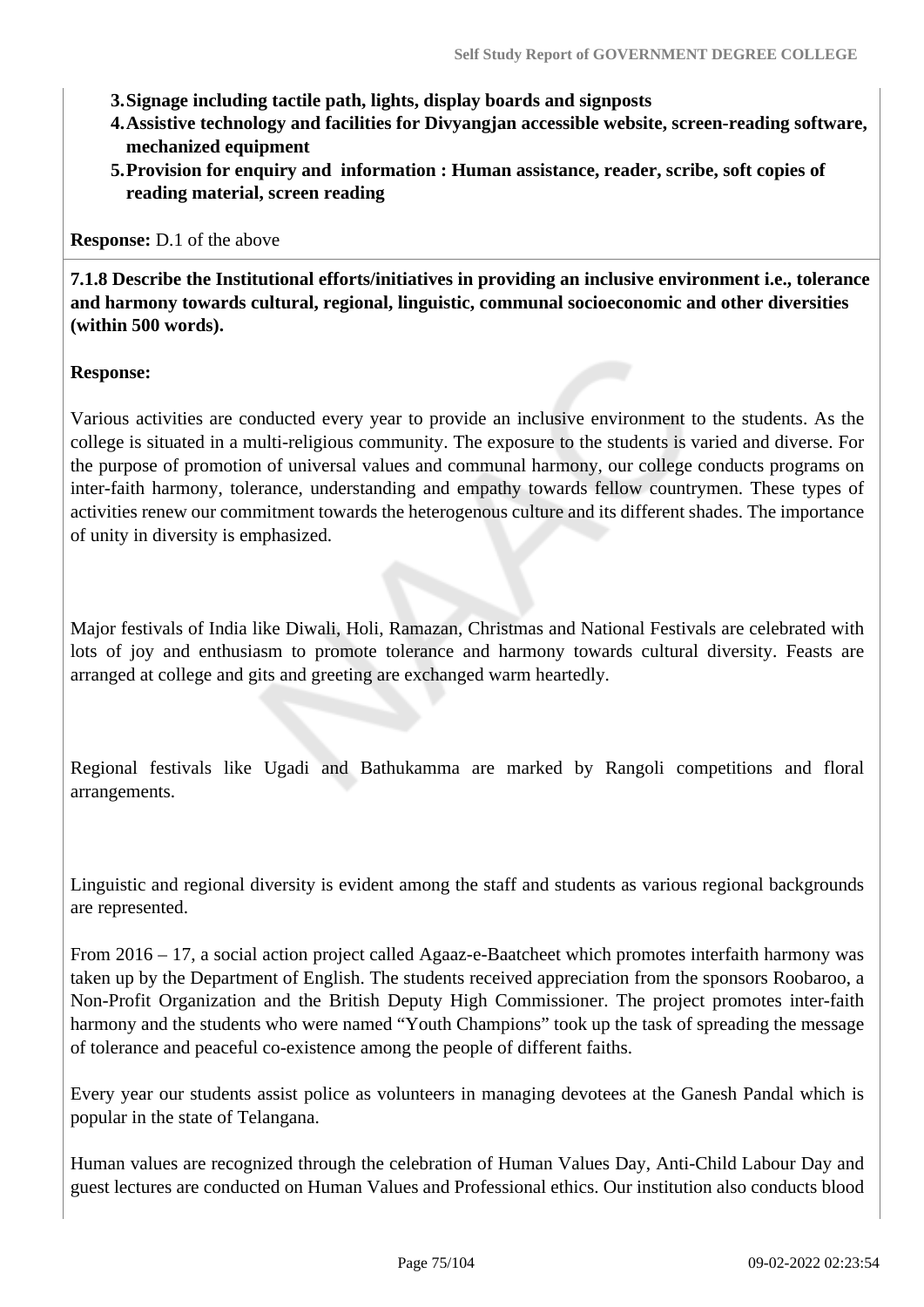donation camps every year to encourage a feeling of empathy toward other humans and promote a sense of fraternity.

Some of the staff members have volunteered to sponsor education of socio-economically weaker students who are not eligible for the scholarship provided by the State and Central Governments.

 **7.1.9 Sensitization of students and employees of the Institution to the constitutional obligations: values, rights, duties and responsibilities of citizens (within 500 words).**

#### **Response:**

The institution sensitizes the students and staff about constitutional obligations by celebrating national festivals and birth anniversaries of freedom fighters and eminent personalities.

The NCC cadets participate in Tiranga Yatara at KBR Park every year.

The Dept. of Political Science celebrates UNO Formation Day and National Integration Day every year. On the occasion of World AIDS Day rallies are taken out in Chintal Basti and Tummalavasti to spread awareness on AIDS and its prevention.

To reinforce constitutional Rights and Duties, a certificate course in Civil Liberties was conducted by the Department of Social Sciences to increase the Social Consciousness about Fundamental Rights among the students.

Every year National Voters Day is celebrated to increase awareness among the people in the surrounding localities on the importance of exercising their franchise. Electors Enrollment Interactive Session was conducted at our college by GHMC.

On the occasion of 122nd Birth Anniversary of Subhash Chandra Bose an extension lecture on "The Role of Subhash Chandra Bose in Indian Freedom Struggle" was organized.

On the occasion of the 140th Birth Anniversary of Sarojini Naidu an extension lecture was organized on the topic "The Role of Women in Indian Freedom Struggle."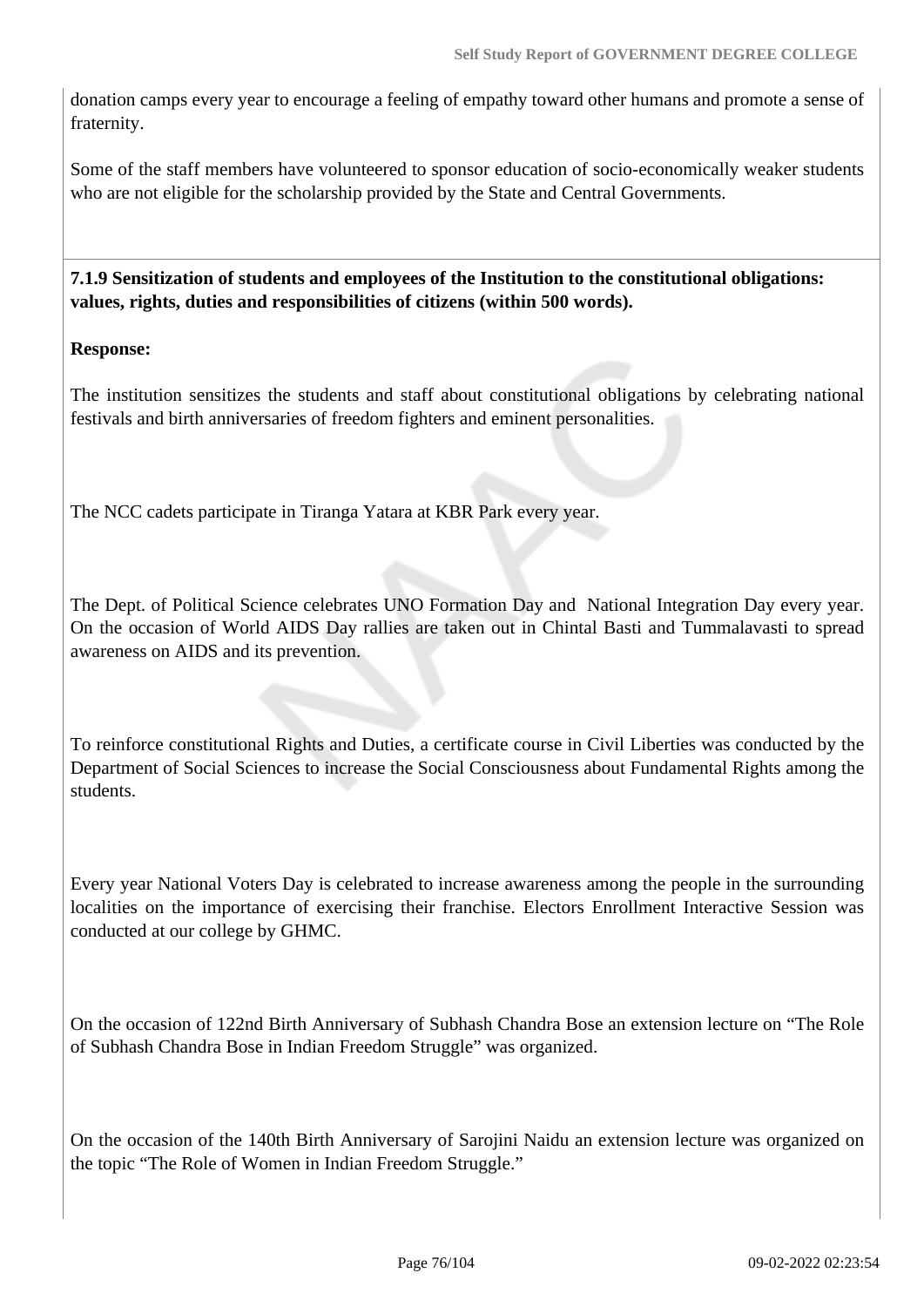Every year National Education Day is celebrated on the Birth Anniversary of Maulana Abul Kalam Azaad.

National Unity Day is celebrated on the occasion of Sardar Vallabhai Patel's birth anniversary. A pledge was administered to the staff and students reiterating commitment to maintain and protect India's unity and integrity. Similarly, National Integration day is celebrated, every year, on the occasion of the birth anniversary of Smt. Indira Gandhi.

A lecture was organized on "Relevance of Gandhian Thought" on the occasion of 150th birth anniversary of Mahatma Gandhi, to spread the message of Peace and Non-Violence. Similarly, the Birth Anniversary celebrations of Sarojini Naidu, Dr. S Radhakrishnan, Maulana Abul Kalam Azaad and Rabindranath Tagore, Pandit Jawaharlal Nehru and Chatrapati Shivaji are celebrated with great national spirit and fervour.

Leprosy Rally, Pink Ribbon Walk, World Aids Day are some of the other initiatives to promote tolerance among our students.

Blood donation camps, awareness on Education of Girl Child, Anti-Child Labour Day, Human Rights Day are also a part of the institutional efforts to provide an environment of social, regional and communal tolerance.

 **7.1.10 The Institution has a prescribed code of conduct for students, teachers, administrators and other staff and conducts periodic programmes in this regard.** 

- **1.The Code of Conduct is displayed on the website**
- **2.There is a committee to monitor adherence to the Code of Conduct**
- **3.Institution organizes professional ethics programmes for students, teachers, administrators and other staff**
- **4.Annual awareness programmes on Code of Conduct are organized**

**Response:** C. 2 of the above

 **7.1.11 Institution celebrates / organizes national and international commemorative days, events and festivals (within 500 words).**

#### **Response:**

All National festivals like Independence Day, Republic Day and Gandhi Jayanthi are celebrated with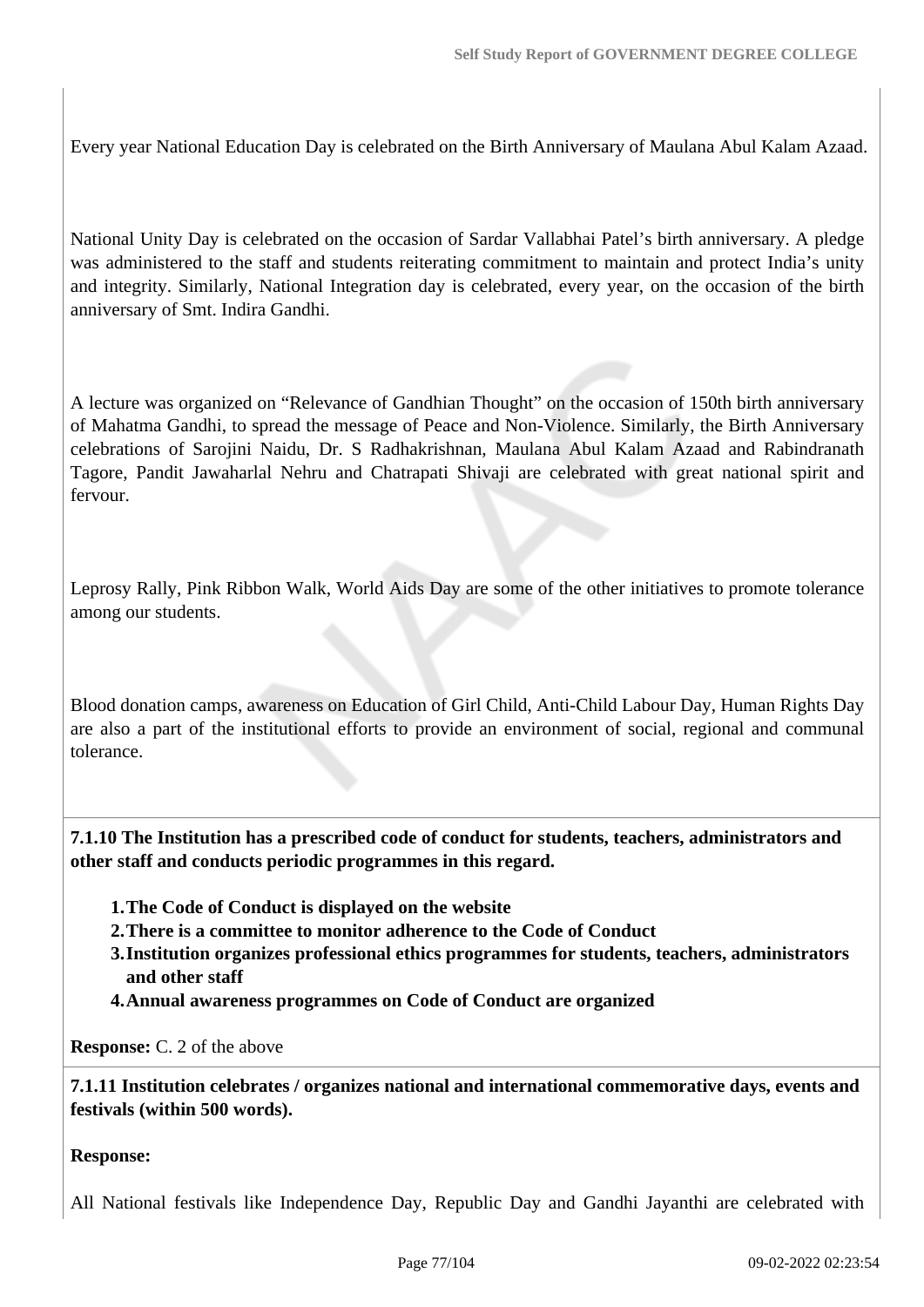enthusiasm and gaiety. The NSS and NCC cadets take up the cleaning and decoration of the campus on such occasions and the NCC parade is the highlight on these occasions.

Birth anniversaries of leaders like Lal Bahadur Shastry, Sarvepally Radhakrishnan, Jawaharlal Nehru, Sardar Vallbhai Patel, Subhash Chandra Bose, Indira Gandhi, Dr. BR Ambedkar, Maulana Abul Kalam Azaad, Saojioni Naidu and Jyotibai Phule are organized every year to instill a sense of patriotism and nationhood among the young students. A sense of historical awareness and urge to defend the mother land are instilled in the students by celebrating such events.

International Youth Day, International Yoga Day, World Earth Day, World Heritage Week, Human Rights Day, World Water Day and International Aids Day are celebrated by conducting competitions on relevant themes and inviting well-known personalities to speak and interact with the students and staff.

### **7.2 Best Practices**

 **7.2.1 Describe two best practices successfully implemented by the Institution as per NAAC format provided in the Manual.**

**Response:** 

**Best Practices – I**

#### **Empowering the students through Entrepreneurship Development Program**

#### **Objectives of the Practice:**

Our college is preferred by students who are mostly from the rural and sub-urban environment. The aim of most of these students is not only to get quality education, but also to be market ready for employment opportunities. The 'Earn while you learn' mindset has necessitated the introduction of various programmes so that the aspiring students equip themselves with the required skill.

**The Context:**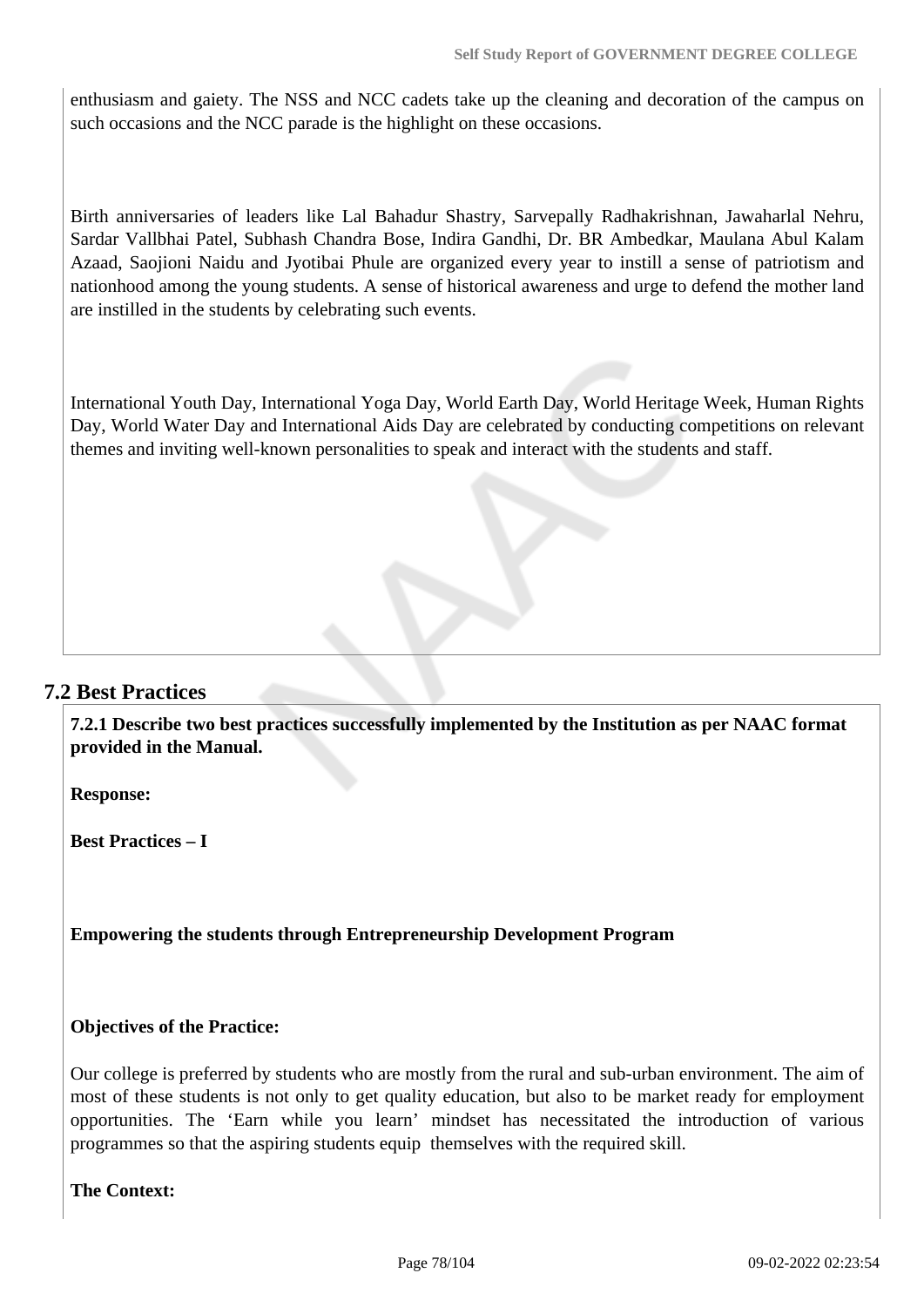After the formation of the new state of Telangana, a new programme was put into effect with fresh vigour. Telangana Skills and Knowledge centres have become a part of every Government Degree College in the new state of Telangana. The TSKC curriculum was redesigned in such a way that encourages students to be not only job seekers but also entrepreneurs to plan for start-ups.

The selection into the chosen field of work calls for good inter-personal skills, social and emotional stability and self-confidence. Our college has taken up this responsibility of empowering the students towards their career through the activities of TSKC and Entrepreneurship Development Cell (EDC). "The industrial motivational campaign and skill development programme" in 2014-15 is a step towards that direction. A workshop was conducted in association with Makro foundation to enable students to be aware of soft skills which are an integral part of the employment skills.

#### **Practice:**

A visit to the Centre for Entrepreneurship Development – An undertaking of ALEAP was organized by EDC and the Department of Commerce, where the Chairperson K Rama Devi interacted with our students at GajulaRamaram in Vikarabad. The student also witnessed the manufacture of paper cups, cardboard, chocolates, biscuits and veterinary medicines. The girl studentswere given a training of "Modular employability skills"in computer software and hardware networking in association with the Association of Lady Entrepreneurs of India (ALEI). This program was also organised by the EDC of our college in2015-16

A training programme on employability skills was conducted by Deloitte. It included an interactive session, resume writing, interview skills, team work and collaboration.

On 3rd February 2017 TSKC Day was celebrated to create awareness among the students on career opportunities, job preparedness and goal setting. In the same month, our college conducted an orientation cum awareness programme of the UNDP in association with COIGN, the implementation partner. In April an awareness program and career framework programme was conducted by the UNDP who gave valuable inputs on the importance of goal setting and various career options to achieve set goals.

In the year 2017, Microsoft training event 'Shedevelopestech' was conducted over two days. In the top 5 winning teams, 8 of our girl students received appreciation for designing a solution for a real time problem. In August, a team from India Development Foundation Gurgaon, a sponsor of UNDP DISHA Programme visited the college for inspection and interaction with the TSKC. This was followed by training of trainers (TOT) programme on 30th August for training TSKC coordinators and mentors of various colleges of Hyderabad region. In September we invited Venkat Subbaiah, Clinical Psychologist, Government Hospital Erragadda for a lively interaction session on mental health and personality development. In November, an awareness programme on competitive examinations was conducted in coordination with TIME institute Hyderabad. In December 2017, a National Symposium on 'Career Development and Public Policy' was organized which was sponsored by DRC, Hyderabad District.

In August 2018, Dr.Sundara Murthy, Academic Officer, CCE, gave a brief introduction about various Central Universities offering PG and integrated PhD programmes in Sciences and Arts. Other organizations like Gilette, Sakshi media group, Hire Me, ICICI , Academy of Skills and Magic Bus conducted programmes for skill enhancement. On the directions from CCE, our college selected 20 girl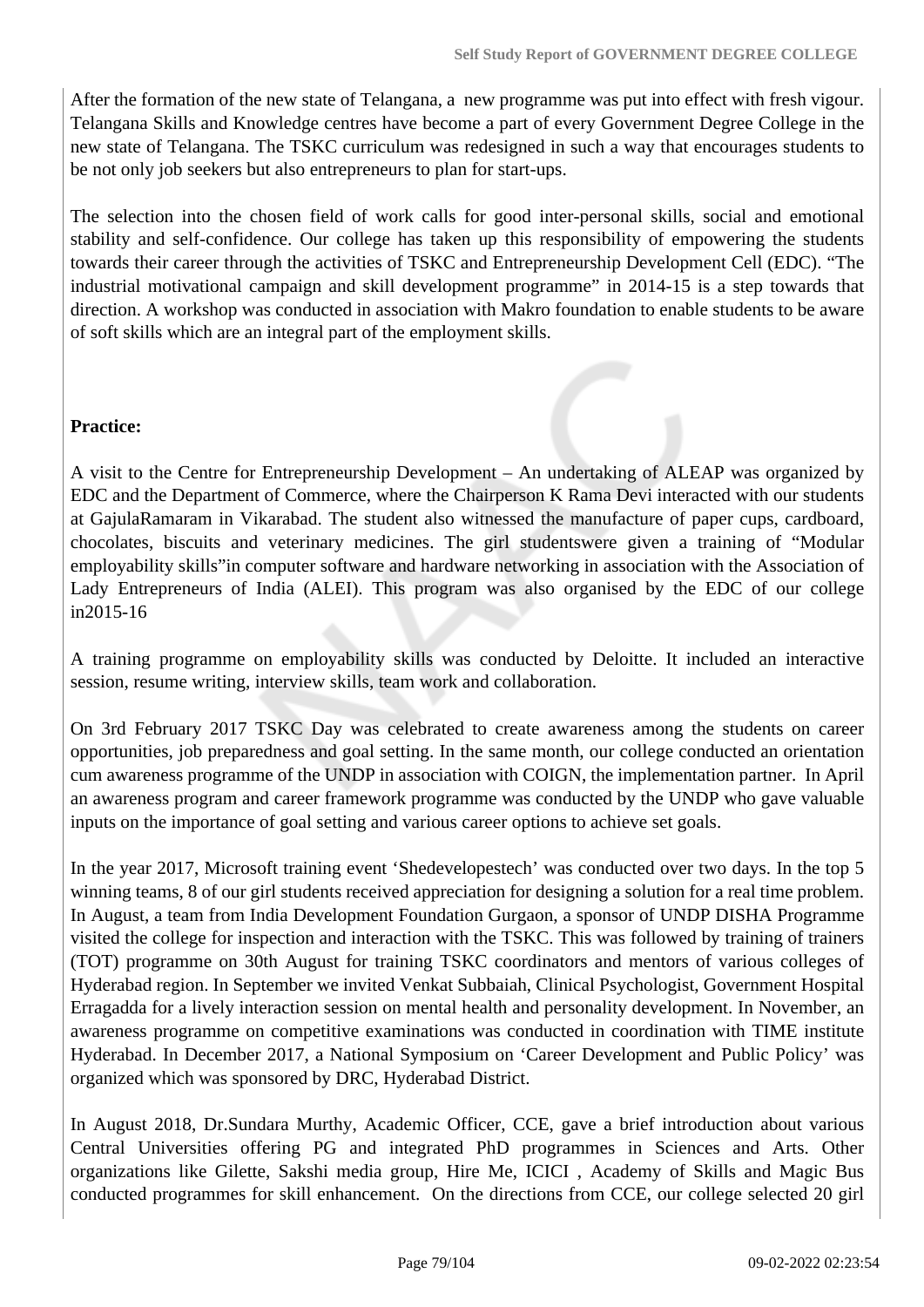students for entrepreneurship and innovation programme. This training programme was designed in collaboration with the University of California Berkley, USA. 17 of our students were short listed for the training programme.

The highlight of 2019 was the signing of MOU between CCE and Nandi Foundation. The objective of this Programme was to impart skill development to under privileged youth and enhance employability skills among them. As a part of this programme, Mahindra Pride classroom conducted training programme in the college for the final semester students. MSDE (Ministry of Skill Development and Enterpreneurship) through Pradhanmantri Kaushal Kendra (PMKK) conducted counselling and enrolment sessions in the college. On behalf of PMKK, SynchroServe Global Solutions Private Limited conducted a seminar on National Career Counselling in collaboration with National Skill Development Corporation (NSDC). A student registration drive was taken up on Skill India Mobile App through which 186 students got themselves registered to receive notifications on jobs and training programmes through registered mobile numbers. Our college also organized online coaching classes for various competitive exams under Nagar Kurnool Mission from March 2019. The resource person was Shri. Yedukondalu, DSP, Excise Department. About 50 students from our college attended the online classes every day from 5:00 – 7:00 PM.

The academic year 2019-20 started with an Orientation programme on TASK on 17th August 2019. The Telangana Employment Exchange in collaboration with CCE conducted an orientation programme mentored by Darahas and Sivam regarding the installation and usage of Digital Employment Exchange of Telanagana (DEET) app in their phones. This programme enabled the students in the job search according to the nature of requirement. To make the students mentally tough for the challenges of the job market, an extension lecture by renowned psychologist, Dr. K Laxman was organized at our college. To expose students to real time industry experience our college organized a field trip to Infosys campus, Pocharam. Here, Mr. Gangadhar, HR Manager of Infosys explained the recruitment procedures of their company. To orient students towards Armed Forces TASK organized an orientation programme on Army Skills to our NCC cadets. Col. Sampath Kumar addressed the students and explained the various skills required to join the Indian Army. A 2-day programme on 21st Century skill was organized by TSKC in Leadership qualities, Motivation, Time Management and Business Etiquette. Student Talent Enhancement Programme (STEP) was organized through webinar by TSKC. Dr. K Satya Prasad enlightened the students on the importance of Goal Setting in Life.

The Entrepreneur Development Cell (EDC) has taken major initiatives to promote the concept of "Learn and Earn" among our students and its activities are eagerly looked forward to. In the last five years many students have successfully completed Online courses like Java, C language, RDBMS, SQL, C&C++, and Python from IIT Bombay under MOOC's.

#### **Evidence of success:**

The various programmes conducted throughout the year havebeen of remarkable help to the aspiring students.

The "Labour pool", an innovative student project that was presented in Inter-collegiate Entrepreneurship competition at Swami Vivekananda GDC won the 1st prize in April 2019. This project presented innovative solutions to the Labour market in linking the employee and the employer. The winning team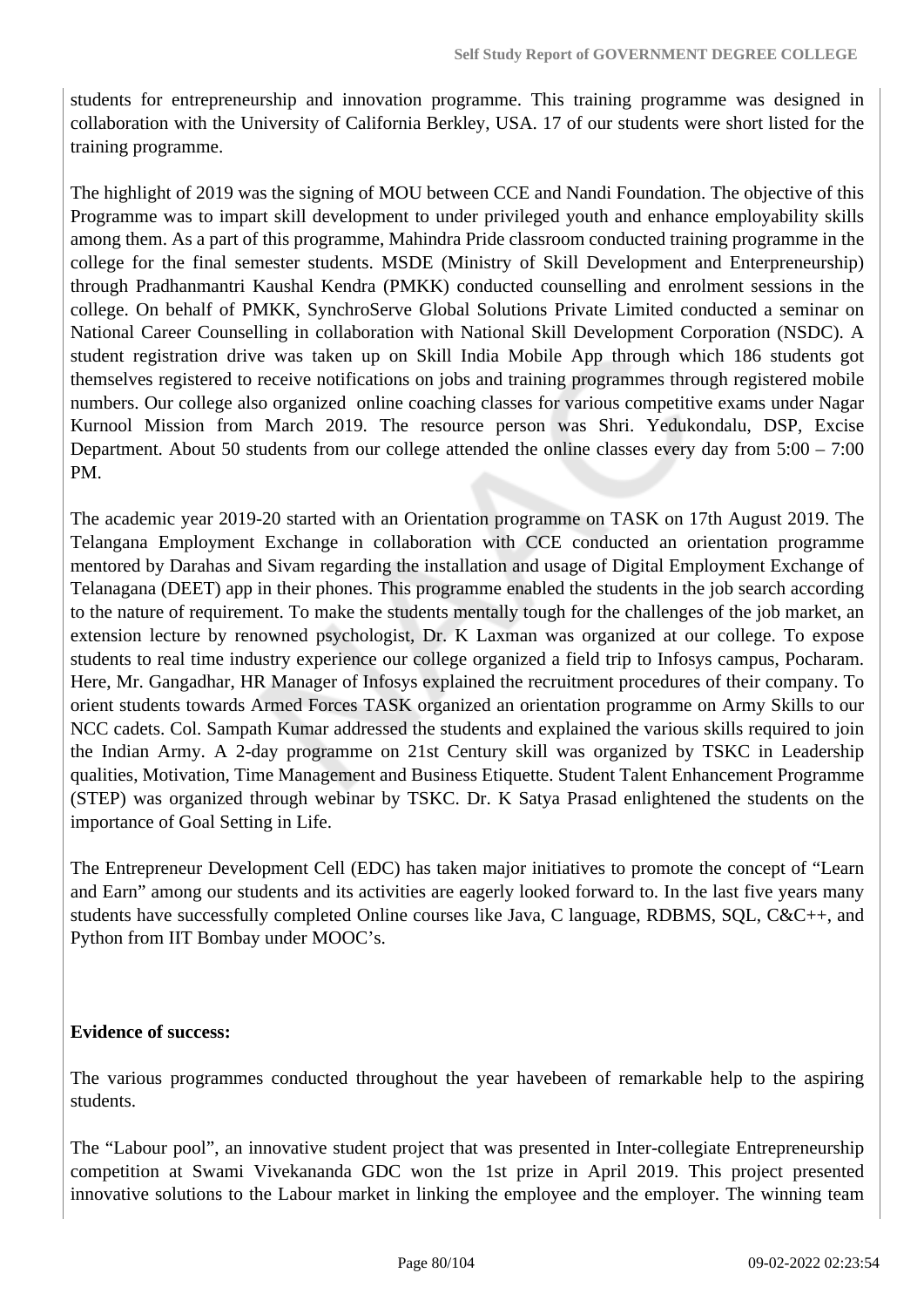was invited to be a part of T-hub by the government of Telangana state.

The organisations that coordinated the training and placements range from Banks to I.T solution companies. Many students from our institution were placed in organizations like LAVA mobiles, SWIGGY, ICICI Academy of skills, IDPS, IKYA , RBL Ratnaka Bank, Karvy, Ducati , BLUE ocean, Ariston pharmacy etc.

Apart from the formal employment statistics there are innumerable self-employed students. Their success stories are an inspiration to the others who enthusiastically participate in the entrepreneurship development programmes conducted at our institution.

#### **Problems encountered and resources required**

The infra-structure in the college is sufficient to run the classes of BA, BSC, BBA and BCOM in shift system. When the placement and training session are to be organised, a spacious and well-lit seminar hall with bigger seating capacity would be of immense value.

The awareness among students is also very low. There is anurgent need to increase the exposure of the students towards the opportunities and Employment schemes of the central and state government.

 Our college invited Deeksha project and IBT to organise an orientation programme on "How to achieve a government job". A mental ability test was administered to the students and selected students were offered free coaching at Deeksha competitive coaching centre to crack the eligibility exams for government jobs.

#### **BEST PRACTICE-II**

#### **GREEN INITIATIVES**

#### **Objectives of the practice:**

The Osmania University has initiated some fruitful steps to involve the student community in the fight for clean environment by modifying the curriculum at UG level.

#### **The context:**

The college is well aware of the need to make environment an important part of student's daily life. With the growing pollutionand utter disregard for mother Earth, there is an urgent need to stress on knowledge about various kinds of pollution that are threatening to eclipse the life on this Earth.

To address this burning problem, the introduction of environmental studies as compulsory paper for 100 marks is a welcome step. It includes topics like Eco system, Bio diversity and threats to Bio-diversity, Renewable and non-Renewable resources and water conservation studies. It also includes units on environmental pollution, measures to combat, varies types of pollution, global issues and legislation regarding wild life problem. The paper also has information about Forest Act, Water Act, Air Act and Wild Life Protection Act. Matters of human rights, women and child welfare and the role of pond eco system and forest eco system. All these topics help students to recognize the challenges and understand the extent of environmental degradation.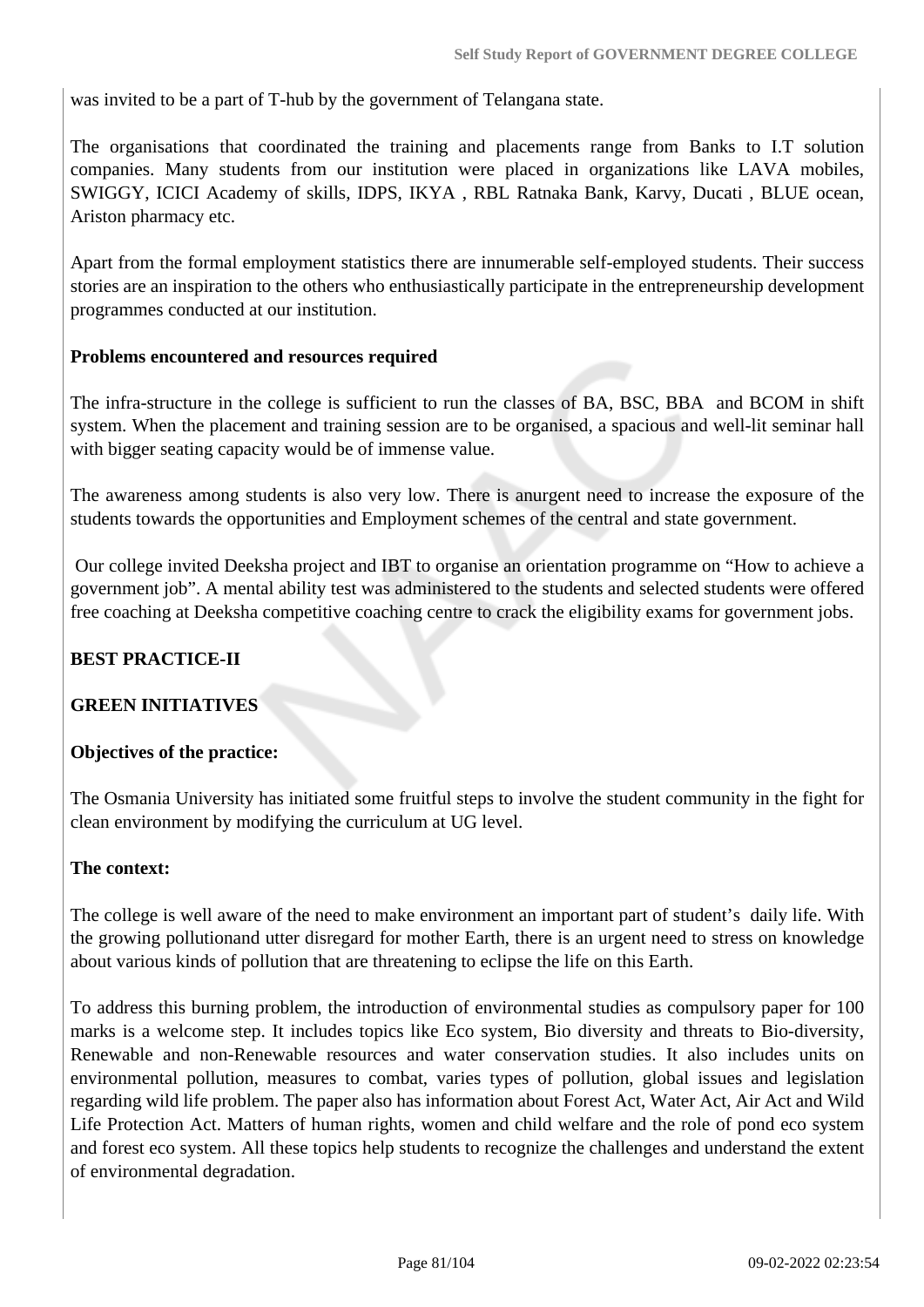The localities neighbouring our college are bustling market places which are inhabited by the families of lower income groups. It is situated in multi-religious, multi-cultural environment. Hence our students need to educate the residents about the various initiatives of the government like Swach Bharat Abhiyan which is promoted by our NCC and NSS volunteers, through rallies and the clean and green initiatives that were also taken up with the involvement of the local residents.

#### **Practice:**

Under the banner of SwachBharat-Aarogya Bharat our NSS units I & II volunteers and NCC Cadets undertook a cleaning programme at Mahatma Gandhi Bus Station, Imliban, Hyderabad. More than 60 Cadets participated in SwachtaPakhwada . In April 2019, Volunteering work was taken up at the Neknampur Lake located near Golconda Fort in coordination with an NGO ' Dhruvansh' for cleaning up of the surroundings."Vana Bharathi – Jana Bharathi"- a clean-up programme saw 60 NSS volunteers participating on 12th August 2016

Student awareness rallies are taken up every year on the occasion of Telanganaku Haritha Haram. To increase the student enthusiasm in forestry related jobs, Forest Rangers Orientation Workshop at TSFA-CAFE was attended by 20 of our students. As a part of the Malaria Prevention exercise, Bhagya Committee conducted a programme on Awareness on MosquitosandDiseases caused by them. This practice enabled the students to educate themselves about the dos and don'ts of Malaria eradication. This is followed by Swatch Bharat- Arogya Bharat programme. To focus attention on clean and green campus, Ms. Radhika Deputy Commissioner –GHMC visited the college under SwachSarwekshan drive. Our Green campus clean up, Plastic free campus programmes are often very successful in bringing the environmental issues to the students that they may have to address in the future. In 2019-2020 Telanganaku Haritha Haram was organised twice. The guests were Smt. Leela Laxma Reddy, Chairperson, Council for Green Revolution and Smt. P. Vijaya Reddy. A Plantation programme, Campus cleaning, Waste to best are some of the events organised in this year.

The yearly field trip to the Horticulture exhibition at Necklace Road organised by Telangana State Horticulture department is a popular event for the students and staff. This visit reignites the passion to grow more plants and enjoy their bounty

#### **Evidence of success:**

The eco-club inculcates the environment friendly habits in students like stopping degradation of nature, awareness of plant life, conservation of nature and empathy towards all living beings on this Earth. It motivates the students to keep these surroundings clean and green by planting trees and making judicious use of water. In view of this an ECO-FEST is organised in August every year on "Environmental Protection-Water Management and Waste Management" where students participate in painting, slogan writing and poster designing competition. Tree plantation is also undertaken in and around college campus that coincides with Haritha Haram. On the occasion of Vanamahostav, massive distribution programme of saplings is conducted every year. In the year 2016, National Intensive cleanliness campaign was conducted and the tradition continues under the title of Swach Bharat Abhiyan.

 The Bio-diversity conservation centre at the college is a thriving example of the success of eco-club activities to promote green initiatives. The vermicomposting pit, rainwater harvesting pits are fully active and their functioning is monitored by the students regularly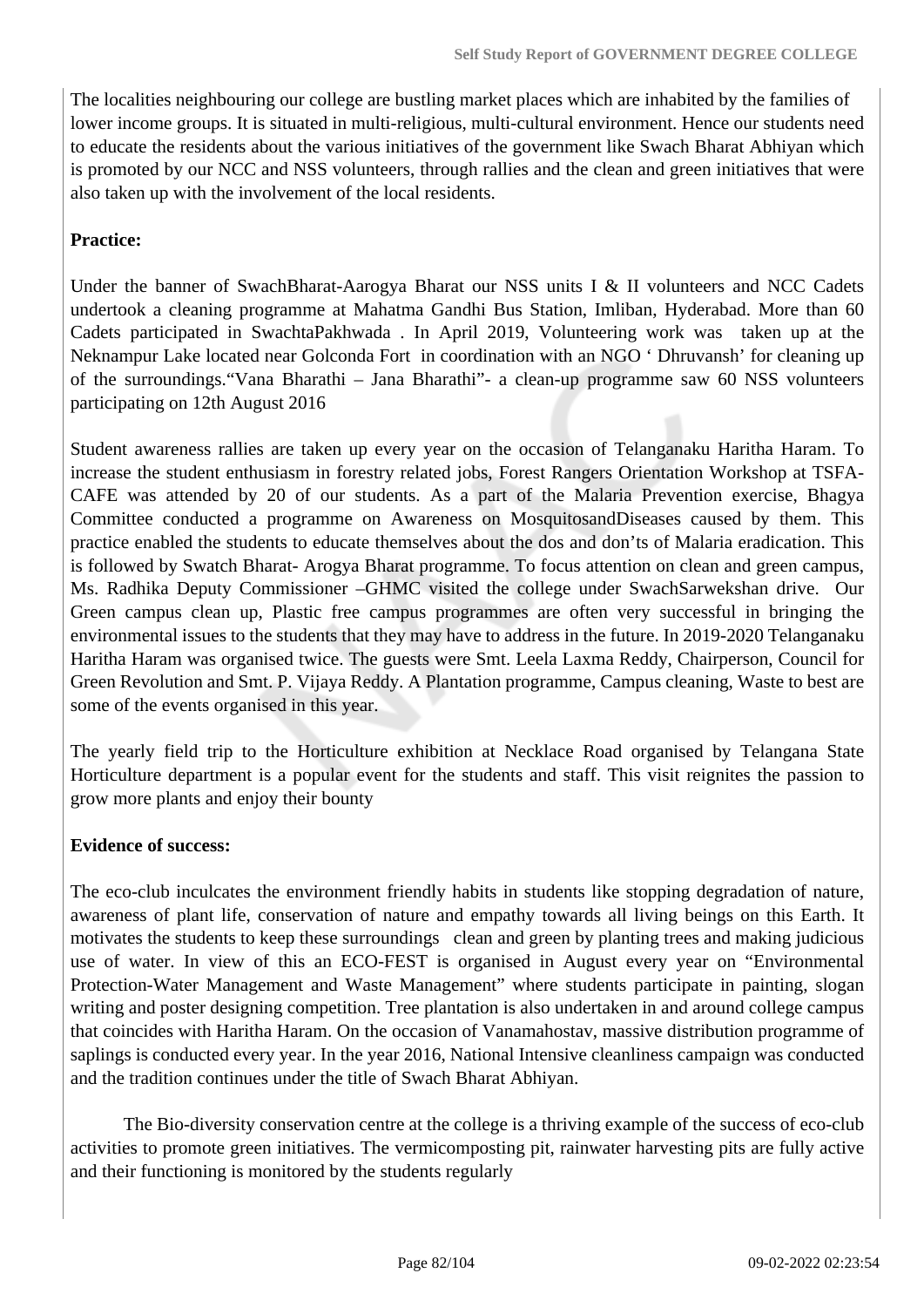An exhibition titled "Waste to Best" was organised by Eco-club and Women's empowerment cell (WEC) with the theme Reduce Reuse and Recycle to conserve environment. It attracted good response from the students who presented varied models from the waste which were reusable items again. The best entries won awards that were given away by the Principal.

 Our students were a part of the "Herbarium Techniques" workshop where they had a hands-on experience on techniques to be adopted for Herbarium up keep. Another workshop on "Mushroom Cultivation" was a big success. It attracted 80 students who learnt preparation of spawn, incubation and fruiting of the mushrooms. This programme also is an initiative in Entrepreneurship Development Programme.

 The department of Botany and Eco-club assigned a study project to the Botany students on the topic documentation of "existing flora in our campus ". In this connection, Dr. J. Swamy , Scientist B from Botanical Survey of India (BSI) visited our college to help identify the existing flora. This created a huge amount of interest in the students towards plant life. Later interested students continued to carry on the study and completed a student study project in the topic "A study and documentation of the flora existing in the campus of Government Degree College, Khairatabad" and submitted it on the 24th November 2017. In the next year the department of botany decided to generate QR codes with the help from computer department for the identified and documented plants of the campus. The QR codes generate information about the plants including its scientific names, vernacular name, family and uses. In 2019-20 this practice was further expanded to include the documentation and identification of the plants and trees of the surrounding areas within ChintalBasti zone.In 2020-2021, it expanded to include the documentation of flora in Khairatabad GHMC circle.

#### **Problems encountered and resources required:**

 The college is situated on the sprawling 3-acre campus. Hence, the Green Initiative is undertaken without any major problems. The medicinal plants in the Bio-Diversity centre of the college wither away and die during peak summer days and need to be replanted every year during June and July. The college proposes to install a Green House in the bio-diversity centre so that these delicate medicinal plants can survive the Summers.

| <b>File Description</b>                      | <b>Document</b>      |
|----------------------------------------------|----------------------|
| Best practices in the Institutional web site | <b>View Document</b> |

### **7.3 Institutional Distinctiveness**

 **7.3.1 Portray the performance of the Institution in one area distinctive to its priority and thrust within 1000 words**

#### **Response:**

Our institution prides itself in being the top priority of the students aspiring to be a part of the NCC. The National Cadet Corps - NCC in India was conceptualised and raised before independence to groom the youth, nurture and channelize their energy towards nation building.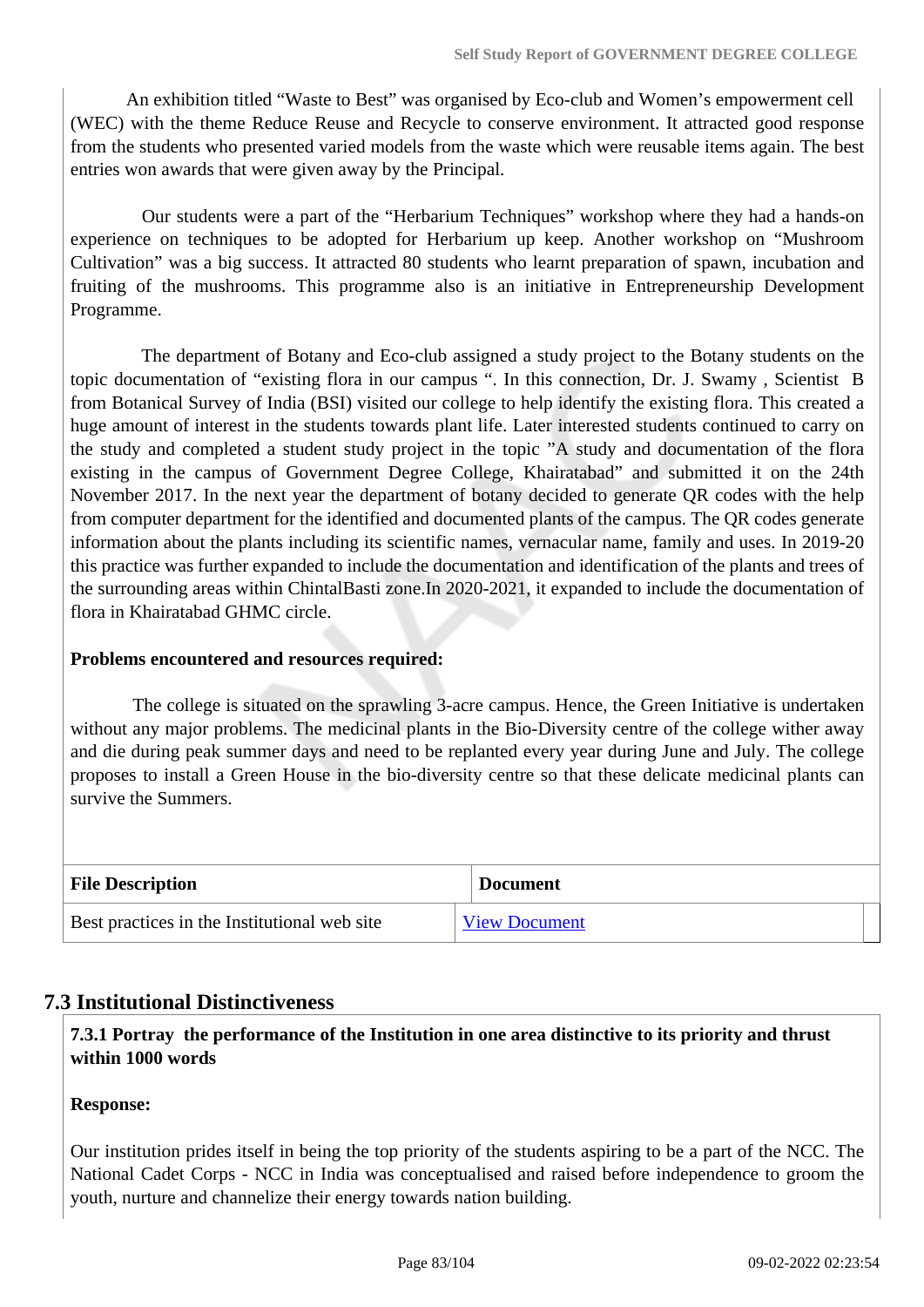The NCC at our college started in 1973 as 1(A), BN 2/, Co Y. Every Saturday, parade is conducted. The parade helps cadets to correct their posture, improve their health, build confidence and makes them committed and competent leaders. The various social service and community development programmes under taken by our NCC cadets are a proof of their commitment to the cause of selfless service.

The NCC cadets along with NSS volunteers are the shining example of the distinctive character of our institution. They actively participate in activities of social relevance. Constitutional obligations, values, rights, duties and responsibility of citizens. They are the torch bearers of the society which is based on tolerance and harmony, compassion towards cultural, regional, linguistic, communal, socio-economic and religious diversities.

The activities of NCC include participation in National Youth Day rally, Voter Awareness rally, NCC day, National Unity Day, International Youth Day, International Yoga Day and World Earth Day. They also participate in World Heritage Week, Rashtriya Ekta Divas, Swach Bharat- Aarogya Bharat, International Aids Day , Anti-Child Labour day, World Water Day and Human Rights Day. Apart from participation in the above mentioned programmes, the NCC cadets organize and contribute towards restoration of ponds, mass tree plantation, pink ribbon walk, Swach Bharath Abhiyan, campus cleaning, Rashtriya Ekta Divas, and State Youth Festival.

To commemorate the lives of our great leaders, 150th birth anniversary of Mahatma Gandhi was celebrated on the topic "The relevance of Gandhian Philosophy." Similarly National Education Day, National Unity Day, National Integration Day, Independence Day, Republic Day are organized and celebrated every year.

The NCC cadets are also part of development programme at Swami Vivekananda Institute for Human Excellence. They also took up enrolment of voters as a part of GHMC interactive session on voter awareness. The cadets educate the population in the environs of the college through Health awareness programmes on Leprosy, AIDS and Swine Flu through rallies.

As a part of Institutional Social Responsibility (ISR) our NCC cadets also undertake community service, every year, through Blood Donation Camps and participation in Medical Camps at Secunderabad Army Hospital. Swach Bharat Campaign, Telangana Ku Harita Haram, Neknampur Lake clean-up, Campus cleaning, Plastic free campus, Swachta Pakwada are some other initiatives of NCC cadets have promoted community welfare measures and encourage inclusiveness.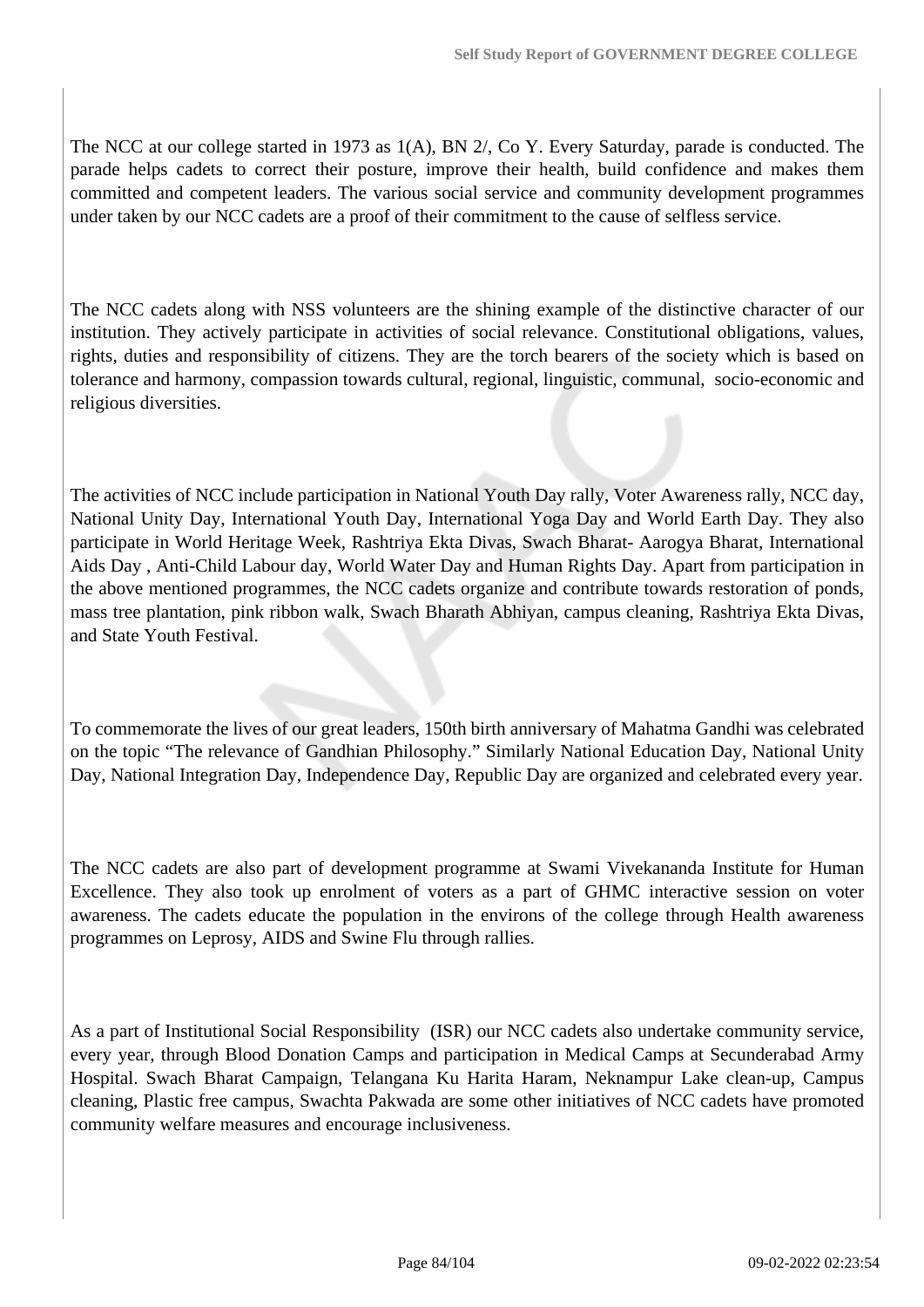World Water day, Human rights day, are also marked by events that attract speakers from specialized fields to focus on the significance of the day. Azadi-70 Yaad Karo Qurbani, Surgical Strikes anniversary and the collection of donations amounting to Rs. 1,60,000 for the Phulwama Martyrs have proved the commitment of our NCC cadets towards their nation.

The sports and games are taken up enthusiastically by our cadets. The NCC cadets won awards in Rifle shooting, Rock Climbing, Mountaineering, and other NCC sports events. The participation of Cadet V Anil in The Republic Day Parade, New Delhi is a matter of pride.

In the last 5 years three of our NCC cadets secured jobs in the Indian Army and are placed in various outposts.

To sum it all up, NCC is a force to reckon with having 200 cadets in all out of which 30% of the enrolment is reserved for girls. It is ably guided by our NCC officer Lt. Col. Dr. P. Vijaya who was honoured as the best NCC officer at State Level Yuvatharangham Competitions in 2019. NCC has added a distinctive uniqueness to our Institution that lays thrust on "Kriya Siddhi Sathyein Bhavathi".

| <b>File Description</b>                      | <b>Document</b>      |
|----------------------------------------------|----------------------|
| Appropriate web in the Institutional website | <b>View Document</b> |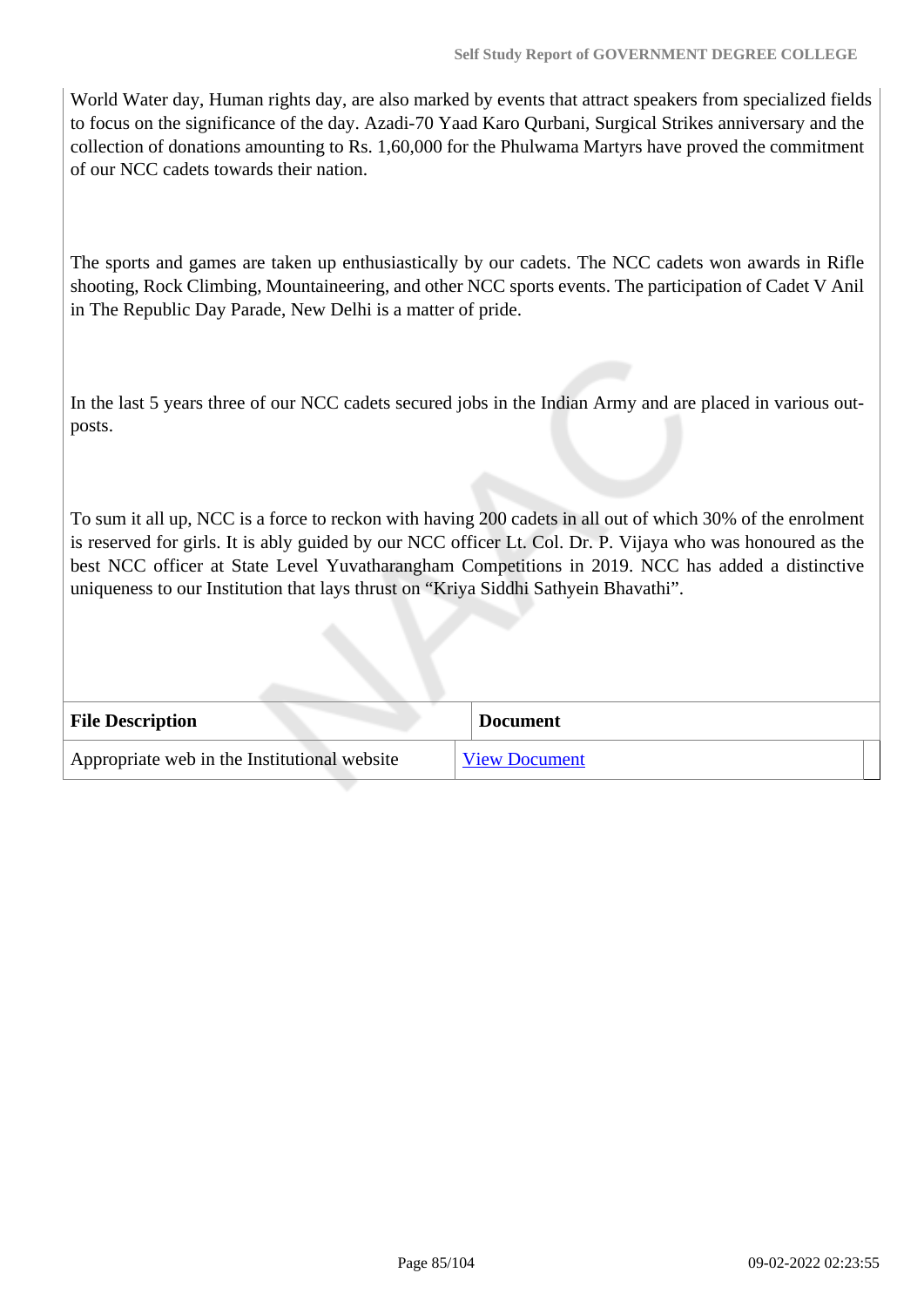# **5. CONCLUSION**

## **Additional Information :**

1. **Student Support Courses:** As many students are from rural mileu more courses to remove fear psychosis regrading communicationa nd ICT skills have to be developed. some courses are already incorporated.

**2. Student as Teacher Activity** -to strengthen their teaching ability students are encouraged to particpate in Student Teaching Programmes. Our students also give live presentations on MANA TV T-SAT NIPUNA.

**3. Literary skills enhanced:** Students are encouraged to participate in Litewrary and cultural events. Our student Ms. Sahithya of ANZC got State level award in Essay writing competition and maintaining her own blog and yout tube channel.

**4. NCC/NSS - activities encouraged:** There are 2 NCC batallions and 2 NSS units which invloved many students. Open area can accommodate even one more batallion.

**5. Enhancement of ICT facilities/Infrastructure:** Through RUSA funds ICT facilities was enhanced making students IT enabled learning. MP, MLA and RUSA funds has given an improvment in escalating additional classrooms.

# **Concluding Remarks :**

Future Vision

The college aims to take up the following initiatives in near future for upholding the quality culture.

- 1. To introduce more courses to develop skills, personality and proactiviely adjusting to changing scenarios.
- 2. to encourage students to create You Tube study videos.
- 3. To use remaining RUSA funds of 1.3 crores for development.
- 4. To organize more conferences, symposia and workshops.
- 5. To promote research activity among students.
- 6. To make courts of games and sports and a special gym to acommodate more students.
- 7. To increase number of PhD's and articles and Journals.
- 8. Online internal exams and online feedback to save paper.
- 9. To encourage staff to take up minor and major research projects and focus on Consultancy and Extension.
- 10. To start Incubation centre for budding entrepreneurs and find sponsors for seed money.
- 11. To hire a trainer fort dance and music.
- 12. To encourage creative skills of students such as art, painting.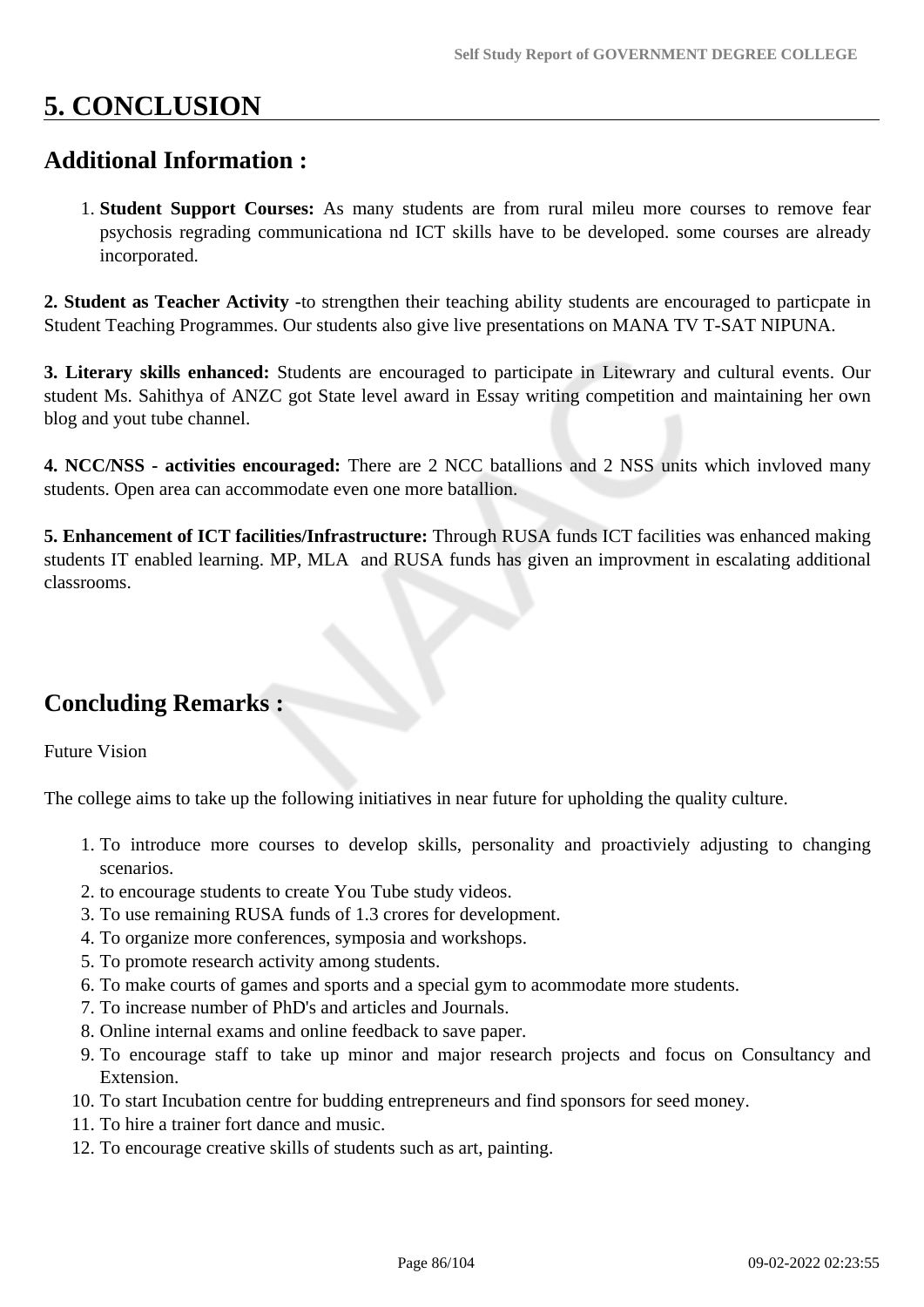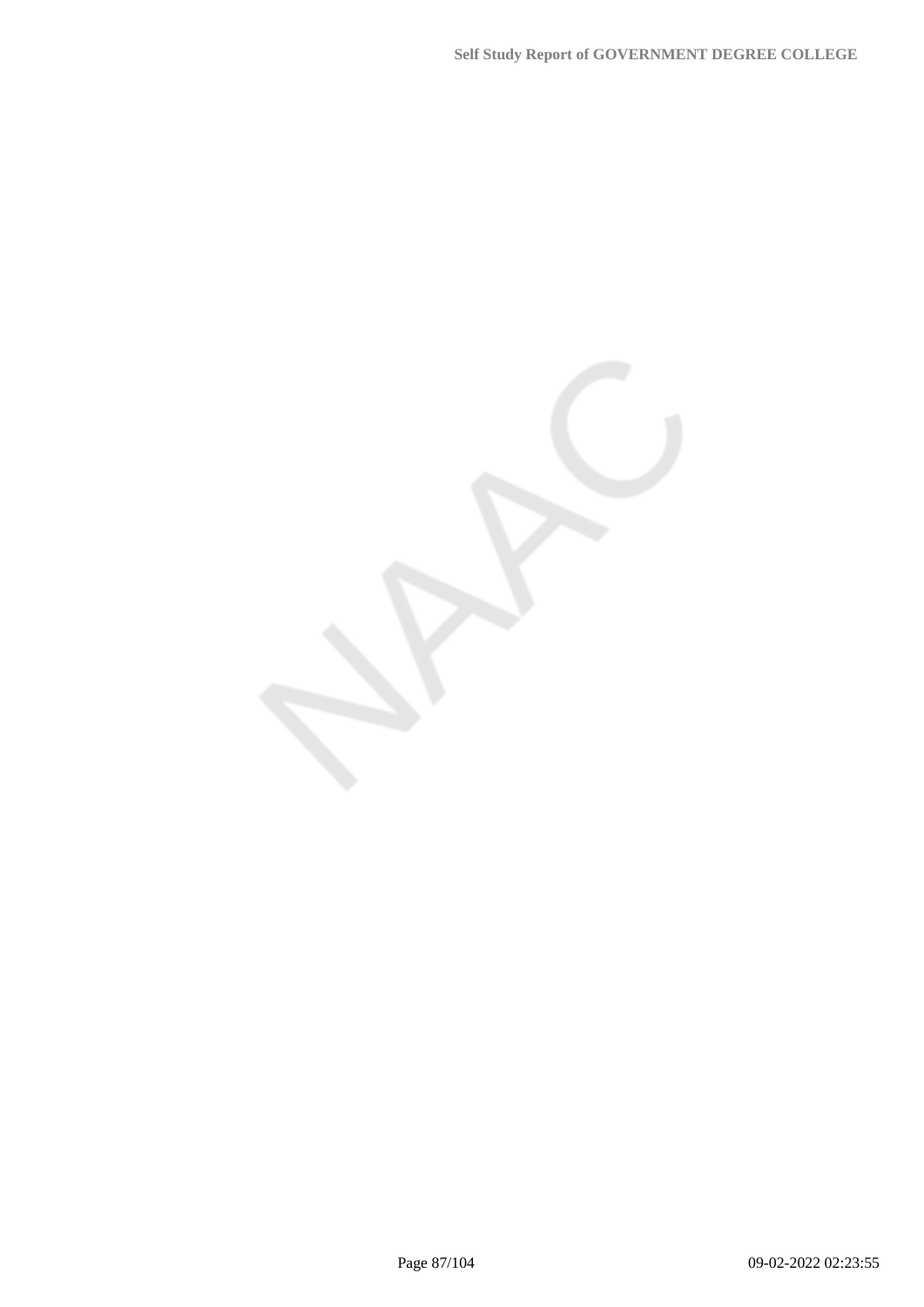# **6.ANNEXURE**

## **1.Metrics Level Deviations**

| 1.2.1 | Metric ID Sub Questions and Answers before and after DVV Verification<br>Percentage of Programmes in which Choice Based Credit System (CBCS)/ elective<br>course system has been implemented                                                    |                                                                                                                     |                                |                                            |         |         |                                                                                                                                                                                                                                                                                                 |  |  |  |  |
|-------|-------------------------------------------------------------------------------------------------------------------------------------------------------------------------------------------------------------------------------------------------|---------------------------------------------------------------------------------------------------------------------|--------------------------------|--------------------------------------------|---------|---------|-------------------------------------------------------------------------------------------------------------------------------------------------------------------------------------------------------------------------------------------------------------------------------------------------|--|--|--|--|
|       |                                                                                                                                                                                                                                                 |                                                                                                                     |                                |                                            |         |         |                                                                                                                                                                                                                                                                                                 |  |  |  |  |
|       | 1.2.1.1. Number of Programmes in which CBCS/ Elective course system implemented.<br>Answer before DVV Verification : 5<br>Answer after DVV Verification: 4<br>Remark : As per clarification documents provided by HEI, DVV input is recommended |                                                                                                                     |                                |                                            |         |         |                                                                                                                                                                                                                                                                                                 |  |  |  |  |
|       | accordingly                                                                                                                                                                                                                                     |                                                                                                                     |                                |                                            |         |         |                                                                                                                                                                                                                                                                                                 |  |  |  |  |
| 1.2.2 |                                                                                                                                                                                                                                                 |                                                                                                                     |                                |                                            |         |         | Number of Add on /Certificate programs offered during the last five years                                                                                                                                                                                                                       |  |  |  |  |
|       |                                                                                                                                                                                                                                                 | 2019-20                                                                                                             | 2018-19                        | Answer before DVV Verification:<br>2017-18 | 2016-17 | 2015-16 | 1.2.2.1. How many Add on /Certificate programs are offered within the last 5 years.                                                                                                                                                                                                             |  |  |  |  |
|       |                                                                                                                                                                                                                                                 |                                                                                                                     |                                |                                            |         |         |                                                                                                                                                                                                                                                                                                 |  |  |  |  |
|       |                                                                                                                                                                                                                                                 | 22                                                                                                                  | 22                             | 21                                         | 21      | 22      |                                                                                                                                                                                                                                                                                                 |  |  |  |  |
|       | <b>Answer After DVV Verification:</b>                                                                                                                                                                                                           |                                                                                                                     |                                |                                            |         |         |                                                                                                                                                                                                                                                                                                 |  |  |  |  |
|       |                                                                                                                                                                                                                                                 | 2019-20                                                                                                             | 2018-19                        | $2017 - 18$                                | 2016-17 | 2015-16 |                                                                                                                                                                                                                                                                                                 |  |  |  |  |
|       |                                                                                                                                                                                                                                                 | 14                                                                                                                  | 16                             | 11                                         | 9       | 8       |                                                                                                                                                                                                                                                                                                 |  |  |  |  |
| 1.2.3 |                                                                                                                                                                                                                                                 | which seems to be not covered under regular university curriculum.<br>number of students during the last five years |                                |                                            |         |         | Remark : 1.HEI has not provided any supporting to support the claim. 2. DVV recommended<br>input is based on considering only the certificate/add-on programs mentioned in the prescribed format<br>Average percentage of students enrolled in Certificate/Add-on programs as against the total |  |  |  |  |
|       |                                                                                                                                                                                                                                                 | wise during last five years                                                                                         |                                | Answer before DVV Verification:            |         |         | 1.2.3.1. Number of students enrolled in subject related Certificate or Add-on programs year                                                                                                                                                                                                     |  |  |  |  |
|       |                                                                                                                                                                                                                                                 | 2019-20                                                                                                             | 2018-19                        | 2017-18                                    | 2016-17 | 2015-16 |                                                                                                                                                                                                                                                                                                 |  |  |  |  |
|       |                                                                                                                                                                                                                                                 | 1055                                                                                                                | 645                            | 533                                        | 566     | 544     |                                                                                                                                                                                                                                                                                                 |  |  |  |  |
|       |                                                                                                                                                                                                                                                 |                                                                                                                     | Answer After DVV Verification: |                                            |         |         |                                                                                                                                                                                                                                                                                                 |  |  |  |  |
|       |                                                                                                                                                                                                                                                 | 2019-20                                                                                                             | 2018-19                        | 2017-18                                    | 2016-17 | 2015-16 |                                                                                                                                                                                                                                                                                                 |  |  |  |  |
|       |                                                                                                                                                                                                                                                 | 381                                                                                                                 | 416                            | 257                                        | 141     | 175     |                                                                                                                                                                                                                                                                                                 |  |  |  |  |
|       |                                                                                                                                                                                                                                                 |                                                                                                                     |                                |                                            |         |         |                                                                                                                                                                                                                                                                                                 |  |  |  |  |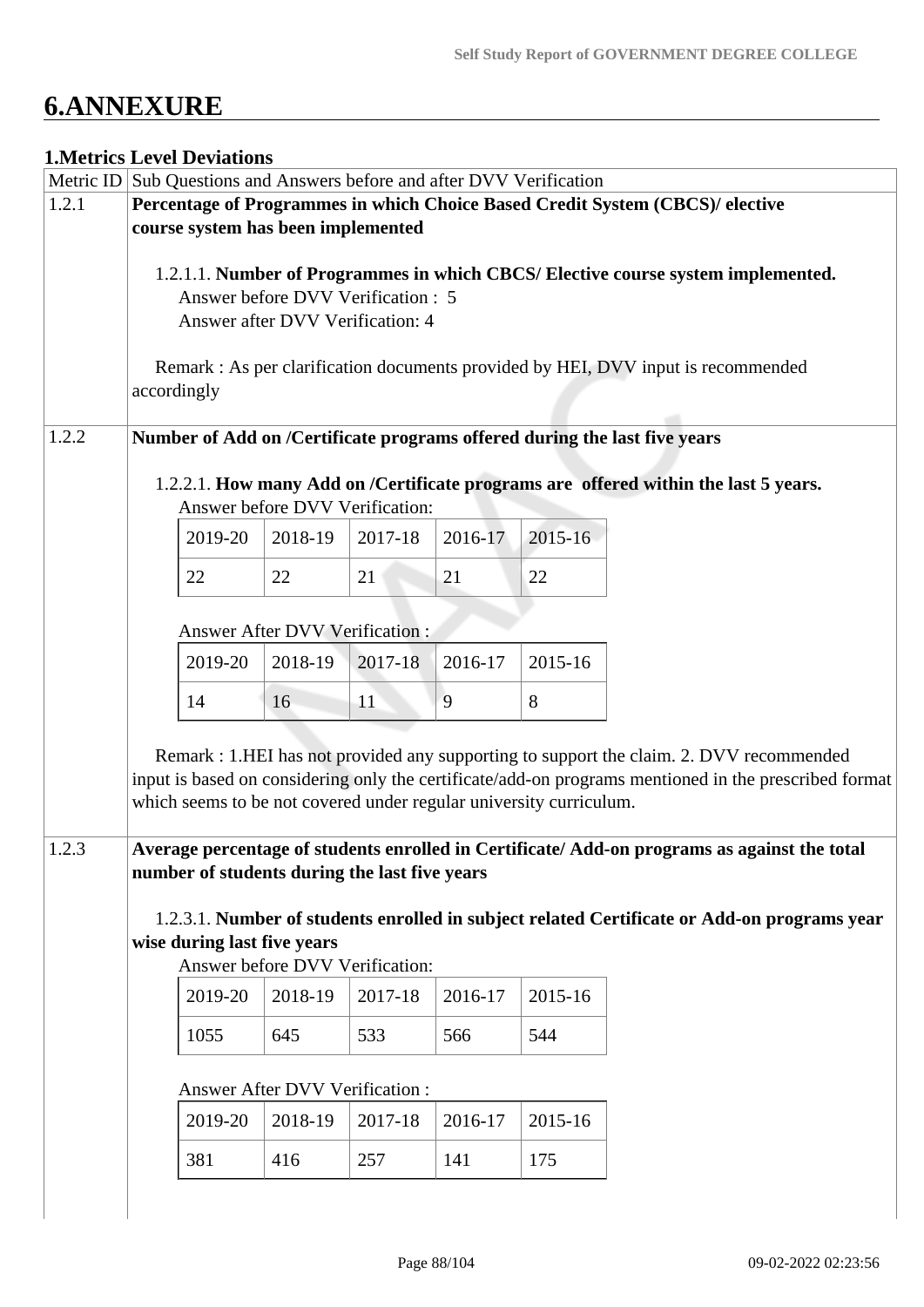|                | under regular university curriculum are considered.                                                                         |                                 |                                                                            |         |         | Remark : The DVV recommended input are provided based on the certificate/add-on programs<br>considered at metric 1.2.2. Also note the following 1.HEI has not provided any supporting to support<br>the claim. 2. Only the programs mentioned in the prescribed format which seems to be not covered                                                   |
|----------------|-----------------------------------------------------------------------------------------------------------------------------|---------------------------------|----------------------------------------------------------------------------|---------|---------|--------------------------------------------------------------------------------------------------------------------------------------------------------------------------------------------------------------------------------------------------------------------------------------------------------------------------------------------------------|
| 1.3.2          | work/internship during last five years<br>work/internship year-wise during last five years                                  |                                 | Answer before DVV Verification:                                            |         |         | Average percentage of courses that include experiential learning through project work/field<br>1.3.2.1. Number of courses that include experiential learning through project work/field                                                                                                                                                                |
|                | 2019-20                                                                                                                     | 2018-19                         | 2017-18                                                                    | 2016-17 | 2015-16 |                                                                                                                                                                                                                                                                                                                                                        |
|                | 15                                                                                                                          | 15                              | 5                                                                          | $\tau$  | 5       |                                                                                                                                                                                                                                                                                                                                                        |
|                |                                                                                                                             | Answer After DVV Verification : |                                                                            |         |         |                                                                                                                                                                                                                                                                                                                                                        |
|                | 2019-20                                                                                                                     | 2018-19                         | 2017-18                                                                    | 2016-17 | 2015-16 |                                                                                                                                                                                                                                                                                                                                                        |
|                | 12                                                                                                                          | 14                              | 5                                                                          | 7       | 5       |                                                                                                                                                                                                                                                                                                                                                        |
| 1.3.3<br>2.1.1 | accordingly.<br>completed academic year<br>accordingly.<br><b>Average Enrolment percentage (Average of last five years)</b> |                                 | Answer before DVV Verification: 1162<br>Answer after DVV Verification: 104 |         |         | Remark : As per clarification documents provided by HEI, DVV input is recommended<br>Percentage of students undertaking project work/field work/ internships (Data for the latest<br>1.3.3.1. Number of students undertaking project work/field work / internships<br>Remark: As per clarification documents provided by HEI. DVV input is recommended |
|                |                                                                                                                             |                                 | Answer before DVV Verification:                                            |         |         | 2.1.1.1. Number of students admitted year-wise during last five years                                                                                                                                                                                                                                                                                  |
|                | 2019-20                                                                                                                     | 2018-19                         | 2017-18                                                                    | 2016-17 | 2015-16 |                                                                                                                                                                                                                                                                                                                                                        |
|                | 1226                                                                                                                        | 858                             | 418                                                                        | 373     | 302     |                                                                                                                                                                                                                                                                                                                                                        |
|                |                                                                                                                             | Answer After DVV Verification:  |                                                                            |         |         |                                                                                                                                                                                                                                                                                                                                                        |
|                | 2019-20                                                                                                                     | 2018-19                         | 2017-18                                                                    | 2016-17 | 2015-16 |                                                                                                                                                                                                                                                                                                                                                        |
|                | 1166                                                                                                                        | 859                             | 417                                                                        | 373     | 401     |                                                                                                                                                                                                                                                                                                                                                        |
|                | 2.1.1.2. Number of sanctioned seats year wise during last five years                                                        |                                 | Answer before DVV Verification:                                            |         |         |                                                                                                                                                                                                                                                                                                                                                        |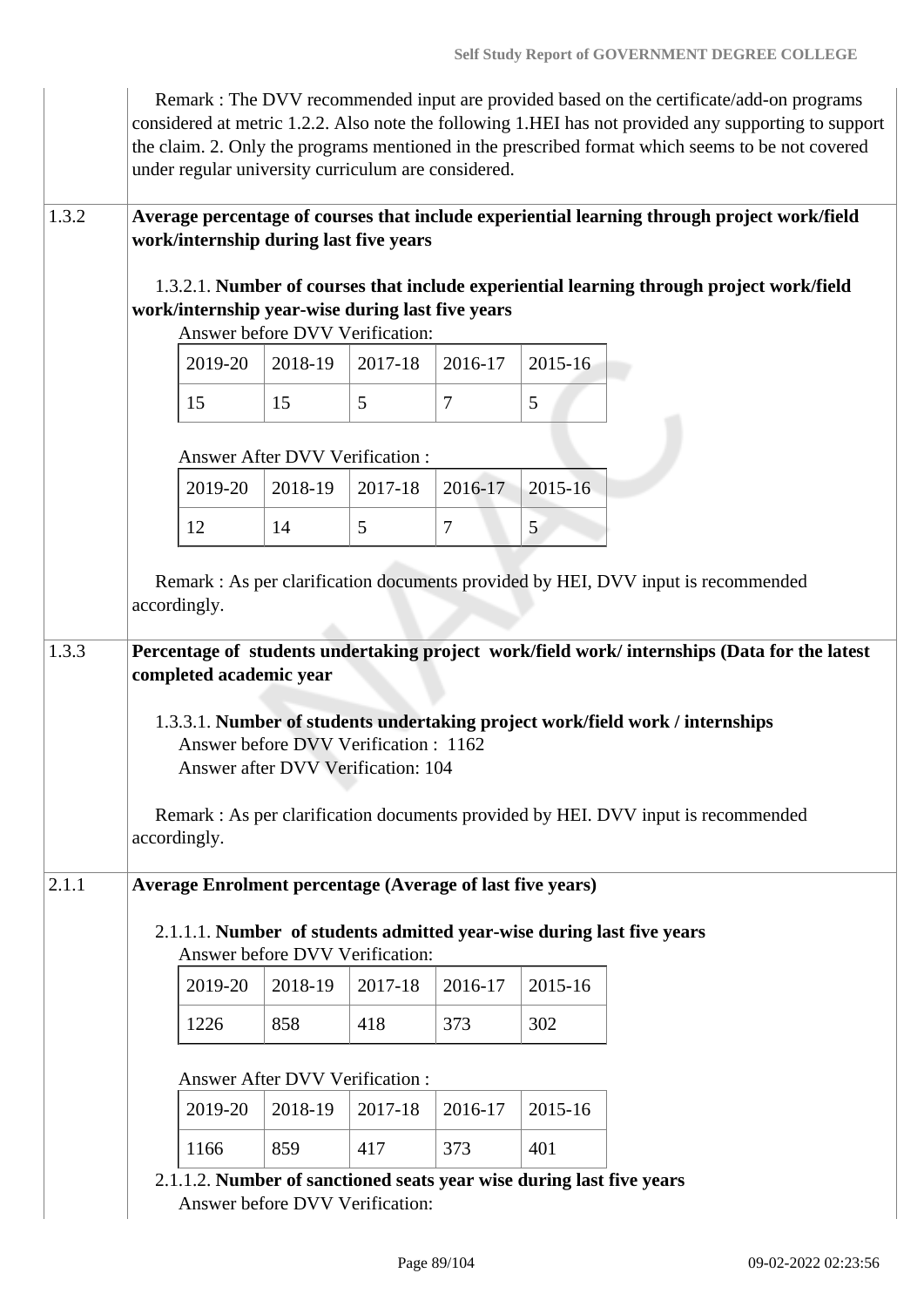|       |              | 2019-20                               | 2018-19                                                                                                | 2017-18 | 2016-17                                              | 2015-16 |                                                                                     |                                                                                                                                                                                                                                                                                             |  |  |  |
|-------|--------------|---------------------------------------|--------------------------------------------------------------------------------------------------------|---------|------------------------------------------------------|---------|-------------------------------------------------------------------------------------|---------------------------------------------------------------------------------------------------------------------------------------------------------------------------------------------------------------------------------------------------------------------------------------------|--|--|--|
|       |              | 1410                                  | 920                                                                                                    | 470     | 470                                                  | 470     |                                                                                     |                                                                                                                                                                                                                                                                                             |  |  |  |
|       |              |                                       | Answer After DVV Verification:                                                                         |         |                                                      |         |                                                                                     |                                                                                                                                                                                                                                                                                             |  |  |  |
|       |              | 2019-20                               | 2018-19                                                                                                | 2017-18 | 2016-17                                              | 2015-16 |                                                                                     |                                                                                                                                                                                                                                                                                             |  |  |  |
|       |              | 1320                                  | 860                                                                                                    | 470     | 470                                                  | 470     |                                                                                     |                                                                                                                                                                                                                                                                                             |  |  |  |
|       |              |                                       |                                                                                                        |         |                                                      |         |                                                                                     |                                                                                                                                                                                                                                                                                             |  |  |  |
|       | accordingly. |                                       |                                                                                                        |         |                                                      |         |                                                                                     | Remark: As per clarification documents provided by HEI, DVV input is recommended                                                                                                                                                                                                            |  |  |  |
| 2.1.2 | seats)       | last five years                       |                                                                                                        |         |                                                      |         |                                                                                     | Average percentage of seats filled against reserved categories (SC, ST, OBC, Divyangjan, etc.<br>as per applicable reservation policy ) during the last five years (exclusive of supernumerary<br>2.1.2.1. Number of actual students admitted from the reserved categories year wise during |  |  |  |
|       |              |                                       | Answer before DVV Verification:                                                                        |         |                                                      |         |                                                                                     |                                                                                                                                                                                                                                                                                             |  |  |  |
|       |              | 2019-20                               | 2018-19                                                                                                | 2017-18 | 2016-17                                              | 2015-16 |                                                                                     |                                                                                                                                                                                                                                                                                             |  |  |  |
|       |              | 1095                                  | 725                                                                                                    | 375     | 343                                                  | 370     |                                                                                     |                                                                                                                                                                                                                                                                                             |  |  |  |
|       |              | <b>Answer After DVV Verification:</b> |                                                                                                        |         |                                                      |         |                                                                                     |                                                                                                                                                                                                                                                                                             |  |  |  |
|       |              | 2019-20                               | 2018-19                                                                                                | 2017-18 | 2016-17                                              | 2015-16 |                                                                                     |                                                                                                                                                                                                                                                                                             |  |  |  |
|       |              | 583                                   | 429                                                                                                    | 208     | 186                                                  | 200     |                                                                                     |                                                                                                                                                                                                                                                                                             |  |  |  |
|       | accordingly. |                                       |                                                                                                        |         |                                                      |         |                                                                                     | Remark : As per clarification documents provided by HEI, DVV input is recommended                                                                                                                                                                                                           |  |  |  |
| 2.3.3 |              | academic year)                        |                                                                                                        |         |                                                      |         |                                                                                     | Ratio of students to mentor for academic and other related issues (Data for the latest completed                                                                                                                                                                                            |  |  |  |
|       |              |                                       | 2.3.3.1. Number of mentors<br>Answer before DVV Verification : 65<br>Answer after DVV Verification: 44 |         |                                                      |         |                                                                                     |                                                                                                                                                                                                                                                                                             |  |  |  |
|       |              | recommended accordingly.              |                                                                                                        |         |                                                      |         |                                                                                     | Remark : Teachers count should not be more than the total full time teachers, DVV input is                                                                                                                                                                                                  |  |  |  |
| 2.4.2 |              |                                       |                                                                                                        |         |                                                      |         | D.Sc. / D.Litt. during the last five years (consider only highest degree for count) | Average percentage of full time teachers with Ph. D. / D.M. / M.Ch. / D.N.B Superspeciality /                                                                                                                                                                                               |  |  |  |
|       |              |                                       | Answer before DVV Verification:                                                                        |         | D.Sc. / D.Litt. year wise during the last five years |         |                                                                                     | 2.4.2.1. Number of full time teachers with <i>Ph. D. / D.M. / M.Ch. / D.N.B Superspeciality</i> /                                                                                                                                                                                           |  |  |  |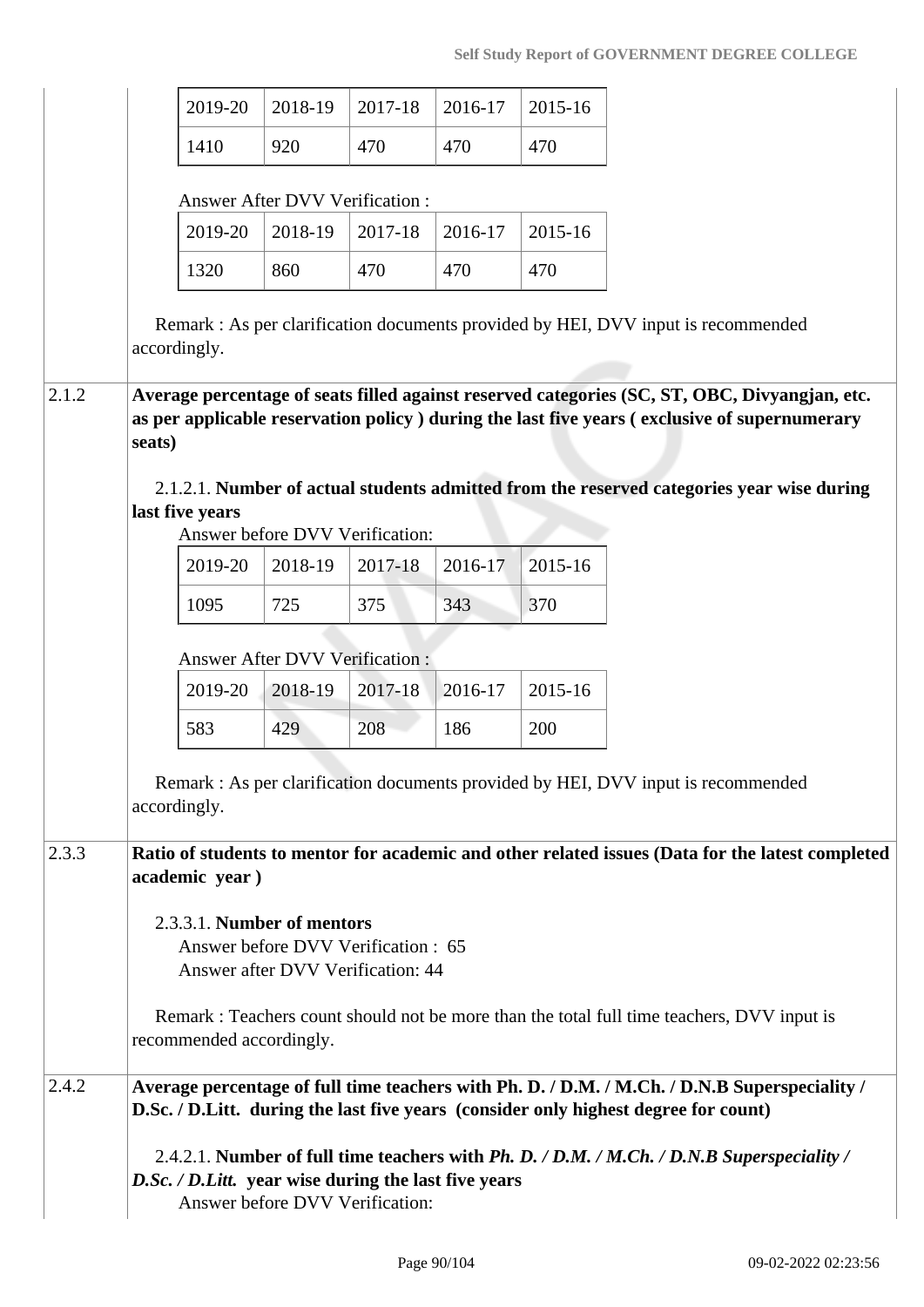|       |                                                                                                                                                                                                                                                                                      | 2019-20        | 2018-19                                                                                                                                                                     | 2017-18          | 2016-17                                                                                                                                                                                                                                                                                     | 2015-16      |  |  |  |  |
|-------|--------------------------------------------------------------------------------------------------------------------------------------------------------------------------------------------------------------------------------------------------------------------------------------|----------------|-----------------------------------------------------------------------------------------------------------------------------------------------------------------------------|------------------|---------------------------------------------------------------------------------------------------------------------------------------------------------------------------------------------------------------------------------------------------------------------------------------------|--------------|--|--|--|--|
|       |                                                                                                                                                                                                                                                                                      | 25             | 14                                                                                                                                                                          | 19               | 16                                                                                                                                                                                                                                                                                          | 17           |  |  |  |  |
|       |                                                                                                                                                                                                                                                                                      |                | Answer After DVV Verification :                                                                                                                                             |                  |                                                                                                                                                                                                                                                                                             |              |  |  |  |  |
|       |                                                                                                                                                                                                                                                                                      | 2019-20        | 2018-19                                                                                                                                                                     | 2017-18          | 2016-17                                                                                                                                                                                                                                                                                     | 2015-16      |  |  |  |  |
|       |                                                                                                                                                                                                                                                                                      | 7              | 8                                                                                                                                                                           | 8                | 9                                                                                                                                                                                                                                                                                           | 15           |  |  |  |  |
|       |                                                                                                                                                                                                                                                                                      | accordingly.   |                                                                                                                                                                             |                  | Remark : As per clarification documnets provide by HEI, DVV input is recommended                                                                                                                                                                                                            |              |  |  |  |  |
| 2.4.3 |                                                                                                                                                                                                                                                                                      |                | completed academic year in number of years)<br>2.4.3.1. Total experience of full-time teachers<br>Answer before DVV Verification: 401<br>Answer after DVV Verification: 112 |                  | Average teaching experience of full time teachers in the same institution (Data for the latest<br>Remark : As per clarification documnets provide by HEI only Data for the latest completed<br>academic year in number of years should be considered, DVV input is recommended accordingly. |              |  |  |  |  |
|       | endowments in the institution during the last five years (INR in Lakhs)<br>3.1.1.1. Total Grants from Government and non-governmental agencies for research<br>projects / endowments in the institution during the last five years (INR in Lakhs)<br>Answer before DVV Verification: |                |                                                                                                                                                                             |                  |                                                                                                                                                                                                                                                                                             |              |  |  |  |  |
|       |                                                                                                                                                                                                                                                                                      | 2019-20        | 2018-19                                                                                                                                                                     | $2017 - 18$      | 2016-17                                                                                                                                                                                                                                                                                     | 2015-16      |  |  |  |  |
|       |                                                                                                                                                                                                                                                                                      | $\overline{0}$ | $\mathbf{0}$                                                                                                                                                                | $\boldsymbol{0}$ | 271099                                                                                                                                                                                                                                                                                      | $\theta$     |  |  |  |  |
|       |                                                                                                                                                                                                                                                                                      |                |                                                                                                                                                                             |                  |                                                                                                                                                                                                                                                                                             |              |  |  |  |  |
|       |                                                                                                                                                                                                                                                                                      | 2019-20        | <b>Answer After DVV Verification:</b><br>2018-19                                                                                                                            | 2017-18          | 2016-17                                                                                                                                                                                                                                                                                     | 2015-16      |  |  |  |  |
|       |                                                                                                                                                                                                                                                                                      | $\overline{0}$ | $\overline{0}$                                                                                                                                                              | $\mathbf{0}$     | $\overline{0}$                                                                                                                                                                                                                                                                              | $\mathbf{0}$ |  |  |  |  |
| 3.1.2 |                                                                                                                                                                                                                                                                                      |                | DVV input is recommended accordingly.<br>government agencies during the last five years                                                                                     |                  | Remark : As per clarification documents provided by HEI that is out of the assessment period.<br>Percentage of departments having Research projects funded by government and non                                                                                                            |              |  |  |  |  |
|       |                                                                                                                                                                                                                                                                                      |                | government agencies during the last five years                                                                                                                              |                  | 3.1.2.1. Number of departments having Research projects funded by government and non-                                                                                                                                                                                                       |              |  |  |  |  |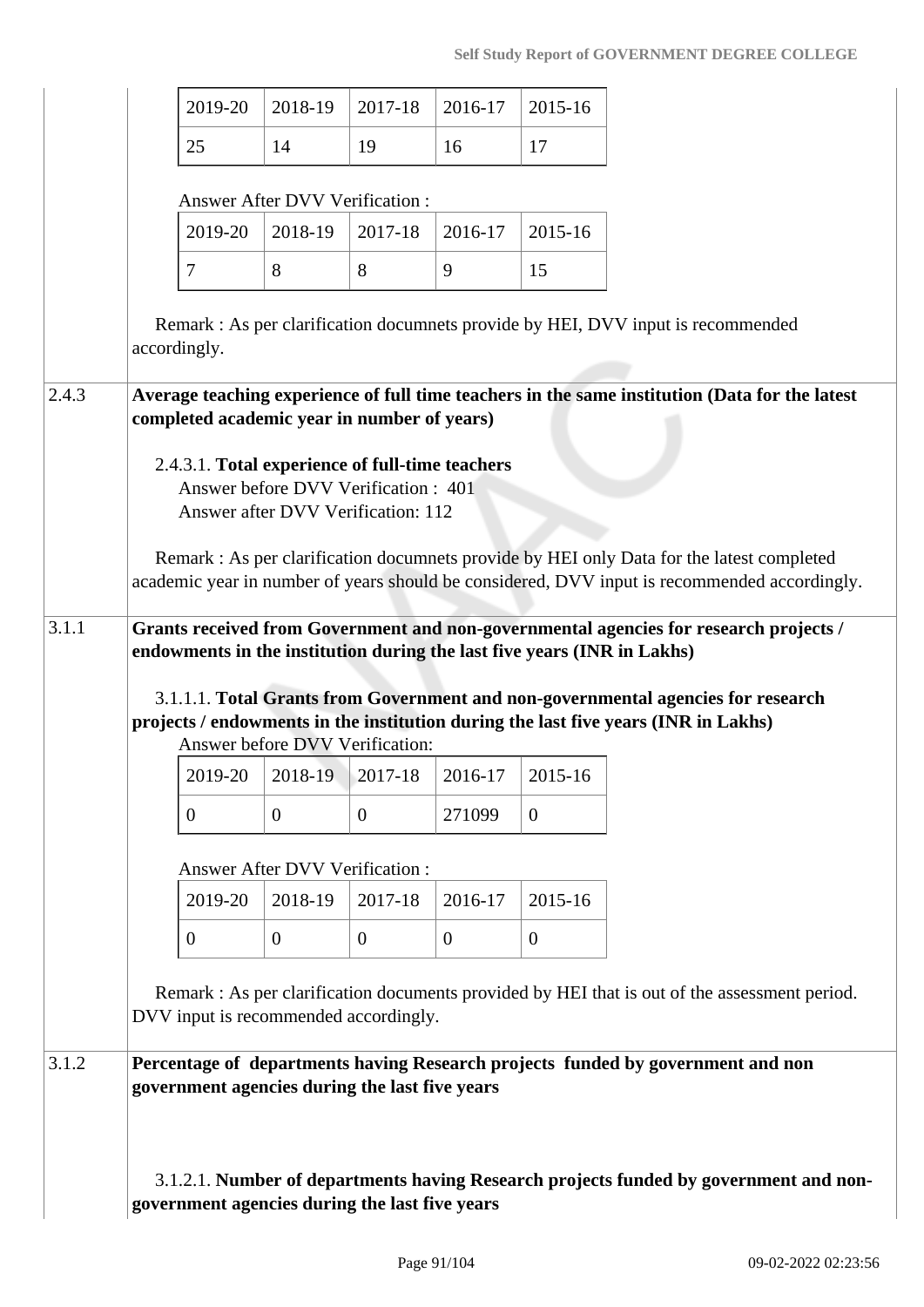| $\theta$<br>$\Omega$ | 2019-20<br>2019-20 | 2018-19<br>$\overline{0}$<br>Answer After DVV Verification:    | 2017-18<br>8   | 2016-17<br>8                                                                               | 2015-16<br>8                                                                              |
|----------------------|--------------------|----------------------------------------------------------------|----------------|--------------------------------------------------------------------------------------------|-------------------------------------------------------------------------------------------|
|                      |                    |                                                                |                |                                                                                            |                                                                                           |
|                      |                    |                                                                |                |                                                                                            |                                                                                           |
|                      |                    |                                                                |                |                                                                                            |                                                                                           |
|                      |                    | 2018-19                                                        | 2017-18        | 2016-17                                                                                    | 2015-16                                                                                   |
|                      |                    | $\overline{0}$                                                 | $\overline{0}$ | $\overline{0}$                                                                             | $\mathbf{0}$                                                                              |
|                      |                    | Answer before DVV Verification:                                |                | 3.1.2.2. Number of departments offering academic programes                                 |                                                                                           |
|                      | 2019-20            | 2018-19                                                        | 2017-18        | 2016-17                                                                                    | 2015-16                                                                                   |
| 19                   |                    | 17                                                             | 13             | 13                                                                                         | 13                                                                                        |
|                      |                    | <b>Answer After DVV Verification:</b>                          |                |                                                                                            |                                                                                           |
|                      | 2019-20            | 2018-19                                                        | 2017-18        | 2016-17                                                                                    | 2015-16                                                                                   |
| 19                   |                    | 17                                                             | 13             | 13                                                                                         | 13                                                                                        |
|                      |                    | wise during last five years<br>Answer before DVV Verification: |                | 3.1.3.1. Total number of Seminars/conferences/workshops conducted by the institution year- |                                                                                           |
|                      | 2019-20            | 2018-19                                                        | 2017-18        | 2016-17                                                                                    | 2015-16                                                                                   |
| 15                   |                    | 3                                                              | $\overline{4}$ | 9                                                                                          | $\overline{2}$                                                                            |
|                      |                    | Answer After DVV Verification :                                |                |                                                                                            |                                                                                           |
|                      | 2019-20            | 2018-19                                                        | 2017-18        | 2016-17                                                                                    | 2015-16                                                                                   |
| 12                   |                    | 3                                                              | $\overline{4}$ | 8                                                                                          | $\overline{2}$                                                                            |
| accordingly.         |                    |                                                                |                | Remark : As per clarification documnets provided by HEI, DVV input is recommended          |                                                                                           |
|                      |                    |                                                                |                |                                                                                            | Number of papers published per teacher in the Journals notified on UGC website during the |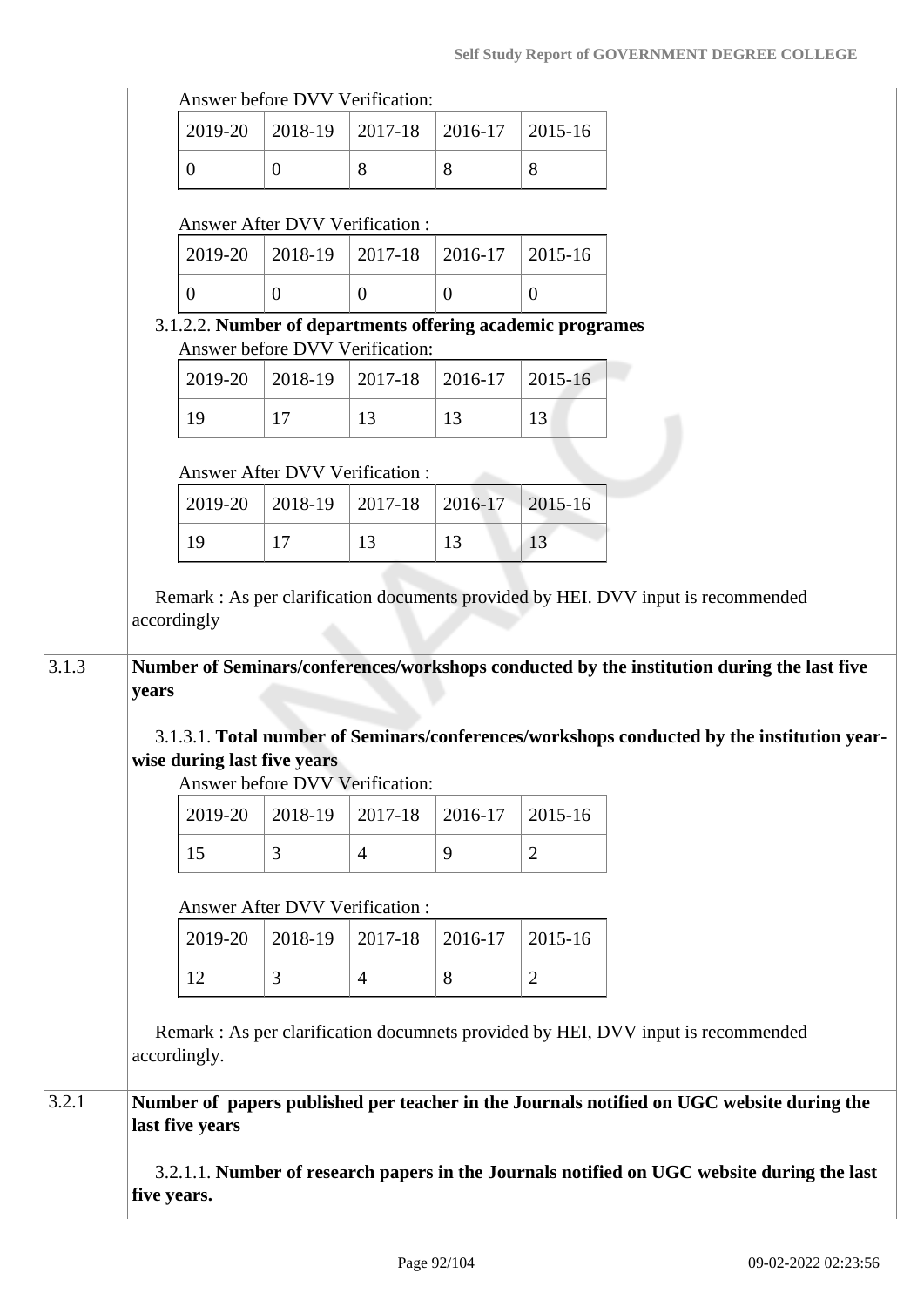|                                                                                                                                                                                                                                                                                                                                                                                                                                                                                     |                                                  | Answer before DVV Verification: |                |                |
|-------------------------------------------------------------------------------------------------------------------------------------------------------------------------------------------------------------------------------------------------------------------------------------------------------------------------------------------------------------------------------------------------------------------------------------------------------------------------------------|--------------------------------------------------|---------------------------------|----------------|----------------|
| 2019-20                                                                                                                                                                                                                                                                                                                                                                                                                                                                             | 2018-19                                          | 2017-18                         | 2016-17        | 2015-16        |
| 12                                                                                                                                                                                                                                                                                                                                                                                                                                                                                  | 9                                                | 9                               | 11             | 12             |
|                                                                                                                                                                                                                                                                                                                                                                                                                                                                                     | Answer After DVV Verification :                  |                                 |                |                |
| 2019-20                                                                                                                                                                                                                                                                                                                                                                                                                                                                             | 2018-19                                          | 2017-18                         | 2016-17        | 2015-16        |
| 5                                                                                                                                                                                                                                                                                                                                                                                                                                                                                   | $\overline{4}$                                   | $\overline{2}$                  | $\mathbf{1}$   | $\overline{0}$ |
| Care list/Scopus/Web of Science/other).DVV input is recommended accordingly<br>Number of books and chapters in edited volumes/books published and papers published in<br>national/international conference proceedings per teacher during last five years<br>3.2.2.1. Total number of books and chapters in edited volumes/books published and papers                                                                                                                               |                                                  |                                 |                |                |
| in national/international conference proceedings year-wise during last five years                                                                                                                                                                                                                                                                                                                                                                                                   | Answer before DVV Verification:                  |                                 |                |                |
| 2019-20                                                                                                                                                                                                                                                                                                                                                                                                                                                                             | 2018-19                                          | 2017-18                         | 2016-17        | 2015-16        |
| $\overline{4}$                                                                                                                                                                                                                                                                                                                                                                                                                                                                      | 6                                                | $\overline{7}$                  | 3              | 5              |
|                                                                                                                                                                                                                                                                                                                                                                                                                                                                                     | Answer After DVV Verification :                  |                                 |                |                |
| 2019-20                                                                                                                                                                                                                                                                                                                                                                                                                                                                             | 2018-19                                          | 2017-18                         | 2016-17        | 2015-16        |
| $\overline{0}$                                                                                                                                                                                                                                                                                                                                                                                                                                                                      | $\overline{0}$                                   | $\overline{0}$                  | $\theta$       | $\overline{0}$ |
|                                                                                                                                                                                                                                                                                                                                                                                                                                                                                     |                                                  |                                 |                |                |
| Remark : HEI has provided invalid link and there is no other documents provide by HEI to<br>validate the data. DVV input is recommended accordingly.<br>Number of awards and recognitions received for extension activities from government/<br>government recognised bodies during the last five years<br>3.3.2.1. Total number of awards and recognition received for extension activities from<br>Government/ Government recognised bodies year-wise during the last five years. | Answer before DVV Verification:                  |                                 |                |                |
| 2019-20                                                                                                                                                                                                                                                                                                                                                                                                                                                                             | 2018-19                                          | 2017-18                         | 2016-17        | 2015-16        |
| $\overline{2}$                                                                                                                                                                                                                                                                                                                                                                                                                                                                      | $\overline{4}$                                   | $\overline{0}$                  | $\overline{0}$ | $\overline{0}$ |
|                                                                                                                                                                                                                                                                                                                                                                                                                                                                                     |                                                  |                                 |                |                |
| 2019-20                                                                                                                                                                                                                                                                                                                                                                                                                                                                             | <b>Answer After DVV Verification:</b><br>2018-19 | 2017-18                         | 2016-17        | 2015-16        |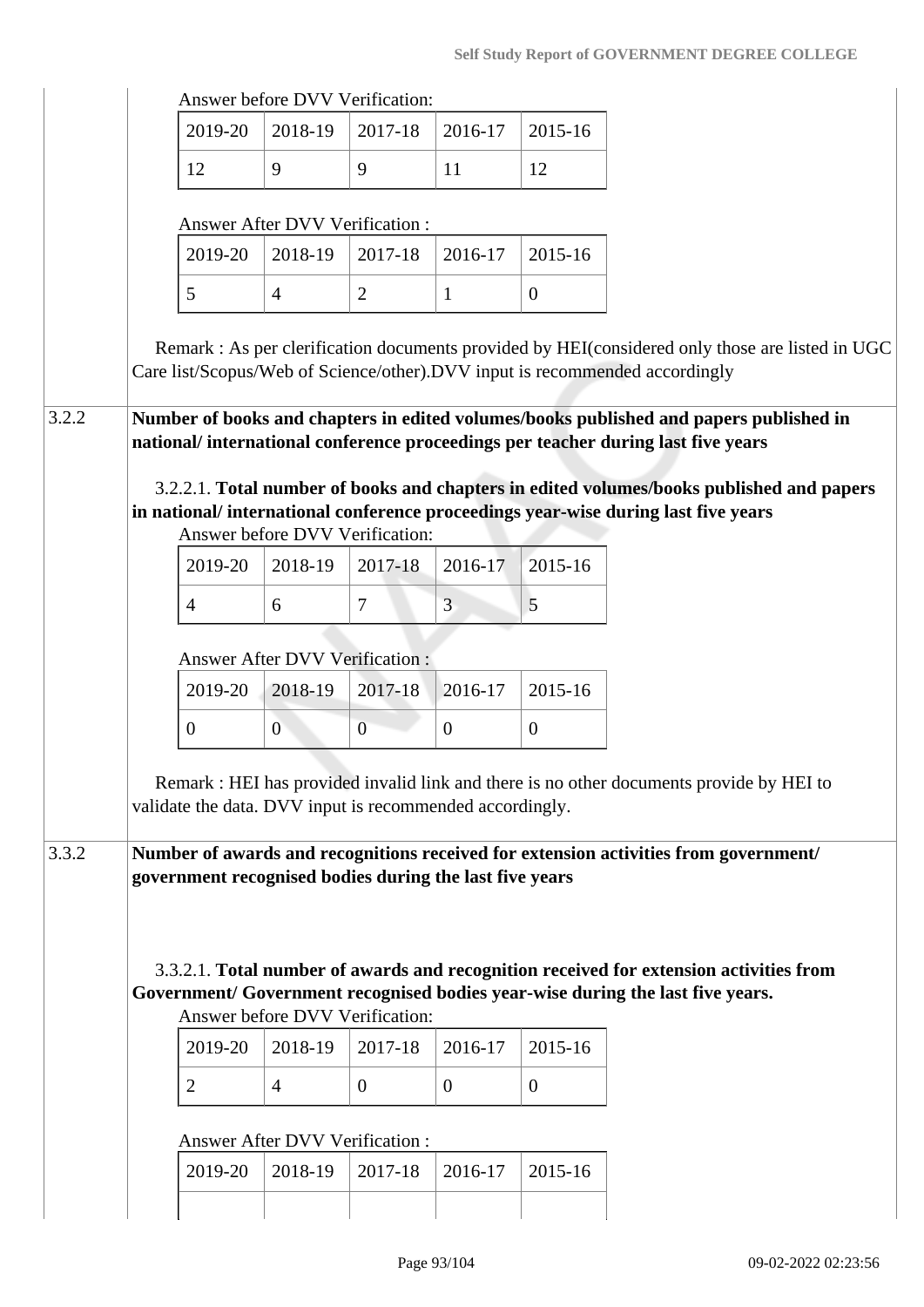|       | $\boldsymbol{0}$                                                                                                                                                                                                                                                               |                                                                                                                                                                                                                     | $\mathbf{1}$                          | $\overline{0}$                  | $\overline{0}$ | $\overline{0}$ |                                                                                                                                                                                                                                                                                                                                                 |  |  |  |
|-------|--------------------------------------------------------------------------------------------------------------------------------------------------------------------------------------------------------------------------------------------------------------------------------|---------------------------------------------------------------------------------------------------------------------------------------------------------------------------------------------------------------------|---------------------------------------|---------------------------------|----------------|----------------|-------------------------------------------------------------------------------------------------------------------------------------------------------------------------------------------------------------------------------------------------------------------------------------------------------------------------------------------------|--|--|--|
|       | accordingly.                                                                                                                                                                                                                                                                   |                                                                                                                                                                                                                     |                                       |                                 |                |                | Remark : As per clarification documents provided by HEI. DVV input is recommended                                                                                                                                                                                                                                                               |  |  |  |
| 3.3.3 |                                                                                                                                                                                                                                                                                |                                                                                                                                                                                                                     |                                       | Answer before DVV Verification: |                |                | Number of extension and outreach programs conducted by the institution through NSS/NCC,<br>Government and Government recognised bodies during the last five years<br>3.3.3.1. Number of extension and outreach programs conducted by the institution through<br>NSS/NCC, Government and Government recognised bodies during the last five years |  |  |  |
|       |                                                                                                                                                                                                                                                                                | 2019-20                                                                                                                                                                                                             | 2018-19                               | 2017-18                         | 2016-17        | 2015-16        |                                                                                                                                                                                                                                                                                                                                                 |  |  |  |
|       | 21                                                                                                                                                                                                                                                                             |                                                                                                                                                                                                                     | 13                                    | 11                              | 17             | 5              |                                                                                                                                                                                                                                                                                                                                                 |  |  |  |
|       |                                                                                                                                                                                                                                                                                |                                                                                                                                                                                                                     | Answer After DVV Verification :       |                                 |                |                |                                                                                                                                                                                                                                                                                                                                                 |  |  |  |
|       |                                                                                                                                                                                                                                                                                | 2019-20                                                                                                                                                                                                             | 2018-19                               | 2017-18                         | 2016-17        | 2015-16        |                                                                                                                                                                                                                                                                                                                                                 |  |  |  |
|       | $\overline{4}$                                                                                                                                                                                                                                                                 |                                                                                                                                                                                                                     | 8                                     | $\tau$                          | 5              | $\overline{2}$ |                                                                                                                                                                                                                                                                                                                                                 |  |  |  |
| 3.3.4 |                                                                                                                                                                                                                                                                                | Remark : As per clarification documents provided by HEI, DVV input is recommended<br>accordingly.<br>Average percentage of students participating in extension activities at 3.3.3. above during last<br>five years |                                       |                                 |                |                |                                                                                                                                                                                                                                                                                                                                                 |  |  |  |
|       | 3.3.4.1. Total number of Students participating in extension activities conducted in<br>collaboration with industry, community and Non- Government Organizations through NSS/<br>NCC/ Red Cross/ YRC etc., year-wise during last five years<br>Answer before DVV Verification: |                                                                                                                                                                                                                     |                                       |                                 |                |                |                                                                                                                                                                                                                                                                                                                                                 |  |  |  |
|       |                                                                                                                                                                                                                                                                                | 2019-20                                                                                                                                                                                                             | 2018-19                               | 2017-18                         | 2016-17        | 2015-16        |                                                                                                                                                                                                                                                                                                                                                 |  |  |  |
|       |                                                                                                                                                                                                                                                                                | 3600                                                                                                                                                                                                                | 1771                                  | 780                             | 1560           | 280            |                                                                                                                                                                                                                                                                                                                                                 |  |  |  |
|       |                                                                                                                                                                                                                                                                                |                                                                                                                                                                                                                     | <b>Answer After DVV Verification:</b> |                                 |                |                |                                                                                                                                                                                                                                                                                                                                                 |  |  |  |
|       |                                                                                                                                                                                                                                                                                | 2019-20                                                                                                                                                                                                             | 2018-19                               | 2017-18                         | 2016-17        | 2015-16        |                                                                                                                                                                                                                                                                                                                                                 |  |  |  |
|       |                                                                                                                                                                                                                                                                                | 436                                                                                                                                                                                                                 | 918                                   | 261                             | 375            | 182            |                                                                                                                                                                                                                                                                                                                                                 |  |  |  |
|       | accordingly.                                                                                                                                                                                                                                                                   |                                                                                                                                                                                                                     |                                       |                                 |                |                | Remark : As per clarification documents provided by HEI, DVV input is recommended                                                                                                                                                                                                                                                               |  |  |  |
| 3.4.1 |                                                                                                                                                                                                                                                                                |                                                                                                                                                                                                                     |                                       |                                 |                |                | The Institution has several collaborations/linkages for Faculty exchange, Student exchange,<br>Internship, Field trip, On-job training, research etc during the last five years                                                                                                                                                                 |  |  |  |
|       |                                                                                                                                                                                                                                                                                |                                                                                                                                                                                                                     |                                       |                                 |                |                | 3.4.1.1. Number of linkages for faculty exchange, student exchange, internship, field trip, on-                                                                                                                                                                                                                                                 |  |  |  |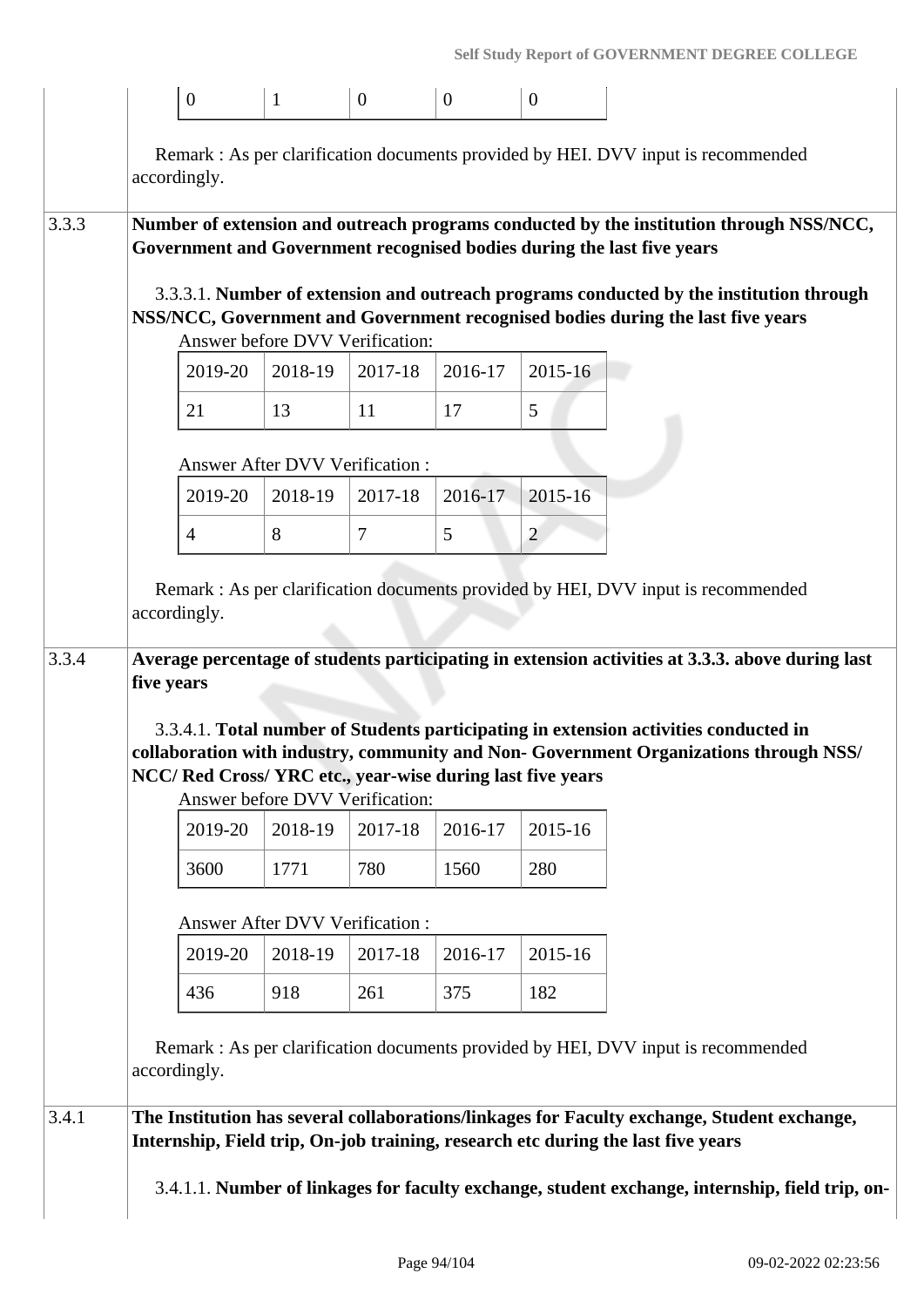|       | job training, research etc year-wise during the last five years | Answer before DVV Verification:                                        |                |                |                |                                                                                                                                                                                           |  |  |  |  |
|-------|-----------------------------------------------------------------|------------------------------------------------------------------------|----------------|----------------|----------------|-------------------------------------------------------------------------------------------------------------------------------------------------------------------------------------------|--|--|--|--|
|       | 2019-20                                                         | 2018-19                                                                | 2017-18        | 2016-17        | 2015-16        |                                                                                                                                                                                           |  |  |  |  |
|       | 3                                                               | $\overline{7}$                                                         | $\mathbf{1}$   | 1              | $\mathbf{1}$   |                                                                                                                                                                                           |  |  |  |  |
|       |                                                                 | <b>Answer After DVV Verification:</b>                                  |                |                |                |                                                                                                                                                                                           |  |  |  |  |
|       | 2019-20                                                         | 2018-19                                                                | 2017-18        | 2016-17        | 2015-16        |                                                                                                                                                                                           |  |  |  |  |
|       | $\overline{0}$                                                  | $\overline{0}$                                                         | $\overline{0}$ | $\overline{0}$ | $\mathbf{0}$   |                                                                                                                                                                                           |  |  |  |  |
|       | accordingly.                                                    |                                                                        |                |                |                | Remark : There is no relevant documents provided by HEI, DVV input is recommended                                                                                                         |  |  |  |  |
| 3.4.2 |                                                                 |                                                                        |                |                |                | Number of functional MoUs with national and international institutions, universities,                                                                                                     |  |  |  |  |
|       | industries, corporate houses etc. during the last five years    |                                                                        |                |                |                |                                                                                                                                                                                           |  |  |  |  |
|       |                                                                 |                                                                        |                |                |                | 3.4.2.1. Number of functional MoUs with Institutions of national, international importance,<br>other universities, industries, corporate houses etc. year-wise during the last five years |  |  |  |  |
|       |                                                                 | Answer before DVV Verification:                                        |                |                |                |                                                                                                                                                                                           |  |  |  |  |
|       | 2019-20                                                         | 2018-19                                                                | 2017-18        | 2016-17        | 2015-16        |                                                                                                                                                                                           |  |  |  |  |
|       | 24                                                              | 15                                                                     | 4              | $\mathfrak{Z}$ | $\overline{3}$ |                                                                                                                                                                                           |  |  |  |  |
|       | Answer After DVV Verification:                                  |                                                                        |                |                |                |                                                                                                                                                                                           |  |  |  |  |
|       | 2019-20                                                         | 2018-19                                                                | 2017-18        | 2016-17        | 2015-16        |                                                                                                                                                                                           |  |  |  |  |
|       | 8                                                               | 9                                                                      | $\mathbf{1}$   | $\mathbf{0}$   | 3              |                                                                                                                                                                                           |  |  |  |  |
|       |                                                                 |                                                                        |                |                |                | Remark : As per the clarification received from HEI and previous documents attached, input is                                                                                             |  |  |  |  |
|       | recommended                                                     |                                                                        |                |                |                |                                                                                                                                                                                           |  |  |  |  |
| 4.1.3 |                                                                 |                                                                        |                |                |                | Percentage of classrooms and seminar halls with ICT- enabled facilities such as smart class,                                                                                              |  |  |  |  |
|       | LMS, etc. (Data for the latest completed academic year)         |                                                                        |                |                |                |                                                                                                                                                                                           |  |  |  |  |
|       |                                                                 | Answer before DVV Verification : 9<br>Answer after DVV Verification: 5 |                |                |                | 4.1.3.1. Number of classrooms and seminar halls with ICT facilities                                                                                                                       |  |  |  |  |
|       |                                                                 |                                                                        |                |                |                | Remark : As clarification documents provided by HEI, DVV input is recommended accordingly.                                                                                                |  |  |  |  |
| 4.1.4 | last five years(INR in Lakhs)                                   |                                                                        |                |                |                | Average percentage of expenditure, excluding salary for infrastructure augmentation during                                                                                                |  |  |  |  |
|       | five years (INR in lakhs)                                       | Answer before DVV Verification:                                        |                |                |                | 4.1.4.1. Expenditure for infrastructure augmentation, excluding salary year-wise during last                                                                                              |  |  |  |  |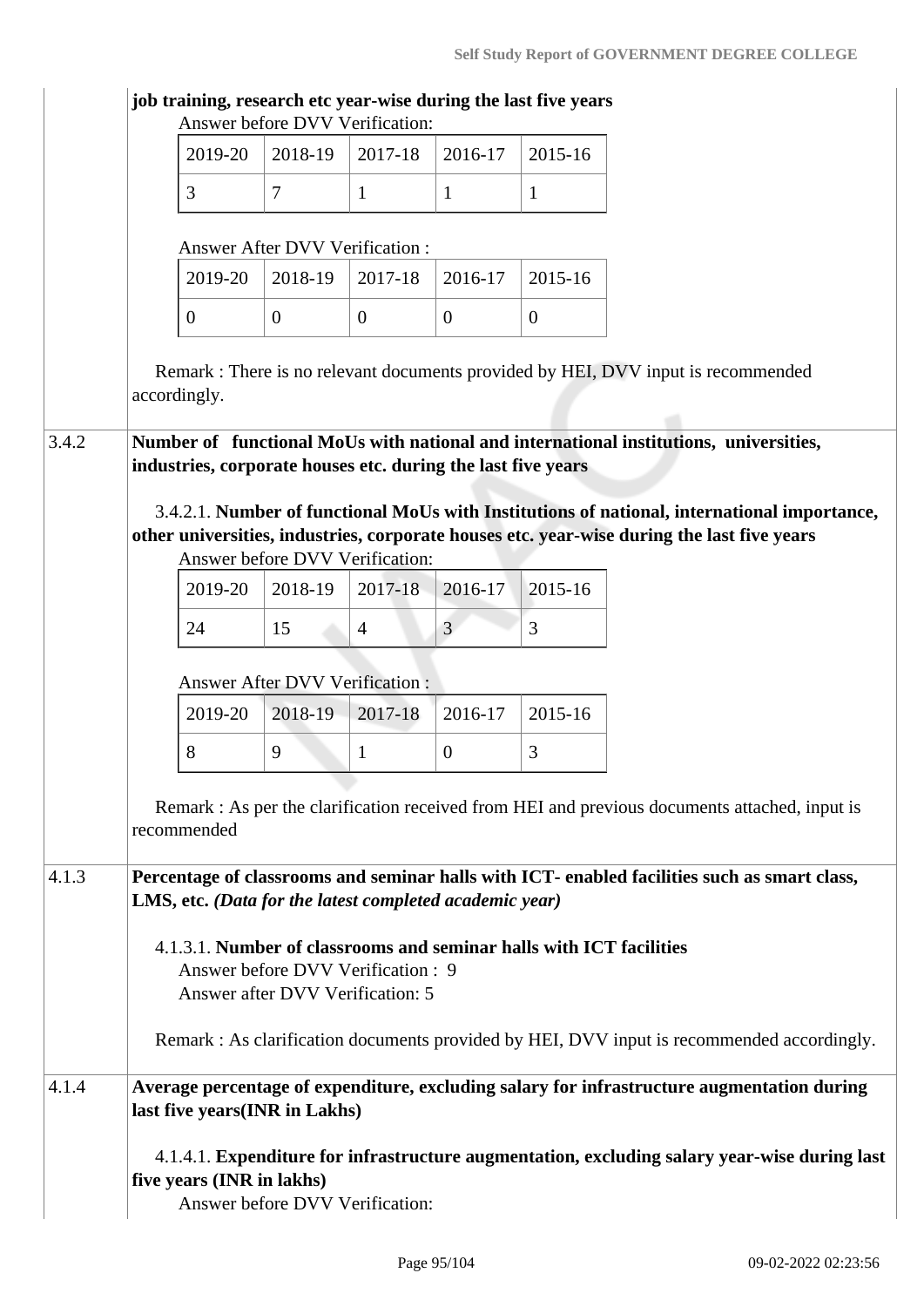|       |              | 2019-20                                                                                                                                          | 2018-19                                                     | 2017-18                         | 2016-17                                                                                                        | 2015-16                                                                                  |  |  |                                                                                                                                                                                      |  |
|-------|--------------|--------------------------------------------------------------------------------------------------------------------------------------------------|-------------------------------------------------------------|---------------------------------|----------------------------------------------------------------------------------------------------------------|------------------------------------------------------------------------------------------|--|--|--------------------------------------------------------------------------------------------------------------------------------------------------------------------------------------|--|
|       |              | 3435460                                                                                                                                          | 910934                                                      | 1819133                         | 892923                                                                                                         | 980795                                                                                   |  |  |                                                                                                                                                                                      |  |
|       |              |                                                                                                                                                  | Answer After DVV Verification:                              |                                 |                                                                                                                |                                                                                          |  |  |                                                                                                                                                                                      |  |
|       |              | 2019-20                                                                                                                                          | 2018-19                                                     | 2017-18                         | 2016-17                                                                                                        | 2015-16                                                                                  |  |  |                                                                                                                                                                                      |  |
|       | 00           |                                                                                                                                                  | 5.0                                                         | 00                              | $\overline{0}$                                                                                                 | $\overline{0}$                                                                           |  |  |                                                                                                                                                                                      |  |
|       | ID 4.2.      |                                                                                                                                                  |                                                             |                                 |                                                                                                                |                                                                                          |  |  | Remark : As per clarification documents provided by HEI. Only Physical FACILITIES and<br>ACADEMIC FACILITIES data has been provided, DVV input is based on data provided in Extended |  |
| 4.2.2 |              |                                                                                                                                                  |                                                             |                                 |                                                                                                                | The institution has subscription for the following e-resources                           |  |  |                                                                                                                                                                                      |  |
|       | 4. e-books   | 1. e-journals<br>2. e-ShodhSindhu<br>5. Databases                                                                                                | 3. Shodhganga Membership<br>6. Remote access to e-resources |                                 |                                                                                                                | Answer before DVV Verification : A. Any 4 or more of the above                           |  |  |                                                                                                                                                                                      |  |
| 4.2.3 |              | Answer After DVV Verification: B. Any 3 of the above<br>Average annual expenditure for purchase of books/e-books and subscription to journals/e- |                                                             |                                 |                                                                                                                |                                                                                          |  |  |                                                                                                                                                                                      |  |
|       |              |                                                                                                                                                  |                                                             | Answer before DVV Verification: | journals during the last five years (INR in Lakhs)<br>journals year wise during last five years (INR in Lakhs) |                                                                                          |  |  | 4.2.3.1. Annual expenditure of purchase of books/e-books and subscription to journals/e-                                                                                             |  |
|       |              | 2019-20                                                                                                                                          | 2018-19                                                     | 2017-18                         | 2016-17                                                                                                        | 2015-16                                                                                  |  |  |                                                                                                                                                                                      |  |
|       | 32822        |                                                                                                                                                  | 21700                                                       | $\overline{0}$                  | 165573                                                                                                         | 250000                                                                                   |  |  |                                                                                                                                                                                      |  |
|       |              |                                                                                                                                                  | <b>Answer After DVV Verification:</b>                       |                                 |                                                                                                                |                                                                                          |  |  |                                                                                                                                                                                      |  |
|       |              | 2019-20                                                                                                                                          | 2018-19                                                     | 2017-18                         | 2016-17                                                                                                        | 2015-16                                                                                  |  |  |                                                                                                                                                                                      |  |
|       | 0.32         |                                                                                                                                                  | 0.21                                                        | $\overline{0}$                  | 1.65                                                                                                           | 2.50                                                                                     |  |  |                                                                                                                                                                                      |  |
|       | accordingly. |                                                                                                                                                  |                                                             |                                 |                                                                                                                | Remark : As per clarification documents provided by HEI, DVV input is recommended        |  |  |                                                                                                                                                                                      |  |
| 4.3.3 |              |                                                                                                                                                  |                                                             |                                 | <b>Bandwidth of internet connection in the Institution</b>                                                     |                                                                                          |  |  |                                                                                                                                                                                      |  |
|       |              |                                                                                                                                                  |                                                             |                                 | Answer before DVV Verification: A. 250 MBPS<br>Answer After DVV Verification: E. < 5 MBPS                      | Remark : As HEI has not provided the relevant document for data validation, DVV input is |  |  |                                                                                                                                                                                      |  |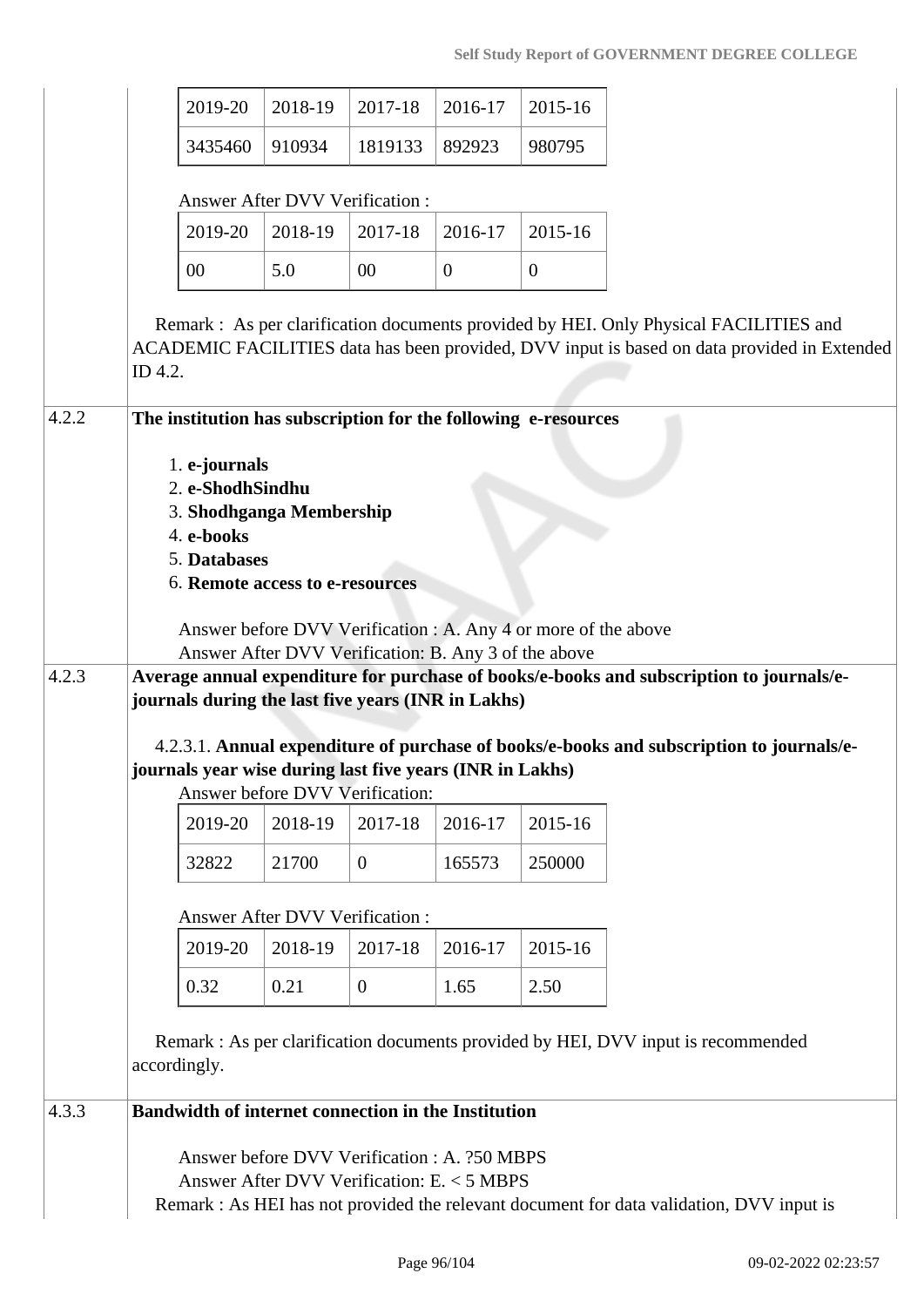|       |             | recommended accordingly. |         |                                                                                                                 |         |              |                                                                                                                                                                                                                                |
|-------|-------------|--------------------------|---------|-----------------------------------------------------------------------------------------------------------------|---------|--------------|--------------------------------------------------------------------------------------------------------------------------------------------------------------------------------------------------------------------------------|
| 4.4.1 | Lakhs)      |                          |         |                                                                                                                 |         |              | Average percentage of expenditure incurred on maintenance of infrastructure (physical and<br>academic support facilities) excluding salary component during the last five years(INR in                                         |
|       |             | (INR in lakhs)           |         | Answer before DVV Verification:                                                                                 |         |              | 4.4.1.1. Expenditure incurred on maintenance of infrastructure (physical facilities and<br>academic support facilities) excluding salary component year-wise during the last five years                                        |
|       |             | 2019-20                  | 2018-19 | 2017-18                                                                                                         | 2016-17 | 2015-16      |                                                                                                                                                                                                                                |
|       |             | 3435460                  | 910934  | 1819133                                                                                                         | 892923  | 980795       |                                                                                                                                                                                                                                |
|       |             |                          |         | <b>Answer After DVV Verification:</b>                                                                           |         |              |                                                                                                                                                                                                                                |
|       |             | 2019-20                  | 2018-19 | 2017-18                                                                                                         | 2016-17 | 2015-16      |                                                                                                                                                                                                                                |
|       |             | 2.14                     | 7.0     | 6.26                                                                                                            | 6.26    | 9.64         |                                                                                                                                                                                                                                |
|       | accordingly |                          |         |                                                                                                                 |         |              | Remark : As per clarification documents provided by HEI, DVV input is recommended                                                                                                                                              |
|       |             |                          |         | including sexual harassment and ragging cases<br>1. Implementation of guidelines of statutory/regulatory bodies |         |              | 2. Organisation wide awareness and undertakings on policies with zero tolerance<br>3. Mechanisms for submission of online/offline students' grievances<br>4. Timely redressal of the grievances through appropriate committees |
|       |             |                          |         | Answer before DVV Verification : A. All of the above<br>Answer After DVV Verification: A. All of the above      |         |              | Remark : As per clarification documents provided by HEI, DVV input is recommended.                                                                                                                                             |
| 5.2.1 |             |                          |         |                                                                                                                 |         |              | Average percentage of placement of outgoing students during the last five years                                                                                                                                                |
|       |             |                          |         | Answer before DVV Verification:                                                                                 |         |              | 5.2.1.1. Number of outgoing students placed year - wise during the last five years.                                                                                                                                            |
|       |             | 2019-20                  | 2018-19 | 2017-18                                                                                                         | 2016-17 | 2015-16      |                                                                                                                                                                                                                                |
|       |             | 89                       | 29      | 15                                                                                                              | 13      | $\mathbf{0}$ |                                                                                                                                                                                                                                |
|       |             |                          |         | <b>Answer After DVV Verification:</b>                                                                           |         |              |                                                                                                                                                                                                                                |
|       |             | 2019-20                  | 2018-19 | 2017-18                                                                                                         | 2016-17 | 2015-16      |                                                                                                                                                                                                                                |
|       |             |                          |         |                                                                                                                 |         |              |                                                                                                                                                                                                                                |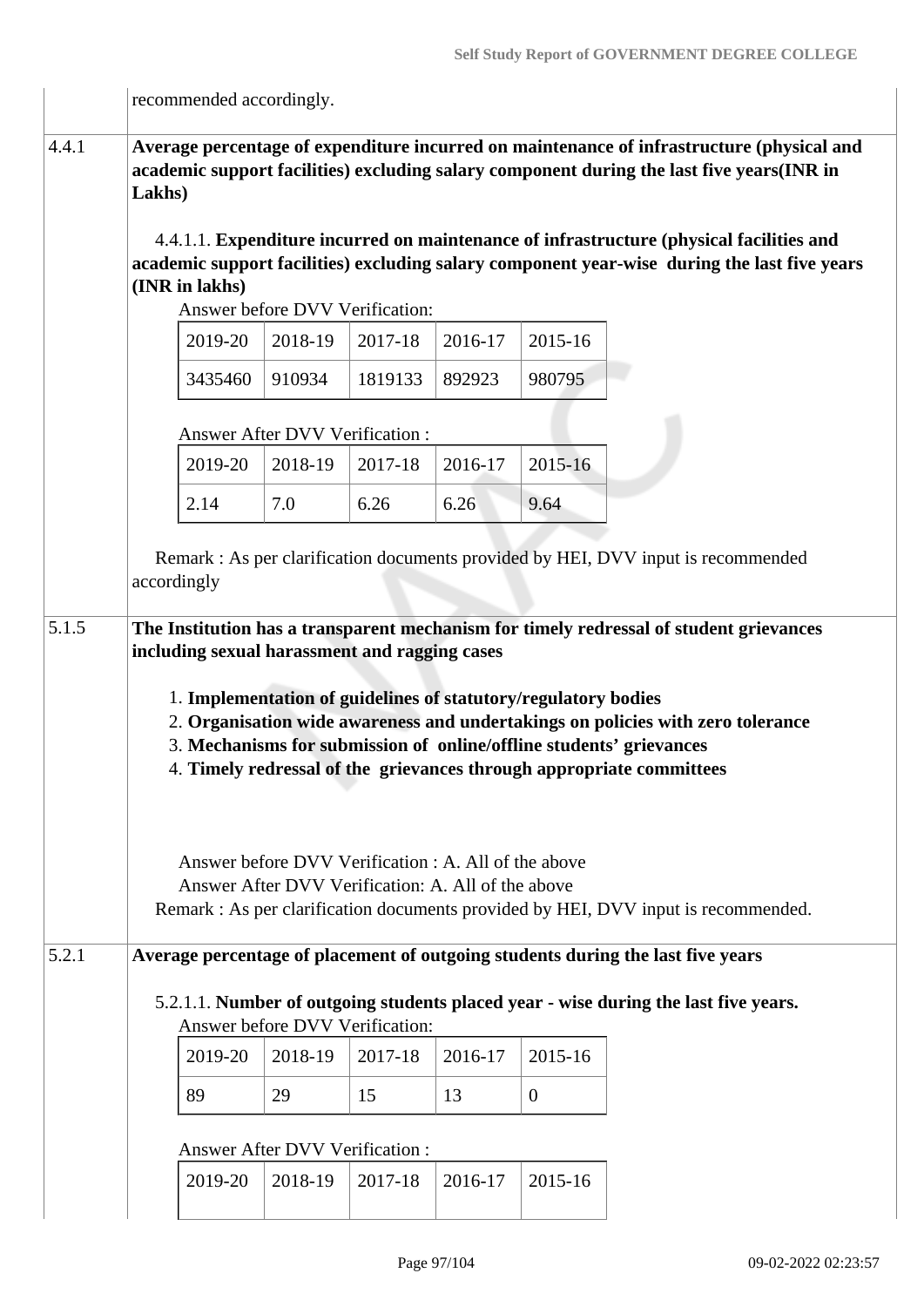|       | 3                                                         | 11                                                                       | 10             | 8                | $\overline{4}$ |                                                                                                                                                                                                   |
|-------|-----------------------------------------------------------|--------------------------------------------------------------------------|----------------|------------------|----------------|---------------------------------------------------------------------------------------------------------------------------------------------------------------------------------------------------|
|       |                                                           |                                                                          |                |                  |                | Remark : As Per clarification documents provided by HEI, DVV input is recommended.                                                                                                                |
| 5.2.2 |                                                           |                                                                          |                |                  |                | Average percentage of students progressing to higher education during the last five years                                                                                                         |
|       |                                                           | Answer before DVV Verification: 181<br>Answer after DVV Verification: 46 |                |                  |                | 5.2.2.1. Number of outgoing student progressing to higher education.                                                                                                                              |
|       | accordingly.                                              |                                                                          |                |                  |                | Remark: As per clarification documents provided by HEI, DVV input is recommended                                                                                                                  |
| 5.3.1 | be counted as one) during the last five years.            |                                                                          |                |                  |                | Number of awards/medals won by students for outstanding performance in sports/cultural<br>activities at inter-university/state/national / international level (award for a team event should      |
|       | one) year-wise during the last five years.                | Answer before DVV Verification:                                          |                |                  |                | 5.3.1.1. Number of awards/medals for outstanding performance in sports/cultural activities<br>at university/state/national / international level (award for a team event should be counted as     |
|       | 2019-20                                                   | 2018-19                                                                  | 2017-18        | 2016-17          | 2015-16        |                                                                                                                                                                                                   |
|       | 37                                                        | 33                                                                       | 10             | 6                | 6              |                                                                                                                                                                                                   |
|       |                                                           | Answer After DVV Verification:                                           |                |                  |                |                                                                                                                                                                                                   |
|       | 2019-20                                                   | 2018-19                                                                  | 2017-18        | 2016-17          | 2015-16        |                                                                                                                                                                                                   |
|       | $\overline{0}$                                            | $\overline{2}$                                                           | $\mathfrak{Z}$ | $\boldsymbol{0}$ | 2              |                                                                                                                                                                                                   |
|       | accordingly.                                              |                                                                          |                |                  |                | Remark : As per clarification documents provided by HEI(Only position got certificates has<br>counted under this metric, participation certificate will not considered). DVV input is recommended |
| 5.3.3 |                                                           |                                                                          |                |                  |                | Average number of sports and cultural events/competitions in which students of the Institution<br>participated during last five years (organised by the institution/other institutions)           |
|       | Institution participated year-wise during last five years | Answer before DVV Verification:                                          |                |                  |                | 5.3.3.1. Number of sports and cultural events/competitions in which students of the                                                                                                               |
|       | 2019-20                                                   | 2018-19                                                                  | 2017-18        | 2016-17          | 2015-16        |                                                                                                                                                                                                   |
|       | 846                                                       | 762                                                                      | 493            | 359              | 292            |                                                                                                                                                                                                   |
|       |                                                           | Answer After DVV Verification :                                          |                |                  |                |                                                                                                                                                                                                   |
|       | 2019-20                                                   | 2018-19                                                                  | 2017-18        | 2016-17          | 2015-16        |                                                                                                                                                                                                   |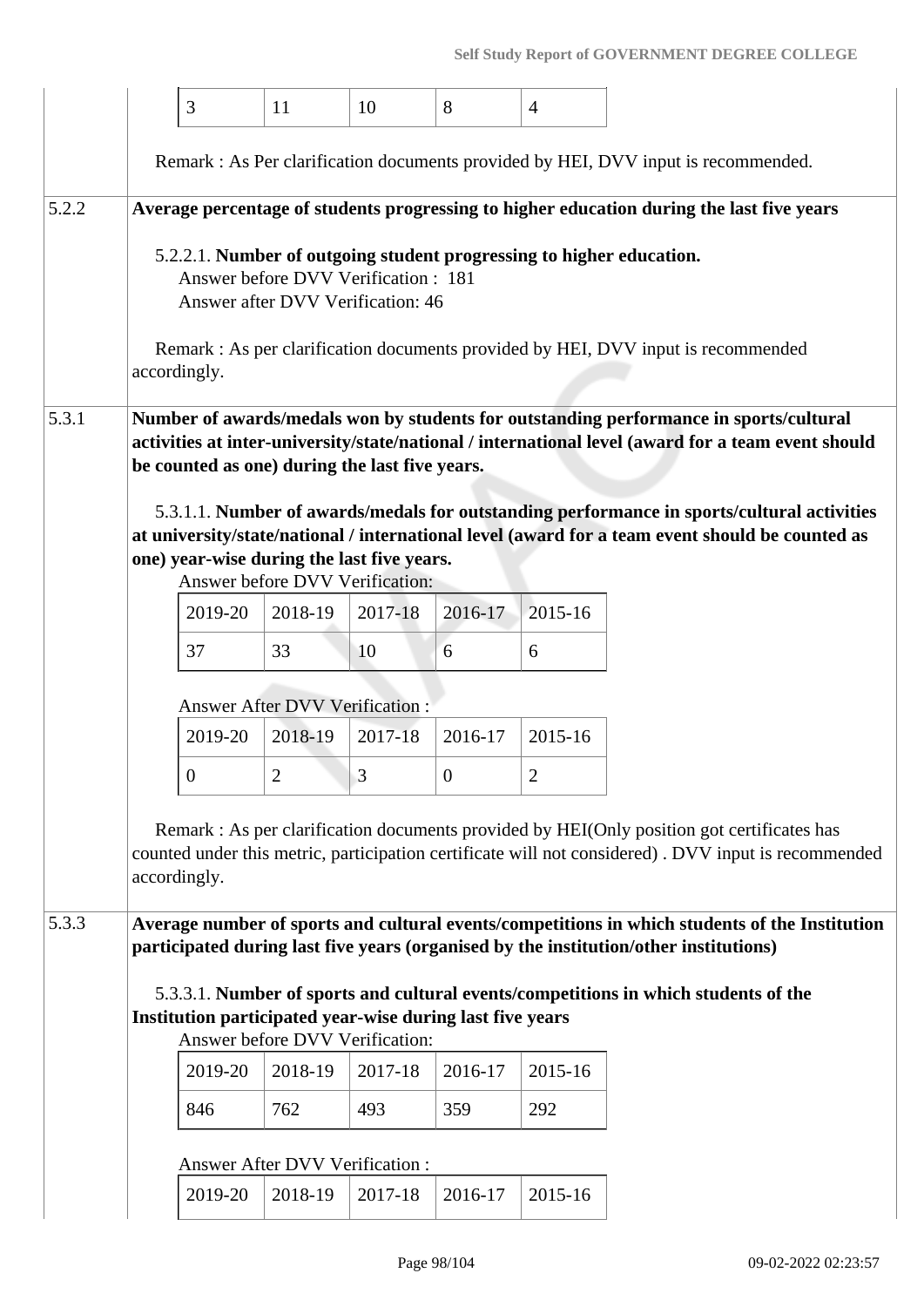|       |              | 7                                   | 6                                                                  | 5            | $\overline{4}$                                                                                           | $\overline{4}$                                                |                                                                                                                                                                                                                                                                                                                                                                         |
|-------|--------------|-------------------------------------|--------------------------------------------------------------------|--------------|----------------------------------------------------------------------------------------------------------|---------------------------------------------------------------|-------------------------------------------------------------------------------------------------------------------------------------------------------------------------------------------------------------------------------------------------------------------------------------------------------------------------------------------------------------------------|
|       | accordingly. |                                     |                                                                    |              |                                                                                                          |                                                               | Remark : As per clarification documents provided by HEI, DVV input is recommended                                                                                                                                                                                                                                                                                       |
| 5.4.2 |              |                                     |                                                                    |              |                                                                                                          | Alumni contribution during the last five years (INR in lakhs) |                                                                                                                                                                                                                                                                                                                                                                         |
|       |              | recommended accordingly.            |                                                                    |              | Answer before DVV Verification : B. 4 Lakhs - 5 Lakhs<br>Answer After DVV Verification: E. <1 Lakhs      |                                                               | Remark : There is no documents provided by HEI in clarification to validate. DVV input is                                                                                                                                                                                                                                                                               |
| 6.2.3 |              | 1. Administration<br>4. Examination | 2. Finance and Accounts<br><b>3. Student Admission and Support</b> |              | Implementation of e-governance in areas of operation                                                     |                                                               |                                                                                                                                                                                                                                                                                                                                                                         |
|       |              |                                     | Remark : As per cerifiction                                        |              | Answer before DVV Verification : A. All of the above<br>Answer After DVV Verification: C. 2 of the above |                                                               |                                                                                                                                                                                                                                                                                                                                                                         |
| 6.3.3 | vears        |                                     | Answer before DVV Verification:                                    |              |                                                                                                          |                                                               | Average number of professional development /administrative training programs organized by<br>the institution for teaching and non teaching staff during the last five years<br>6.3.3.1. Total number of professional development /administrative training Programmes<br>organized by the institution for teaching and non teaching staff year-wise during the last five |
|       |              | 2019-20                             | 2018-19                                                            | 2017-18      | 2016-17                                                                                                  | 2015-16                                                       |                                                                                                                                                                                                                                                                                                                                                                         |
|       |              | $\overline{2}$                      | $\mathbf{1}$                                                       | $\mathbf{1}$ | $\overline{2}$                                                                                           | $\overline{2}$                                                |                                                                                                                                                                                                                                                                                                                                                                         |
|       |              |                                     |                                                                    |              |                                                                                                          |                                                               |                                                                                                                                                                                                                                                                                                                                                                         |
|       |              | 2019-20                             | Answer After DVV Verification:<br>2018-19                          | 2017-18      | 2016-17                                                                                                  | 2015-16                                                       |                                                                                                                                                                                                                                                                                                                                                                         |
|       |              | $\overline{2}$                      | $\mathbf{1}$                                                       | $\mathbf{0}$ | $\overline{0}$                                                                                           | $\overline{0}$                                                |                                                                                                                                                                                                                                                                                                                                                                         |
|       | accordingly. |                                     |                                                                    |              |                                                                                                          |                                                               | Remark : As per clarification documnets provided by HEI. DVV input is recommended                                                                                                                                                                                                                                                                                       |
| 6.3.4 |              |                                     |                                                                    |              |                                                                                                          |                                                               | Average percentage of teachers undergoing online/face-to-face Faculty Development<br>Programmes (FDP) during the last five years (Professional Development Programmes,<br>Orientation / Induction Programmes, Refresher Course, Short Term Course).                                                                                                                     |
|       |              |                                     |                                                                    |              |                                                                                                          |                                                               | 6.3.4.1. Total number of teachers attending professional development Programmes viz.,                                                                                                                                                                                                                                                                                   |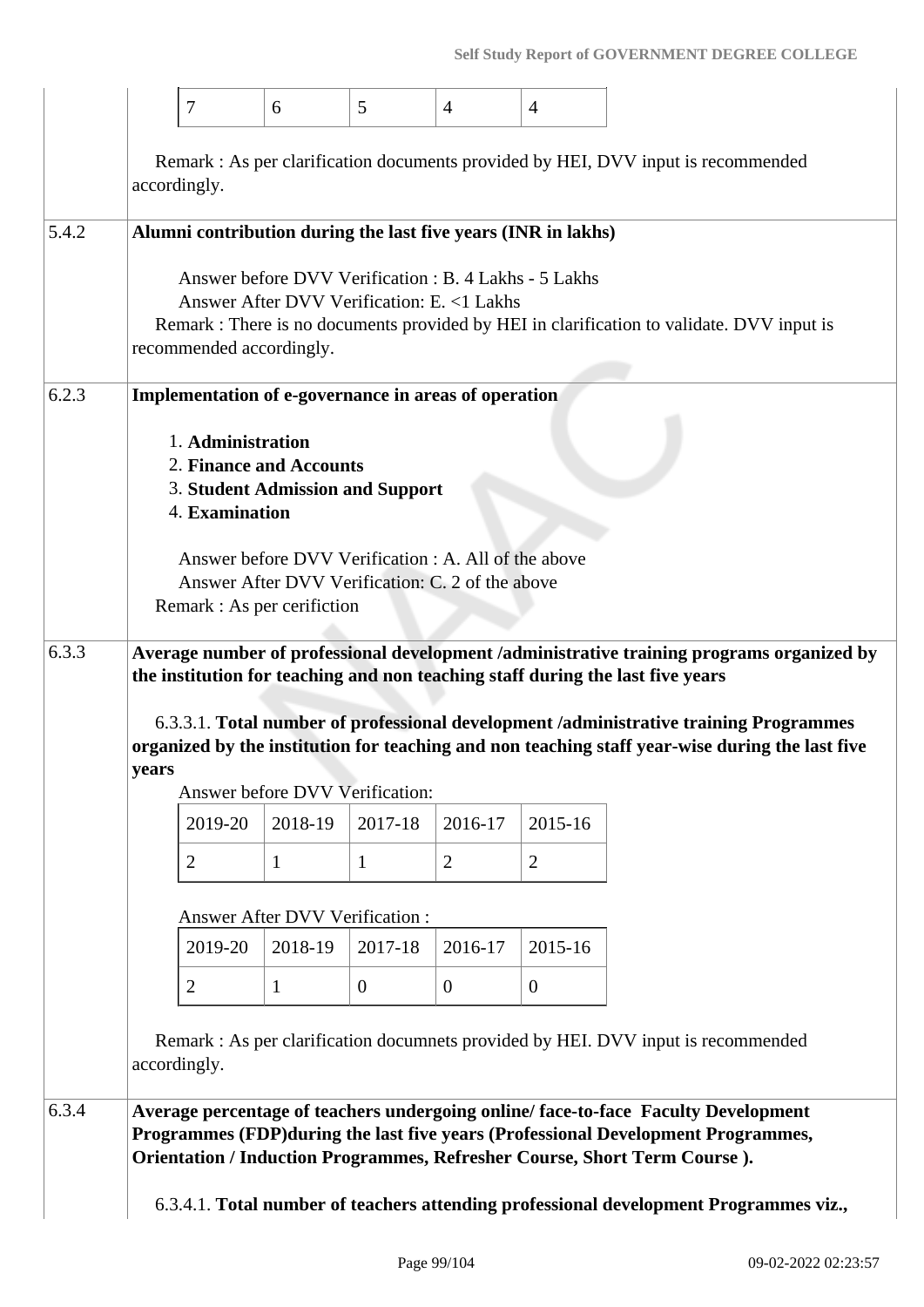|       | the last five years |         |                                                        |                                                                                                          |                  |                | Orientation / Induction Programme, Refresher Course, Short Term Course year-wise during                                                                                           |  |
|-------|---------------------|---------|--------------------------------------------------------|----------------------------------------------------------------------------------------------------------|------------------|----------------|-----------------------------------------------------------------------------------------------------------------------------------------------------------------------------------|--|
|       |                     | 2019-20 | 2018-19                                                | Answer before DVV Verification:<br>2017-18                                                               | 2016-17          | 2015-16        |                                                                                                                                                                                   |  |
|       | 33                  |         | 6                                                      | 3                                                                                                        | $\overline{4}$   | 3              |                                                                                                                                                                                   |  |
|       |                     |         | <b>Answer After DVV Verification:</b>                  |                                                                                                          |                  |                |                                                                                                                                                                                   |  |
|       |                     | 2019-20 | 2018-19                                                | 2017-18                                                                                                  | 2016-17          | 2015-16        |                                                                                                                                                                                   |  |
|       | 28                  |         | 5                                                      | $\overline{0}$                                                                                           | $\boldsymbol{0}$ | $\overline{0}$ |                                                                                                                                                                                   |  |
|       |                     |         |                                                        | under metric id 6.3.3), DVV input is recommended accordingly.                                            |                  |                | Remark: As per clarification documents provided by HEI(Input is based on the data provided                                                                                        |  |
| 6.4.2 |                     |         |                                                        | last five years (not covered in Criterion III)                                                           |                  |                | Funds / Grants received from non-government bodies, individuals, philanthropers during the                                                                                        |  |
|       |                     |         |                                                        | wise during the last five years (INR in Lakhs)<br>Answer before DVV Verification:                        |                  |                | 6.4.2.1. Total Grants received from non-government bodies, individuals, Philanthropers year-                                                                                      |  |
|       |                     | 2019-20 | 2018-19                                                | 2017-18                                                                                                  | 2016-17          | 2015-16        |                                                                                                                                                                                   |  |
|       |                     | 95000   | 9015734                                                | 2500000                                                                                                  | 165000           | $\mathbf{0}$   |                                                                                                                                                                                   |  |
|       |                     |         | Answer After DVV Verification :                        |                                                                                                          |                  |                |                                                                                                                                                                                   |  |
|       |                     | 2019-20 | 2018-19                                                | 2017-18                                                                                                  | 2016-17          | 2015-16        |                                                                                                                                                                                   |  |
|       | $\Omega$            |         | $\overline{0}$                                         | $00\,$                                                                                                   | $00\,$           | $00\,$         |                                                                                                                                                                                   |  |
|       |                     |         |                                                        |                                                                                                          |                  |                | Remark : As per clarification documents HEI has not provided Copy of letter indicating the<br>grants/funds received from respective agency . DVV input is recommended accordingly |  |
| 6.5.3 |                     |         |                                                        | Quality assurance initiatives of the institution include:                                                |                  |                |                                                                                                                                                                                   |  |
|       |                     |         | 3. Participation in NIRF<br><b>Certification, NBA)</b> | analysed and used for improvements<br>2. Collaborative quality intitiatives with other institution(s)    |                  |                | 1. Regular meeting of Internal Quality Assurance Cell (IQAC); Feedback collected,<br>4. any other quality audit recognized by state, national or international agencies (ISO      |  |
|       | accordingly.        |         |                                                        | Answer before DVV Verification : A. All of the above<br>Answer After DVV Verification: B. 3 of the above |                  |                | Remark : As per clarification documents provided by HEI, DVV input is recommended                                                                                                 |  |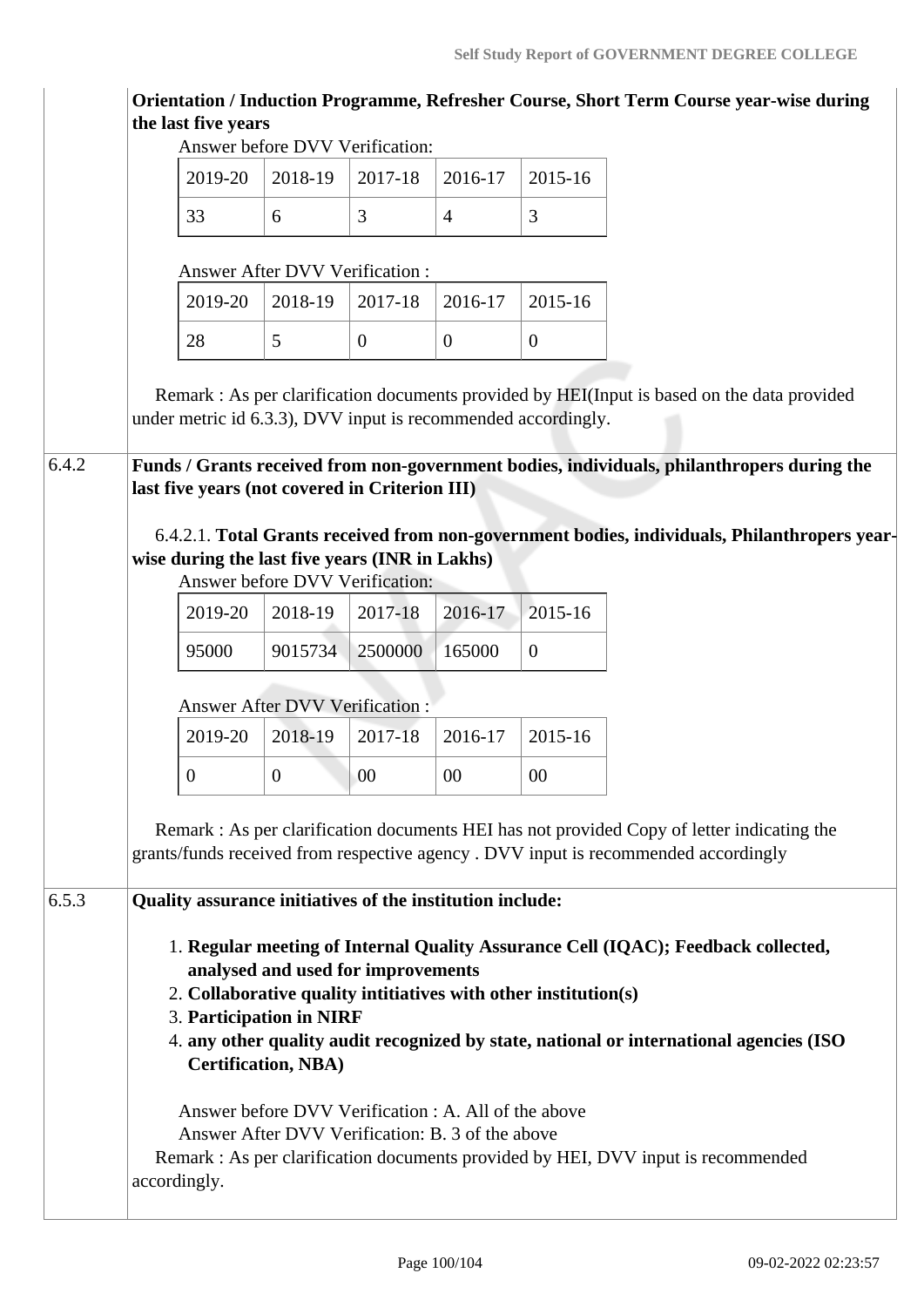| 7.1.2 | The Institution has facilities for alternate sources of energy and energy conservation            |
|-------|---------------------------------------------------------------------------------------------------|
|       | measures                                                                                          |
|       |                                                                                                   |
|       | 1. Solar energy                                                                                   |
|       | 2. Biogas plant                                                                                   |
|       | 3. Wheeling to the Grid                                                                           |
|       | 4. Sensor-based energy conservation                                                               |
|       | 5. Use of LED bulbs/ power efficient equipment                                                    |
|       |                                                                                                   |
|       | Answer before DVV Verification : C. 2 of the above                                                |
|       | Answer After DVV Verification: D. 1 of the above                                                  |
|       |                                                                                                   |
|       | Remark : as per clarification documents provided by HEI, DVV input is recommended                 |
|       | accordingly                                                                                       |
|       |                                                                                                   |
| 7.1.4 | Water conservation facilities available in the Institution:                                       |
|       |                                                                                                   |
|       | 1. Rain water harvesting                                                                          |
|       | 2. Borewell /Open well recharge                                                                   |
|       | 3. Construction of tanks and bunds                                                                |
|       | 4. Waste water recycling                                                                          |
|       | 5. Maintenance of water bodies and distribution system in the campus                              |
|       |                                                                                                   |
|       | Answer before DVV Verification : A. Any 4 or all of the above                                     |
|       | Answer After DVV Verification: A. Any 4 or all of the above                                       |
|       | Remark : DVV recommended input is based on the Geo tagged photos attached by HEI as               |
|       | clarification though HEI has not provided any bill of purchase to justify the equipment's for the |
|       | creation of facilities under this metric.                                                         |
|       |                                                                                                   |
| 7.1.5 | Green campus initiatives include:                                                                 |
|       |                                                                                                   |
|       | 1. Restricted entry of automobiles                                                                |
|       | 2. Use of Bicycles/ Battery powered vehicles                                                      |
|       | 3. Pedestrian Friendly pathways                                                                   |
|       | 4. Ban on use of Plastic                                                                          |
|       | 5. landscaping with trees and plants                                                              |
|       |                                                                                                   |
|       | Answer before DVV Verification : A. Any 4 or All of the above                                     |
|       | Answer After DVV Verification: B. 3 of the above                                                  |
|       | Remark : As per clarification documents provided by HEI, DVV input is recommended                 |
|       | accordingly.                                                                                      |
|       |                                                                                                   |
| 7.1.6 | Quality audits on environment and energy are regularly undertaken by the Institution and any      |
|       | awards received for such green campus initiatives:                                                |
|       |                                                                                                   |
|       |                                                                                                   |
|       | 1. Green audit                                                                                    |
|       | 2. Energy audit                                                                                   |
|       | 3. Environment audit                                                                              |
|       | 4. Clean and green campus recognitions / awards                                                   |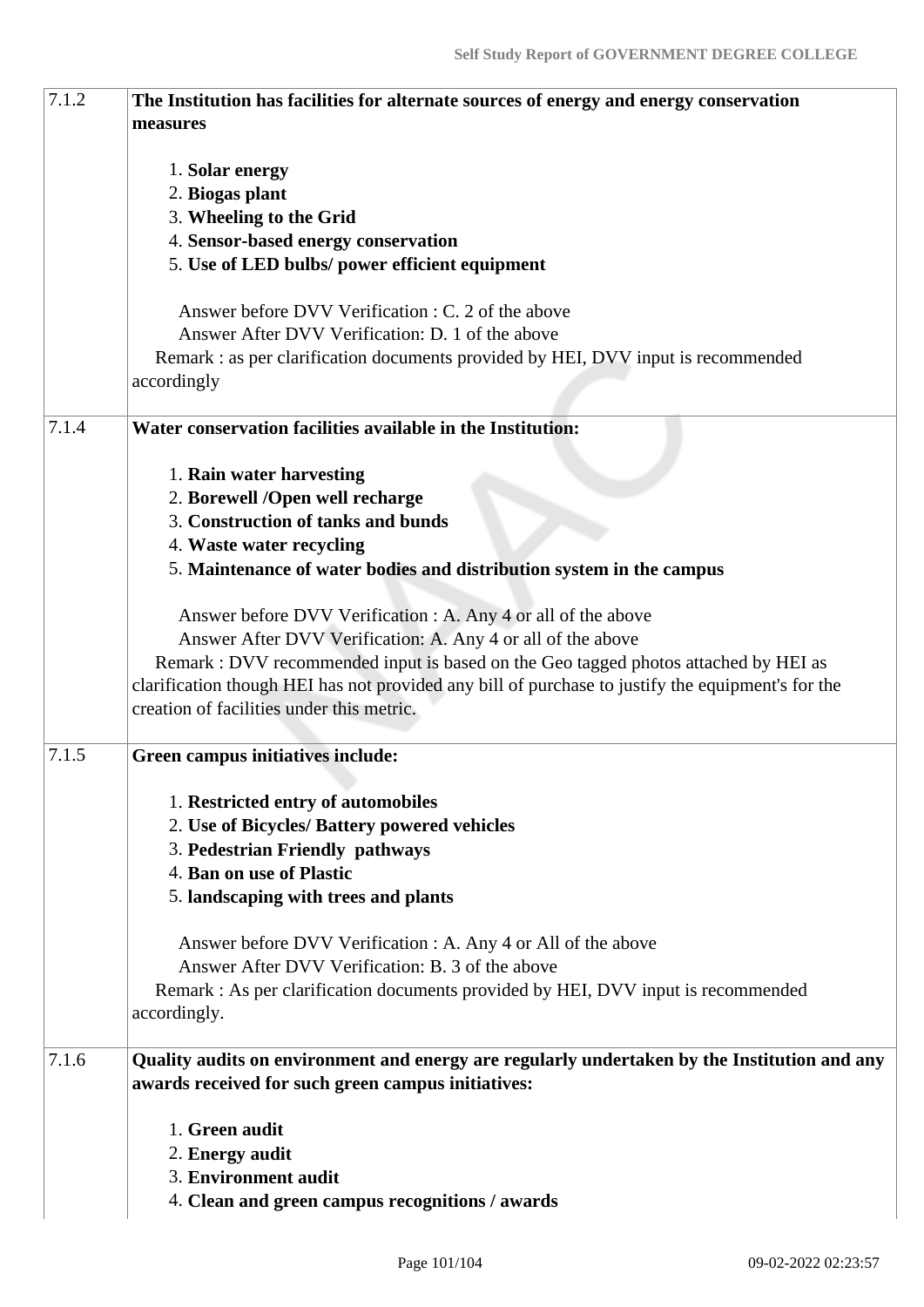|        | 5. Beyond the campus environmental promotion activities                                             |
|--------|-----------------------------------------------------------------------------------------------------|
|        | Answer before DVV Verification : A. Any 4 or all of the above                                       |
|        | Answer After DVV Verification: D.1 of the above                                                     |
| 7.1.7  | The Institution has disabled-friendly, barrier free environment                                     |
|        | 1. Built environment with ramps/lifts for easy access to classrooms.                                |
|        | 2. Divyangjan friendly washrooms                                                                    |
|        | 3. Signage including tactile path, lights, display boards and signposts                             |
|        | 4. Assistive technology and facilities for Divyangjan accessible website, screen-reading            |
|        | software, mechanized equipment                                                                      |
|        | 5. Provision for enquiry and information : Human assistance, reader, scribe, soft copies of         |
|        | reading material, screen reading                                                                    |
|        | Answer before DVV Verification : B. 3 of the above                                                  |
|        | Answer After DVV Verification: D.1 of the above                                                     |
|        | Remark : HEI has only provided Geo tagged photographs for 2 of the options among which              |
|        | building environment with ramps for easy access to classrooms. The rest room does not have specific |
|        | requirements for divyangjan. HEI has also not provided bills for the facilities claimed.            |
| 7.1.10 | The Institution has a prescribed code of conduct for students, teachers, administrators and         |
|        | other staff and conducts periodic programmes in this regard.                                        |
|        | 1. The Code of Conduct is displayed on the website                                                  |
|        | 2. There is a committee to monitor adherence to the Code of Conduct                                 |
|        | 3. Institution organizes professional ethics programmes for students, teachers,                     |
|        | administrators and other staff                                                                      |
|        | 4. Annual awareness programmes on Code of Conduct are organized                                     |
|        |                                                                                                     |
|        | Answer before DVV Verification : A. All of the above                                                |
|        | Answer After DVV Verification: C. 2 of the above                                                    |
|        | Remark : As per clarification documents provided by HEI, DVV input is recommended<br>accordingly.   |
|        |                                                                                                     |

## **2.Extended Profile Deviations**

|                  | <b>Extended Questions</b>             |         |         |             |                                                                                             |  |
|------------------|---------------------------------------|---------|---------|-------------|---------------------------------------------------------------------------------------------|--|
|                  |                                       |         |         |             | Number of courses offered by the Institution across all programs during the last five years |  |
|                  | Answer before DVV Verification:       |         |         |             |                                                                                             |  |
| $ 2019-20 $      | 2018-19                               | 2017-18 | 2016-17 | $2015 - 16$ |                                                                                             |  |
| $\vert 15 \vert$ | 17                                    | 10      | 10      | 10          |                                                                                             |  |
|                  |                                       |         |         |             |                                                                                             |  |
|                  | <b>Answer After DVV Verification:</b> |         |         |             |                                                                                             |  |
| $ 2019-20 $      | 2018-19                               | 2017-18 | 2016-17 | $2015 - 16$ |                                                                                             |  |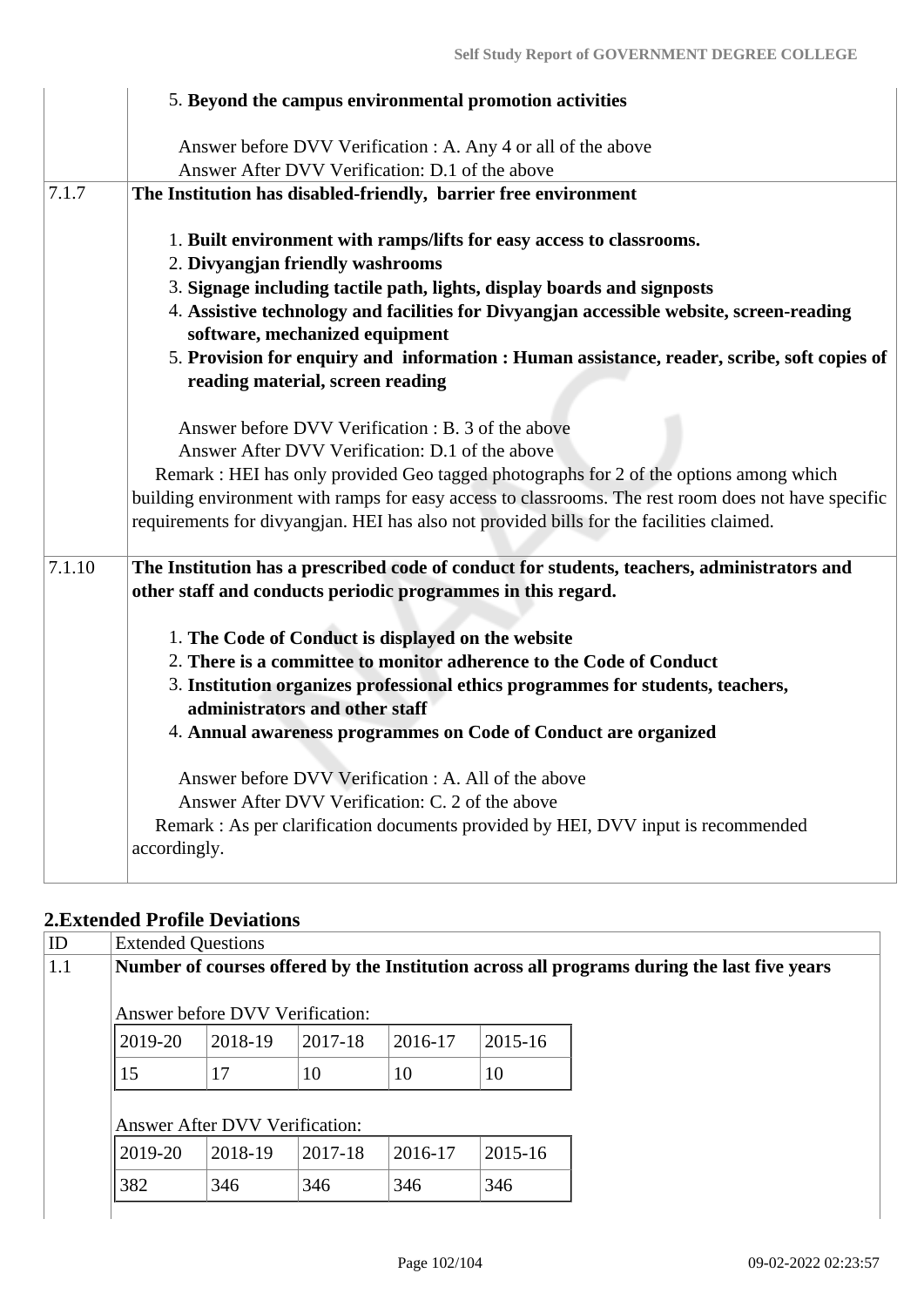|                 |                                            |         | Number of students year-wise during last five years |                                                                                             |
|-----------------|--------------------------------------------|---------|-----------------------------------------------------|---------------------------------------------------------------------------------------------|
|                 | Answer before DVV Verification:            |         |                                                     |                                                                                             |
| 2019-20         | 2018-19                                    | 2017-18 | 2016-17                                             | 2015-16                                                                                     |
| 2503            | 1638                                       | 1194    | 1190                                                | 993                                                                                         |
|                 |                                            |         |                                                     |                                                                                             |
|                 | Answer After DVV Verification:             |         |                                                     |                                                                                             |
| 2019-20         | 2018-19                                    | 2017-18 | 2016-17                                             | 2015-16                                                                                     |
| 2190            | 1313                                       | 1191    | 1096                                                | 991                                                                                         |
| last five years |                                            |         |                                                     | Number of seats earmarked for reserved category as per GOI/State Govt rule year-wise during |
|                 | Answer before DVV Verification:            |         |                                                     |                                                                                             |
| 2019-20         | 2018-19                                    | 2017-18 | 2016-17                                             | 2015-16                                                                                     |
| 660             | 430                                        | 236     | 236                                                 | 236                                                                                         |
|                 | Answer After DVV Verification:             |         |                                                     |                                                                                             |
| 2019-20         | 2018-19                                    | 2017-18 | 2016-17                                             | 2015-16                                                                                     |
|                 |                                            |         |                                                     |                                                                                             |
|                 |                                            |         |                                                     |                                                                                             |
| 660             | 430                                        | 235     | 235                                                 | 235                                                                                         |
|                 | Answer before DVV Verification:            |         |                                                     | Number of outgoing / final year students year-wise during last five years                   |
| 2019-20         | 2018-19                                    | 2017-18 | 2016-17                                             | 2015-16                                                                                     |
| 418             | 374                                        | 402     | 333                                                 | 258                                                                                         |
|                 |                                            |         |                                                     |                                                                                             |
|                 | Answer After DVV Verification:             |         |                                                     |                                                                                             |
| 2019-20         | 2018-19                                    | 2017-18 | 2016-17                                             | 2015-16                                                                                     |
| 300             | 256                                        | 401     | 305                                                 | 268                                                                                         |
|                 |                                            |         |                                                     | Number of full time teachers year-wise during the last five years                           |
| 2019-20         | Answer before DVV Verification:<br>2018-19 | 2017-18 | 2016-17                                             | 2015-16                                                                                     |
|                 |                                            |         |                                                     |                                                                                             |
| 46              | 34                                         | 39      | 40                                                  | 39                                                                                          |
|                 | Answer After DVV Verification:             |         |                                                     |                                                                                             |
| 2019-20         | 2018-19                                    | 2017-18 | 2016-17                                             | 2015-16                                                                                     |